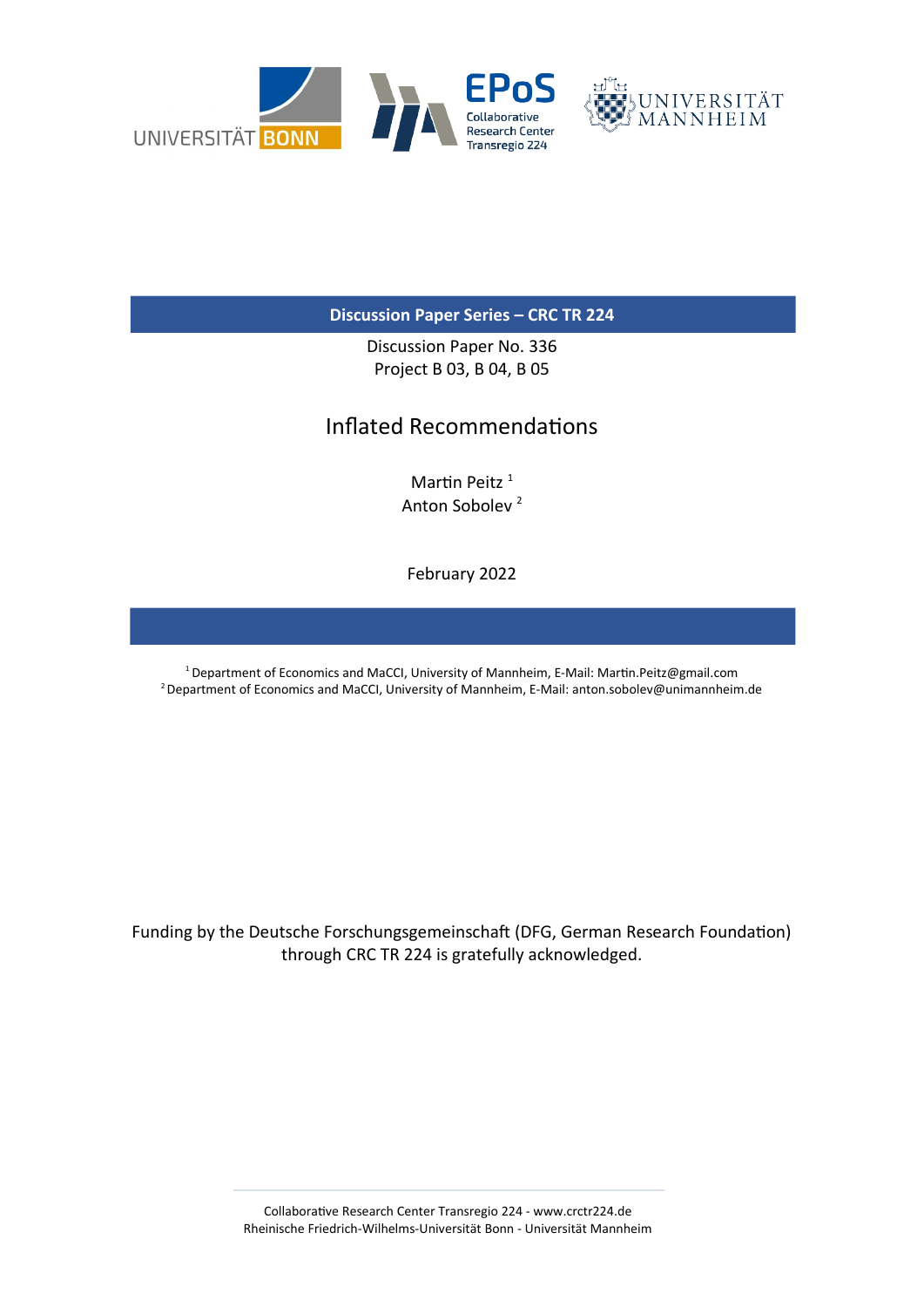# Inflated Recommendations<sup>∗</sup>

Martin Peitz† Anton Sobolev‡

first version: October 26, 2021 this version: February 14, 2022

#### Abstract

Biased recommendations arise naturally in a market with heterogeneous consumers: A seller offers a product to a mix of "picky" and "flexible" consumers who can purchase through an intermediary or directly from the seller. A picky consumer either encounters a good or a bad match, while a "flexible" consumer is indifferent about the product design. Consumers know whether they are picky or flexible, but picky consumers observe match quality only after purchase and, therefore, rely on the intermediary's recommendation. We provide conditions under which the intermediary decides to recommend a welfare-reducing bad match with positive probability, resulting in inflated recommendations. A regulatory intervention that prohibits recommending bad matches may backfire. The optimal regulation that limits the rate at which the product can be recommended performs better than the laissez-faire.

Keywords: intermediation, digital platforms, recommendation bias, recommender system, asymmetric information, experience good, e-commerce

JEL-classification: L12, L15, D21, D42, M37

<sup>∗</sup>We are grateful to Paul Heihues, Nicolas Schutz, Julian Wright, and various seminar audiences for useful comments. The authors gratefully acknowledge support by the Deutsche Forschungsgemeinschaft (DFG) through CRC TR 224 (projects B03, B04 and B05).

<sup>†</sup>Department of Economics and MaCCI, University of Mannheim, 68131 Mannheim, Germany; E-Mail: Martin.Peitz@gmail.com; also affiliated with CEPR, CESifo, and ZEW.

<sup>‡</sup>Department of Economics and MaCCI, University of Mannheim, 68131 Mannheim, Germany; E-Mail: anton.sobolev@unimannheim.de.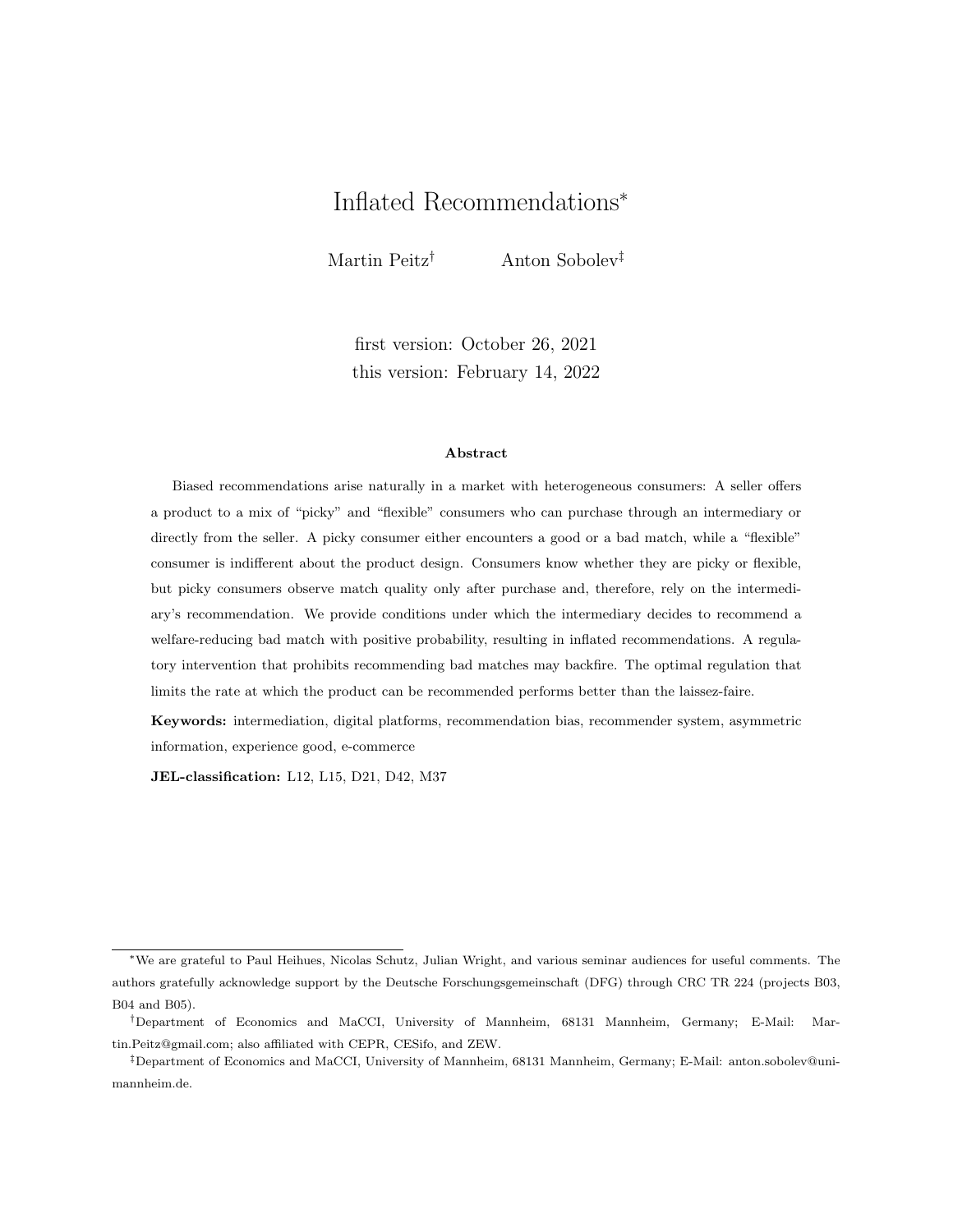### 1 Introduction

A quote attributed to the 15th century monk and poet John Lydgate says "you can't please all of the people all of the time." With the advance of consumer tracking and recommender systems, it has become possible for a firm to pick its target audience carefully and to provide recommendations that fit a consumer's taste. People may differ in how they intend to use a product. Intermediaries may then help people in identifying products that fit a specific purpose.<sup>1</sup>

We develop a parsimonious model in which a profit-maximizing intermediary decides whether or not to give a personalized recommendation of a new product to a consumer. While many e-commerce sites provide more than one recommendation, several such as Amazon assign the buy button to a single seller. Also, consumers will typically receive only a single recommendation if recommendations are provided by voice (as in the case of virtual assistants Alexa, Cortana, Google's Assistant, and Siri). Relatedly, if an algorithm decides whether or not a particular consumer is shown an "editor's pick" of a new product such recommendation is in line with our model. More broadly, an intermediary may increase the visibility of certain offers while reducing the visibility of others. Recommendation algorithms can be expected to ultimately serve the interests of the platform.<sup>2</sup>

What could make the intermediary recommend products in the interest of consumers? If consumers find out that they received a recommendation for a product that does not fit their taste they may take note when responding to receiving further recommendations in the future. This suggests that, in its own interest, the intermediary will not recommend a product that does not fit a consumer's taste and a subsequent transaction would reduce social surplus. When the intermediary can publicly commit to its recommendation policy this would imply that it does not recommend a bad match. As we show in this paper, this reasoning is incomplete because a profit-maximizing intermediary catering to a diverse set of consumers may recommend bad matches to a certain extent and, thus, inflate recommendations.

Our starting point is the following: The intermediary's policy to inflate recommendations may reduce the heterogeneity of expected consumer valuations conditional on receiving a recommendation. Then, inflated recommendations allow for better extract surplus extraction on the consumer side. We formalize this basic idea in a setting in which an intermediary offers its recommendation service to a monopoly seller who lacks information about consumer characteristics but can also sell directly to consumers and thus bypass the intermediary, albeit inefficiently.

<sup>1</sup>For example, the intermediary Wirecutter hires people to test different products to figure out which one does best for a specific purpose. It then provides the affiliate link and takes a cut from any sales this generates. See reporting in Amanda Mull, "There Is Too Much Stuff," The Atlantic, May 24, 2019.

<sup>&</sup>lt;sup>2</sup>It has been reported that, in 2018, "Amazon optimized the secret algorithm that ranks listings so that instead of showing customers mainly the most-relevant and best-selling listings when they search – as it had for more than a decade – the site also gives a boost to items that are more profitable for the company." Quote is taken from Dana Mattioli, "Amazon Changed Search Algorithm in Ways That Boost Its Own Products," Wall Street Journal, 16 September 2019.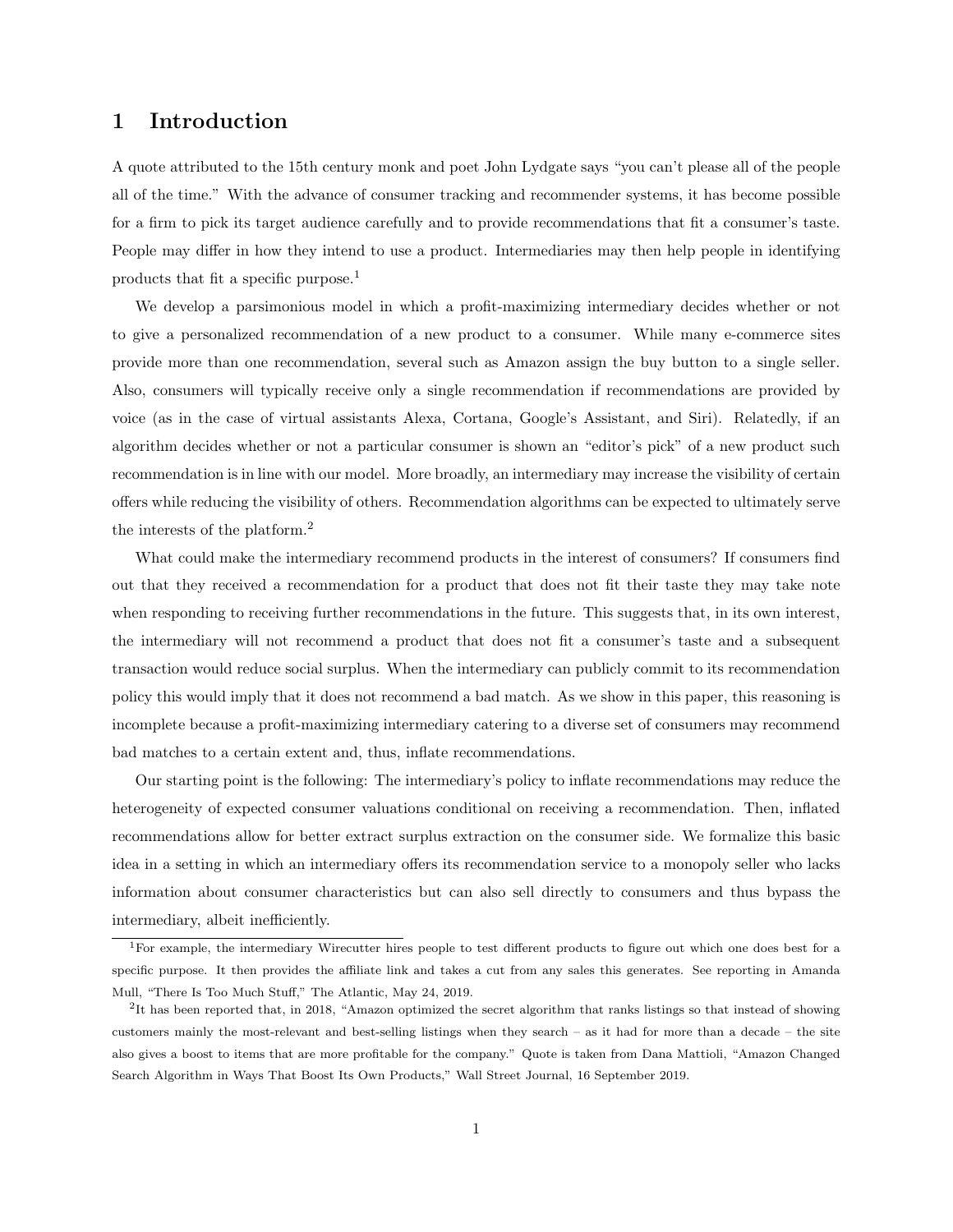To set the scene, the intermediary carries a base product in competitive supply and adds a new product to its portfolio – the product in competitive supply constitutes a consumer's outside option. The seller of the new product can also sell the new product directly to consumers, but lacks the information to make informed purchase recommendations (or lacks the credibility to do so). The seller sets the retail prices – there is one price for each channel, but this price applies to all consumers. We consider an experience good setting in which some consumers are sensitive to the product design of the new product or, in other words, picky, whereas others are *flexible* and do not mind the particular features of the product. More specifically, consumers have unit demand and valuations that depend on whether they are picky or flexible and, when picky, whether the match is good or bad. In our setting, there are positive gains from trade whenever the match is not bad, while production costs exceed consumer valuations if the match turns out to be bad for a picky consumer irrespective of the sales channel used. Consumers find it more convenient to buy via the intermediary. On top, the intermediary may provide informative recommendations. Since we assume that the intermediary is fully informed about the consumer type and the match quality, it can give personalized purchase recommendations (based on the information it has on each consumer) that are conditioned on the retail prices set by the seller – this describes the intermediary's recommendation policy. In addition, the intermediary decides about the percent fee it takes of the seller's profit.

A profit-maximizing intermediary may want to "rotate" the demand of the picky consumers by not only recommending the product if it provides a good fit, but also sometimes when it does not. "Inflated recommendations" is the feature of a recommendation policy according to which the product is recommended to a fraction  $\beta > 0$  of picky consumers with a bad match. The optimal recommendation policy with inflated recommendation is such that a picky consumer's expected valuation after receiving a recommendation is equal to a flexible consumer's valuation. If the fraction of picky consumers is below some critical level, this maximizes the intermediary's profit and makes recommendations only partially informative. Compared to the first best, recommendations are inflated, as a purchase with a bad match is total surplus decreasing. If the fraction of picky consumers is above this critical level, the equilibrium features inefficient bypass: The seller sells to flexible consumers in the direct channel and to picky consumers with a good match in the indirect channel.

As we show, the intermediary either chooses inflated recommendations or allows for inefficient bypass, and the equilibrium implements the vertically integrated solution. If the intermediary cannot commit to its recommendation policy – that is, the seller sets prices before the intermediary decides on whether to recommend the product – the intermediary cannot "punish" the seller as severely for deviations from the equilibrium under commitment. Hence, the intermediary adjusts its recommendation policy without commitment and recommendation inflation will occur on a smaller set of parameters than under vertical integration.

Inspired by the debate on regulatory interventions in the case of biased recommendations, $3$  we consider

<sup>3</sup>Current policy proposals in Europe and the U.S. focus on the practice of self-preferencing – see the Digital Markets Act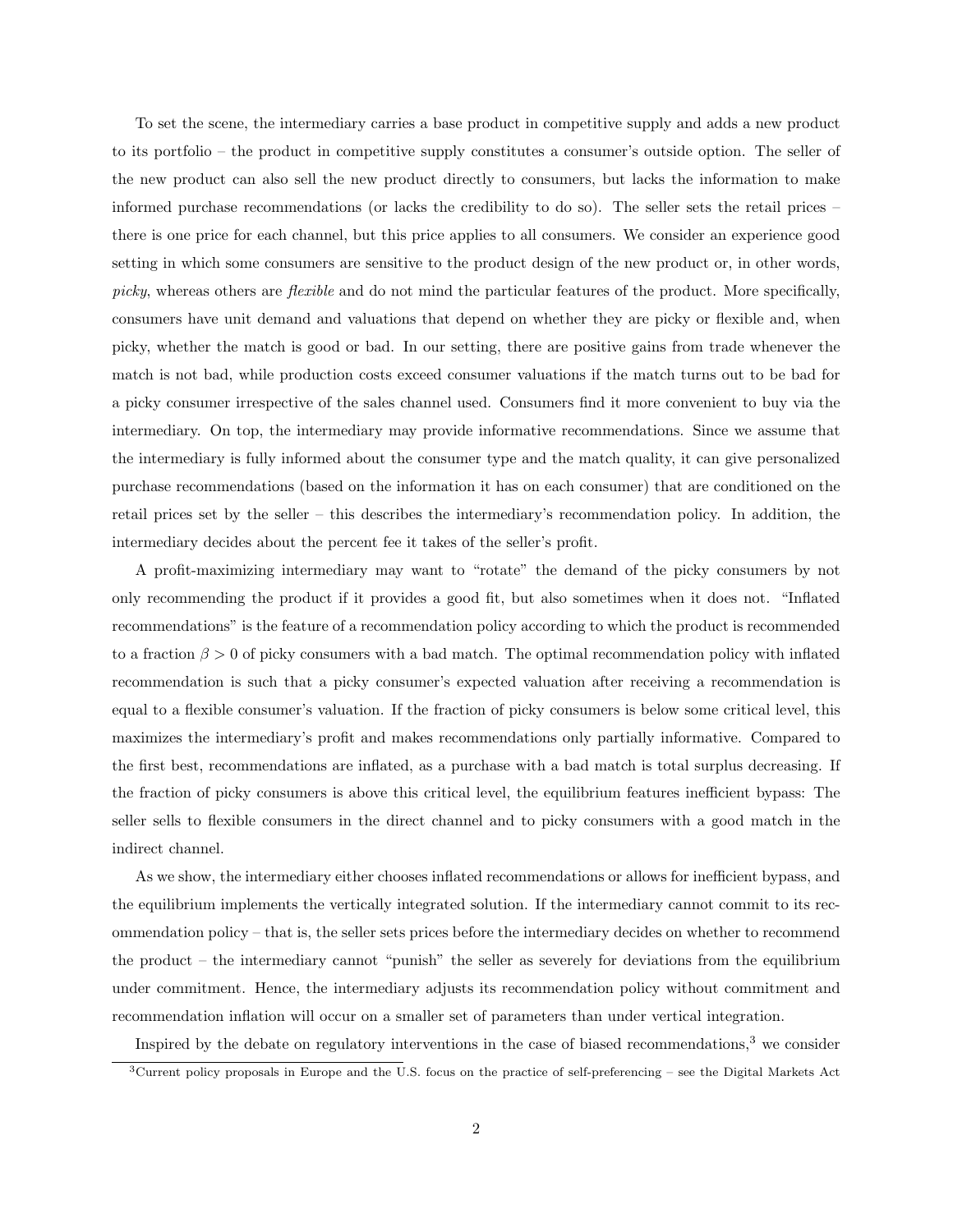several regulatory policies that restrict the intermediary's choice of recommendation policy. First, as a benchmark, we allow the regulator to set the welfare-maximizing recommendation policy that conditions on retail prices, while the intermediary continues to decide on the profit share (and the seller continues to set retail prices). We show that, in our setting, this regulatory policy implements the first best. Second, we assume that the only feasible regulatory intervention is to mandate fully informative recommendations. Such regulation may improve on the laissez-faire and sometimes even implements the first-best when the laissez-faire does not. However, it runs the risk to backfire since in some environments this policy delivers lower welfare than the laissez-faire. Third, the optimal policy that imposes a recommendation cap – that is, an upper bound on the recommendation inflation – improves on the policy to mandate fully informative recommendation and always performs at least as good as the laissez-faire from a welfare perspective.

Related literature. Our paper is most closely related to the work on biased recommendations, both in the economics and the computer science literature. We focus our discussion on the former. A profit-maximizing intermediary may have incentives to provide biased recommendations for a variety of reasons. In Lee (2021), the intermediary is a mechanism designer who has to persuade consumers to buy the recommended product of oneself. Monetizing only on the seller side, the intermediary may provide biased recommendations when seller profits are not aligned with consumer benefits (seller prices are treated as exogenous in their setting).<sup>4</sup> Consumers may be exposed to biased recommendations in the presence of price effects, as recent theoretical contributions have pointed out (e.g., Armstrong and Zhou, 2011; Hagiu and Jullien, 2011; de Cornière and Taylor, 2019).

Our paper contributes to this literature. Inflated recommendations means that a product is recommended more often than is socially optimal — we develop our argument in the context of experience goods.<sup>5</sup> By contrast, most of the industrial organization literature on the topic considers search goods. In such a context, biased recommendations describe a situation in which the number of recommended products differs from proposed by the European Commission in the EU and the proposed U.S. Senate Bill "American Innovation and Choice Online Act." The Tenth Amendment of the German Competition Act from 2021 also explicitly states that the competition authority may prohibit self-preferencing by digital gatekeepers. However, recommendation biases are of policy concern more broadly. For example, as part of its consumer protection mandate, the Competition Markets Authority (CMA) in the UK formulated some principles in the hotel booking sector with one of the aims to provide transparency about hidden payments from sellers to the intermediary – see CMA, "Consumer Protection Law Compliance: Principles for Businesses Offering Online Accommodation Booking Services," February 26, 2019.

4 If consumers suffer from limited cognition an intermediary may exploit such consumers by providing biased recommendations (Heidhues et al., 2020).

 $5$ Empirical and theoretical work has looked at biased financial advice. In our paper, as in Inderst and Ottaviani (2012) and Teh and Wright (forthcoming), neither the seller nor the buyer have private information about the match value between product design and consumer tastes. Instead, it is the intermediary who possesses this information and makes recommendations in return for a fee. While in Inderst and Ottaviani (2012) and Teh and Wright (forthcoming) sellers compete in those kickbacks, in our setting, the intermediary decides on those fees.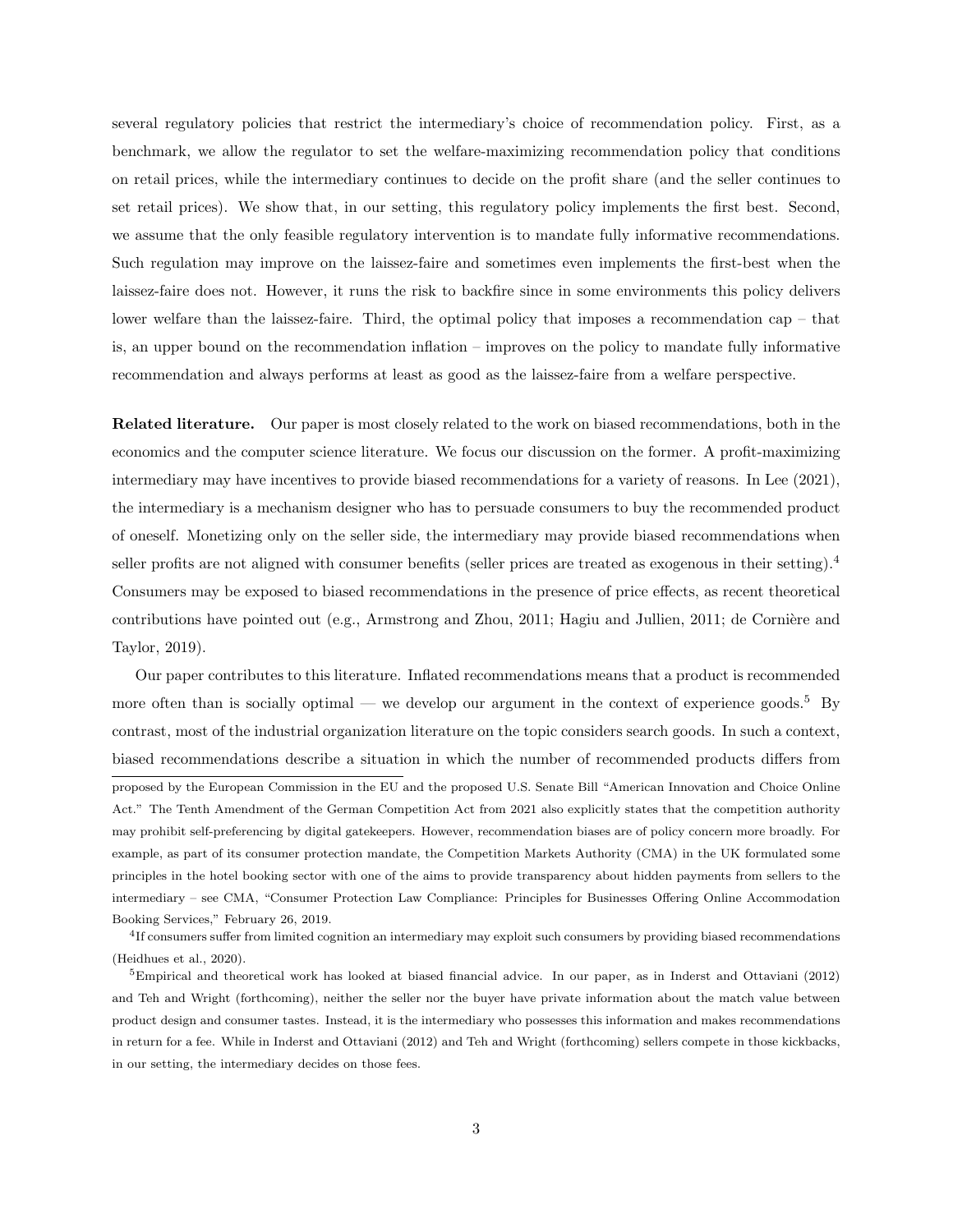what is socially optimal or inferior (or higher-priced) products are recommended earlier under sequential search.

A particular instance of biased recommendations is "self-preferencing," which may arise if an intermediary is also a seller and, thus, operates in a hybrid mode (see, e.g. de Cornière and Taylor, 2019). Such a firm may have an incentive to steer consumers to its own products. Self-preferencing as an allegedly anticompetitive practice is under investigation by competition authorities and raise the question as to which regulatory interventions increase consumer or total surplus (for formal investigations, see, e.g., Anderson and Bedre-Defolie, 2021; Aridor and Gonçalves, 2022; Etro, 2021; Hagiu, Teh, and Wright, forthcoming; Hervas-Drane and Shelegia, 2021; Kang and Muir, 2022; Zennyo, forthcoming).<sup>6</sup> In our base model inflated recommendations constitute self-preferencing if the intermediary is vertically integrated with the seller of the new product. Some competition experts in the U.S. take issue with the hybrid mode and even consider prohibiting it (e.g., Khan, 2017). However, according to our model, vertical disintegration (of the new product) is either ineffective (in our base model) or leads to a welfare-inferior outcome (if the intermediary lacks commitment power with respect to its recommendation policy).<sup>7</sup> In a modified version of our model, the intermediary is vertically integrated with the base product and has to decide about which consumers to recommend an innovative third-party product. We show that, under some conditions, the intermediary inflates the recommendation of this third-party product – this is the opposite of self-preferencing.

Absent vertical integration, with uniform seller fees, ${}^{8}$  the intermediary has an incentive to steer consumers to those sellers that lead to a higher conversion rate – that is a higher probability that the transaction is concluded via the intermediary. For example, some sellers may be able to divert some consumers to a direct sales channel and, thus, have a lower conversion rate in the indirect channel. If the intermediary cannot monetize transactions that were initiated by the intermediary but were diverted, it has an incentive to bias its recommendation against such sellers.<sup>9</sup> In an extension, we introduce platform leakage (Hagiu and

 $6$ As analyzed by de Cornière and Taylor (2014), recommendation biases may also arise in the context of ad-financed search engines and ad-finance website when consumers experience advertising as a nuisance. Vertical integration between search engine and one of the websites sometimes increases and sometimes reduces the recommendation bias. For a related model, see Burguet et al. (2015) and, for an overview, Peitz and Reisinger (2016).

<sup>7</sup> In Anderson and Bedre-Defolie (2021) welfare results are ambiguous.

<sup>&</sup>lt;sup>8</sup>If sellers pay different fees, it is clear that the intermediary tends to prioritize sellers who pays the higher fee. This moves the transaction-based monetization model closer to an advertising-based model in which sellers are granted prominence in return for a payment – different from traditional ad funding, the seller's payments to the intermediary depends on the level of sales. Whether such differential pricing leads to worse recommendations from a welfare perspective is a priory unclear.

<sup>9</sup>Hunold et al. (2020) empirically analyze recommendations by hotel booking platforms Booking and Expedia and find that hotels with a lower price outside the platform (on a rival platform or on a direct sales channel) receive a less prominent recommendation. This is compatible with a recommendation algorithm of a profit-maximizing intermediary that punishes hotels with a lower conversion rate, where, after conditioning on hotel characteristics, this lower conversion rate is due to better offers on alternative sales channels. Relatedly, biased recommendations may arise on the zero-revenue part of the search engine: A search engine may bias its organic search results because of profit incentives regarding the sponsored search results – see Xu, Chen, and Winston (2012), Taylor (2013), and White (2013).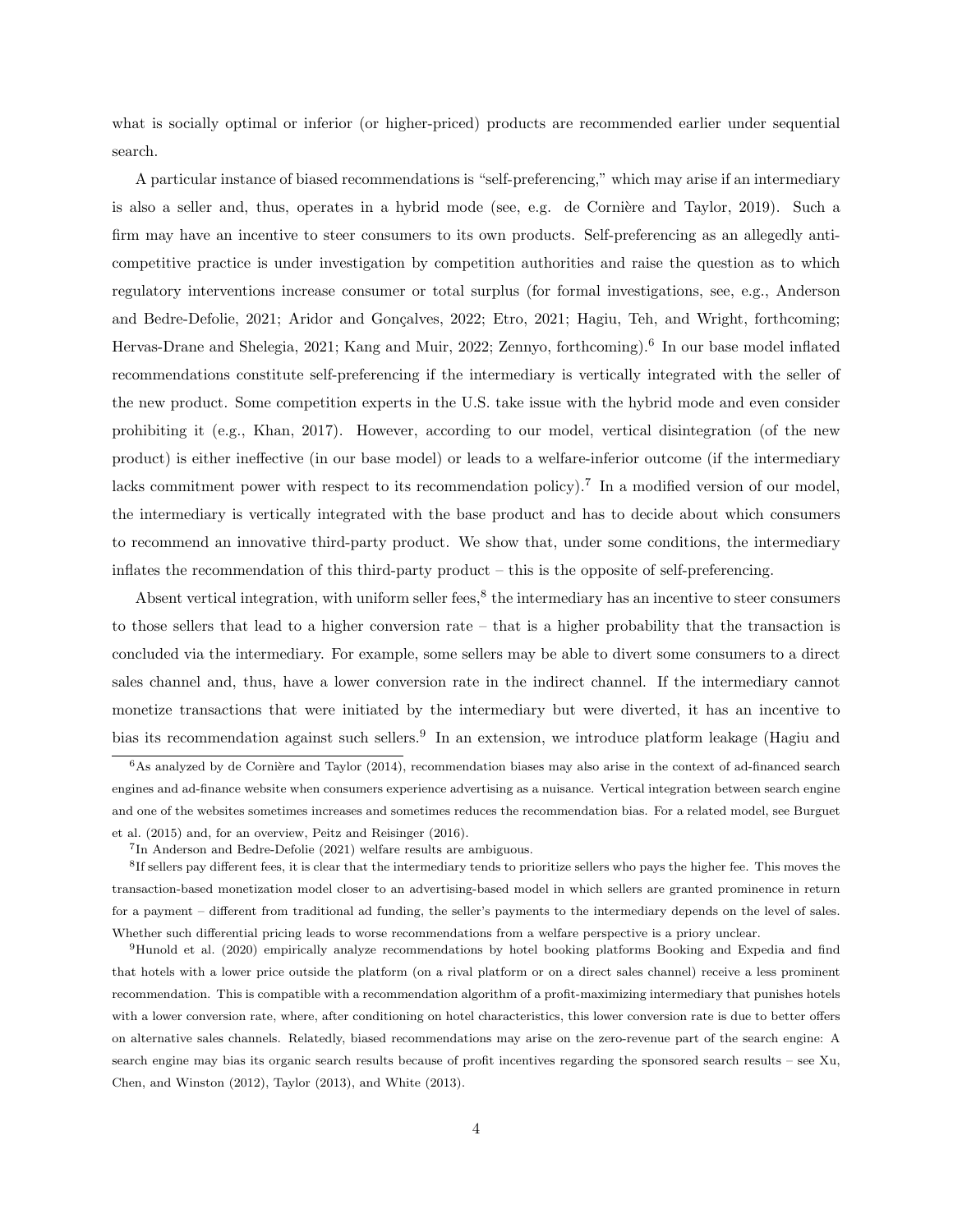Wright, 2021) – that is, a fraction of those consumers who started in the indirect channel and received a recommendation from the intermediary can opt for the direct channel – and show that the phenomenon of inflated recommendations becomes more pronounced.

Another rationale for biased recommendations is to affect competition between sellers of different versions of the product. A particular instance is to include unattractive versions rather early in the search process to relax competition between sellers (Eliaz and Spiegler, 2011; Chen and He, 2011; de Cornière and Taylor,  $2014$ .<sup>10</sup> This may be in the interest of the intermediary if it receives a fraction of industry profit.<sup>11</sup> This work is orthogonal to the economic mechanism that we develop in this paper.

An important ingredient for our model is that sellers have two sales channels available, a direct and an indirect sales channel. We assume that it is more efficient to use the indirect sales channel; thus, bypassing the intermediary is inefficient. However, rent extraction by the intermediary is constrained by the availability of a direct sales channel. The possibility of bypass also figures prominently in the literature on price parity clauses (e.g., Edelman and Wright, 2015; Mariotto and Verdier, 2020; Wang and Wright, 2020) — that is, contractual obligations according to which sellers are not allowed to offer lower prices on alternative sales channels. While in our model with commitment, price parity clauses do not affect the outcome under laissezfaire, in the model in which the intermediary cannot commit to its recommendation policy but best-responds with its recommendation strategy to the seller's retail prices, best-price clauses do matter. Here, price parity clauses serve as a substitute for the lack of commitment with respect to the platform's recommendation policy and are welfare improving.

Contributing to the literature on e-commerce intermediaries initiated by Baye and Morgan (2001), Ronayne and Taylor (forthcoming) consider seller competition in a model in which consumers search for the best price. They assume that consumers are heterogeneous with respect to their choice of sales channel; in particular, some consumers exclusively use the indirect channel, others the direct channel and yet others decide which channel to use depending on the prevailing prices. They treat this difference as exogenous, whereas in our model differences across consumer types in valuations derived on the sales channels is determined by the intermediary's recommendation policy: More-informative recommendations make the indirect channel particularly attractive for picky consumers (under our assumptions that, for prices above marginal costs, they never have an incentive to use the direct channel).

More broadly, our paper contributes to the economic analysis of recommender systems.<sup>12</sup> While non- $10$ Yet another reason for inflated recommendations is provided by Karle and Peitz (2017) in a context with loss-aversion consumers, where including product in the recommendation set of consumer that they will never purchase affects the price elasticity of demand of the product that they end up buying.

 $11$ More generally, an intermediary may have various instruments available to affect competition among sellers on its platform; see Belleflamme and Peitz (2019) and Teh (forthcoming).

 $12$ For an overview, see Belleflamme and Peitz (2021, chapters 2 and 6). Theoretical work on recommender systems has looked at how the intermediary generates information from observed user behavior, which in turn depends on past recommendations (e.g., Che and Hörner, 2018, in the context of a welfare-maximizing intermediary). In our paper, we simply postulate that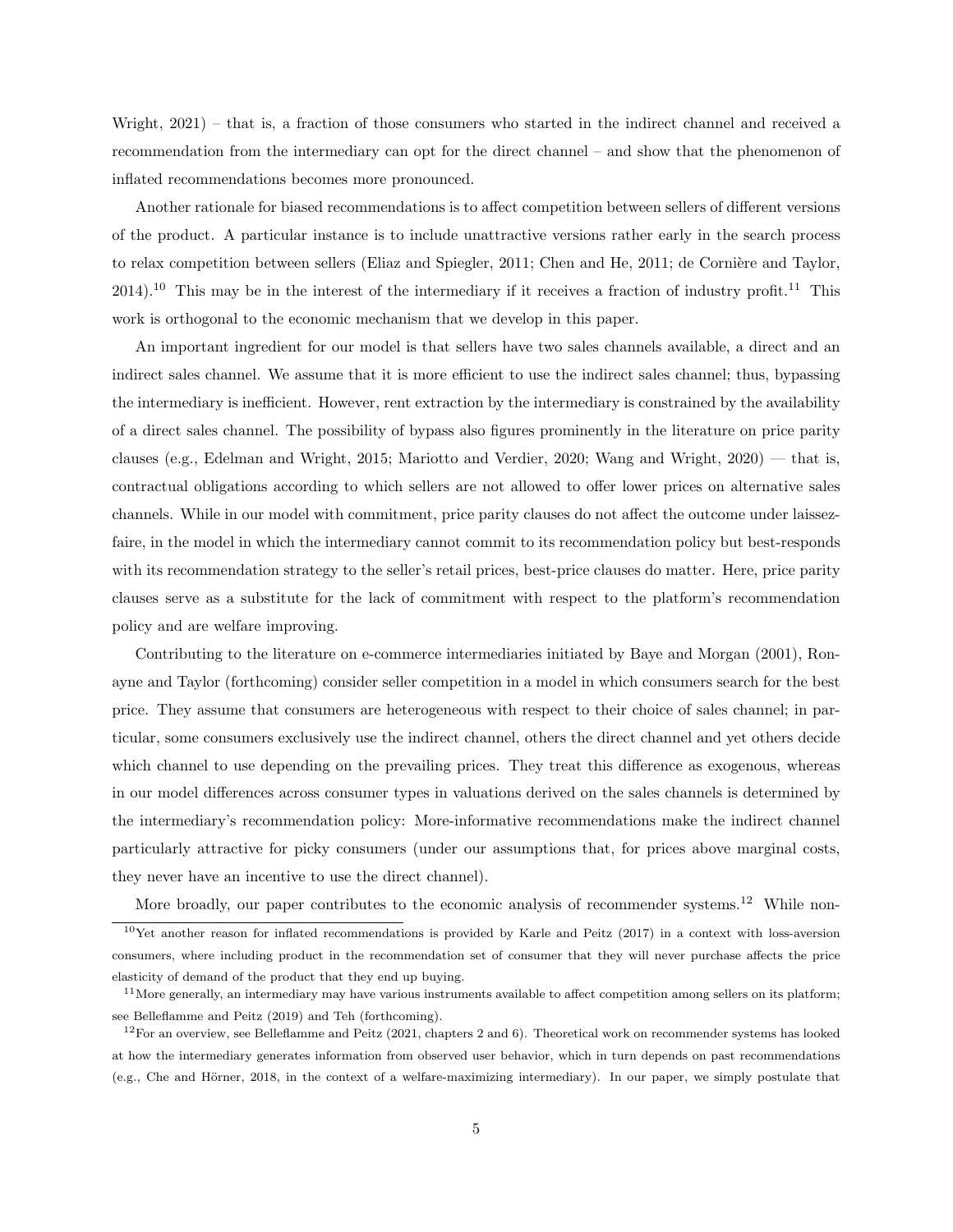personalized recommendations would simply be based on the popularity of a product, personalized recommendations rely on personal characteristics of the user — these may be consumer demographics, consumer purchase and click behavior, as well as the user's position in the social network. In our paper, we provide a formal model of personalized recommendations. Tucker and Zhang (2011) analyze a consumer choice model with quality uncertainty and uncertainty about the horizontal match value; they show in a setting with sequential consumer choice that popularity information may be useful when consumers receive noisy signals about product quality even if consumers have heterogeneous tastes regarding horizontal product characteristics. Personalized recommendations may lead to a longer tail in the sales ratio of different products meaning that such recommendations increase the sales ratio of niche products (Hervas-Drane, 2015). Our model speaks to the long-tail phenomenon since the new product can be considered a niche product (in the sense that some consumers have different match values and, adding to the model, only a fraction of consumers is potentially interested in the new product at all), while the base product can be considered a mass product as it delivers the same value to all consumers: Then, in the inflated recommendation outcome, the niche product is bought more often than would be socially optimal.

Our paper differs from recent contributions on information design in which an intermediary provides information about consumer characteristics to sellers that can use this information for price-discrimination purposes (Bergemann, Brooks, and Morris, 2015; Ali, Lewis, and Vasserman, 2019). In our model, the seller can only set channel-specific prices but does not have further information available to price discriminate among consumers (or prefers not to use this information). Recommendations provide partial information to consumers about the match value. With inflated recommendations, there is partial pooling in the sense that a good match is always recommended, while a bad match is recommended with some positive probability less than 1.

Our setting connects to work on content advertising (Anderson and Renault, 2006) in which advertising contains match-relevant information. Advertising in our context contains "real information" (Johnson and Myatt, 2006) as picky consumers update their beliefs depending on whether or not they receive a recommendation. This rotates the demand curve of picky consumers (Johnson and Myatt, 2006). Recommending the new product to a picky consumer if this constitutes a bad match can be considered to be "false advertising" and relates to Rhodes and Wilson (2018) who consider advertising in the presence of quality uncertainty – see also Drugov and Troya-Martinez (2019).<sup>13</sup>

the intermediary already has the information on consumer types that enables it to recommend only good matches to picky consumers. Thus, our paper is complementary to the work that explores the tradeoff between exploitation and exploration.

 $13$ More specifically, Rhodes and Wilson (2018) consider a monopolist that privately learns its type – that is, whether its quality is high or low – and incurs production costs independent of quality. Low quality generates a lower but positive profit in the market than high quality if truthfully revealed. "False advertising" is a situation in which the low-quality type claims to be of high quality and mimics the high-quality type. In their model, advertising claims that are proven to be false are penalized. For moderate penalties, the low-quality type pools with the high-quality type with positive probability less than 1.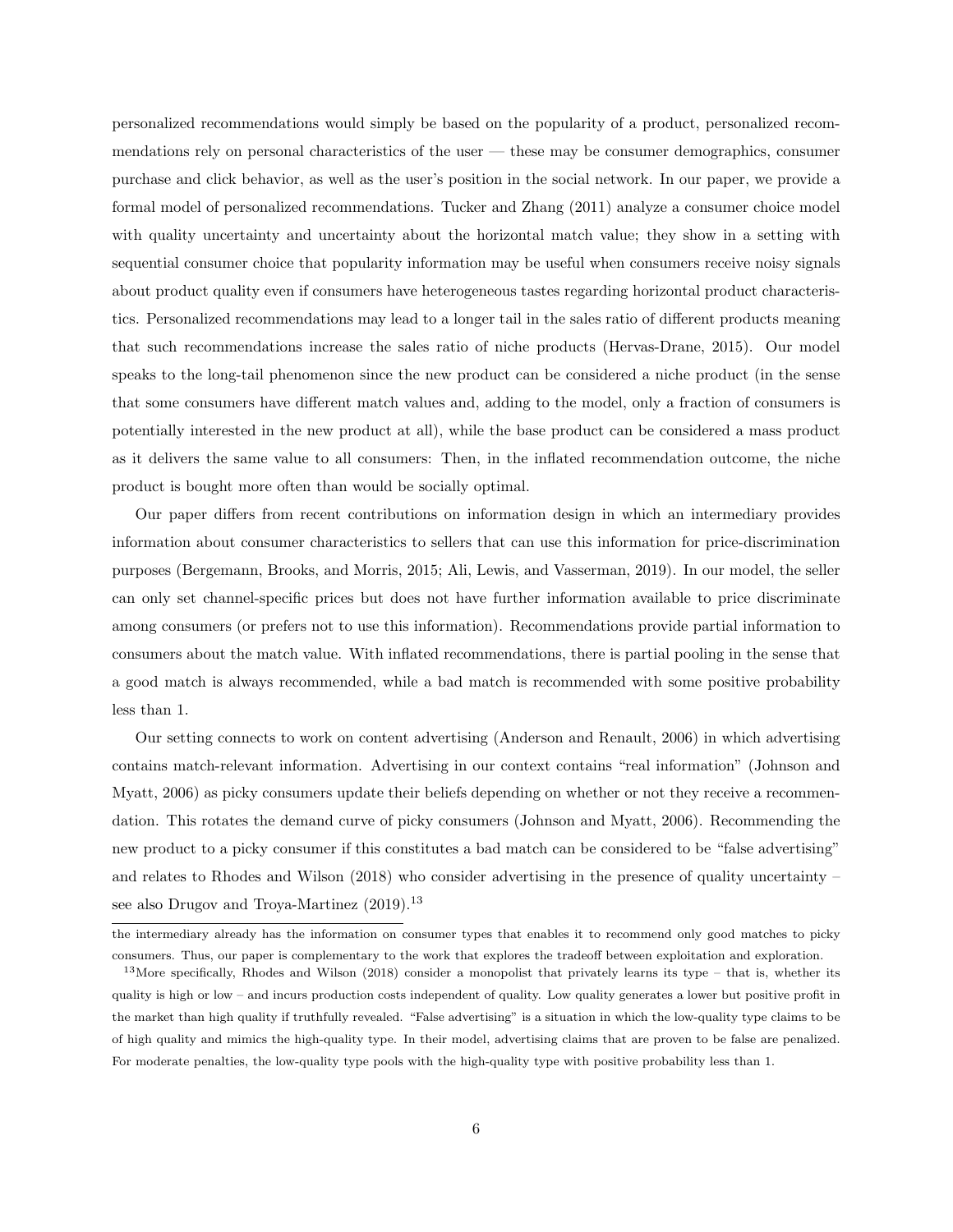Our paper also speaks to the literature on targeted advertising (e.g., Anand and Shachar, 2009, Johnson, 2013), whereby advertisers can address a group of consumers with particular characteristics. The intermediary's recommendation of a product to certain subset of consumers can be seen as targeted advertising. Our result of inflated recommendations constitutes noisy targeting. As we show in our model with channelspecific retail prices but absent personalized pricing, such noisy targeting options are provided when there are not too many picky consumers. Otherwise, with a sufficiently large fraction of picky consumers, perfect targeting will be the outcome.

A different literature considers certification intermediaries who certify quality (Biglaiser, 1993; Lizzeri, 1999). In particular, an intermediary may certify a minimum quality. While we consider horizontal match value instead of quality as a product characteristics, we show that the intermediary may "certify" match value rather imperfectly, at it mixes good and bad matches. Inflated recommendations feature the recommendation of a product that reduces gains from trade, in contrast to what the certifying intermediary in Lizzeri (1999) would do.<sup>14</sup> In our setting, the inclusion of bad matches arises because of the presence of flexible and picky consumers.

At a conceptual level, our paper also connects to work on pure bundling and refund contracts. From a picky consumer's perspective, we can distinguish two states of the world: The state of the world is good if the product constitutes a good match and bad otherwise. With inflated recommendation a consumer is offered a bundle of the product in the good state and, with positive probability, in the bad state. An important insight from the bundling literature when marginal costs are negligible is that it may pay to sell large bundles, as the distribution of valuations becomes less dispersed (Bakos and Brynjolfsson, 1999; Geng, Stinchcombe, and Whinston, 2005; Haghpanah and Hartline, 2020). Our result contains a different though related message: With bundling under inflated recommendations – that is, including the product in the good state with probability 1 and including it in the bad state with some positive probability – the distribution of valuations can be made less dispersed allowing the seller to better extract the gains from trade (at the social cost of reducing the gains from trade); this applies to our setting with significant marginal costs in which a strategy to sell large bundles would not be profitable.

Recommendation policies in our setting also relate to refund contracts. In our paper, from a consumer's perspective, the contract offer looks as follows: Flexible consumers do not face uncertainty and always receive a contract offer for each sales channel, while picky consumers with a recommendation know that – in case recommendations are inflated – with some probability less than one, they buy the product in the bad state. Such a situation resembles a contract with partial refund (e.g., Courty and Li, 2000). Instead of offering a partial refund in the bad state, the contract here has the feature that picky consumers can return the product

 $14$ Lizzeri (1999) has shown that when minimal quality generates positive gains from trade, a certifying intermediary may extract without providing any information at all. When minimal quality generates negative gains from trade, the certifying intermediary at least excludes such quality – it only certifies product with valuation above cost.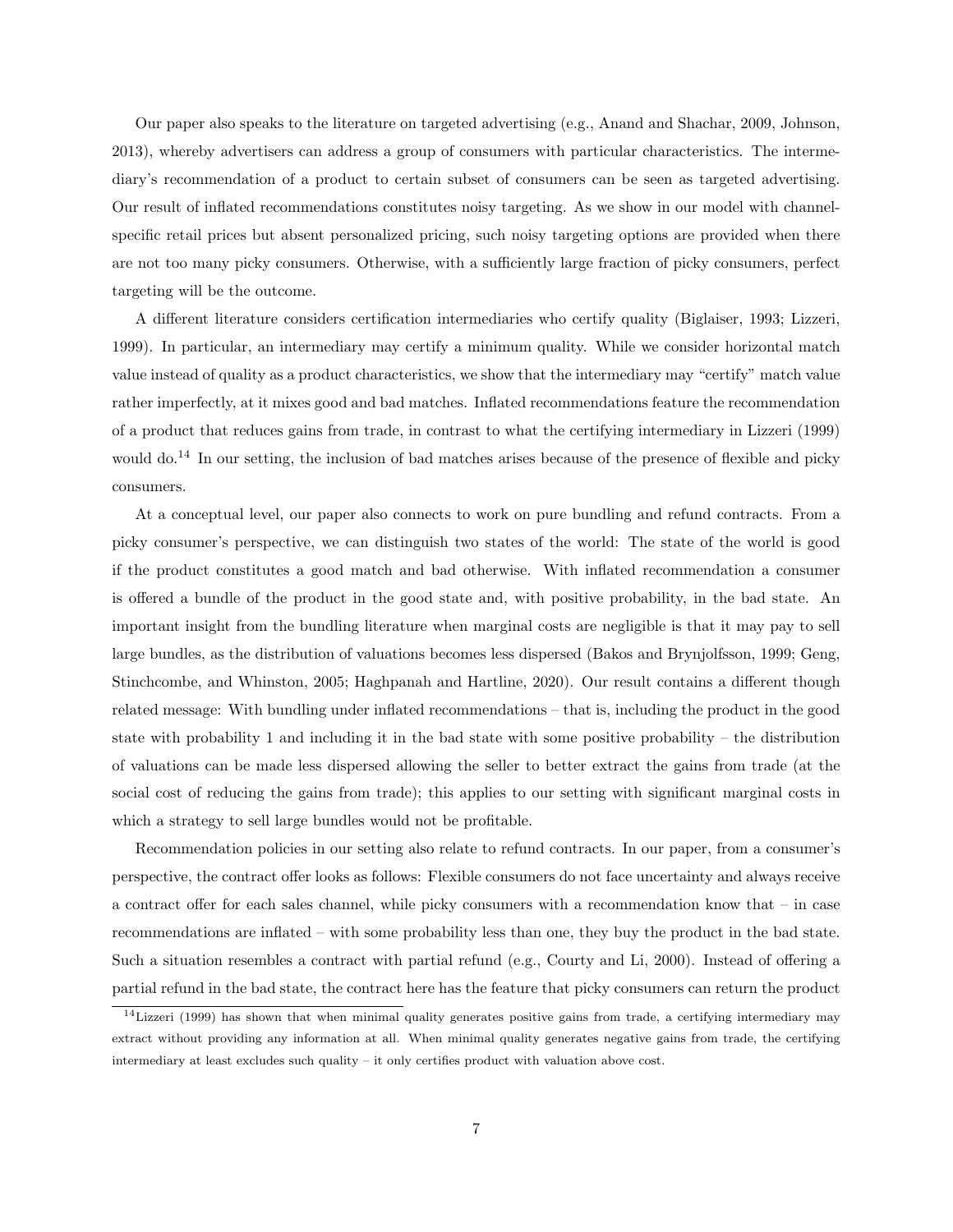and receive a full refund with a probability less than one in the bad state. The contract that corresponds to our recommendation policy  $\beta$  is to allow consumers to return the product with some probability  $(1 - \beta)$ . Picky consumers who make the experience that the product is a bad match exercise this option. If the same refund contract has to be offered to all consumers the refund contract that corresponds to the laissez-faire outcome maximizes the expected industry profit in our setting with picky and flexible consumers. In the real world, implementing refund contracts leads to transaction costs, as the seller has to deal with product returns; such transaction costs can be avoided by using a recommendation policy instead.

The paper proceeds as follows. In Section 2, we spell out the model. In Section 3, we characterize the laissez-faire outcome when the intermediary can commit to a recommendation policy that conditions the recommendation level on the retail prices set by the seller. Here, we also comment on a number of model extensions and how this affects our result of inflated recommendations. In Section 4, we consider several classes of regulatory policies, derive the optimal policy within each class, and characterize their welfare properties. We compare the welfare properties of these different types of regulatory policies with each other, with the first best and with the laissez-faire. In Section 5, we consider the alternative version of an intermediary who cannot commit to recommendation levels upfront, but in which it responds to the retail prices set by the seller; we characterize the laissez-faire outcome and compare it to outcomes derived in Sections 3 and 4; we also show that price parity clauses resolve the intermediary's commitment problem and are total surplus increasing. Section 6 concludes. Several appendices complement the analysis in the main text. Appendix A contains the relegated proofs. Appendix B characterizes the laissez-faire outcome under alternative parameter constellations. Appendix C considers regulation of the uniform recommendations level and compares the outcome with the optimal uniform recommendation level to the one with the optimal recommendation cap. Appendix D considers regulation of an intermediary that faces fixed costs and has to break even.

### 2 The model

We consider a seller offering a newly introduced product. Two sales channels are available: an indirect channel I controlled by an intermediary and a direct channel D. The newcomer competes against a base product in competitive supply that provides some base utility  $v_0$  to all consumers irrespective of the sales channel and costs  $c_0$  per unit to be put on the market.

The new product is an improved product compared to the base product that also has design features that turn out to be liked by some consumers, but not by others. In particular, there are two possible product designs X and Y and a fraction  $\alpha$  of consumers cares about the design – these are the designsensitive or "picky" consumers – whereas the remaining fraction is indifferent and simply appreciates the overall appearance of the product relative to the base product – these are the design-insensitive or "flexible"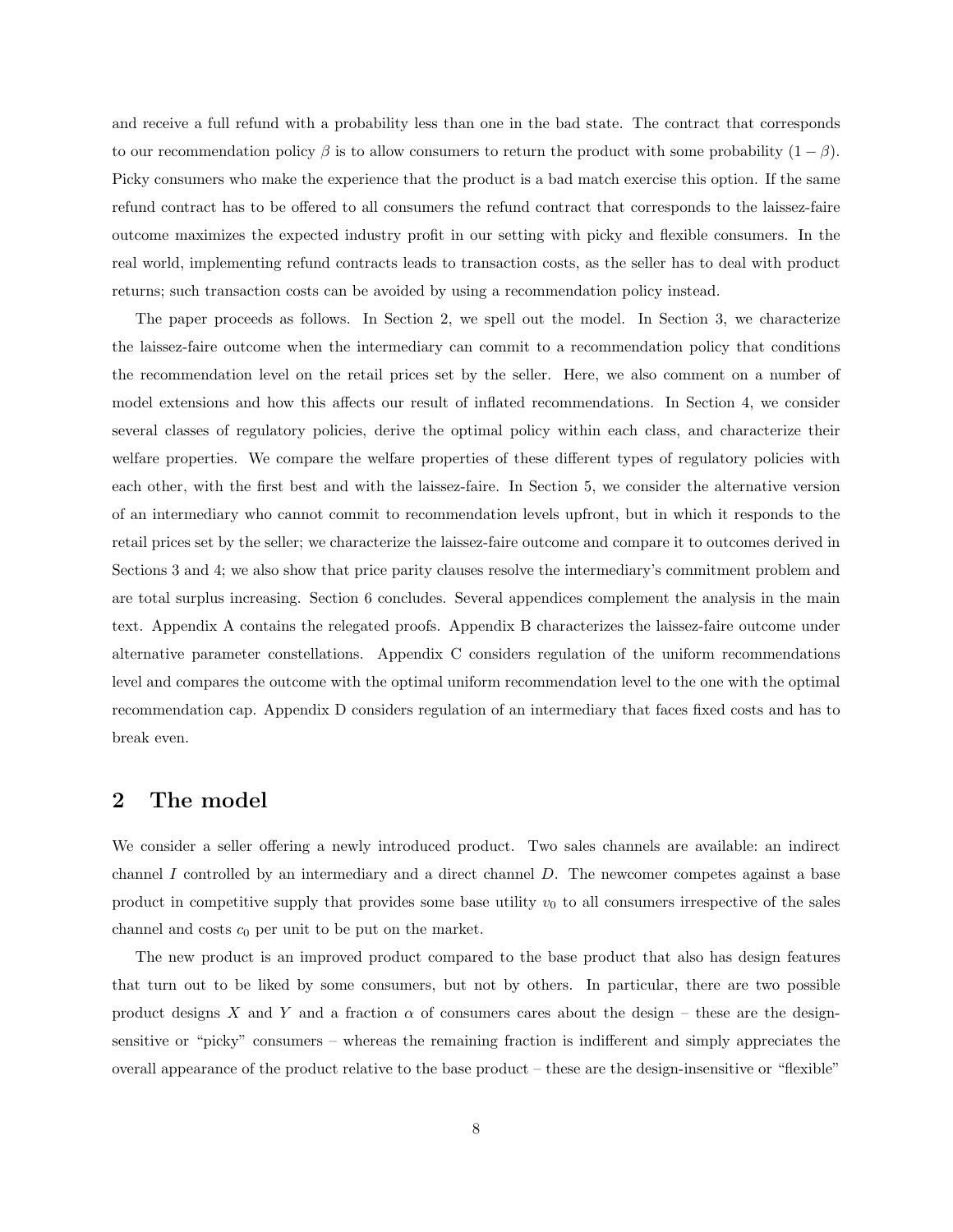consumers. Half of the picky consumers prefer design  $X$  and the other half prefer  $Y$ . All consumers have unit demand. The differential willingness to pay – that is, the willingness to pay on top of the one for the base product – of flexible consumers is  $v_m$ ; the differential willingness to pay of picky consumers is  $v_h$  with  $v_h > v_m$  for the – from their point of view – superior design and  $v_l$  with  $v_l < v_m$  for the – from their point of view – inferior design. We assume that  $(v_l + v_h)/2 < v_m$ . This is a shortcut for a slightly different model in which the expected valuation of picky consumers is the same as those of flexible consumer, but in which consumers are risk-averse. Consumers know whether they are picky or flexible; however, before purchase they do not know whether they like the design in case they are picky.

We assume that the intermediary affects the purchasing decision of consumers in two ways. First, all consumers obtain convenience benefits  $b > 0$  from buying the new product in the indirect channel – this is motivated by difficulties of the newcomer to provide the same level of service compared to the intermediary that would allow consumers to fully enjoy the benefit from the general improvement of the new product relative to the base product. Second, the intermediary makes a purchase recommendation to each consumer. The intermediary decides whether to recommend the new product to a consumer. It is always in the intermediary's interest to recommend the product to a picky consumer with a good match. However, it may also recommend the product to some fraction  $\beta \in [0,1]$  of picky consumers with a bad match. We note that it does not matter whether the intermediary makes recommendations to flexible consumers as long as they are aware of the option to buy through the intermediary.

The intermediary's revenue model is to charge sellers on its platform. It sets the rate  $\lambda$  as the fraction of the seller's profits it extracts (profit sharing).<sup>15</sup> Since the base product is in competitive supply, it does not generate any revenue to the intermediary irrespective of  $\lambda$ .

The per-unit production cost increment relative to the base product is c. The key assumption is that  $v_l + b < c < v_m$ .<sup>16</sup> The first inequality says that selling the inferior design (even through the platform) reduces total surplus compared to selling the base product. Recommending this design is therefore total surplus reducing and the first-best welfare maximum does not feature any such recommendation. The second inequality says that even in the direct channel there are gains from trade with flexible consumers. If  $c > v_m + b$  the problem is not interesting, as, in equilibrium, only picky consumers with good matches will buy. We also exclude constellations with  $v_m < c < v_m + b$  because otherwise the direct channel would not constrain the intermediary and the full seller's surplus would be extracted by the intermediary.

Since the base product is in competitive supply and generates the same benefit irrespective of the sales channel, it will always be sold at price  $c_0$ . The intermediary can recommend the base product or the new improved product. By not buying the new product, consumers choose the base product as the outside option which gives them  $v_0 - c_0$ . Thus, when everybody buys the base product, consumer surplus is  $v_0 - c_0$  and

<sup>15</sup>We allow for alternative price instruments of the intermediary in Section 3.3.

<sup>&</sup>lt;sup>16</sup>At the end of Section 3.2, we discuss what happens when  $c < v_l + b$ .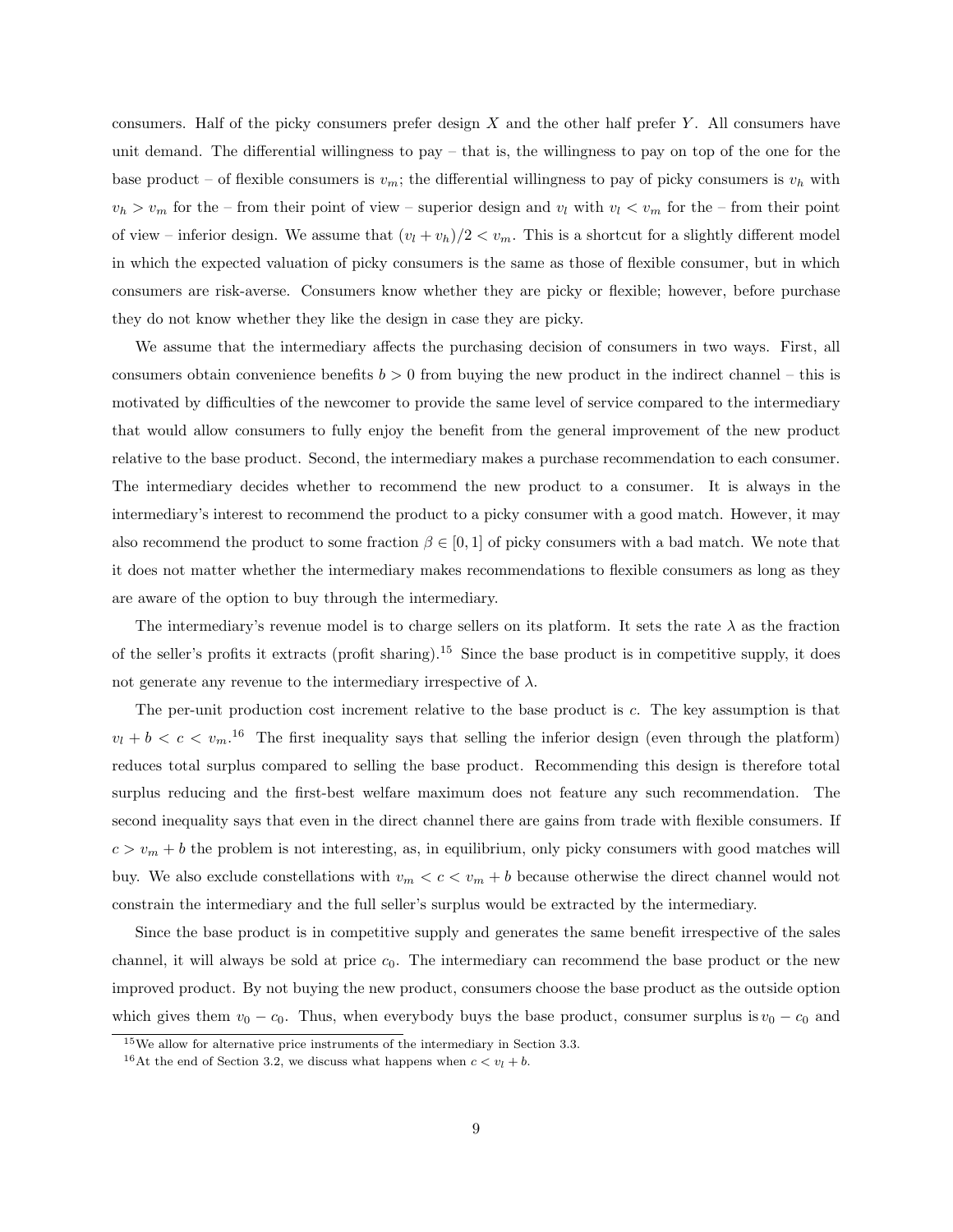so is total surplus. For convenience, in what follows we renormalize consumer and total surplus and report them only in excess of this level  $v_0 - c_0$ . We also report prices for the new product as price increments on the base product,  $c_0$ .

With these adjustments in place, our model becomes one with a monopoly seller competing against an outside option with value 0. Inefficiencies arise when some consumers buy in the direct instead of the indirect channel – this is a situation of inefficient bypass – or if some picky consumers with a bad match buy. The latter can only occur in the indirect channel and requires *inflated recommendations* ( $\beta > 0$ ). Then the new product is recommended too often, whereas the base product is recommended too little. Since we assume that  $c > v_l + b$  recommendations are excessive from a total surplus perspective as well as a consumer surplus perspective (as the price will not be below marginal cost).

Since the first-best allocation does not involve inflated recommendations and the indirect channel is more attractive, the socially optimal allocation is that all flexible and all picky consumers with a good match buy in the indirect channel. Welfare in the first best,  $(1 - \alpha)(v_m + b - c) + (\alpha/2)(v_h + b - c)$  is linear in  $\alpha$ . It is increasing in  $\alpha$  if and only if  $(v_h + b - c)/2 > (v_m + b - c)$ .

The timing of the game is as follows. First, the intermediary sets  $\lambda$  and publicly commits to a recommendation policy  $\beta(\cdot, \cdot)$  that conditions on the seller's prices  $(p^I, p^D)$ . Second, the seller sets its prices on the direct channel  $p^D$  and at the intermediary  $p^I$ . Third, after observing prices and  $\beta(p^I, p^D)$  consumers decide which sales channel to choose. Fourth, picky consumers in the indirect channel receive personalized recommendations and all consumers make their purchasing decisions.

We characterize subgame perfect Nash equilibria of this game. We note that consumers engage in Bayesian updating. However, this belief updating is pinned down by the recommendation policy the intermediary has committed to. If the implemented recommendation policy is  $\beta$ , a picky consumer who receives a recommendation updates the belief that the match is good from  $1/2$  to  $1/(1 + \beta)$ . A picky consumer who does not receive a recommendation updates the belief that the match is good to 0 and, thus, is convinced that the match is bad.

The timing is motivated by the following considerations. We are abstracting from price opacity and, thus, assume that consumers observe prices before deciding which channel to use. Furthermore, we assume that the intermediary has full commitment over its recommendation policy. This means that the seller understands how a change of prices affects the recommendation policy by the intermediary. To be able to do so, the seller must observe the function  $\beta(\cdot, \cdot)$ . One way to interpret this is that the seller can test the intermediary's recommendation algorithm and, thus, understands how the recommendation policy responds to price changes. Consumers only need to observe the recommendation policy at prevailing prices,  $\beta(p^I, p^D)$ , and not the function at different prices. One way to motivate this is to consider consumers arriving in two batches. A fraction  $\epsilon$  arrives early and the remaining fraction arrives late. Early arrivals publicly report their experience and whether the product was recommended to them. In this way, late arrivals learn  $\beta(p^I, p^D)$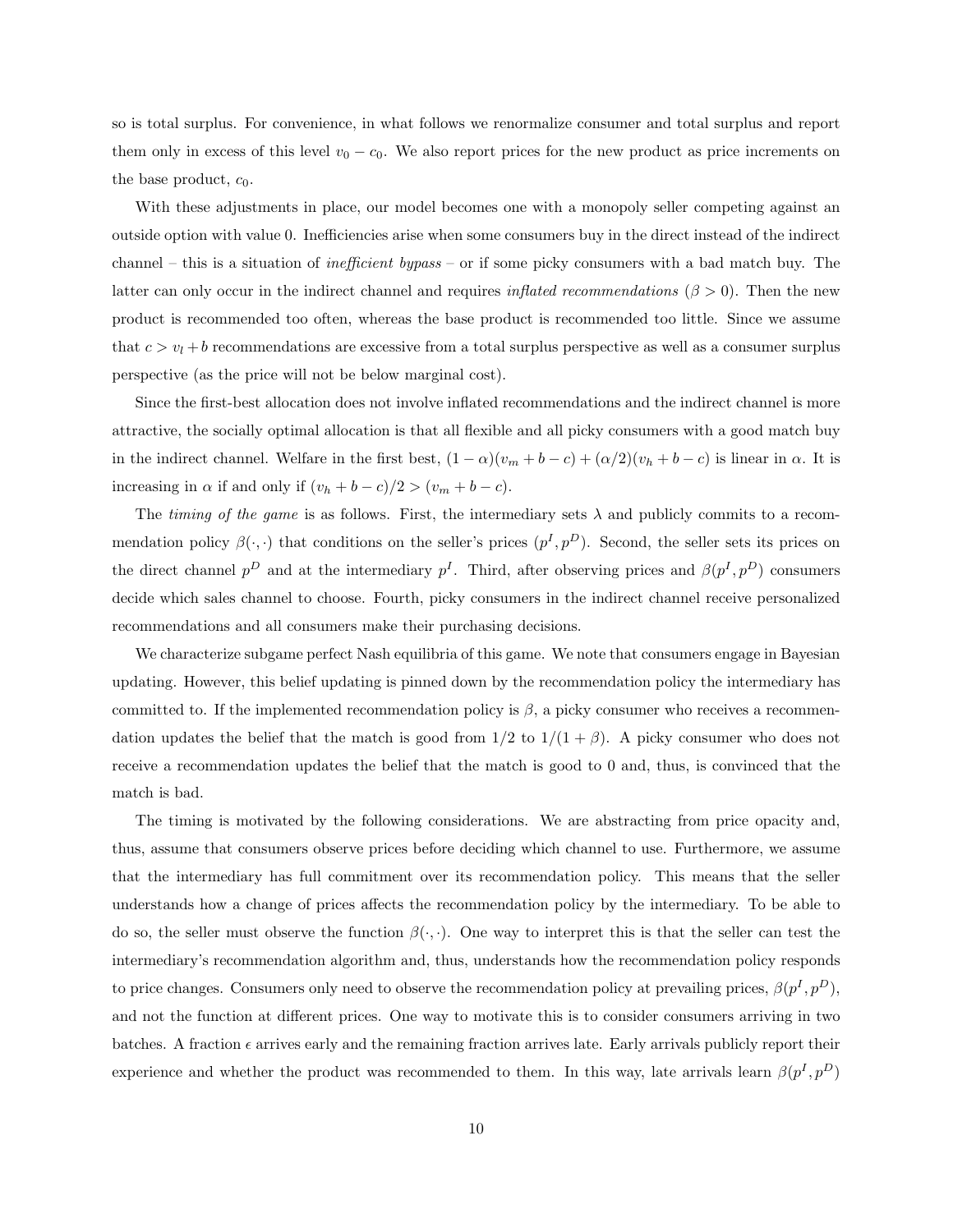before deciding what to do. In the limit as  $\epsilon$  turns to zero, this implies that consumers of measure 1 observe  $\beta(p^I,p^D).^{17}$ 

## 3 The intermediary's recommendation and pricing policy

In this section, we derive the intermediary's profit-maximizing recommendation policy and characterize the equilibrium.

#### 3.1 Preliminaries: Polar cases

Suppose that all consumers are flexible  $(\alpha = 0)$  and thus the recommendation policy does not affect the consumers' choice of sales channel. The seller can make  $v_m - c$  selling directly or  $(1 - \lambda)(v_m + b - c)$  by selling through the intermediary. From the intermediary's point of view the optimal profit sharing contract makes the seller indifferent, thus

$$
\lambda^* = \frac{b}{v_m + b - c}.
$$

The seller and the intermediary earn  $v_m - c$  and b respectively. Total surplus is maximal and equal to  $v_m + b - c.$ 

Suppose next that all consumers are picky  $(\alpha = 1)$ . Consider the intermediary committing to a recommendation policy  $\beta = \beta(p^I, p^D)$ . The seller cannot make positive profits by selling to the picky consumers directly. Thus, the intermediary will find it optimal to fully expropriate the profits of the seller in the indirect channel by setting  $\lambda = 1$ . Therefore, along the equilibrium path, the intermediary does not have an incentive to inflate recommendations and sets  $\beta = 0$  and the seller sets  $p^I = v_h + b$  and  $p^D = c$ .

An equilibrium with fully specified strategies is that the intermediary sets  $\lambda = 1$  and  $\beta(p^I, p^D) = 0$  for all  $(p<sup>I</sup>, p<sup>D</sup>)$ ; the seller sets  $p<sup>I</sup> = v<sub>h</sub> + b$ ,  $p<sup>D</sup> = c$ ; and picky consumers go to the intermediary and buy if the product is recommended to them.<sup>18</sup>

The seller and consumers obtain a net surplus of 0 and the intermediary earns  $(v_h - b - c)/2$ . Thus, the intermediary extracts the entire surplus. The outcome is efficient and does not involve any inflated

<sup>17</sup>Another construction is consider an infinite repetition of the multi-stage game from above with discounting in which the recommendation policy is not observable but in which  $\beta(p^I, p^D)$  becomes public at the end of the stage (e.g., because of consumer feedback). If the future figures sufficiently prominently (discount factor sufficiently close to 1), then the equilibrium allocation of the one-shot game with public commitment can be supported as an equilibrium allocation of the infinitely repeated game in which consumers "punish" the intermediary for any deviation from the equilibrium policy of the one-shot game by believing that from that point on  $\beta = 1$ , which implies that flexible consumers buy in the indirect channel at  $p^I = v_m + b$  and picky consumers do not buy at all, and  $\lambda = b/(v_m + b - c)$ .

 $18$ As a sanity check, the reader may want go back to the model without normalization. Then, the outside option is sold at  $c_0$ and gives a net benefit to consumers of  $v_0 - c_0$ . Prices for the new product are  $p^D = c + c_0$  and  $p^I = v_h + b + c_0$ . Hence, a picky consumer who receives a recommendation and buys the new product receives net benefit  $(v_h + b + v_0) - (v_h + b + c_0) = v_0 - c_0$ and indeed does not have an incentive to revise her decision.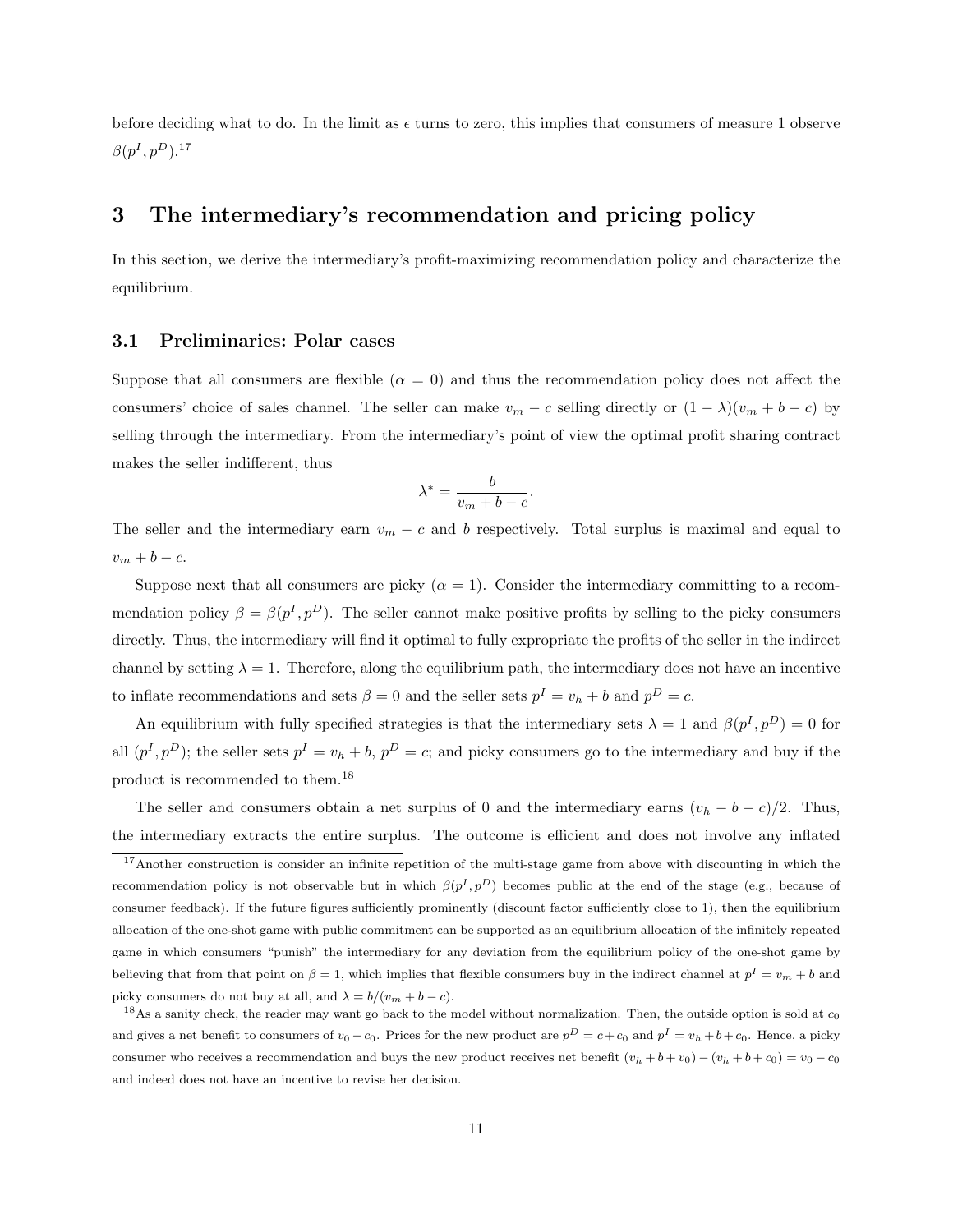recommendations. This efficiency result does not longer hold with a mix of picky and flexible consumers.

#### 3.2 A mix of picky and flexible consumers

In the previous section we have seen that either recommendations do not matter or they are as precise as possible (i.e.,  $\beta = 0$ ). In the latter case, picky consumers receive a recommendation if and only if the match is good. The key ingredient of our model is that there are both flexible and picky consumers – that is,  $\alpha \in (0,1)$ . In our setting, flexible consumers buying from the direct channel constitutes inefficient bypass. This bypass possibility ensures that, in any equilibrium, the seller must make a profit at least equal to  $(1 - \alpha)(v_m - c)$  – that is, the profit from selling to all flexible consumers in the direct channel at price  $p^I = v_m$ .

We proceed throughout the remaining analysis in the main text under the assumption that there are no gains from trade with picky consumers even in the indirect channel if these consumers do not receive any informative recommendations:

Assumption 1. The unconditional expected total surplus when buying from the intermediary is negative for picky consumers,  $(v_h + v_l)/2 + b - c < 0$ .

In other words, the intermediary must choose an informative recommendation policy – that is  $\beta$  < 1. Since  $b \geq 0$ , it also implies that in equilibrium flexible consumers will not buy in the direct channel. Picky consumers, by contrast, may want to buy directly from the new seller since  $v_m > c$ .

With Assumption 1 in place, we now turn to the possible consumer choices.<sup>19</sup>

Given  $(p^D, p^I)$ , what are the incentives of consumers to buy at the intermediary instead of buying in the direct channel? Flexible consumers prefer to buy in the indirect channel if and only if

$$
v_m + b - p^I \ge v_m - p^D \text{ and } \tag{1}
$$

$$
v_m + b - p^I \ge 0. \tag{2}
$$

Picky consumers decide based on seller's prices and the intermediary's recommendation policy  $\beta(p^D, p^I)$ . They buy in the indirect channel (if at all) if and only if

$$
\frac{1}{2}(1+\beta)\max\left\{\frac{v_h+\beta v_l}{1+\beta}+b-p^I,0\right\}+\frac{1}{2}(1-\beta)\max\{v_l+b-p^I,0\}\geq \max\left\{\frac{v_h+v_l}{2}-p^D,0\right\}.\tag{3}
$$

The vertically integrated solution Before characterizing the solution in our setting in which the intermediary and the seller are different economic agents, we look at the vertically integrated solution which is the outcome of the problem in which stages 1 and 2 of the 4-stage game are collapsed and a vertically

<sup>&</sup>lt;sup>19</sup>In Appendix B, we analyze the case in which Assumption 1 does not hold – that is  $(v_h + v_l)/2 + b - c > 0$ . As we discuss at the end of this section (and show in that appendix), our main insights are robust in the sense that we identify parameter constellations that give rise to an inflated recommendation equilibrium.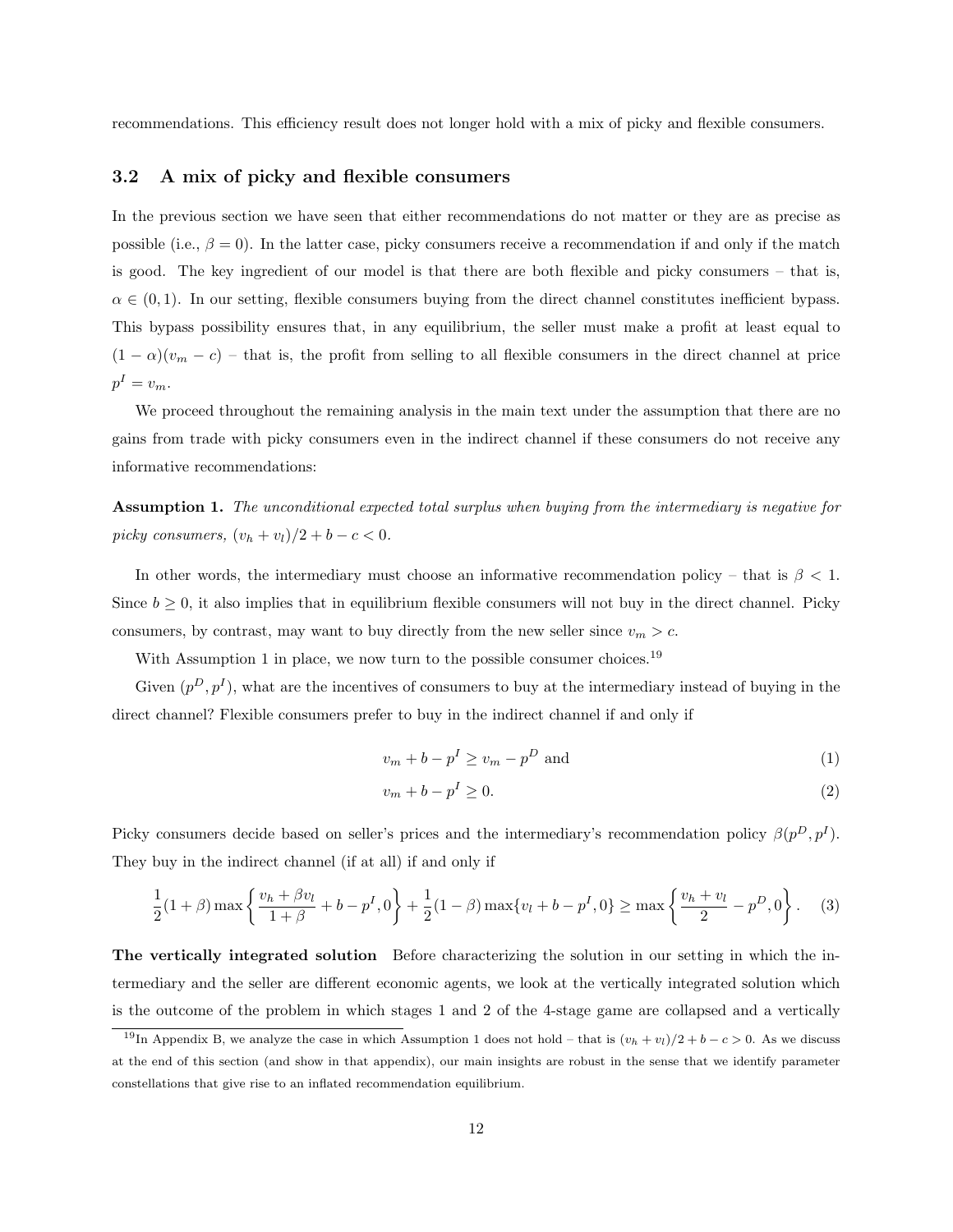integrated firm acts as recommender and price setter. The next lemma partially characterizes the two types of outcomes that can arise.

Lemma 1. Under vertical integration there are two types of possible outcomes. In the first, all flexible, all picky consumers with a good match, and a fraction  $\beta \geq 0$  of picky consumers with a bad match buy in the indirect channel – we call this the inflated recommendations outcome. In the second, all picky consumers with a good match buy in the indirect channel and flexible consumers buy in the direct channel – we call this the inefficient bypass outcome.

Proof. Suppose that only flexible consumers buy in the indirect channel and picky consumers either buy directly or opt out. To sustain the former as an equilibrium outcome, the firm must set  $(p<sup>I</sup>, p<sup>D</sup>)$  such that  $p^I \leq p^D + b$ . It is straightforward to see that the firm has no incentive to set  $p^D < (v_h + v_l)/2$ , as this price is strictly lower than the marginal cost and picky consumers buy in the direct channel resulting in losses.

Instead, suppose that the picky consumers opt out, which implies that  $p^D > (v_h + v_l)/2$  and flexible consumers buy in the indirect channel. With such consumer choices, the firm's profit is maximized at  $p^I = v^m + b$ . In this case the firm makes profit  $(1 - \alpha)(v^m + b - c)$ , which is less than what it obtains by an informative policy  $\beta > 0$  sufficiently small such that also picky consumers with a recommendation buy.

It is straightforward to exclude all other outcomes but the two outcomes stated in the lemma.

 $\Box$ 

In the profit-maximizing inflated recommendation outcome, the firm sets  $\beta$  such that  $v_m = (v_h + \beta v_l)/(1 +$ β) or, equivalently  $β = (v<sub>h</sub> - v<sub>m</sub>)/(v<sub>m</sub> - v<sub>l</sub>)$  and  $p<sup>I</sup> = v<sub>m</sub> + b$  (and  $p<sup>D</sup> \ge v<sub>m</sub>$ ). Its profit is

$$
\left[\frac{\alpha}{2}(1+\beta)+(1-\alpha)\right](v_m+b-c)=\left[\frac{\alpha}{2}\frac{v_h-v_l}{v_m-v_l}+(1-\alpha)\right](v_m+b-c).
$$

In the profit-maximizing inefficient bypass outcome, the firm sets  $\beta = 0$ , serves picky consumers with a good match at  $p^I = v_h + b$  in the indirect channel and serves flexible consumers in the direct channel at  $p^D = v_m$ . Its profit is

$$
\frac{\alpha}{2}(v_h+b-c) + (1-\alpha)(v_m-c).
$$

Comparing the two cases above we find that the maximal profit is given by

$$
(1-\alpha)(v_m-c)+\max\left\{\frac{\alpha}{2}\frac{v_h-v_l}{v_m-v_l}(v_m+b-c)+(1-\alpha)b,\frac{\alpha}{2}(v_h+b-c)\right\}.
$$

In the proof of Proposition 1, there is a uniquely defined  $\bar{\alpha} \in (0,1)$  such that the two cases give the same profit, which is given by  $\frac{\bar{\alpha}}{2} \frac{v_h - v_l}{v_m - v_l} (v_m + b - c) + (1 - \bar{\alpha})b = \frac{\bar{\alpha}}{2} (v_h + b - c)$ . For  $\alpha < \bar{\alpha}$ , the firm maximizes its profit with inflated recommendations, while, for  $\alpha > \bar{\alpha}$ , it does so be inducing inefficient bypass.

Proposition 1. The vertically integrated solution is characterized as follows:

• for  $\alpha < \bar{\alpha}$ , where  $\bar{\alpha} \in (0,1)$  the firm sets  $\beta^* = \frac{v_h - v_m}{v_m - v_l}$  and  $(p^I, p^D) = (v_m + b, v_m)$ . All consumers go to the indirect channel. All flexible consumers and all picky consumers with a recommendation buy. Welfare losses compared to the first best are given by  $\frac{\alpha}{2} \frac{v_h - v_m}{v_m - v_l} (c - b - v_l)$ .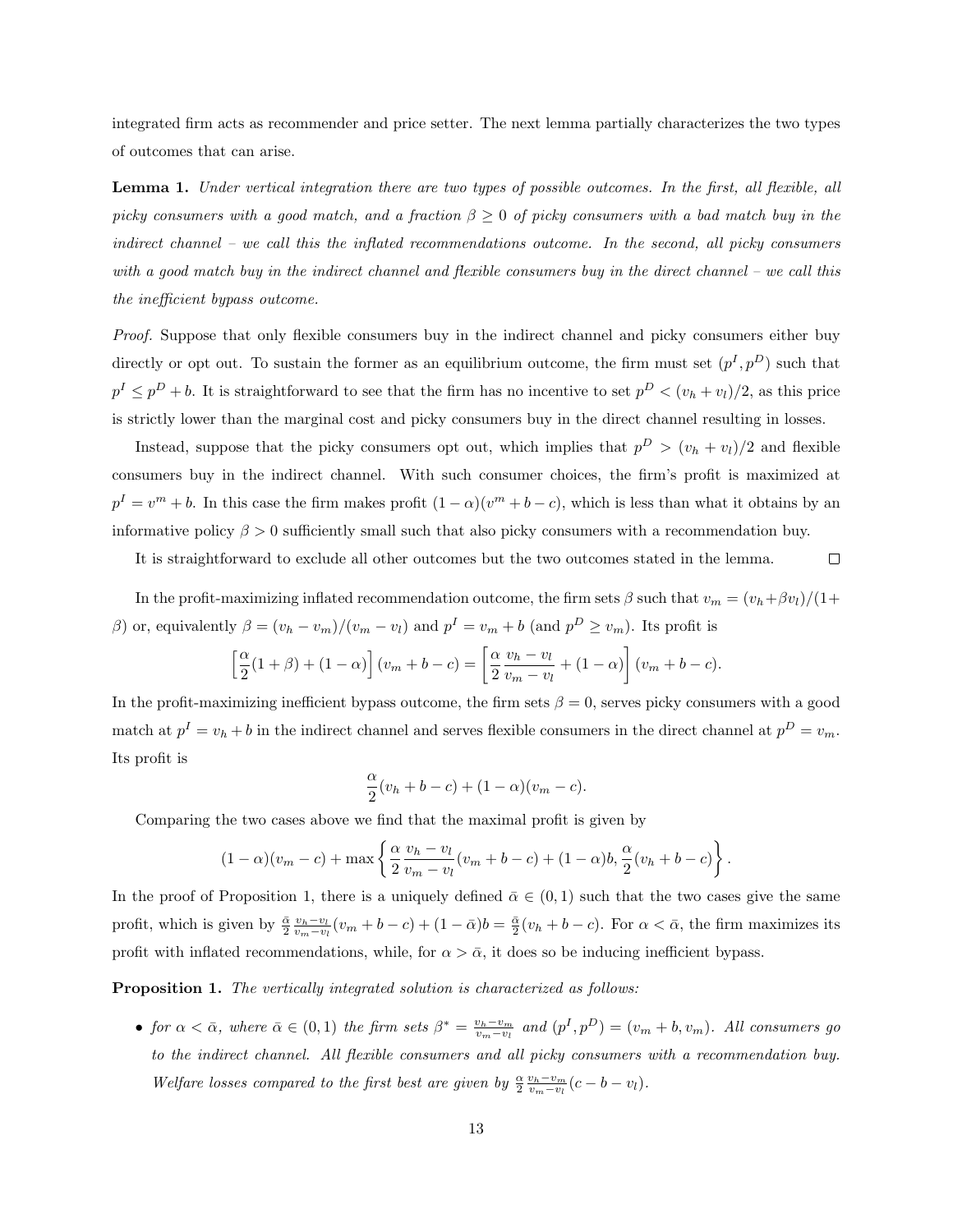• for  $\alpha \geq \bar{\alpha}$ , the firm sets  $\beta = 0$  and  $(p^I, p^D) = (v_h + b, v_m)$ . Picky consumers go to the indirect channel and buy if they receive the recommendation to buy, whereas all flexible consumers buy in the direct channel. Welfare losses compared to the first best are given by  $(1 - \alpha)b$ .

*Proof.* Comparing the maximal profit in the two possible solutions, the critical  $\bar{\alpha}$  is implicitly determined by

$$
\frac{\bar{\alpha}}{2} \frac{v_h - v_l}{v_m - v_l} (v_m + b - c) + (1 - \bar{\alpha})b = \frac{\bar{\alpha}}{2} (v_h + b - c),
$$

which can be rewritten as

$$
\frac{\bar{\alpha}}{2}(v_h + b - c - (1 + \beta)(v_m + b - c)) = (1 - \bar{\alpha})b
$$

and, after further manipulation gives an explicit expression for  $\bar{\alpha}$ :

$$
\bar{\alpha} = \frac{b}{b + \frac{1}{2}(v_h + b - c - (1 + \beta)(v_m + b - c))}.
$$

To show that  $\bar{\alpha} \in (0,1)$ , it is sufficient show that the expression  $v_h + b - c - (1 + \beta)(v_m + b - c)$  is positive, which is equivalent to

$$
\frac{v_h + b - c}{v_m + b - c} > \frac{v_h - v_l}{v_m - v_l}.\tag{4}
$$

As we assumed that  $v_l + b - c < 0$ , it must be that  $v_l < c - b$ . Since  $\frac{v_h - x}{v_m - x}$  is increasing in x, we must have that indeed inequality (4) is satisfied.  $\Box$ 

The inefficient bypass outcome has the same flavor as a simple screening contract between picky consumers and flexible consumers. Picky consumers with a good match have a valuation higher than flexible consumers and, thus constitute the high type. Since recommendations can only be given in the indirect channel and picky consumers are more quality-sensitive than flexible consumers, the single-crossing property is satisfied. Flexible consumers then buy low quality – that is, they buy in the direct channel and do not obtain benefit b. The inflated recommendation outcome can be seen as the outcome of a pooling contract. The key difference compared to standard price discrimination problems is the possibility of partially informative recommendations, which equalizes the willingness to pay of picky consumers (with a recommendation) and flexible consumers. Some picky consumers with a bad match are made believe that the product is likely to be a good match. A picky consumer not knowing the match quality thus has a lower expected valuation after receiving such a noisy recommendation. In effect, demand of the picky type is rotated and, in the profit-maximizing solution, consumer net surplus is zero also in the inflated recommendation outcome.

As already mentioned in the literature review, the inflated recommendations outcome can be implemented with a partial refund contract: The product is offered at price  $v_m + b$  and consumers have the option to return the product with probability  $1-\beta$ . Picky consumers with a bad match will make use of this option.<sup>20</sup>

 $^{20}$ For the equivalence to hold true, there must be zero transaction costs involved with the return and the firm must be able to resell returned items at no cost. Whenever return policies are costly to run, the recommendation policy generates higher profits.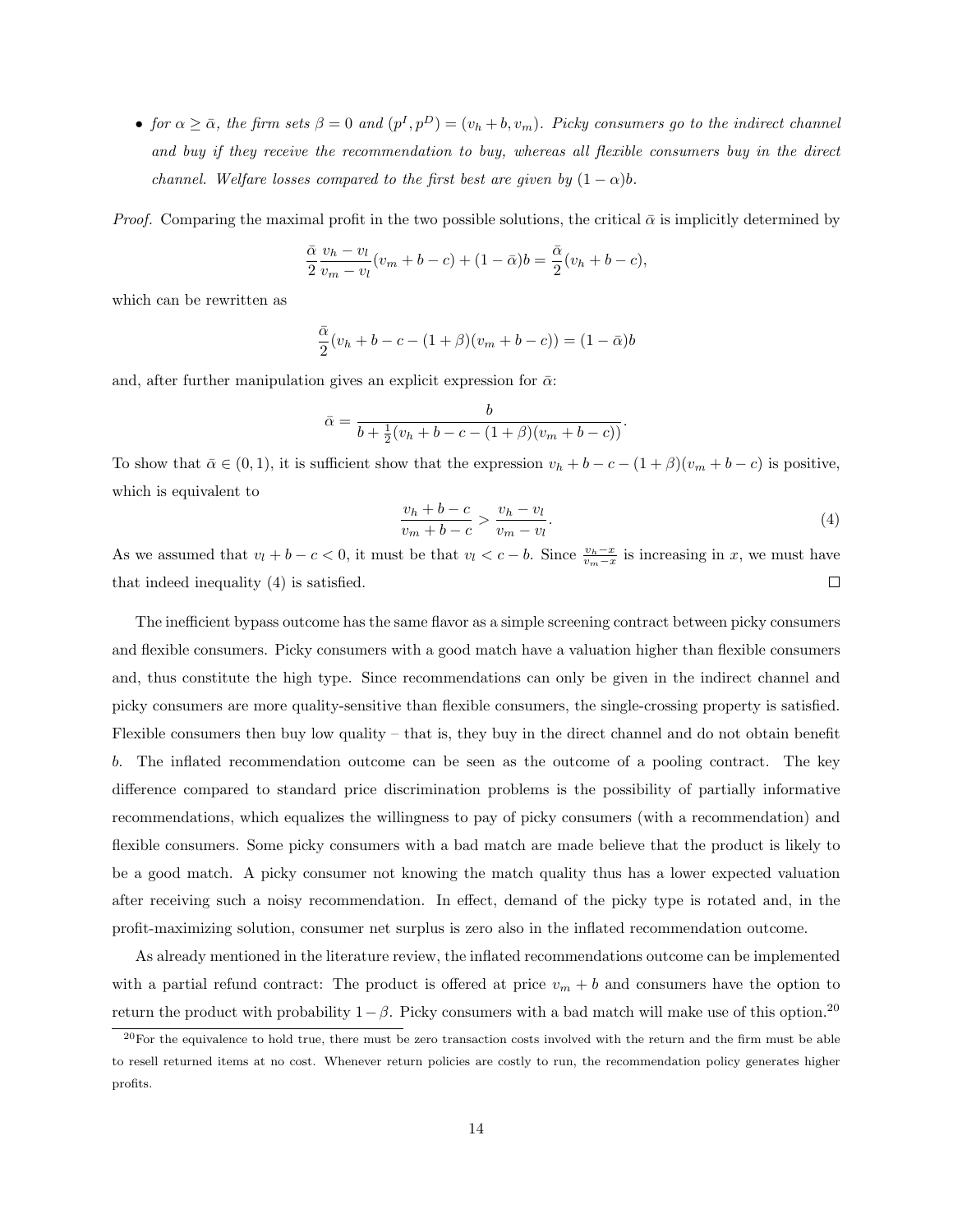The intermediary's profit-maximizing strategy We now turn to the equilibrium analysis of the game in which first the intermediary chooses its strategy and then the seller sets retail prices. We will show that the two possibly profit-maximizing vertically integrated solutions can be decentralized – that is, the intermediary can choose its strategy such that the seller will optimally respond by setting the same retail prices along the equilibrium path as in the vertically integrated solution. We will then see that the seller always obtains the same profit. Therefore the trade-off for the intermediary between the two possibly profit-maximizing strategies is the same as for the vertically integrated firm.

First, we consider inflated recommendations as an equilibrium outcome in which all consumers visit the intermediary. Clearly, the intermediary will recommend the product to all picky consumers with a good match. It also recommends the product to a fraction  $\beta > 0$  of picky consumers with a bad match.

No matter what the intermediary does, the seller can secure some minimal profit for itself simply by selling only in the direct channel: It can set  $p^D = v_m$  (and  $p^I > v_m + b$ ) and make the profit  $(1 - \alpha)(v_m - c)$ . Thus, the intermediary has to provide at least such a profit level to the seller. In the vertically integrated solution with inflated recommendation,  $p^I = v^m + b$ ,  $p^D \ge v^m$  and all trade takes place in the indirect channel. Let us set the intermediary's recommendation policy as  $\beta(p^I, p^D) = \beta^*$  for  $p^I = v_m + b$  and  $p^D \ge v_m$  and  $\beta(p^I, p^D) = 1$  for all other prices. By setting  $\beta = 1$  the intermediary ensures that the indirect channel will not be used and, thus, the seller will have to comfort itself by setting only to flexible consumers. It constitutes the maximal "punishment" the intermediary can inflict on the seller. Clearly, the intermediary does not do well itself and obtains only zero profit, but it may want to commit to such a policy, as long as it does not become part of the equilibrium play.<sup>21</sup> Other less severe punishments may also be used, but it it is sufficient to restrict the analysis to the particular recommendation policy to show that the vertically integrated solution can be implemented.

To induce the inflated recommendations outcome, the intermediary has to afford a sufficient fraction of profit  $1 - \lambda$  to the seller. We denote the  $\lambda$  such that the seller just obtains profit  $(1 - \alpha)(v_m - c)$  by  $\lambda^*$ :

$$
(1 - \lambda^*) \left[ \frac{\alpha}{2} (1 + \beta^*) + (1 - \alpha) \right] (v_m + b - c) = (1 - \alpha)(v_m - c).
$$

This makes sure that the seller has no incentive to deviate from  $p^I = v^m + b$ ,  $p^D \ge v^m$ . If the seller sets a price  $p<sup>I</sup>$  different from  $v_m + b$  (larger than c) it will make profit max $\{(1 - \alpha)(v_m - c), (1 - \lambda^*)(1 - \alpha)(v_m + b - c)\}.$ From the definition of  $\lambda^*$  it follows that the second expression is less than the first and the best deviation is to serve flexible consumers in the direct channel. A deviation to  $p^D$  less than  $v_m$  is not profitable, as this gives less than  $(1 - \alpha)(v_m - c)$ .

This shows that the vertically integrated solution with inflated recommendations can be implemented by the intermediary. The surplus distribution is that the seller obtains  $(1 - \alpha)(v_m - c)$ , the intermediary

 $^{21}$ In Section 5 we consider the model in which the intermediary cannot commit to the recommendation policy ex ante and adjusts its recommendation policy in response to the seller's prices.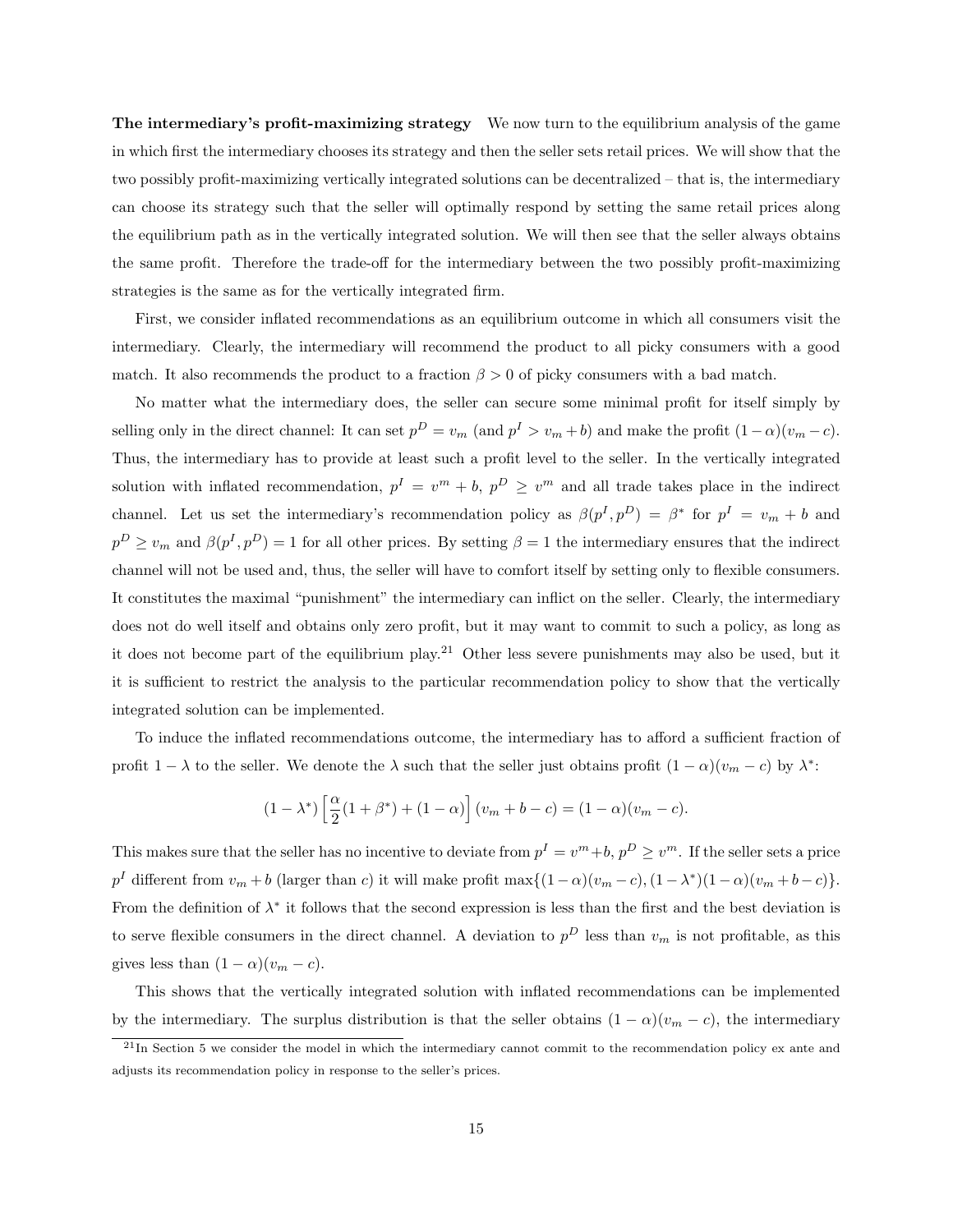obtains

$$
\lambda^* \left[ \frac{\alpha}{2} \frac{v_h - v_l}{v_m - v_l} + (1 - \alpha) \right] (v_m + b - c) = \frac{\alpha}{2} (1 + \beta^*) (v_m + b - c) + (1 - \alpha) b,
$$

and consumers obtain a net surplus of zero.

Second, we consider the outcome with inefficient bypass. Suppose that the intermediary takes the (almost) entire profit in the indirect channel – that is,  $\lambda^* = 1$ . In this case the seller can only make profit in the direct channel. It will sell to flexible consumers at  $p^D = v_m$  and it will set the price  $p^I = v_h + b$  (for any infinitesimally small profit fraction it maintains). This implements the vertically integrated solution with profits  $(1 - \alpha)(v_m - c)$  going to the seller and  $\frac{\alpha}{2}(v_h + b - c)$  going to the intermediary. Consumers obtain a net surplus of zero.

The intermediary can choose between inducing inflated recommendations or inefficient bypass. In either case, the seller makes the profit  $(1 - \alpha)(v_m - c)$ . Thus, the comparison of the intermediary's profits yields the same critical  $\alpha$  as the comparison of the vertically integrated firm's profit. We summarize our findings in the following proposition:

**Proposition 2.** The equilibrium when the intermediary commits to its recommendation policy is characterized as follows:

- for  $\alpha \geq \bar{\alpha}$ , the intermediary sets  $\lambda^* = 1$ ,  $\beta = 0$  for all  $(p^I, p^D)$ . Equilibrium prices are given by  $(p<sup>I</sup>, p<sup>D</sup>) = (v<sub>h</sub> + b, v<sub>m</sub>)$ . Picky consumers go to the indirect channel and buy if they receive the recommendation to buy, whereas all the flexible consumers buy in the direct channel. Welfare losses are given by  $(1 - \alpha)b$ .
- for  $\alpha < \bar{\alpha}$ , the intermediary sets

$$
\lambda^* = 1 - \frac{(1 - \alpha)(v_m - c)}{\left[\frac{\alpha}{2} \frac{v_h - v_l}{v_m - v_l} + (1 - \alpha)\right] (v_m + b - c)},
$$

 $\beta(p^I = v_m + b, p^D \ge v_m) = \frac{v_h - v_m}{v_m - v_l}$  and  $\beta = 1$  otherwise. Equilibrium prices are given by  $(p^I, p^D) =$  $(v_m + b, v_m)$ . All consumers go to the indirect channel. The fraction of  $\frac{1+\beta}{2} = \frac{1}{2} \frac{v_h - v_l}{v_m - v_l}$  of picky consumers buy. Welfare losses are given by  $\frac{\alpha}{2} \frac{v_h - v_m}{v_m - v_l} (c - b - v_l)$ .

With a large fraction of picky consumers in the population, the intermediary prefers to induce the outcome with inefficient bypass. By making it very expensive to sell through the intermediary, the intermediary induces the seller to sell to flexible consumers directly. The welfare loss due to inefficient bypass is the foregone benefit of flexible consumers that equals to  $(1 - \alpha)b$ .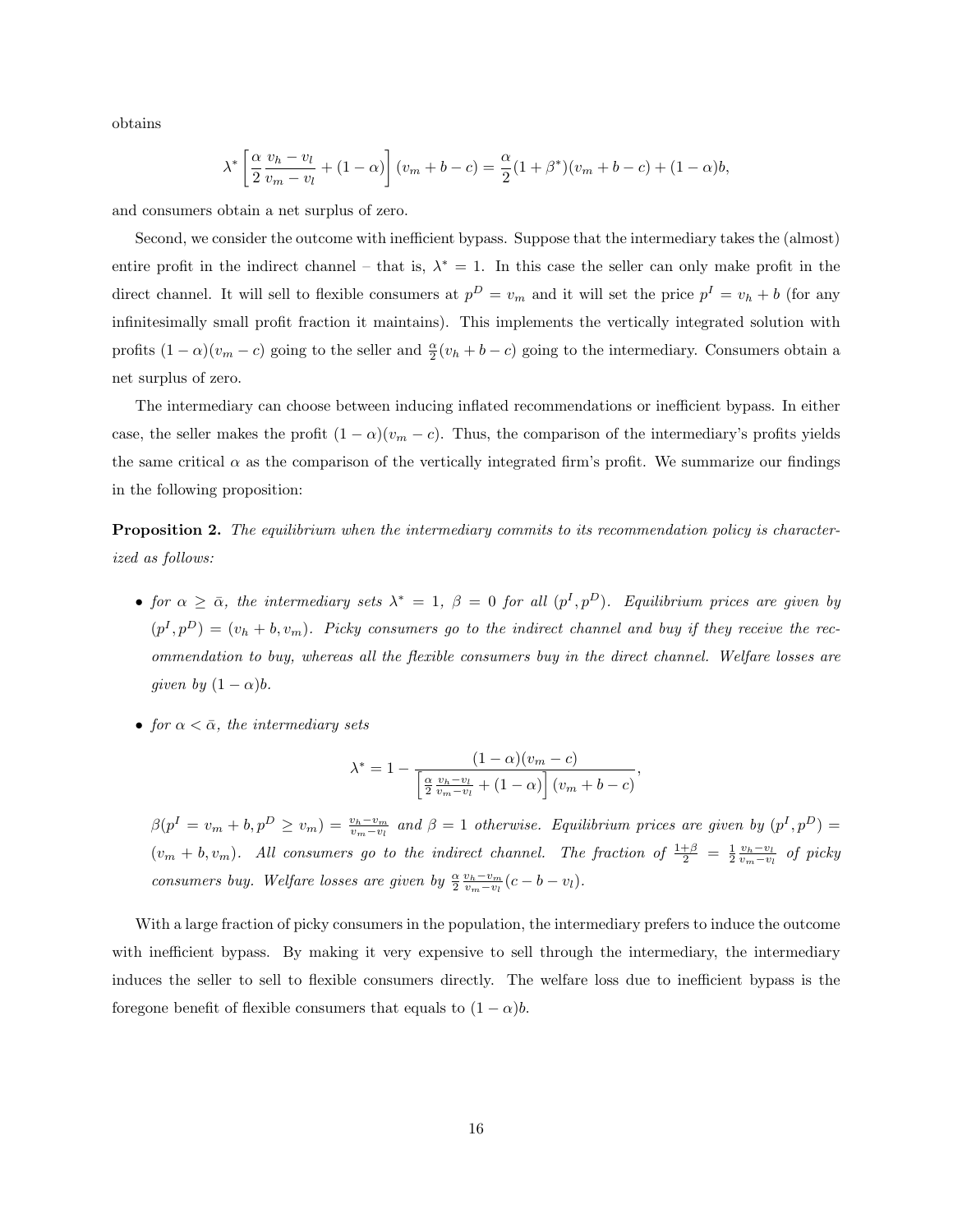

Figure 1: Total welfare in  $\alpha$ ;  $v_h = 100$ ,  $v_l = 20$ ,  $b = 10$ ,  $c = 75$ . First best outcome (dashed), private solution (solid).

By contrast, with a small fraction of picky consumers in the population, it is better to inflate recommendations. The intermediary induces the seller to sell to flexible consumers in the indirect channel by leaving a sufficient fraction of profits to the seller. If the seller deviates and sells to flexible consumers in the direct channel (by setting low  $p^D$ ), then the intermediary commits to stop providing informative recommendations to the picky consumers which renders the deviation unprofitable. The welfare loss from inflated recommendations is equal to  $\frac{\alpha}{2} \frac{v_h - v_m}{v_m - v_l}(c - b - v_l)$ . This loss becomes more pronounced as  $\alpha$ , c, and  $v_h$  increase and as b,  $v_m$ , and  $v_l$  decrease.

To summarize, in the equilibrium of Proposition 2, the intermediary decentralizes the vertically integrated solution.

Discussion of outcomes under alternative parameter constellations Before considering various extensions of the model, we discuss what happens in our setting with different parameter constellations – a detailed analysis is relegated to Appendix B. We continue to assume that  $(v_h + v_l)/2 + b < v_m$ , which is equivalent to  $b < v_m - (v_h + v_l)/2$ , as we want to include cases in which the convenience benefit of the indirect channel is arbitrarily small. This implies that  $b < (v_h + v_l)/2 - v_l$ , which is equivalent to  $v_l + b < (v_h + v_l)/2$ . So far, we assumed that  $(v_h + v_l)/2 + b < c < v_m$ . If marginal costs were higher  $(c > v_m)$ , the intermediary would only recommend good matches to picky consumers (that is,  $\beta = 0$ ) and sell at  $v_h + b$ . Thus, the equilibrium outcome would implement the first best.

What happens if marginal costs are lower than  $(v_h + v_l)/2 + b$ ? Consider the case that there are never gains from trade for a picky consumer with a bad match – that is,  $c > v_l + b$ . We distinguish between two alternative parameter constellations:  $(v_h + v_l)/2 < c < (v_h + v_l)/2 + b$  and  $v_l + b < c < (v_h + v_l)/2$ . If  $(v_h + v_l)/2 < c < (v_h + v_l)/2 + b$ , our results remain unchanged (some analysis needs to be added though). If  $v_l + b < c < (v_h + v_l)/2$  the tradeoff between inflated recommendations and inefficient bypass continues to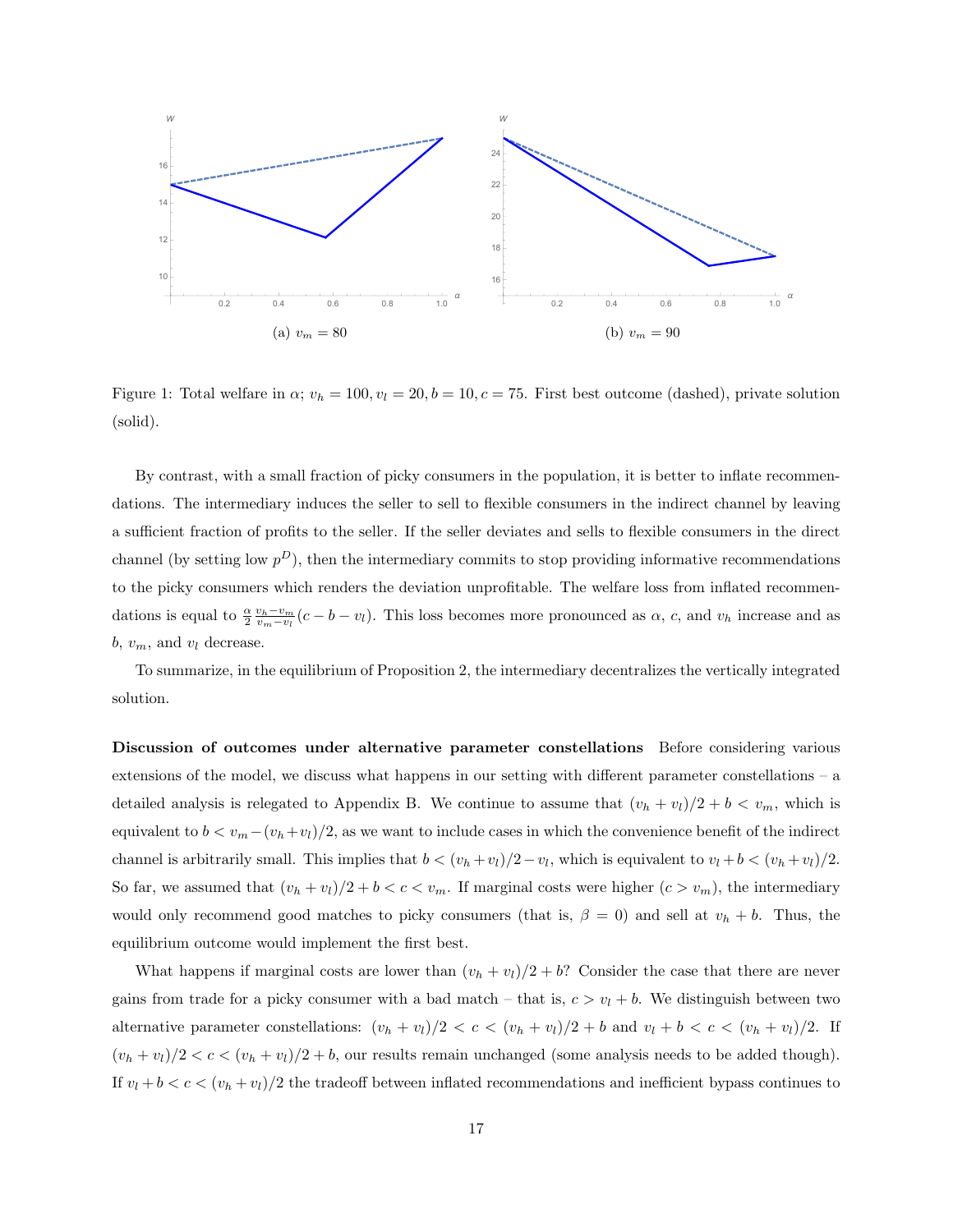apply. The novel feature is that for high  $\alpha$  the outside option for the seller is to sell to all consumers in the direct channel and not only to flexible consumers. This implies that the intermediary has to leave a higher profit share to the seller and, in particular, the seller keeps some of the profit in the indirect channel also with inefficient bypass.

Qualitatively different results hold when there are possible gains from trade selling a bad match to picky consumers – that is,  $v_l+b > c$ . The first best is then to sell to all consumers in the indirect channel. So far we spoke of inflated recommendations when total-surplus-decreasing recommendations are made. This is clearly not the case for the low marginal costs considered here, as the first best outcome is that everybody buys in the indirect channel. We observed in the analysis above that the inflated recommendations outcome ( $\beta > 0$ ) always features recommendations that reduce the surplus of picky consumers with a bad match at prevailing prices. As we show in Appendix B.3, for the share of picky consumers,  $\alpha$ , sufficiently small, the intermediary will choose a recommendation policy with  $\beta = \beta^* \in (0, 1)$  – that is, recommendations are inflated from a consumer surplus perspective because picky consumers would choose not to buy in the indirect channel if they were fully informed about match quality. For larger  $\alpha$ , the intermediary recommends the product to everybody (which, from a consumer surplus perspective, also constitutes inflated recommendations at given prices) and, thus, implements the first best. Here, flexible consumers obtain a positive net surplus, as  $p^I = (v_h + v_l)/2 + b$ . In either case, there will be no sales in the direct channel. Thus, there is no counterpart to the inefficient bypass outcome that can be obtained for higher marginal costs. From a total surplus perspective, there are too few recommendations for low  $\alpha$ .

#### 3.3 Extensions

In this section, we explore several variations of our setting. The upfront takeaway of all these extensions is that unless the seller can set personalized prices or has a sufficiently rich portfolio of product versions, the equilibrium outcome features either inefficient bypass or inflated recommendations.

The intermediary's price instrument So far we assumed that the intermediary's price instrument is the fraction of industry profits  $\lambda$  in the indirect channel that it asks from the seller. Alternative price instruments, for example, are a listing fee T to be paid by the seller to be carried by the intermediary, a per-unit transaction fee t or a percent transaction fee  $\tau$ . As we will see, the equilibrium outcome is invariant to the particular type of pricing instrument available to the intermediary.<sup>22</sup>

When the equilibrium features inflated recommendations, we have shown in Proposition 2 that the intermediary sets  $\lambda$  to guarantee the profit  $(1 - \alpha)(v_m - c)$  to the seller and  $\beta^* = \frac{v_h - v_m}{v_m - v_l}$ . This gives the intermediary's equilibrium profit  $\frac{\alpha}{2}(1+\beta^*)(v_m+b-c) + (1-\alpha)b$ . If, instead, only a listing fee is available,

 $22$ We return to the role of price instruments in modified settings below, where the equilibrium outcome will depend on the particular type of instrument used by the intermediary.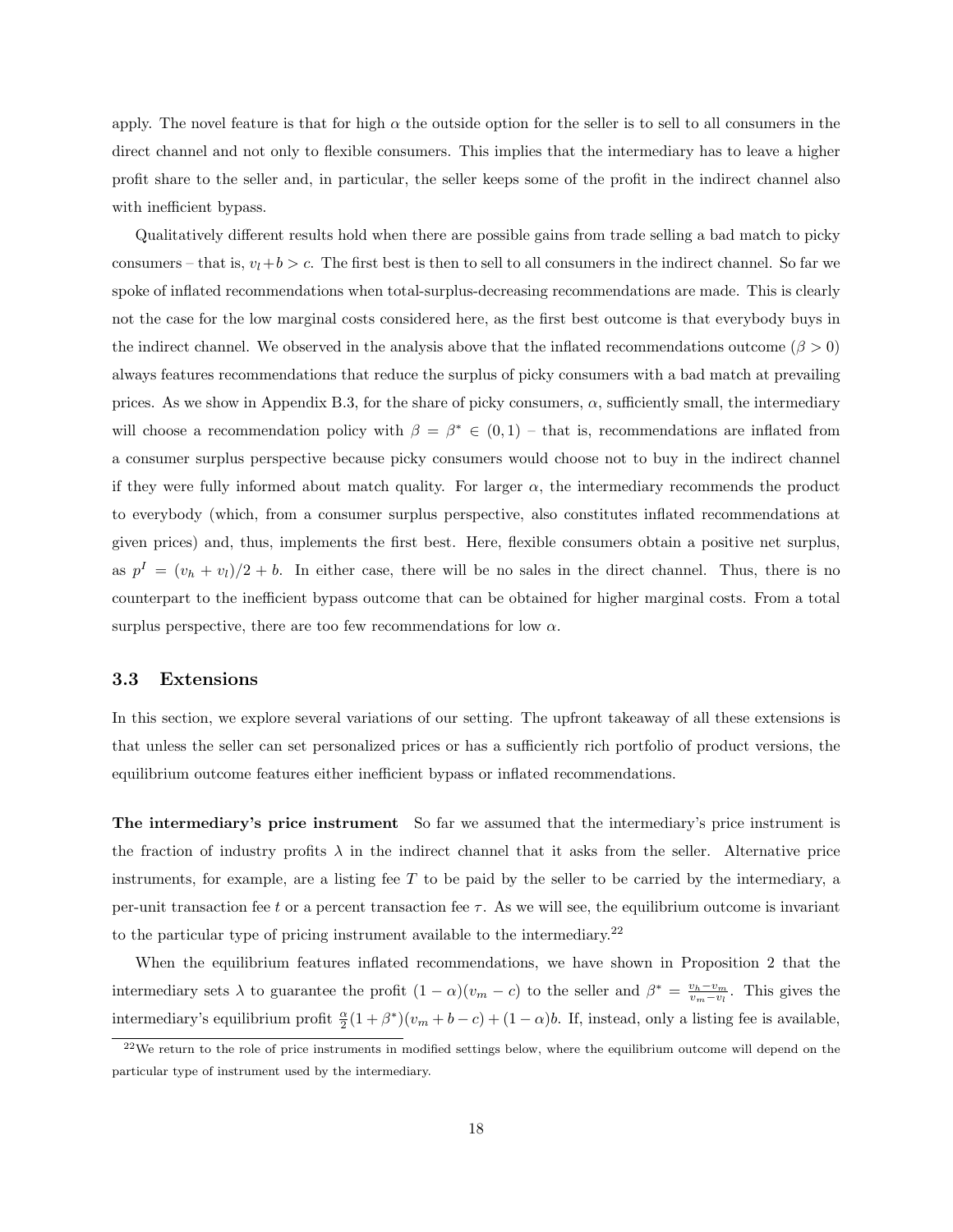this fee is set equal to this profit and, together with  $\beta(p^I = v_m + b, p^D \ge v_m) = \beta^*$  implements the same outcome. If the intermediary uses a per-unit fee, it sets this fee

$$
t = \left(\frac{\alpha}{2}(1+\beta^*)(v_m + b - c) + (1-\alpha)b\right) / \left((1-\alpha) + \frac{\alpha}{2}(1+\beta^*)\right)
$$

with the same recommendation policy and implements the vertically integrated solution. This is also achieved if the intermediary controls a percent transaction fee; this fee  $\tau$  is set such that the seller is indifferent between selling only in the indirect channel at  $p^I = v_m + b$  and selling to flexible consumers in the direct channel at  $p^{D} = v_{m} - \text{that is, } [(1 - \tau)(v_{m} + b) - c)](1 - \alpha + \frac{\alpha}{2}(1 + \beta^{*})) = (1 - \alpha)(v_{m} - c).$ 

The reason that the intermediary achieves the same equilibrium profit under different classes of price instruments is that a seller deviating from equilibrium prices will be punished with  $\beta = 1$  and, thus, no trade takes place in the indirect channel making the type of price instrument off the equilibrium path irrelevant. Furthermore, each price instrument allows the intermediary to achieve the industry profit of the vertically integrated solution minus the profit of the seller's outside option to sell directly to flexible consumers at  $p^D = v_m$ .

When the equilibrium features inefficient bypass, the invariance of the allocation in response to the type of price instrument being used by the intermediary is straightforward: The intermediary absorbs the entire profit in the indirect channel,  $\frac{\alpha}{2}(v_h + b - c)$  and the seller makes profit  $(1 - \alpha)(v_m - c)$  in the direct channel. The seller will sell to picky consumers in the indirect channel if it avoids a loss there. If the intermediary sets a profit share, the entire profit in the indirect channel is extracted with  $\lambda = 1$ . If, instead, only a fixed fee is available, this fee is set to  $T = \frac{\alpha}{2}(v_h + b - c)$ ; if only a per-unit transaction fee is available, this fee is set to  $t = v_h + b - c$ ; and it only a percent transaction fee is available, that fee is set to  $\tau = \frac{v_h + b - c}{v_h + b}$ .

Price-parity clause What happens if the intermediary can impose the price-parity clause on the seller? We will see that such a clause does not have any bite in our setting with commitment. Under the price parity clause (PPC) the intermediary requires the seller to set  $p^I \leq p^D$ . We assume that the seller first decides whether or not to sell trough the intermediary and then sets prices. It is easy to see that the PPC does not affect the analysis of the extreme cases as the seller's deviations to selling only directly satisfy the PPC.

For intermediate  $\alpha \in (0, 1)$ , we continue working under the assumption 1 – that is,  $(v_h + v_l)/2 + b - c < 0$ . The proof of Lemma 1 continues to apply under the PPC and, thus, it is sufficient to consider the two cases in which the intermediary induces to sell to either all or only picky consumers with a good match. It is straightforward to see that commitment power is sufficient to make the deviation as unattractive for the seller as possible. In the first case (all consumers visit the intermediary), the deviation to sell directly to flexible consumers involves no recommendation to the picky consumers and no profit from sales through the intermediary. The PPC does not add to it as in the worst case the seller has to forego selling to the picky consumers and only sells directly to the flexible consumers. In the second case (in which only picky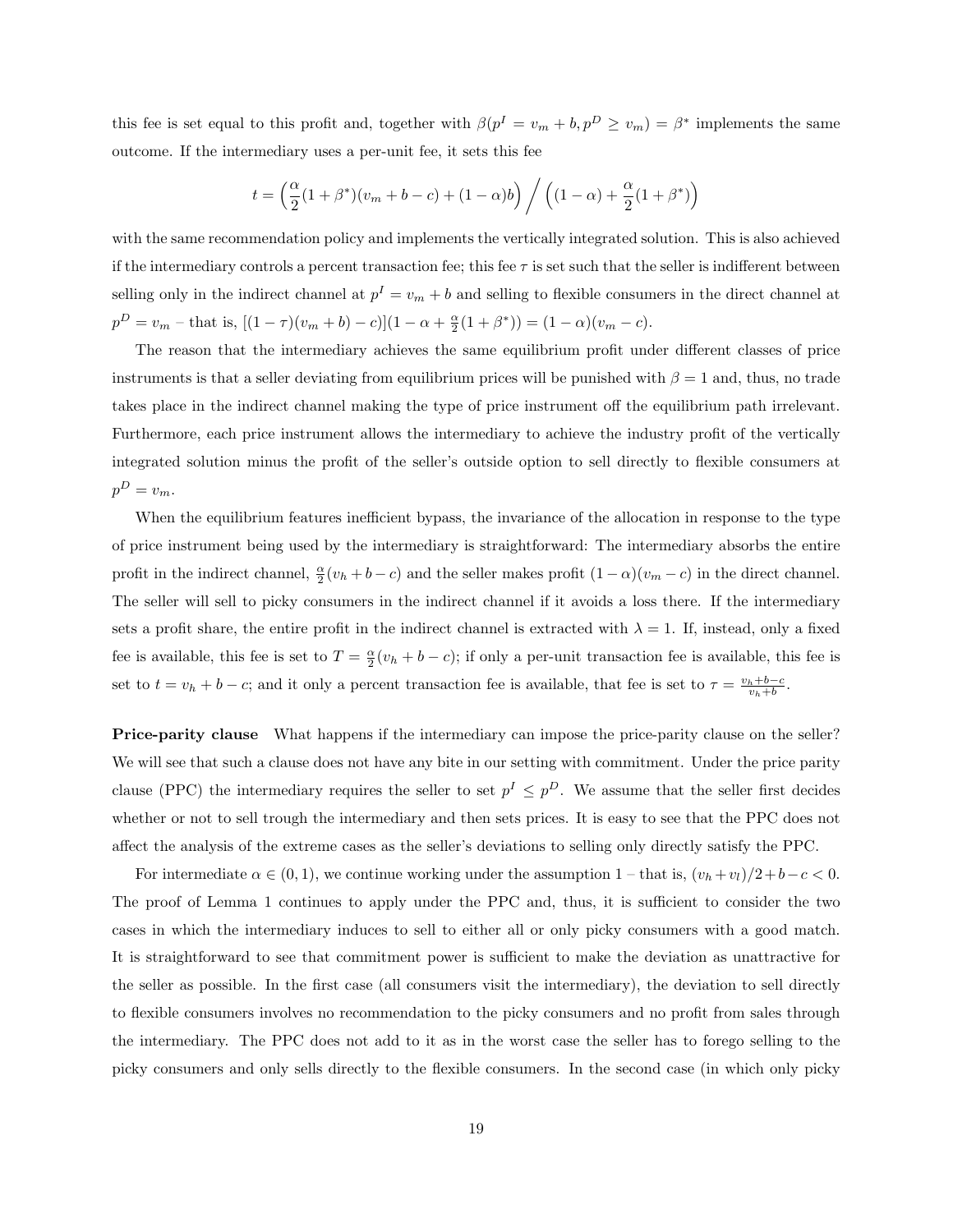consumers use the indirect channel), the intermediary can set  $\lambda^* = 1$  and preclude any attempts of the seller to sell to flexible consumers through the intermediary. We have seen that the intermediary's commitment power inflicts the worst payoff for the seller if it decides to use the direct channel; therefore, price parity clauses do not confer any further advantages to the intermediary.

Results with price-parity clauses are markedly different if the intermediary cannot commit to its recommendation policy, as we will show in Section 5.3.

Unconditional recommendation strategy In our model, the intermediary commits to a recommendation policy that conditions recommendations on seller prices. Here, we consider the alternative environment in which the recommendation level is price-independent. We show that the critical  $\alpha$  above which flexible consumers buy directly is lower than in the case in which the intermediary can condition  $\beta$  on the seller's prices.

Suppose that the intermediary chooses  $(\beta, \lambda)$ . To make the flexible consumers choose the indirect channel, the intermediary has to set  $\lambda$  such that it respects the seller's incentive constraint  $(1-\lambda)(v_m+b-c) \ge v_m-c$ . This ties down  $\lambda$ : the intermediary sets  $\lambda = 1 - \frac{v_m - c}{v_m + b - c}$ . This expression is smaller than  $\lambda^*$  given in Proposition 2 that applies for  $\alpha < \bar{\alpha}$ . This means that the intermediary has to leave a larger fraction of profits to the seller. Therefore, the intermediary is more inclined to serve picky consumers only, in which case recommendations are fully informative. Therefore, the critical  $\alpha$  below which the intermediary inflates recommendations is less than  $\bar{\alpha}$ .

Intermediary with a profitable outside option Our setting features a base product in competitive supply, which implies that the intermediary does not make any profit from recommending the base product. Here, we consider a situation in which selling the base product generates positive profits for the intermediary. In particular, suppose that the intermediary provides the base product itself – this is a different type of vertical integration compared to the vertically integrated solution above. It implies that the consumer's outside option gives a net surplus of zero to consumers but confers a profit of  $v_0 - c_0$  per unit to the intermediary if the consumer chooses the outside option at price  $v_0$ . Since the intermediary also sets the price for the base product, there is an additional pricing decision that needs to be included in the game. For simplicity, we postulate that the intermediary can respond to the prices set by the seller; this price is set before consumers decide which channel to go to. While the intermediary continues to commit to a recommendation policy, the pricing of the intermediary after the seller's pricing implies only partial commitment regarding the full set of the intermediary's instruments.

Compared to the analysis in Section 3.2, the seller's prices are increased by  $v_0-c_0$ . We modify Assumption 1 to  $\frac{v_h+v_l}{2}$  + b +  $v_0$  – c – c<sub>0</sub> < 0, which implies that picky consumers do not buy the new product when recommendations are completely uninformative  $(\beta = 1)$ .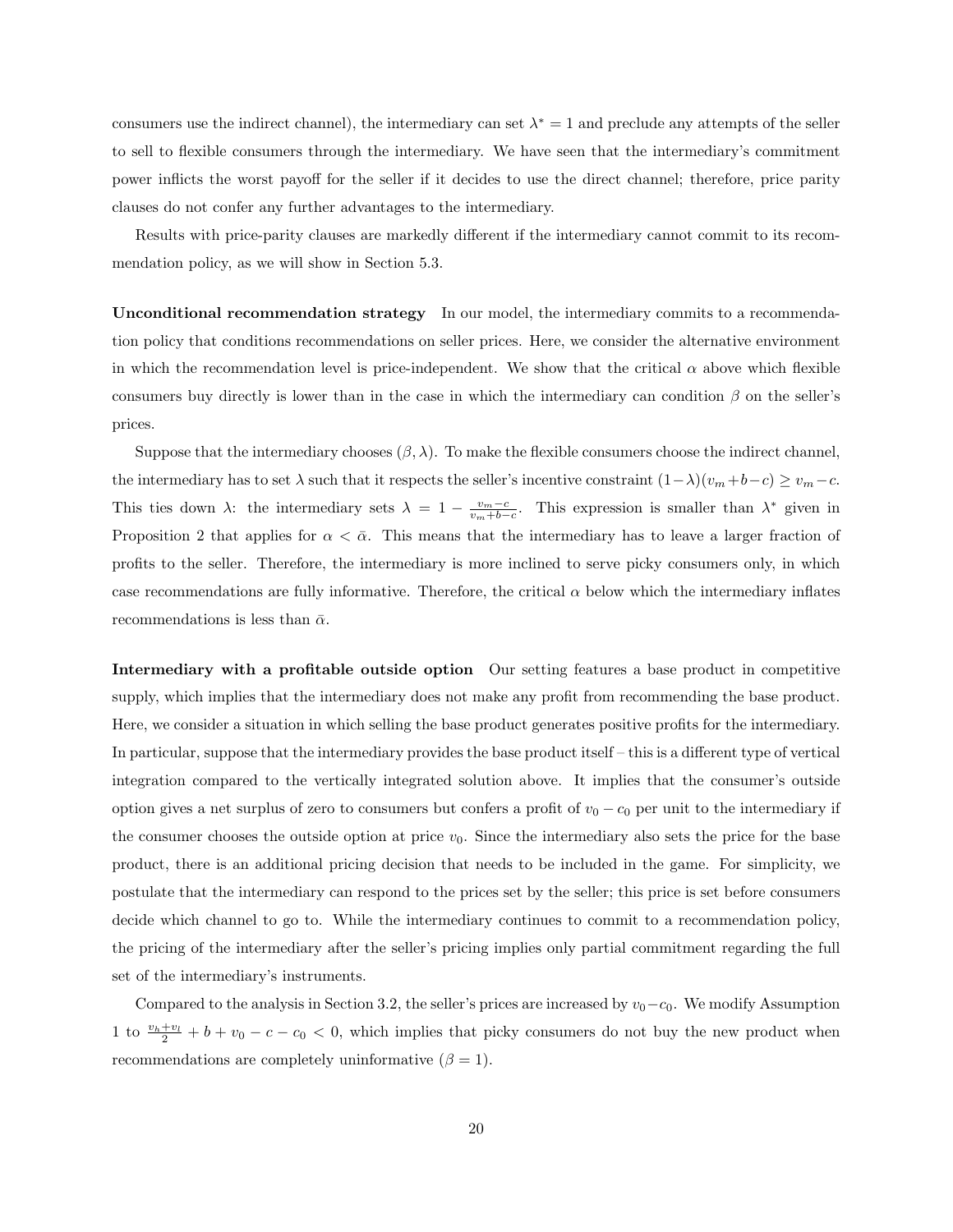We will show that for small  $\alpha$  the equilibrium features inflated recommendations. Suppose that the seller diverts flexible consumers to the direct channel at price  $p^D$ . The intermediary profitably undercuts by setting the price of the base product  $p_0 = p^D - v_m$  if  $p^D - v_m - c_0 \ge \alpha(v_0 - c_0)$ , where on the right-hand side we have the profit of the intermediary to sell the base product to picky consumers only. This implies that the seller's best deviation is to set  $p^D = v_m + c_0 + \alpha(v_0 - c_0)$ , which gives a deviation profit of  $(1 - \alpha)(v_m - c + \alpha(v_0 - c_0))$ . Thus, the intermediary has to allow the seller to absorb part of the surplus generated from selling the base product.<sup>23</sup>

Along the equilibrium path, the seller will set  $p^I = v_m + b + v_0$ ,  $p^D \ge v_m + v_0$ . The intermediary's recommendation policy is  $\beta(p^I = v_m + b + v_0, p^D \ge v_m + v_0) = \beta^*$  and  $\beta(p^I, p^D) = 1$  for all other prices. The intermediary will set  $\lambda$  such that  $(1 - \lambda)[\frac{\alpha}{2}(1 + \beta^*) + (1 - \alpha)](v_m + b + v_0 - (c + c_0))$  $(1 - \alpha)(v_m - c + \alpha(v_0 - c_0))$  and, along the equilibrium path, the price of the base product  $p_0 \ge v_0$ . This is the equilibrium characterization for sufficiently small  $\alpha$ .

We now turn to the outcome with inefficient bypass. Here,  $\lambda = 1$  and  $\beta(\cdot, \cdot) = 1$  for all prices  $(p^D, p^I)$ . We have to specify the prices set by the seller along the equilibrium path. The seller will set  $p^I = v_0 + v_h + b$ and  $p<sup>D</sup>$  such that the intermediary does not have an incentive to set the price for the base product such that flexible consumers buy from the intermediary. With  $\lambda = 1$ , the seller makes profit from selling to the flexible consumers,  $(1 - \alpha)(p^{D} - (c + c_{0}))$ . In the equilibrium candidate the intermediary makes profit  $\frac{\alpha}{2}(v_0 - c_0) + \frac{\alpha}{2}(v_0 + v_h + b - (c + c_0))$ . If the intermediary sets  $p^D - v_m$ , all consumers will buy the base product and the intermediary will make  $p^D - v_m - c_0$ . The maximal price flexible consumers are willing to pay in the direct channel is  $v_0 + v_m$ . Thus, selling the base product to all consumers gives at most  $v_0 - c_0$  to the intermediary. The intermediary then does not interfere with the seller selling to flexible consumers at  $p^D = v_0 + v_m$ , if  $\frac{\alpha}{2}(v_0 - c_0) + \frac{\alpha}{2}(v_0 + v_h + b - (c + c_0)) \ge v_0 - c_0$ , which is equivalent to  $\frac{\alpha}{2}(v_h + b - c) \ge (1 - \alpha)(v_0 - c_0)$ . This defines the critical  $\tilde{\alpha} = \frac{v_0 - c_0}{v_0 - c_0 + \frac{1}{2}(v_h + b - c)}$ .

When does the intermediary prefer the inflated recommendation outcome? This is the case if

$$
\left[\frac{\alpha}{2}(1+\beta^*) + (1-\alpha)\right](v_m + b + v_0 - (c+c_0)) - (1-\alpha)(v_m - c + \alpha(v_0 - c_0))
$$
  
\n
$$
\geq \frac{\alpha}{2}(v_0 - c_0) + \frac{\alpha}{2}(v_0 + v_h + b - (c+c_0)).
$$

For  $v_0 - c_0$  not too large, we can show that, at  $\tilde{\alpha}$  given above, this inequality is satisfied. Thus, there is a particular value  $\alpha$  above this value such that the intermediary is indifferent between the two outcomes. For larger values of  $\alpha$ , we are in the inefficient bypass equilibrium and for lower  $\alpha$  in the inflated recommendations equilibrium. Thus, our main result is robust to introducing an outside option that generates profits for

 $^{23}$ In the analysis in Section 3.2 consumers obtained the surplus  $v_0 - c_0$  (we referred to the increment to this surplus when reporting consumers surplus) since the base product was in competitive supply. Here, the intermediary controls the base product. In effect, consumers do not obtain any surplus and the gains from trade  $v_0 - c_0$  that would be generated from selling the base product is split between intermediary and seller.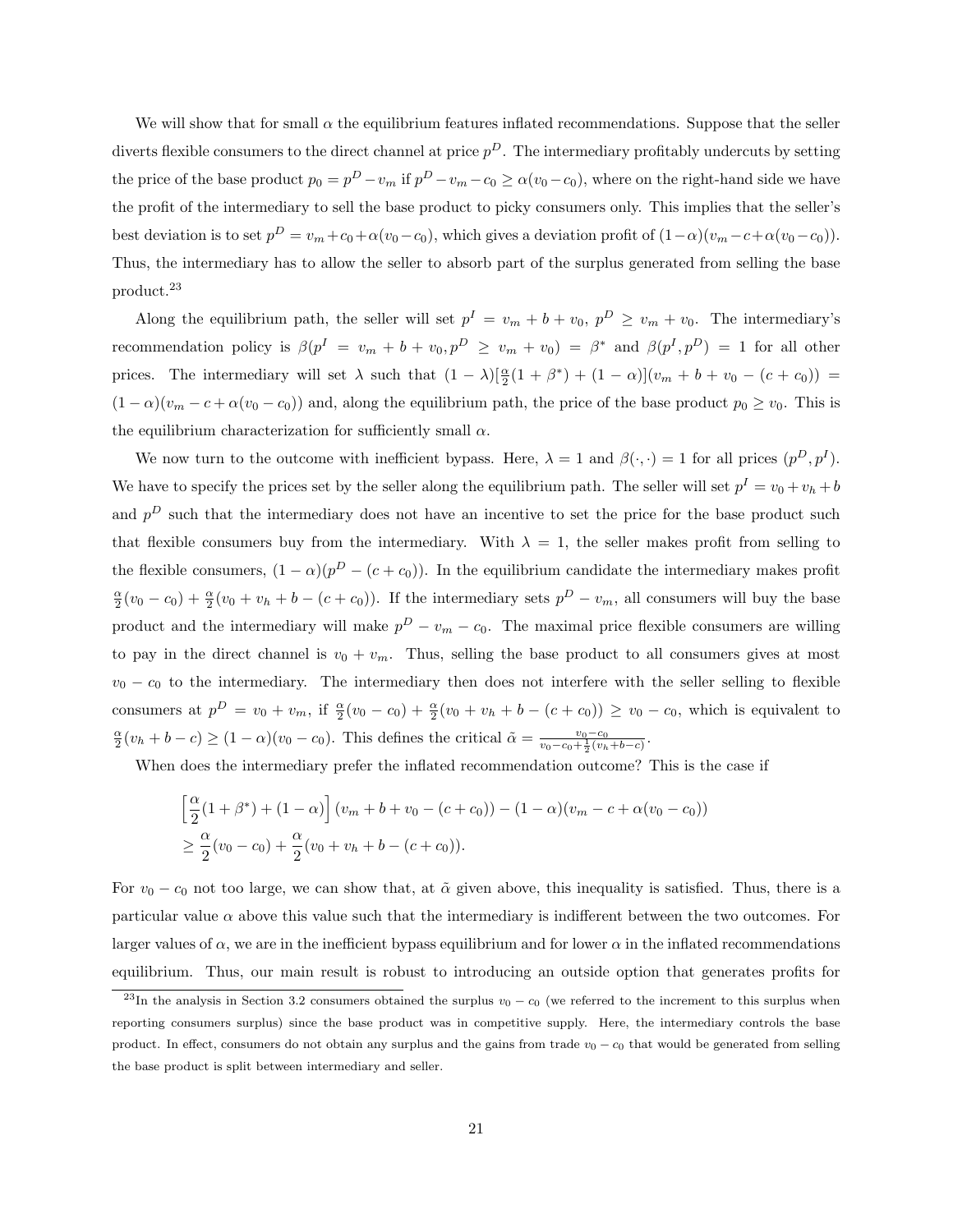the intermediary and means that the opposite of self-preferencing can be an equilibrium outcome if the intermediary owns the base product but not the new product.

We also note that the equilibrium outcome is different from the outcome under full vertical integration in which the intermediary owns base product and new product. As we have shown above, the intermediary has to give a larger profit to the seller under inefficient bypass than under inflated recommendation. This implies that the critical  $\alpha$  that separates inflated recommendation from inefficient bypass is higher than the critical  $\alpha$  under full vertical integration. In other words, the intermediary is less inclined to opt for inefficient bypass instead of inflated recommendation when the intermediary faces an independent seller of the new product compared to the case of full vertical integration.

Platform leakage In the base model we assumed that a consumer receives a recommendation only if using the indirect channel and that it does not switch to the direct channel after receiving the recommendation. Consider now the case of "platform leakage" – that is, a fraction of consumers in the indirect channel can use the direct channel after having received a recommendation from the intermediary. Here, the intermediary offers a show-rooming service and the seller may free-ride on the the intermediary's service (Wang and Wright  $(2020)$ ).

For simplicity, consider an exogenous fraction  $\nu$  of picky consumers who can switch without cost. Consider inflated recommendations. As in the main model, the level  $\beta$  will be such that picky consumers with a recommendation have the same expected valuation as flexible consumers – that is,  $\beta^* = \frac{v_h - v_m}{v_m - v_l}$ . If the seller destabilizes the outcome that all trade occurs in the indirect channel by setting a price  $p^D$  below  $v_m$ , its profit will be bounded by  $(1 - \alpha + \nu \frac{\alpha}{2}(1 + \beta^*)) (v_m - c)$ . Therefore, the intermediary inducing the seller to serve flexible consumers in the indirect channel has to respect the seller's incentive constraint that is given by

$$
(1 - \lambda) \left(\frac{\alpha}{2}(1 + \beta^*) + 1 - \alpha\right)(v_m + b - c) \ge \left(1 - \alpha + \nu \frac{\alpha}{2}(1 + \beta^*)\right)(v_m - c).
$$

It is straightforward to see that the intermediary has to settle for a lower fraction of industry profit  $\lambda$  to satisfy the seller's incentive constraint than in the absence of platform leakage. We note that platform leakage happens only off the equilibrium path in an inflated recommendation equilibrium.

In the case of inefficient bypass, the seller sells directly to flexible consumers at  $p^D = v_m$  and aims to serve picky consumers with a good match at  $p^I = v_h + b$ . Given these prices, with platform leakage, the fraction  $\nu$  of picky consumers with a good match buys directly and each consumers obtains a net surplus of  $v_h - v_m$ . The seller's profit is  $(1 - \alpha + \nu \frac{\alpha}{2})(v_m - c)$  and platform leakage occurs along the equilibrium path with inefficient bypass.

How does the intermediary choose between these two options? With inefficient bypass the intermediary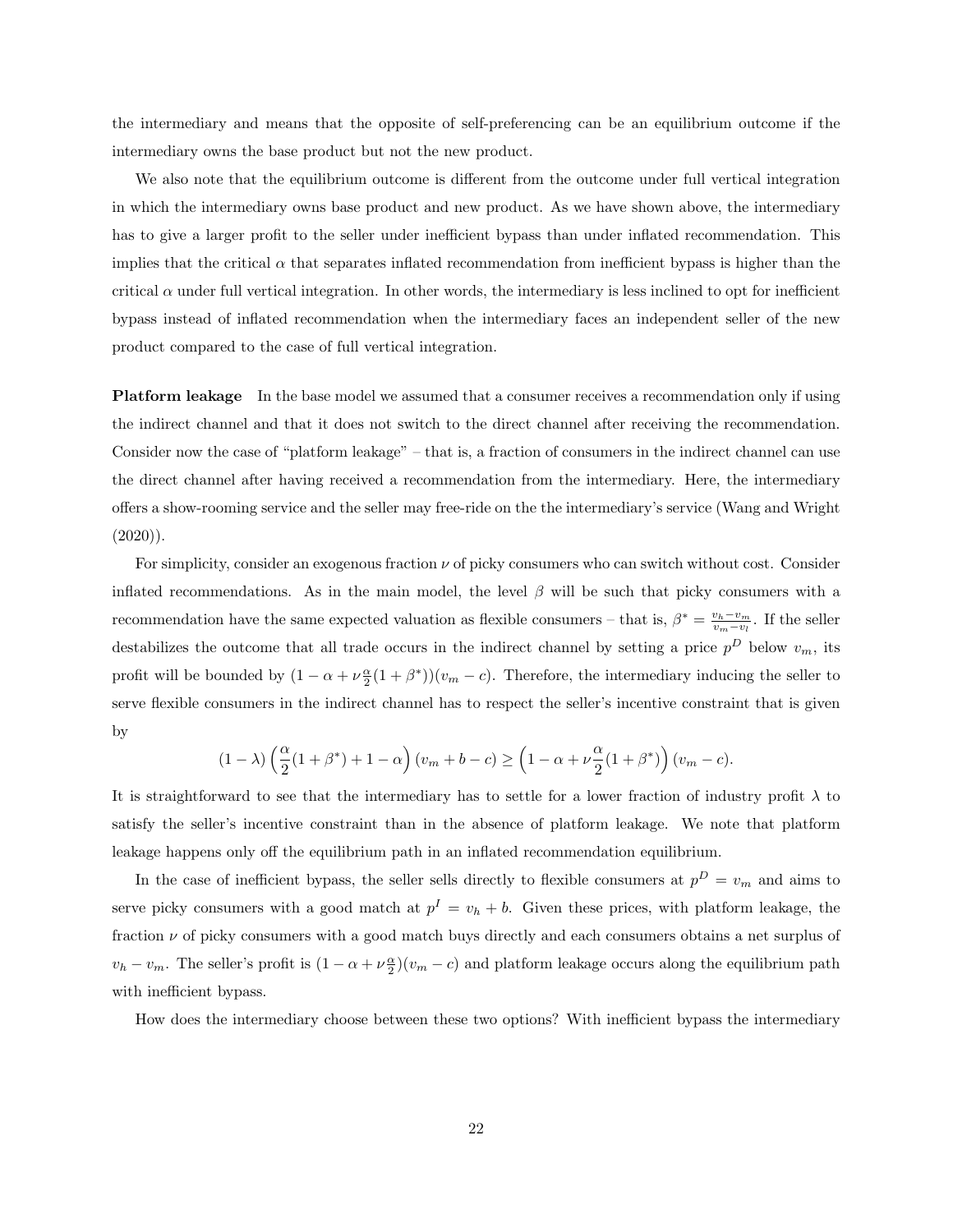obtains  $(1 - \nu) \frac{\alpha}{2} (v_h + b - c)$  while with inflated recommendations it obtains

$$
\lambda \left(\frac{\alpha}{2}(1+\beta^*) + 1 - \alpha\right)(v_m + b - c) = \left(\frac{\alpha}{2}(1+\beta^*) + 1 - \alpha\right)(v_m + b - c) - \left(1 - \alpha + \nu\frac{\alpha}{2}(1+\beta^*)\right)(v_m - c)
$$
  
=  $\frac{\alpha}{2}(1+\beta^*)(v_m + b - c) + (1-\alpha)b - \nu\frac{\alpha}{2}(1+\beta^*)(v_m - c).$ 

For  $\alpha = \bar{\alpha}$  defined in Proposition 1, the profit under inflated recommendation is equal to  $\frac{\bar{\alpha}}{2}(v_h+b-c)-\nu\frac{\bar{\alpha}}{2}(1+b-c)$  $\beta^*(v_m - c)$ . This profit is strictly higher than the profit under inefficient bypass since  $(1 + \beta^*)(v_m - c)$  $v_h + b - c$ . Therefore, the critical  $\alpha$  that separates inflated recommendations from inefficient bypass is higher with platform leakage. Moreover, the critical  $\alpha$  increases in the degree of platform leakage  $\nu$  and approaches 1 when  $\nu$  increases and turns to some critical value less than 1.

Intuitively, there are two opposing effects of how platform leakage changes the intermediary's tradeoff. First, with inflated recommendations, if more consumers can show-room, then the intermediary faces tougher competition from the direct channel and has to leave more surplus to the seller. Second, show-rooming undermines the incentives for fully informative recommendations and this makes the outcome with inefficient bypass less profitable. We showed that for all parameters the second effect dominates and the intermediary is more inclined to induce the inflated recommendations outcome.

Network effects between consumers in the indirect channel For applications to digital platforms it is important to include network effects into the analysis. More buyers in the indirect channel may allow the intermediary to improve its services, for example, by reducing delivery time or by providing add-on services that improve with a larger number of buyers (e.g., if users provide feedback on how to use the product, which is beneficial to all other users in the indirect channel). The benefit in the indirect channel b becomes a function that is increasing in the number of users. Denote  $b_0 = b(0)$ ,  $b_1 = b(\alpha/2)$ , and  $b_2 = b((1 - \alpha) +$  $(1 + \beta^*)\alpha/2$ . There is no change in the number of participating users under inflated recommendations if  $b'((1-\alpha) + (1+\beta^*)\alpha/2)$  is sufficiently small (assuming that b is continuously differentiable).

With inefficient bypass, using the indirect channel gives consumption benefit  $b_1$ . With inflated recommendations, this benefit is  $b_2$ . As follows from the analysis in Section 3.2, the intermediary's profit is  $\frac{\alpha}{2}(1+\beta^*)(v_m+b_2-c)+(1-\alpha)b_2=\frac{\alpha}{2}(1+\beta^*)(v_m+b_0-c)+(1-\alpha)b_0+(\frac{\alpha}{2}(1+\beta^*)+(1-\alpha))(b_2-b_0)$ with inflated recommendations, while it is  $\frac{\alpha}{2}(v_h + b_1 - c) = \frac{\alpha}{2}(v_h + b_0 - c) + \frac{\alpha}{2}(b_1 - b_0)$  with inefficient bypass. With network effects, the intermediary's option to induce the inflated recommendations outcome rather than the one with inefficient bypass becomes more attractive for two reasons. First, network effects increase b and this applies to more consumers in the inflated recommendation outcome. Second, since there will be more users in the indirect channel under inflated recommendations than under inefficient bypass, the increase in benefit becomes stronger with inflated recommendations. As a result, there is a larger range of the parameter  $\alpha$  such that the intermediary will go for inflated recommendations.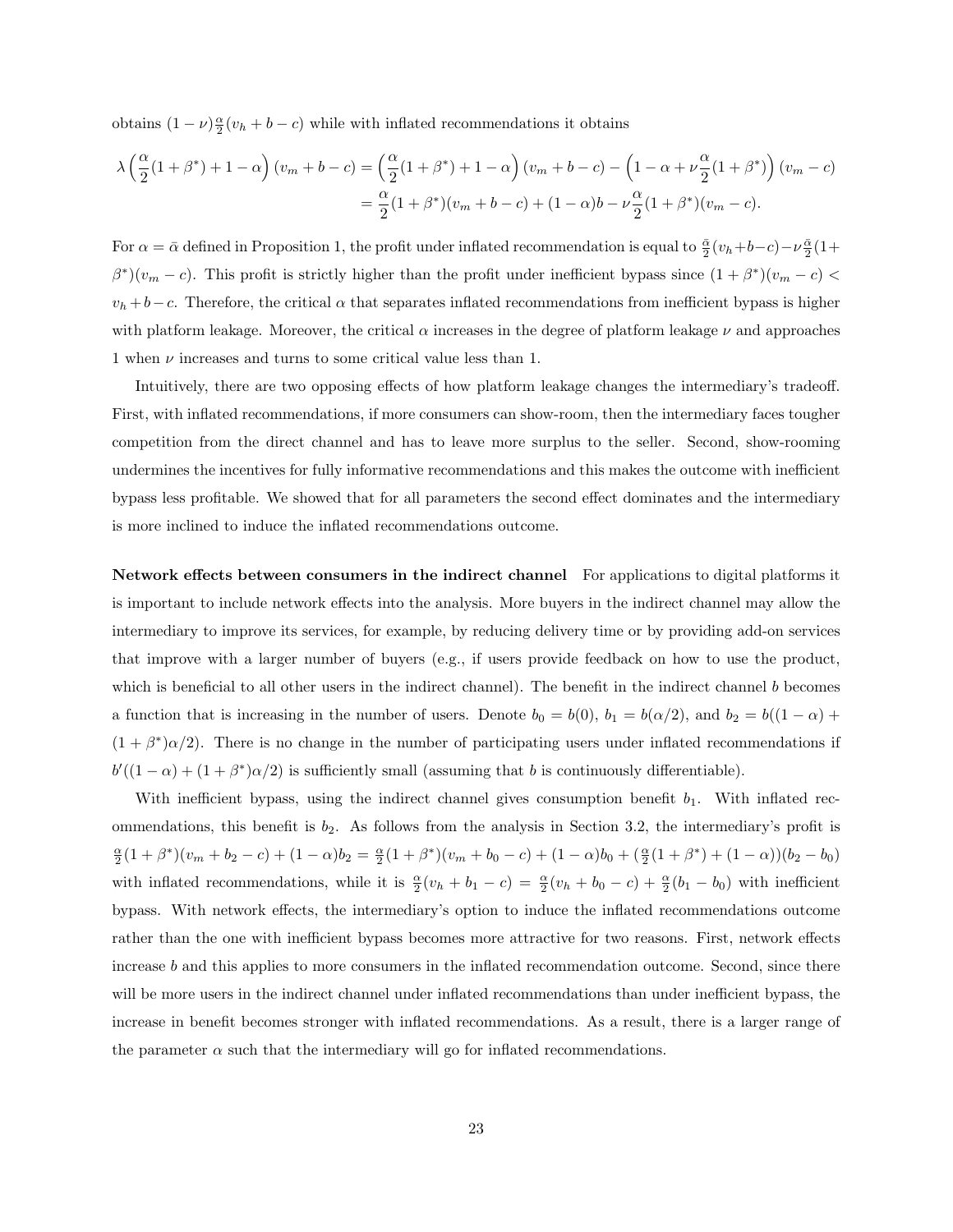Multiple product categories In our model, the intermediary interacts with a single seller and chooses its price instrument optimally. In reality, the intermediary faces sellers in many different product categories, and these categories differ in market characteristics (including  $\alpha$ ); yet, the intermediary chooses the fee applicable to this product category from a small number of different fees. The intermediary then picks the best available  $\lambda < 1$  from the available set that induces an inflated recommendations outcome (i.e., the largest available  $\lambda$  that induces the seller not to use the direct channel) or  $\lambda = 1$ , which induces the inefficient bypass outcome. With a limited set of fees, the inflated recommendations outcome continues to occur but becomes less prevalent.

Personalized pricing Our next two extensions clarify that two model ingredients are essential to obtain inflated recommendations. The first concerns pricing by the seller: if personalized prices were feasible, the intermediary would not have any incentive to inflate recommendations. Thus, the inability of the seller to engage in personalized prices is essential to obtain inflated recommendations. According to our theory, sellers rely on the intermediary's inflated recommendations when personalized pricing is not available.<sup>24</sup>

If the seller could offer personalized prices, it would be able to extract the entire expected willingness to pay from consumers. Since selling the product to picky consumers with the wrong taste reduces surplus, the seller's profit would be reduced with inflated recommendations. Thus, for given fee  $\lambda$  such that  $(1 - \lambda)(v_m + b - c)$  is weakly less than b, the seller's profit is maximized by selling to flexible consumers at price  $v_m + b$  and to picky consumers with a good match at  $v_h + b$ . The seller's profit is  $(1 - \lambda) [(1 - \alpha)(v_m + b - c) + \frac{\alpha}{2}(v_h + b - c)].$  The intermediary sets  $\lambda$  such that  $\lambda(v_m + b - c) = b$  when it is optimal to serve flexible consumers. Hence,  $\lambda = b/(v_m + b - c)$ . Thus, when recommending the product to fraction  $\beta$  of picky consumers with the wrong taste, it obtains

$$
\lambda \left[ (1 - \alpha)(v_m + b - c) + \frac{\alpha}{2} (1 + \beta) [\beta(v_l + b - c)/(1 + \beta) + (v_h + b - c)/(1 + \beta)] \right]
$$
  
=  $\lambda \left[ (1 - \alpha)(v_m + b - c) + \frac{\alpha}{2} (1 + \beta) [(v_h + \beta v_l)/(1 + \beta) + b - c] \right]$   
=  $\lambda \left[ (1 - \alpha)(v_m + b - c) + \frac{\alpha}{2} (v_h + b - c - \beta(c - b - v_l)) \right].$ 

The intermediary maximizes its profit with respect to beta and this gives  $\beta = 0$  – that is, the intermediary does not have an incentive to inflate recommendations.

This shows that it is the inability to set personalized prices (e.g., because of consumer backlash or the risk of fines imposed by the competition or consumer protection agency) that can give rise to inflated recommendations.

 $^{24}$ While a number of theoretical works have looked at personalized pricing (or first-degree price discrimination), the empirical evidence on the use of such pricing is at best mixed (OECD (2018)). Hannak et al. (2014) and Seidenschwarz et al. (2021) do not find clear evidence of the use of personalized pricing in e-commerce.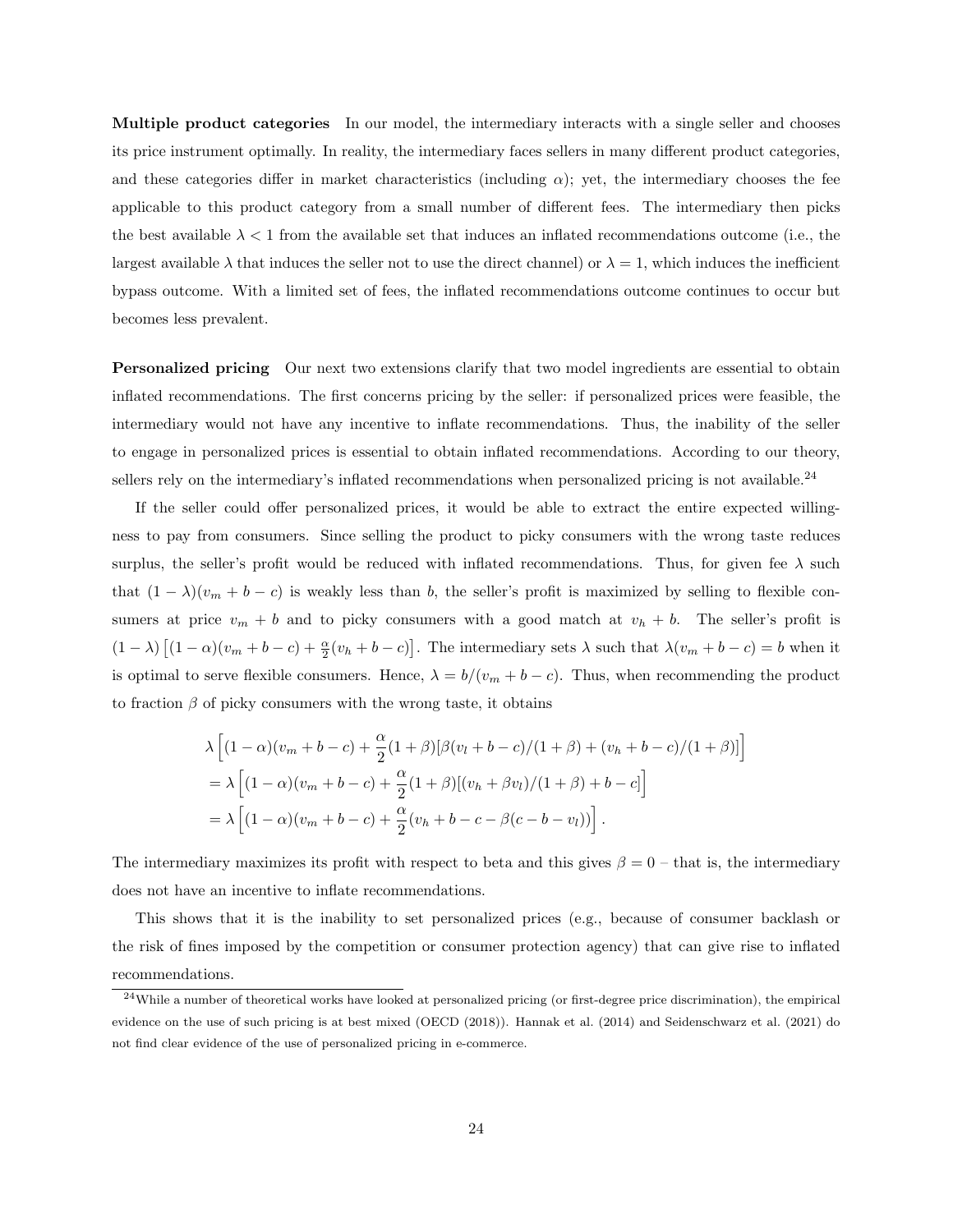Multiple new products A key feature of our model is that picky consumers may encounter a good or a bad match and that only one version of the new product is available implying that for some consumers there is no new product available that delivers a good match. In other words, the seller can not provide a menu of different product versions.

If the intermediary could offer a menu of product versions, it may offer specific designs that fit the different tastes of picky consumers and a generic version that works well for flexible consumers but never satisfies picky consumers. With such a portfolio of different product versions the firm could make a monopoly profit on each consumer segment – in our model with two possible taste realizations of picky consumers, there would be three consumer segments, one for each taste realization of picky consumers and one for flexible consumers. This suggests that with a sufficiently large portfolio of product versions, the intermediary would not have an incentive to inflate recommendations.

If the intermediary can offer product versions that work well for picky consumers, but does not have a separate version for flexible consumers, the analysis needs modification, but recommendations will not be inflated either. In our model, this is seen when introducing a second new product that is a good match to picky consumers who would experience a bad match with the first product. Then either one of the following configurations is an equilibrium. Inefficient bypass may arise in which the seller charges  $p^I = v_h + b$  and  $p^D = v_m$ , the intermediary makes personalized recommendations such that each picky consumer receives a recommendation of the new product with a good match. Picky consumers buy in the indirect channel, while flexible consumers bypass the intermediary. The welfare loss compared to the first best is  $(1 - \alpha)b$ . Alternatively, pooling may arise. Here, the seller charges  $p^I = v_m + b$  and  $p^D \ge v_m$  and the intermediary recommends the product with a good match to each picky consumer. This implements the first best and consumers obtain a positive net surplus of  $\alpha(v_h-v_m)$ . This will occur in equilibrium if  $\alpha(v_h-v_m) < (1-\alpha)b$ or, equivalently,  $\alpha$  less than  $b/(v_h - v_m + b)$ . Otherwise, inefficient bypass will occur in equilibrium. Clearly, inflated recommendations are not part of the picture.<sup>25</sup> Thus, to obtain inflated recommendations, it is essential to assume that the new product does not provide a good match to all picky consumers – more broadly speaking, there are more different taste realizations among picky consumers than different product designs.

### 4 Regulatory policy

In this section we explore whether and if so how a regulator could improve welfare if it were able to restrict the intermediaries choices. Whenever the planners assumes control, we postulate that it operates under

<sup>&</sup>lt;sup>25</sup>For  $\alpha$  below the threshold, there are also equilibria with inflated recommendations, as picky consumers continue to buy indirectly as long as the recommendation is sufficiently informative. However, the intermediary does not improve by introducing a bias and recommending one product more often than others. This would be different if the intermediary were integrated with one of the two new products. Here, the intermediary would engage in self-preferencing for  $\alpha$  sufficiently low.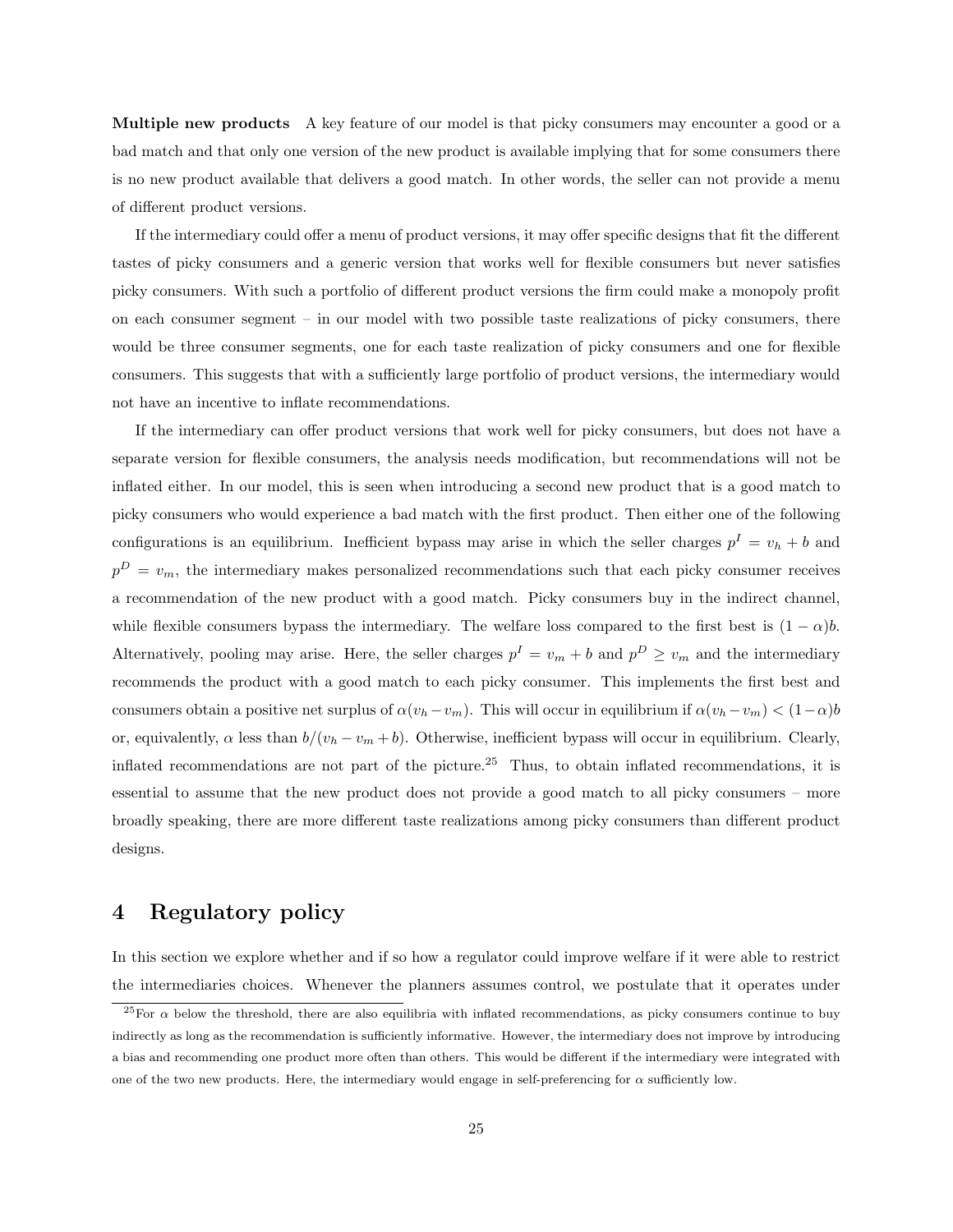commitment. We are particularly interested in restrictions imposed by the regulator on the recommender system implemented by the intermediary. Let us preview the different types of policy and their welfare properties. First, we consider the problem in which the planner fully controls the recommendation policy – that is, the planner mandates  $\beta$  as a function of retail prices – and show that the first best can be implemented even though price setting is decentralized. Second, we consider what happens when the planner mandates fully informative recommendations and show that this policy in some situations improves on the laissez-faire and in others does strictly worse. Third, we analyze the problem in which the planner mandates a uniform recommendation level and show that this policy welfare-dominates the fully informative recommendation policy. However, in some situations, it does strictly worse than the laissez-faire. Fourth, we consider the planner's policy to mandate a cap on inflated recommendations, noting that the two polar cases are the obligation of recommending only perfect matches ( $\beta = 0$ ) and of allowing any recommender policy by the intermediary up to some cap  $\bar{\beta}$ . We show that the policy with the optimal recommendation cap welfare-dominates the fully informative recommendation policy and the laissez-faire. While both the optimal uniform recommendation policy and the optimal recommendation cap policy dominate the fully informative recommendation policy, the welfare ranking among the two policies is ambiguous.

### 4.1 Full control over the recommendation policy

We consider a regulator that sets recommendation policy  $\beta = \beta(\cdot, \cdot)$  but cannot directly affect the intermediary's price  $\lambda$ . To do so, we assume that the setup cost of the intermediary is  $0.26$  We will show that the full control over the recommendation policy allows the regulator to reach the first-best total welfare.

To reach the first-best outcome the regulator has to  $i$ ) induce the intermediary to make the seller to sell to flexible consumers through the intermediary as well as to  $ii)$  minimize excessive recommendations under the constraint that the profit of the intermediary is non-negative. As the tie-breaking rule, we assume that the regulator who is indifferent between inducing different prices picks the ones that maximize consumer benefits.

We will show that it is sufficient to restrict attention to the regulator imposing recommendation policies that reveal some information if and only if the seller sets some predetermined prices  $(p<sup>I</sup>, p<sup>D</sup>)$  and to reveal no information (by recommending to always buy the product) if some different prices are set, so

$$
\beta = \begin{cases} \beta_0 & \text{for some } (p^I, p^D), \\ 1, & \text{otherwise.} \end{cases}
$$

This recommendation policy makes deviations for the seller maximally costly: any deviation in prices by the

 $^{26}$ In Appendix D we fully characterize the solution of the regulator that has to ensure some minimal profit of the intermediary to cover the setup cost of the intermediary,  $K > 0$ . We show that for high enough K, the regulator cannot reach the first best outcome and, under some parameter restrictions optimally induces inflated recommendations (compared to the first best) that allow the intermediary to generate sufficiently high profits to cover its setup cost.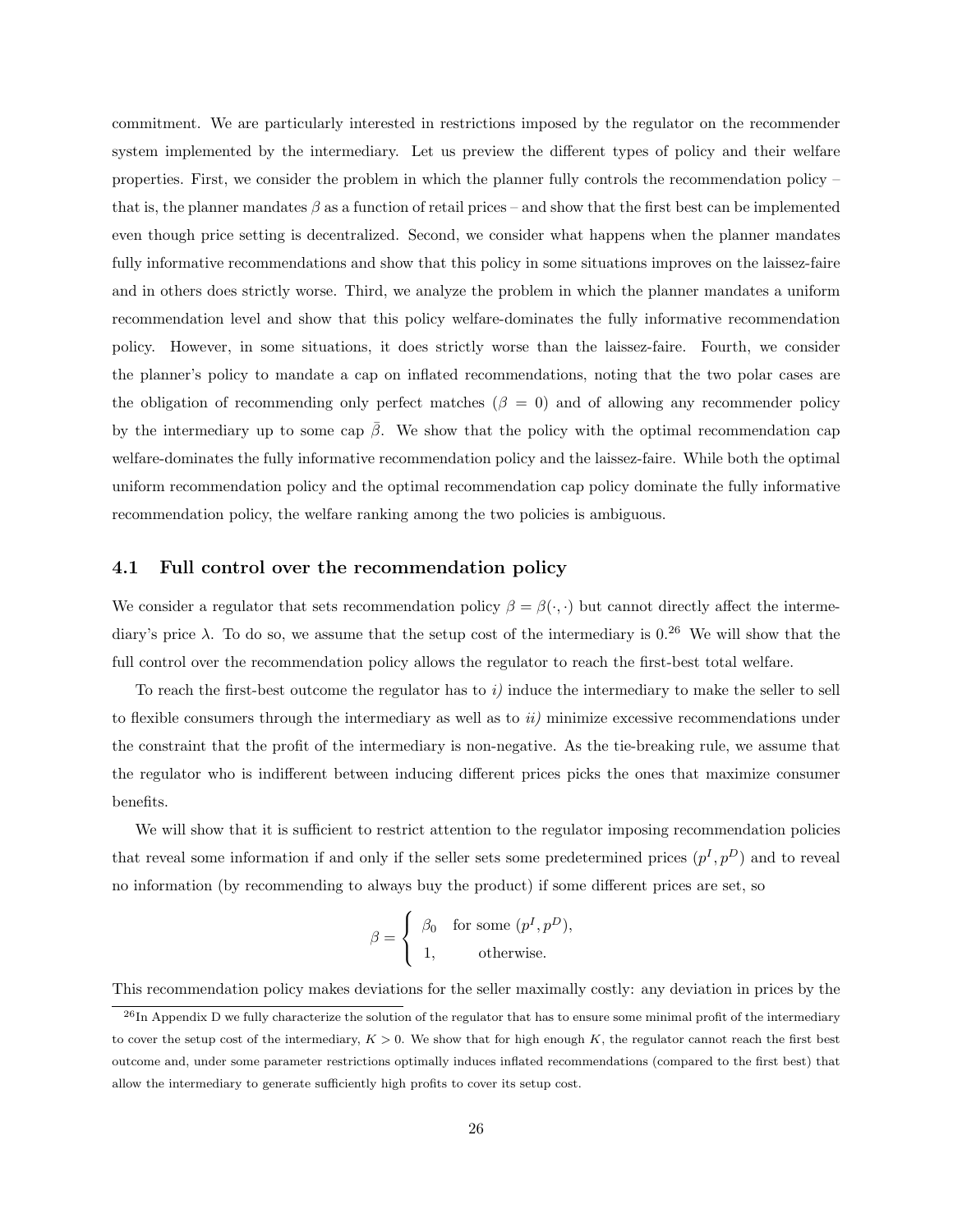seller leads to the loss of all profit from the picky consumers. To reach the first best, the regulator has to choose minimal  $\beta_0$  for some prices  $(p^I, p^D)$  such that the intermediary and the seller prefer the outcome in which all sales take place in the indirect channel.

The incentive compatibility constraint of the seller is given by

$$
(1 - \lambda) \left(\frac{\alpha}{2}(1 + \beta_0) + 1 - \alpha\right) (p^I - c) \ge \max\{(1 - \alpha)(v_m - c), (1 - \lambda)(1 - \alpha)(v_m + b - c)\},\
$$

where the right-hand represents the maximum of the profits from serving the flexible consumers in the direct and the indirect channels respectively. The intermediary can always ensure the profits of  $(1 - \alpha)b$  by setting  $\lambda = b/(v_m + b - c)$  and making it more profitable for the seller to serve the flexible consumers in the indirect channel rather than serving them in the direct channel.

We begin by establishing the optimal price  $p<sup>I</sup>$  that the regulator would set for a given recommendation policy  $\beta_0$ . The following lemma characterizes the relationship between recommendation policy and induced price in the indirect channel that maximizes social welfare for the case in which the seller operates only through the indirect channel.

**Lemma 2.** If sales take place exclusively in the indirect channel, then the regulator induces  $p^I = v^m + b \leq$  $\frac{v_h+\beta_0v_l}{1+\beta_0}$  + b if  $\beta_0 > 0$  and  $p^I = \frac{\alpha/2}{\alpha/2+1}$  $\frac{\alpha/2}{\alpha/2+1-\alpha}c+\frac{1-\alpha}{\alpha/2+1-\alpha}(v_m+b)$  if  $\beta_0=0$ . The welfare loss is given by  $\frac{\alpha}{2}\beta_0(c-b-v_l).$ 

The proof is relegated to Appendix A. Intuitively, if  $\beta_0 > 0$  and  $p^I < v_m + b$ , then the regulator could slightly decrease  $\beta_0$  and increase  $p^I$  in its recommendation policy without changing the incentive compatibility constraint of the seller. If  $\beta_0 = 0$ , then according to the tie-breaking rule the regulator sets fully informative recommendation policy for price  $p<sup>I</sup>$  that solves  $(1 - \lambda)(\alpha/2 + 1 - \alpha)(p<sup>I</sup> - c) = (1 - \lambda)(1 - \alpha)(v_m + b - c)$ . It is easy to see that  $p<sup>I</sup>$  maximizes consumer surplus keeping the incentive constraint of the seller satisfied. To see this, note that for  $\lambda \leq b/(b + v_m - c)$  we have that

$$
(1 - \lambda)(\alpha/2 + 1 - \alpha)(p^{I} - c) = (1 - \lambda)(1 - \alpha)(v_m + b - c) \ge (1 - \alpha)(v_m - c).
$$

Therefore, we obtain that the regulator can reach the first best by setting  $\beta_0 = 0$  since the total generated profits in the indirect channel are large enough to induce the first-best outcome. We summarize the preceding analysis by the following proposition.

Proposition 3. Suppose that the regulator has full control over the recommendation policy. Then it can achieve the first-best outcome by setting  $\beta \left( p^I = \frac{\alpha/2}{\alpha/2+1} \right)$  $\frac{\alpha/2}{\alpha/2+1-\alpha}c + \frac{1-\alpha}{\alpha/2+1-\alpha}(v_m+b), p^D=v_m$  = 0 and  $\beta=1$ otherwise. In equilibrium, the intermediary sets  $\lambda = \frac{b}{v_m + b - c}$  and the seller sets price  $p^I = \frac{\alpha/2}{\alpha/2 + 1}$  $\frac{\alpha}{2+1-\alpha}c$  +  $\frac{1-\alpha}{\alpha/2+1-\alpha}(v_m+b)$ . All flexible consumers and all picky consumers with a good match buy the product through the indirect channel.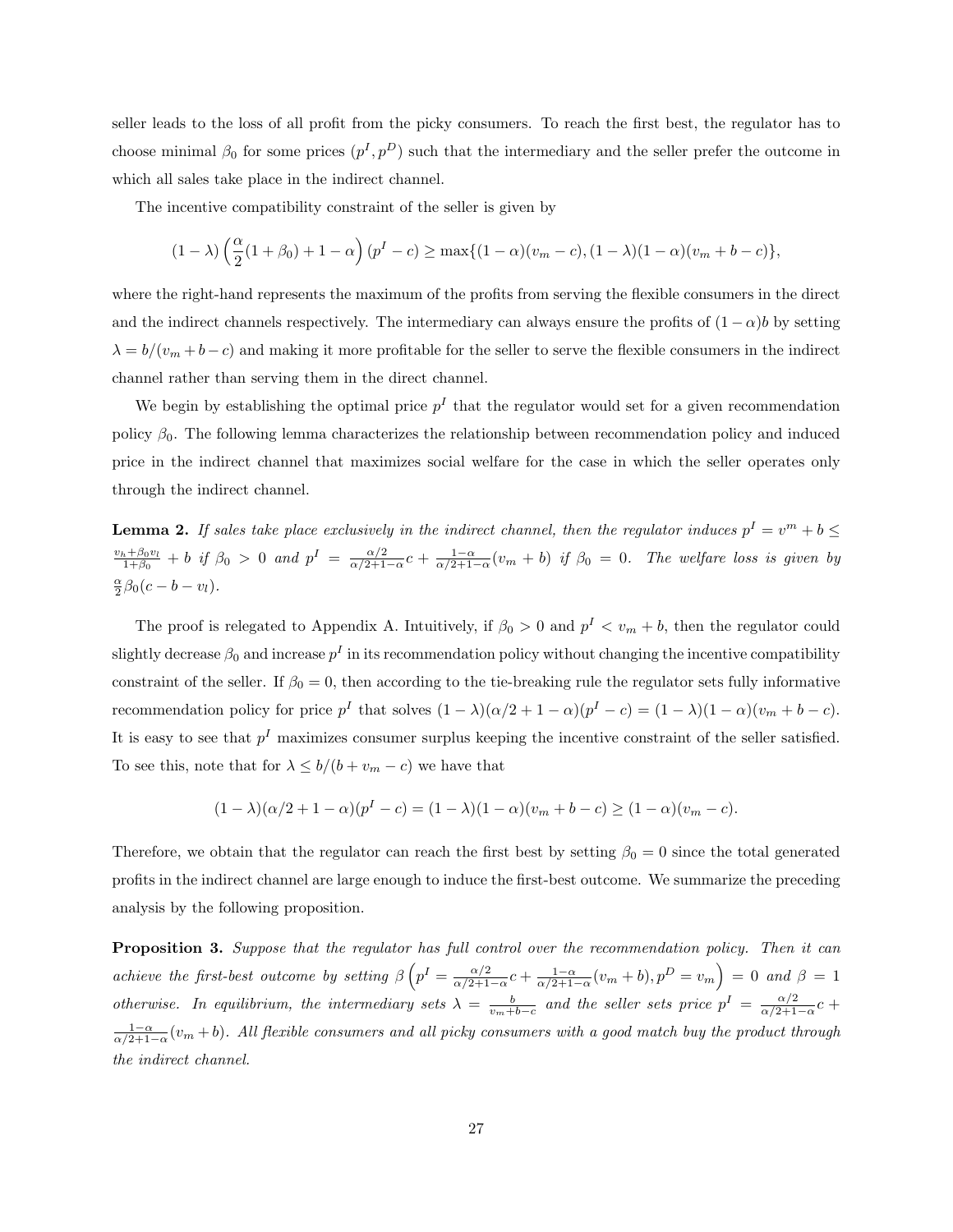Since we assumed that the regulator selects the solution that is best for consumers and there is some leeway in the final retail prices, flexible consumers are better off than under laissez-faire. Picky consumers are necessarily better off as they benefit from fully informative product recommendations, whereas under laissez-faire recommendations would be inflated.

The proposition shows that the regulator's recommendation policy fully determines the total profit of the intermediary and the seller when selling only in the indirect channel. We showed that the total profit with an efficient allocation can be made large enough to induce the intermediary to share profits such that the seller finds it optimal to sell only through the indirect channel. Therefore, the regulator does not need control over the intermediary's revenue policy  $\lambda$  to achieve the first best

The regulator's optimal recommendation policy does not change if the regulator maximizes consumer surplus, as the following remark shows.

Remark 1. Suppose that the regulator's objective is to maximize consumer surplus. If all sales happen in the indirect channel, consumer surplus is equal to

$$
(1 - \alpha)(v_m + b) + \frac{\alpha}{2}(v_h + b) + \frac{\alpha}{2}\beta_0(v_l + b) - \left(\frac{\alpha}{2}(1 + \beta_0) + (1 - \alpha)\right)p^I.
$$

Clearly, the regulator has the incentive to induce the lowest possible price  $p<sup>I</sup>$  and recommendation policy  $\beta_0$ such that the incentive compatibility constraint of the seller is satisfied

$$
(1 - \lambda) \left(\frac{\alpha}{2}(1 + \beta_0) + 1 - \alpha\right) (p^I - c) \ge \max\{(1 - \alpha)(v_m - c), (1 - \lambda)(1 - \alpha)(v_m + b - c)\}.
$$

We showed that if  $(\frac{\alpha}{2}(1+\beta_0)+1-\alpha)(p^{I}-c) \geq (1-\alpha)(v_m+b-c)$ , then the intermediary will induce sales in the indirect channel at  $p^I$  by setting  $\lambda$  such that the seller does not find it profitable to serve the flexible consumers directly. Therefore, consumers surplus is equal to

$$
(1 - \alpha)(v_m + b) + \frac{\alpha}{2}(v_h + b) + \frac{\alpha}{2}\beta_0(v_l + b) - \left(\frac{\alpha}{2}(1 + \beta_0) + (1 - \alpha)\right)c - (1 - \alpha)(v_m + b - c)
$$
  
=  $\frac{\alpha}{2}\beta_0(v_l + b - c) + \frac{\alpha}{2}(v_h + b - c)$ 

and is maximized at  $\beta_0 = 0$ . This is because the consumer surplus-maximizing regulator has to induce intermediary and seller to sell only through the indirect channel and, thus, has to permit high enough profits. The regulator maximizing consumer welfare chooses the same recommendation policy as the one specified in Proposition 3.

#### 4.2 Mandated fully informative recommendations

Consider a policy intervention of the regulator in which  $\beta$  is chosen by the regulator and does not depend on the seller's prices, so  $\beta(p^I, p^D) = \beta_{\text{UNI}}$  for all  $(p^I, p^D)$ . In this section we suppose that the regulator may impose the policy that recommendations must be fully informative  $(\beta_{\text{UNI}} = 0)$ . In the context of the intermediary being vertically integrated with the seller of the new product, this can be interpreted to correspond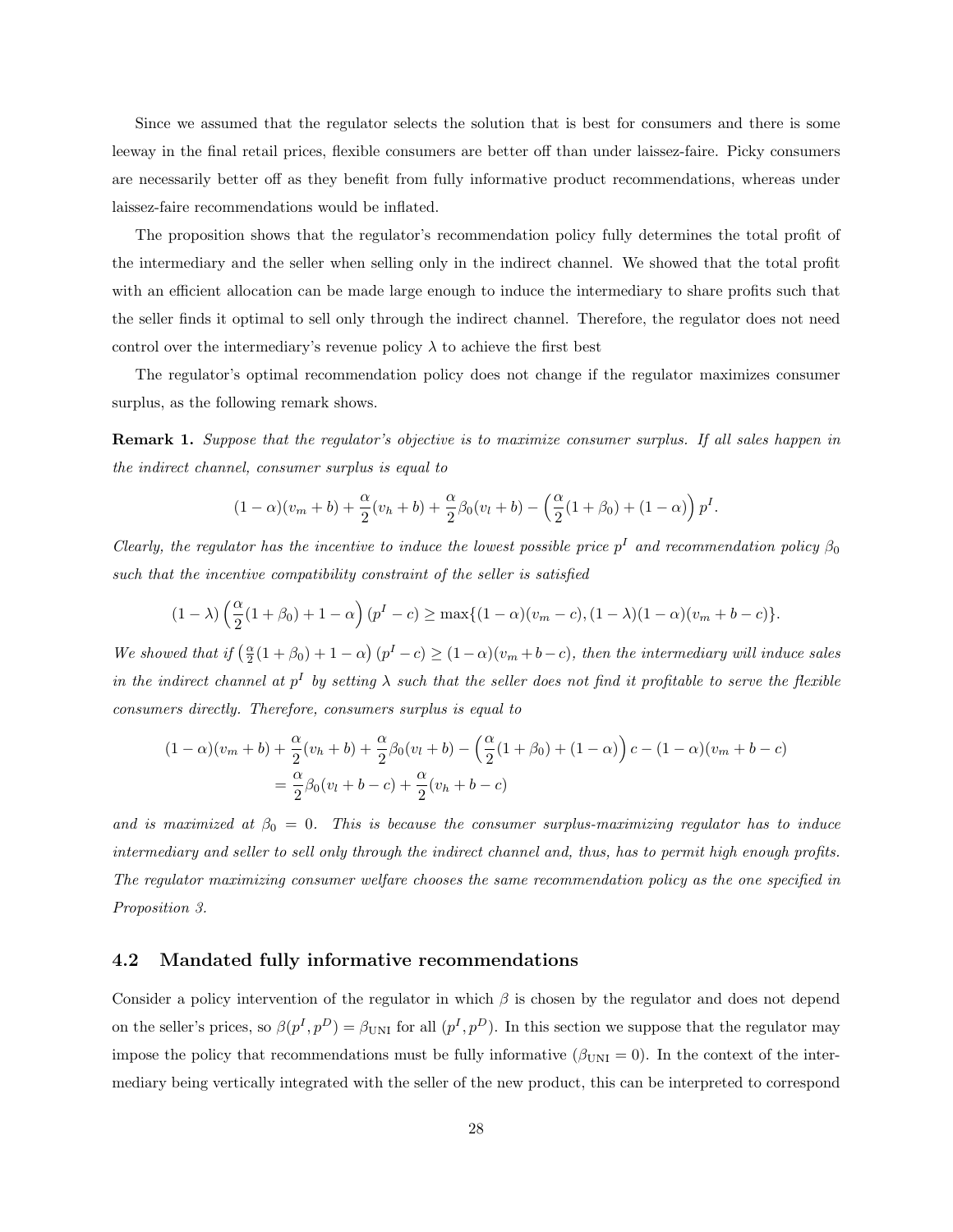to the prohibition of self-preferencing since this implies that no consumer receives a recommendation for a bad match, which would not be in the consumer's interest.

As we will see, for sufficiently small  $\alpha$  mandating fully informative recommendations implements the first best. As derived in the proof of Proposition 2, the critical value  $\alpha_{FI}$  below which imposing fully informative recommendations does not violate the incentive compatibility constraints of intermediary and seller is given by the solution to

$$
\frac{(1-\alpha)(v_m-c)}{\left(1-\frac{\alpha}{2}\right)(v_m+b-c)-\frac{\alpha}{2}(v_h+b-c)}=\frac{\left(1-\frac{\alpha}{2}\right)(v_m+b-c)-\frac{\alpha}{2}(v_h+b-c)}{\left(1-\frac{\alpha}{2}\right)(v_m+b-c)}.
$$

For high  $\alpha$ , the regulator implements the laissez-faire  $(\alpha \geq \overline{\alpha})$ . However, for intermediate values of  $\alpha$  – that is,  $\alpha \in (\alpha_{\text{FI}}, \bar{\alpha})$  the naive policy performs even worse than the laissez-faire, as the unconstrained intermediary inflates its recommendation and all sales occur in the indirect channel.

**Proposition 4.** When the regulator mandates that recommendations must be fully informative (i.e.,  $\beta = 0$ ), the equilibrium is characterized as follows:

- if  $\alpha < \alpha_{FI}$ , then the first-best allocation is implemented.
- if  $\alpha \geq \alpha_{FI}$  where  $\alpha_{FI} \in (0,\bar{\alpha})$ , then the intermediary sets  $\lambda^* = 1$ , for all  $(p^I, p^D)$ ; equilibrium prices are given by  $(p^I, p^D) = (v_h + b, v_m)$ . Picky consumers go to the indirect channel and buy if they receive recommendations to buy, whereas all the flexible consumers buy in the direct channel. For  $\alpha > \bar{\alpha}$  this is the same outcome as under laissez-faire. Welfare losses are given by  $(1 - \alpha)b$ .



Figure 2: Total welfare in  $\alpha$ ;  $v_h = 100, v_l = 20, b = 10, c = 75$ . First best outcome, private solution (solid), fully informative recommendations (dot-dashed).

The proof is relegated to Appendix A. We illustrate our findings in Figure 2. The upper grey line depicts welfare in the first best, while the lower grey line depicts welfare under laissez-faire. Welfare under mandated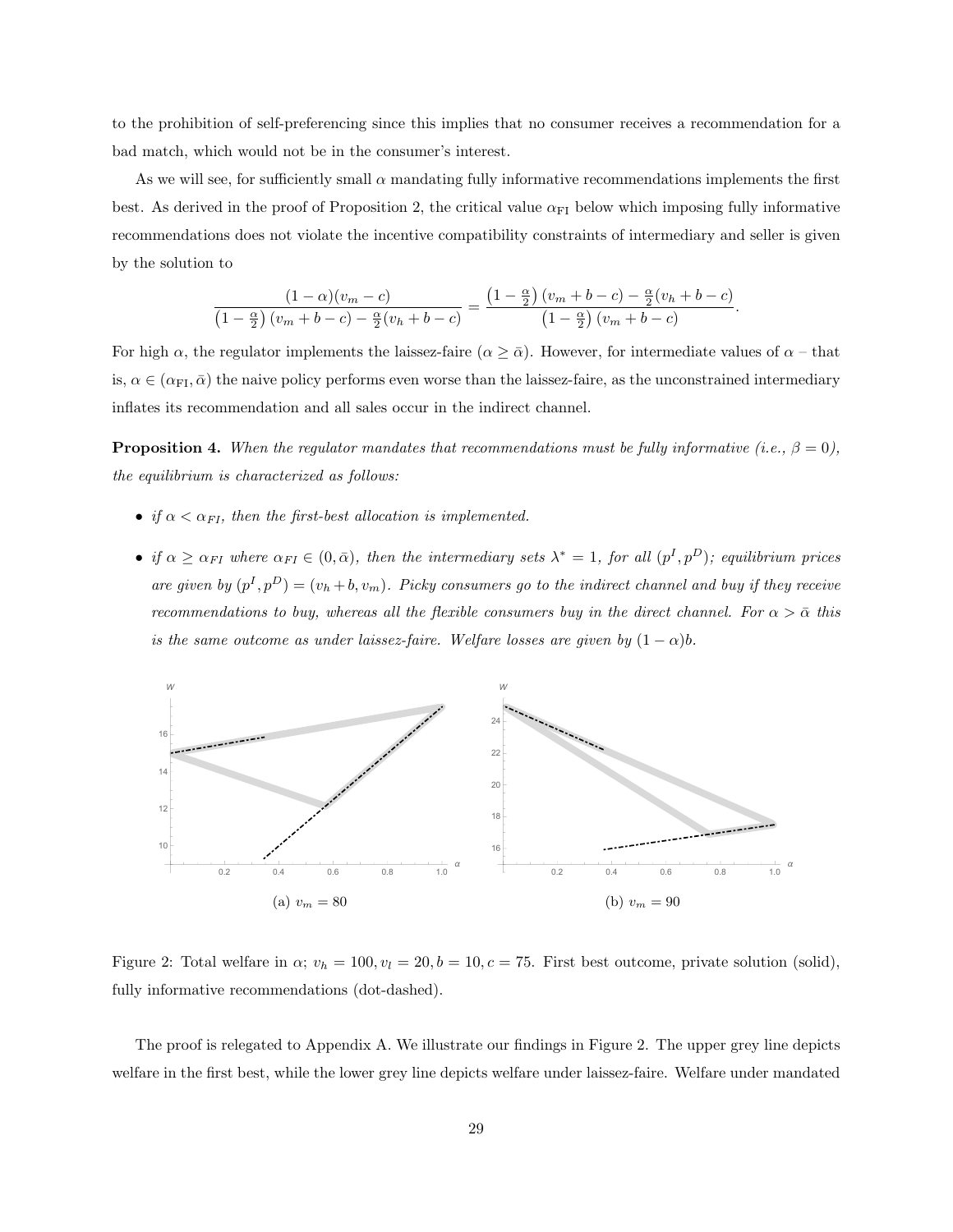fully informative recommendations is depicted by the solid line. As shown in Proposition 4, for  $\alpha \leq \alpha_{\text{FI}}$ , the planner's policy implements the first best. For  $\alpha \geq \bar{\alpha}$ , the planner does not improve on the laissez-faire outcome, as  $\beta_{\text{UNI}} = 0$  implies that flexible consumers buy in the direct channel, which is also happening under laissez-faire. Remarkably, the planner's policy  $\beta_{\text{UNI}} = 0$  performs worse than the laissez-faire for  $\alpha \in (\alpha_{\text{FI}}, \bar{\alpha})$ . Mandating fully informative recommendations in this range does not allow the intermediary to inflate recommendations. This implies that any picky consumers who end up buying generate a higher surplus than any flexible consumer in the direct channel  $(v_h + b > v_m + b)$ . The intermediary has two potentially profit-maximizing options: Either it can set  $\lambda$  such that it collects profits from all flexible consumers and those picky consumers with a good match (respecting the seller's incentive compatibility constraint) or it can extract all surplus from picky consumers with a good match. For  $\alpha > \alpha_{\text{FI}}$  it prefers the latter. Therefore, the policy  $\beta_{\text{UNI}} = 0$  leads to inefficient bypass by flexible consumers. By contrast, under laissez-faire, by inflating recommendations, the intermediary can drive the expected gross surplus of picky consumers who receive a recommendation in the indirect channel down to the one of flexible consumers. This makes the former strategy more attractive to the intermediary simply because more consumers buy. Hence, with  $\beta_{\text{UNI}} = 0$ , the planner gives up on the welfare generated from flexible consumers buying in the indirect instead of the direct channel. This welfare loss is larger than the welfare gain among picky consumers – under laissez-faire, some picky consumers with a bad match buy, which leads to a welfare loss.

While, as we have shown in Section 3.2, under laissez-faire the outcome is the same independent of whether intermediary and seller are integrated, this is not true when the regulator mandates fully informative recommendations. The reason is as follows. Under inefficient bypass, the seller obtains  $(1 - \alpha)(v_m - c)$ , whereas, when all trade takes place in the indirect channel, the seller obtains  $(1 - \alpha)(v_m - c) + (1 \lambda \geq \frac{\alpha}{2}(v_h + b - c)$ , which is larger than under inefficient bypass. The vertically integrated firm maximizes total profit, whereas the intermediary maximizes total profit minus the seller's profit. Therefore, the intermediary has a relatively more favorable views of inefficient bypass than the vertically integrated firm and, thus,  $\alpha_{FI}$  is less than the critical  $\alpha$  under the current regulation of a vertically integrated firm, which solves  $[\alpha/2 + (1 - \alpha)](v_m + b - c) = (\alpha/2)(v_h + b - c) + (1 - \alpha)](v_m - c)$  and, thus, is  $b/[b + (v_h - v_m)/2]$ . This shows that the welfare loss is reduced if the intermediary and the seller vertically integrate. Nevertheless, even under vertical integration, the regulatory intervention to mandate fully informative recommendations can backfire.

#### 4.3 Recommendation cap

We consider a regulator who can set the upper bound on the recommendation level  $\bar{\beta}$  and does not control λ.

Whatever the planner does, the intermediary can always induce the seller to sell to picky consumers in the indirect channel by setting  $\beta = 0$  and  $\lambda = 1$ . Thus, the lower bound on the intermediary's profit is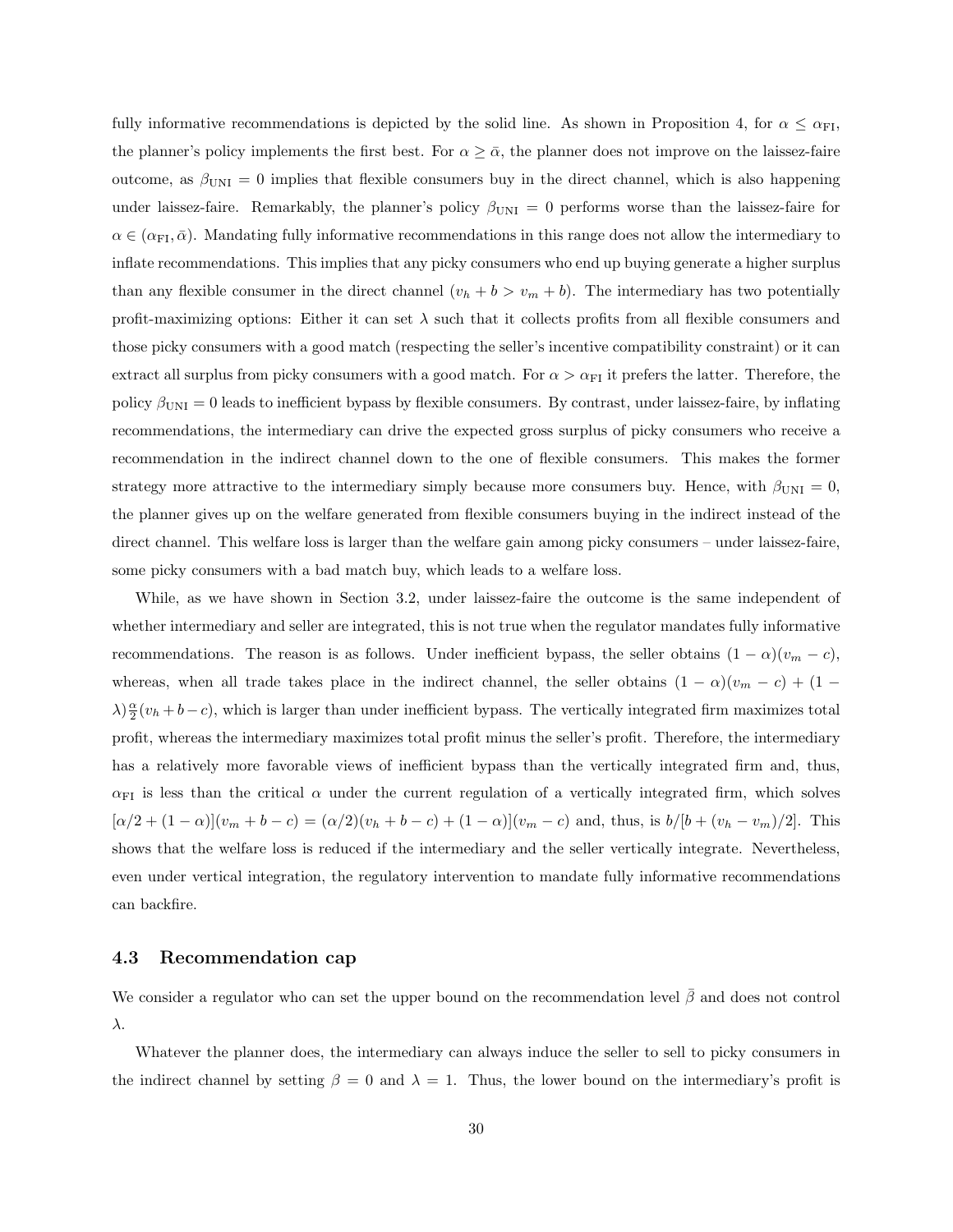$\frac{\alpha}{2}(v_h + b - c).$ 

We explore how the optimal recommendation cap affects the intermediary's strategy. A sufficiently high recommendation cap strictly less than one is welfare-dominated by laissez-faire because the intermediary is limited in its ability to punish a seller who deviates to selling directly to flexible consumers. This implies that the intermediary has to offer a larger fraction of the total profit to the seller. If the recommendation cap is too high, this, however, incentivizes the intermediary to not induce the seller to use the indirect channel only. Instead, it recommends the product only to picky consumers with a good match and extracts the full surplus from those consumers. Such an outcome is welfare-inferior than the laissez-faire because the welfare gain from fully informative recommendations is less than the welfare loss arising from flexible consumers using the inefficient direct channel.

A lower recommendation cap may improve on the laissez-faire. While this does not happen for high values of  $\alpha$ , for lower values of  $\alpha$  we distinguish between two regimes. For very low values of  $\alpha$  the optimal recommendation cap is  $\bar{\beta} = 0$ , which coincides with the fully informative recommendation policy. Here, the concern for flexible consumers is overwhelming and the intermediary is keen on inducing sales in the indirect channel only. For intermediate values of  $\alpha$ , the regulator has to allow for some inflated recommendation (compared to the first best) to satisfy the incentive constraints of the seller and the intermediary. This policy improves on the laissez-faire and the fully informative recommendation policy. The comparison to the optimal uniform recommendation policy is more intricate and will be discussed in the following section.

The optimal recommendation cap policy is characterized in the following proposition; the proof is relegated to Appendix A.

#### **Proposition 5.** Suppose that the regulator is restricted to set a recommendation cap  $\bar{\beta}$ . Then

- if  $\alpha \leq \alpha_{FI}$ , then the optimal policy is  $\overline{\beta} = 0$ . The outcome is first best: All flexible consumers and picky consumers with good matches buy through the indirect channel.
- if  $\alpha \in (\alpha_{FI}, \alpha_{CAP})$ , then the optimal policy has the property  $\overline{\beta} \in (0, \frac{v_h v_m}{v_m v_l})$ . The intermediary sets  $\beta = \bar{\beta}$  and  $\lambda \in (0,1)$ . Equilibrium prices are given by  $(p^I, p^D) = (v_m + b, v_m)$ . All flexible consumers, picky consumers with good matches, and a fraction  $\bar{\beta}$  of picky consumers with bad matches buy through the indirect channel. The welfare loss compared to the first best is equal to  $\frac{\alpha}{2}\bar{\beta}(c - b - v_l)$ .
- $\alpha \geq \alpha_{CAP}$ , then the SP sets  $\bar{\beta} = 1$ . The equilibrium coincides with the laissez-faire.

We observe that the optimal policy  $\bar{\beta}(\alpha)$  is weakly increasing in  $\alpha$  – see Figure 3. In the interval [0,  $\alpha_{\text{FI}}$ ] the regulator imposes the most stringent cap ( $\bar{\beta}=0$ ) and still achieves that flexible consumers use the indirect channel. For higher values of  $\alpha \in (\alpha_{FI}, \alpha_{CAP})$  it has to be more accommodating to the intermediary and allow for some inflated recommendations albeit less than under laissez-faire. This is no longer feasible for higher values of  $\alpha$  in which case the optimal policy is to be completely unrestrictive. This means that at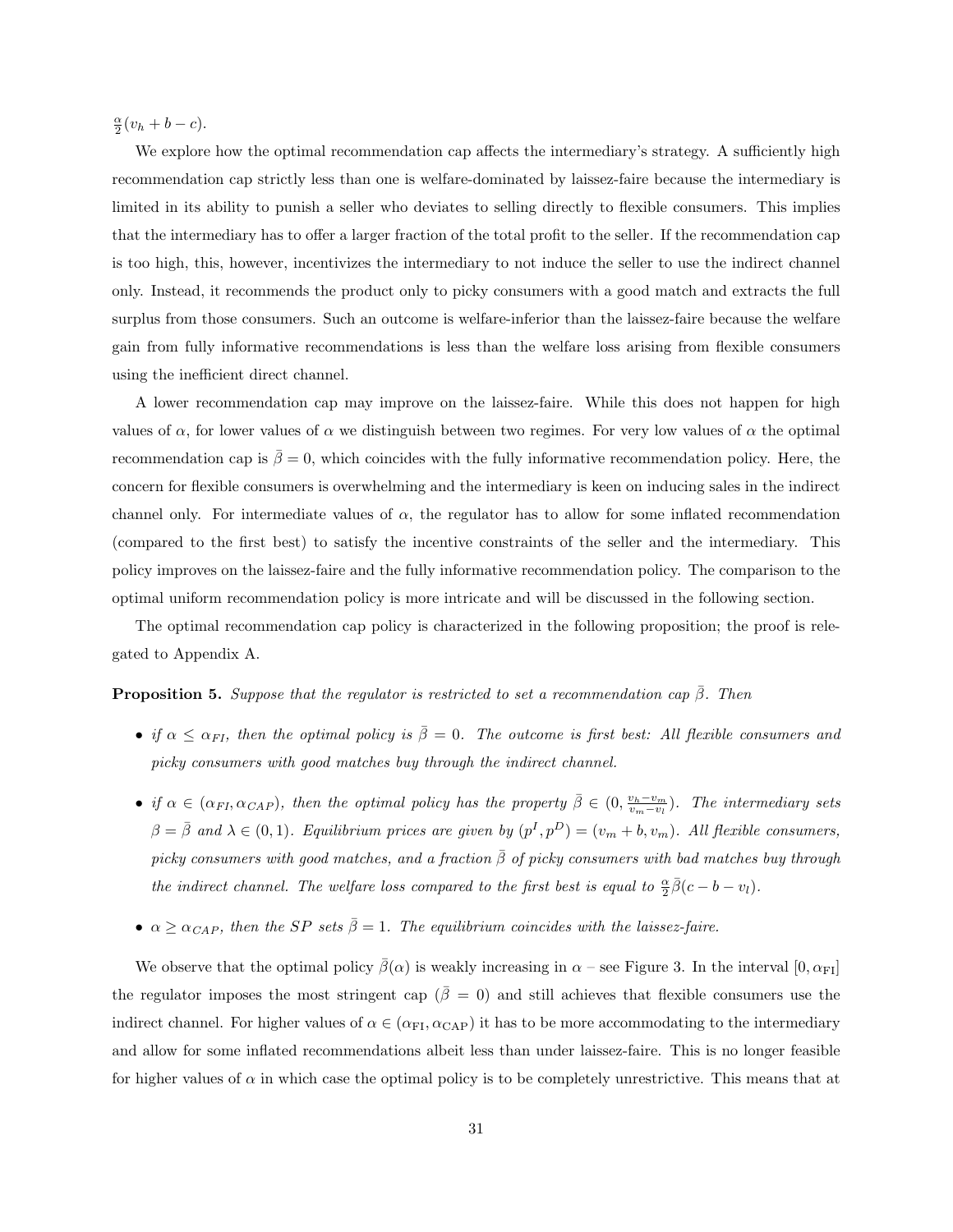

Figure 3: Optimal recommendation cap in  $\alpha$  (dotted), equilibrium recommendation level (solid);  $v_h = 100$ ,  $v_m = 80, v_l = 20, b = 10, c = 75$ 

 $\alpha_{\text{CAP}}$  there is an upward jump of the optimal policy to  $\bar{\beta} = 1$ . The policy is then no longer binding along the equilibrium path. However, such an unrestricted policy is strictly preferred by the regulator to more restrictive policies because the latter limit the intermediary's ability to punish a seller deviating by selling to flexible consumers in the direct channel. Thus, the laissez-faire outcome in which flexible consumers use the indirect channel is implemented for  $[\alpha_{\text{CAP}}, \bar{\alpha}]$  – we note that the regulator prefers this outcome over the alternative that flexible consumers buy directly and only picky consumers with good matches buy in the indirect channel. For yet higher values  $\alpha > \bar{\alpha}$  flexible consumers use the direct channel, which, in this range of  $\alpha$ , is also preferred by the regulator.

Thus, we have three parameter regions of  $\alpha$ . For low  $\alpha$ , the optimal recommendation cap regulation implements the first best; for intermediate values of  $\alpha$ , it implements an allocation that is strictly better than the laissez-faire but cannot implement the first best; and, for high values of  $\alpha$ , it does not impose any restriction on the intermediary and, therefore, implements the laissez-faire. The associated welfare is illustrated in Figure 4 with the two parameter constellations considered in the previous subsections.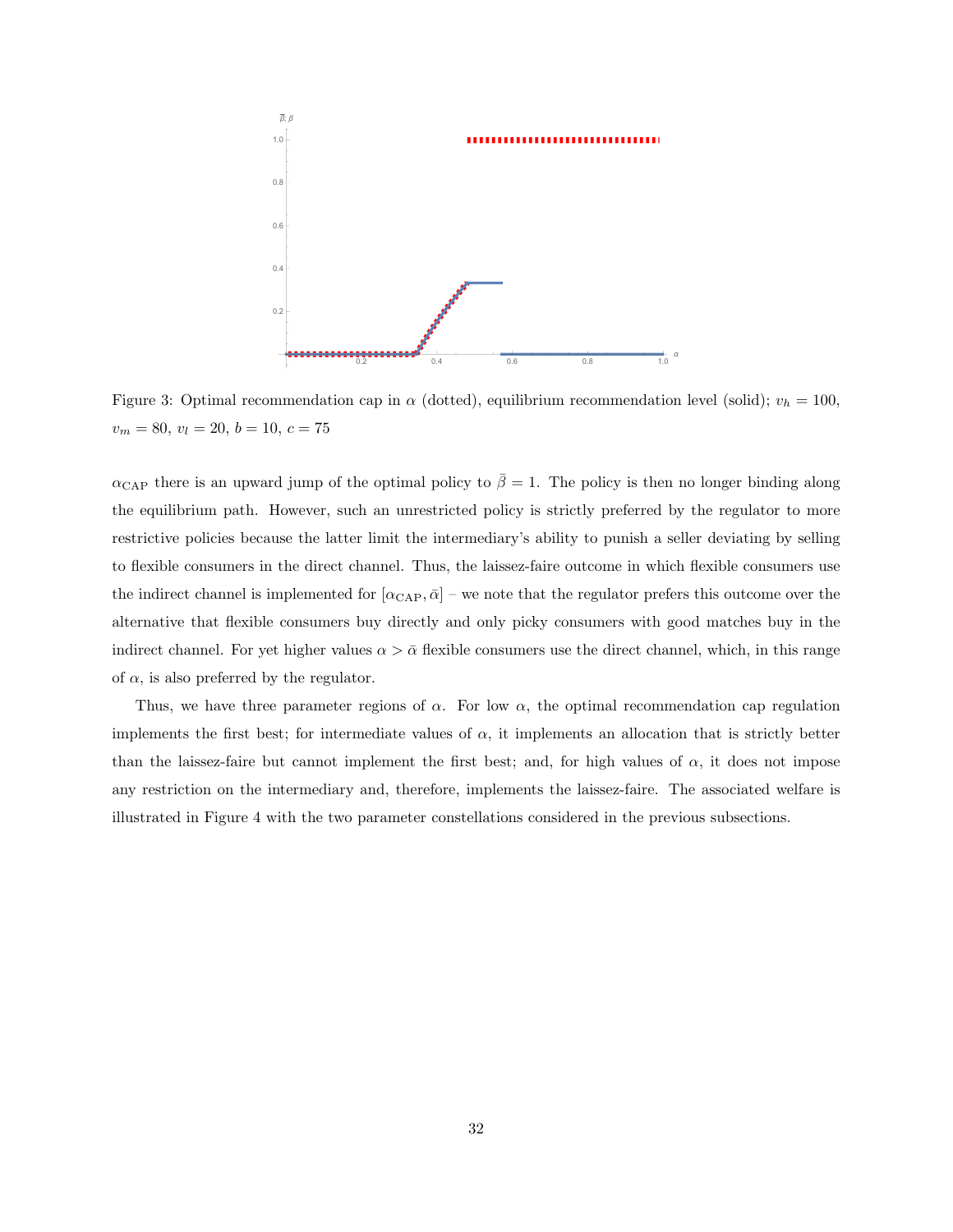

Figure 4: Total welfare in  $\alpha$ ;  $v_h = 100, v_l = 20, b = 10, c = 75$ . First best outcome, private solution, fully informative recommendations (solid), recommendation cap (dashed).

In Appendix C we consider a regulator who imposes a uniform recommendation level. The regulator may optimally choose inflated recommendations, but a lower level than what would prevail under laissez-faire. While the optimal uniform policy weakly improves on the policy that mandates fully informative recommendations, it may still backfire and deliver lower welfare than the laissez-faire. The uniform recommendation level regulation is sometimes superior and at other times inferior to the recommendation cap regulation. However, for practical considerations, recommendation cap regulation appears to be more relevant than uniform recommendation level regulation that imposes inflated recommendations, as it seems to be hard to implement a policy in which a firm may be fined for providing too informative recommendations.

#### 4.4 Regulating the intermediary's rent extraction

Up to now we considered regulations that impose restrictions on the intermediary's recommendation policy. Alternatively, the regulator may consider intervening by limiting the intermediary's rent extraction possibilities. We recall that the first best involves all flexible consumers and all picky consumers with a good match to buy in the indirect channel and the picky consumers with a bad match not to buy. Consider a regulator who only imposes a cap on the fraction of profits  $\lambda$  that the intermediary extracts from the seller. The regulator may want to choose this cap strictly less than 1 to encourage that the seller serves also flexible consumers in the indirect channel and, thus, inefficient bypass is avoided. However, if the recommendation policy remains unregulated this encourages the intermediary to inflate recommendations. As we have shown, the laissez-faire features  $\lambda < 1$  with inflated recommendations, while inefficient bypass has  $\lambda = 1$  under laissez-faire. In other words, a cap on  $\lambda$  slightly less than 1 has no repercussions for the intermediary's profit with inflated recommendations, but reduces its profit under inefficient bypass. This makes inefficient bypass less attractive and implies that the critical  $\alpha$  under a uniform regulated cap on  $\lambda$  is larger than under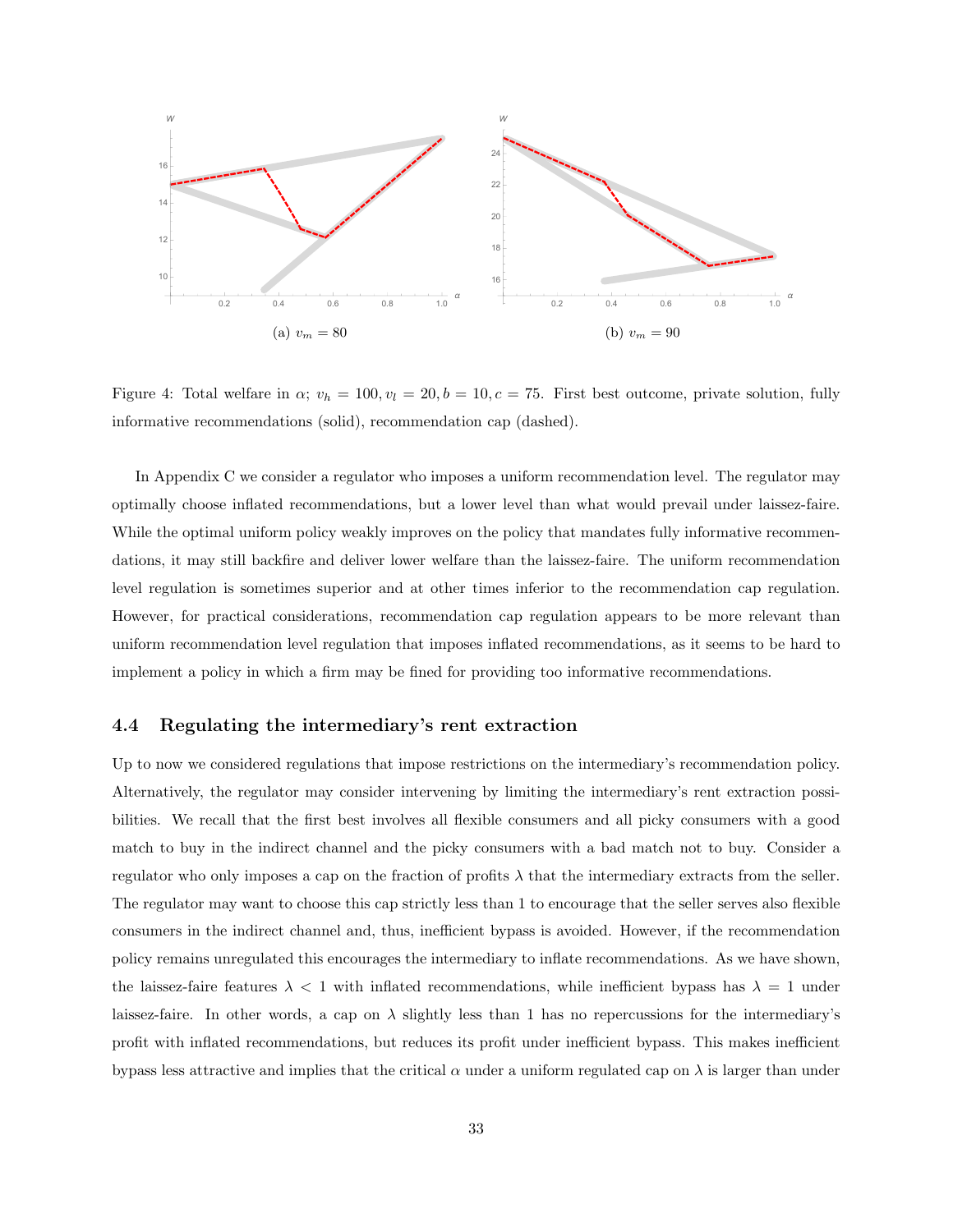laissez-faire. Hence, such price regulation leads more often to inflated recommendations than the laissezfaire. While consumers do not benefit from such a policy, rents are redistributed from the intermediary to the seller whenever the intermediary decides to continue to induce inefficient bypass in equilibrium.

If the regulator, in response to more severe recommendation inflation, decides to impose a fully informative recommendation policy  $\beta = 0$ , the intermediary's hands are completely tied and it is only the seller which determines the outcome. The seller decides whether to sell to all flexible and all picky consumers with a good match in the indirect channel at price  $v_m + b$  or to sell to flexible consumers directly at price  $v_m$  and to picky consumers with a good match at price  $v_h+b$ . In the former, the seller obtains  $(1-\lambda)(\alpha/2+(1-\alpha))(v_m+b-c)$ and, in the latter,  $(1 - \alpha)(v_m - c) + (1 - \lambda)(\alpha/2)(v_h + b - c)$ . From the viewpoint of the seller the best regulation would be  $\lambda = 0$  in which case we obtain the critical  $\alpha$  equal to  $b/(b + (v_h - v_m)/2)$ , which is strictly less than 1. For larger  $\alpha$ , the seller decides to inefficiently sell to flexible consumers in the direct channel. For positive  $\lambda$ , inefficient bypass becomes more attractive. Thus, the regulator fails to implement the first best for  $\alpha$  above the threshold.

Furthermore, this regulatory policy ( $\beta = 0$  and  $\lambda < 1$ ) may backfire and give lower welfare than under laissez-faire because the critical  $\alpha$  under this regulation is strictly lower than under laissez-faire. Formally, this is seen as follows. The critical  $\alpha$  under laissez-faire is given by the solution to  $\frac{\alpha}{2}(1+\beta)(v_m+b-c)+(1-\alpha)b=$  $\frac{\alpha}{2}(v_h + b - c)$ , while the critical  $\alpha$  under the current regulation satisfies  $(\alpha/2 + (1 - \alpha))(v_m + b - c)$  $\frac{1-\alpha}{1-\lambda}(v_m-c)+\frac{\alpha}{2}(v_h+b-c)$ , which can be rewritten as  $(\alpha/2+(1-\alpha))(v_m+b-c)-\frac{1-\alpha}{1-\lambda}(v_m-c)=$  $\frac{\alpha}{2}(v_h + b - c)$ . Since, by simple manipulation, one can show that  $\frac{\alpha}{2}(1+\beta)(v_m + b - c) + (1-\alpha)b$  is larger than  $(\alpha/2 + (1 - \alpha))(v_m + b - c) - \frac{1 - \alpha}{1 - \lambda}(v_m - c)$  for any  $\lambda$ , it must be that  $\bar{\alpha}$  is necessarily larger than the critical  $\alpha$  under the regulation considered here.

To summarize, even if, in addition to imposing fully informative recommendations, the regulator forces the intermediary not to absorb any profit (or up to a fraction thereof), the regulatory policy may backfire. It is now the seller who prefers to set prices such that it extracts all consumer surplus with inefficient bypass instead of implementing the efficient allocation in which case it has to leave a positive net surplus on the table for picky consumers with a good match.

### 5 The intermediary's policy without commitment

In this section we consider the alternative timing in which the intermediary can adjust its recommendations in response to the prices set by the seller. $27$ 

The timing of the game is as follows. First, the intermediary sets  $\lambda$ . Second, the seller sets its prices in

 $27$ The dynamic interpretation is similar to the one given for the model with commitment. The important difference is that consumers expect the intermediary to best-respond to the seller's prices  $p<sup>D</sup>$  and  $p<sup>I</sup>$  instead of expecting the intermediary to stick to some policy  $\beta(p^D, p^I)$ . In other words, consumers think that the intermediary is accommodating to the seller and does not punish it for behaving this way.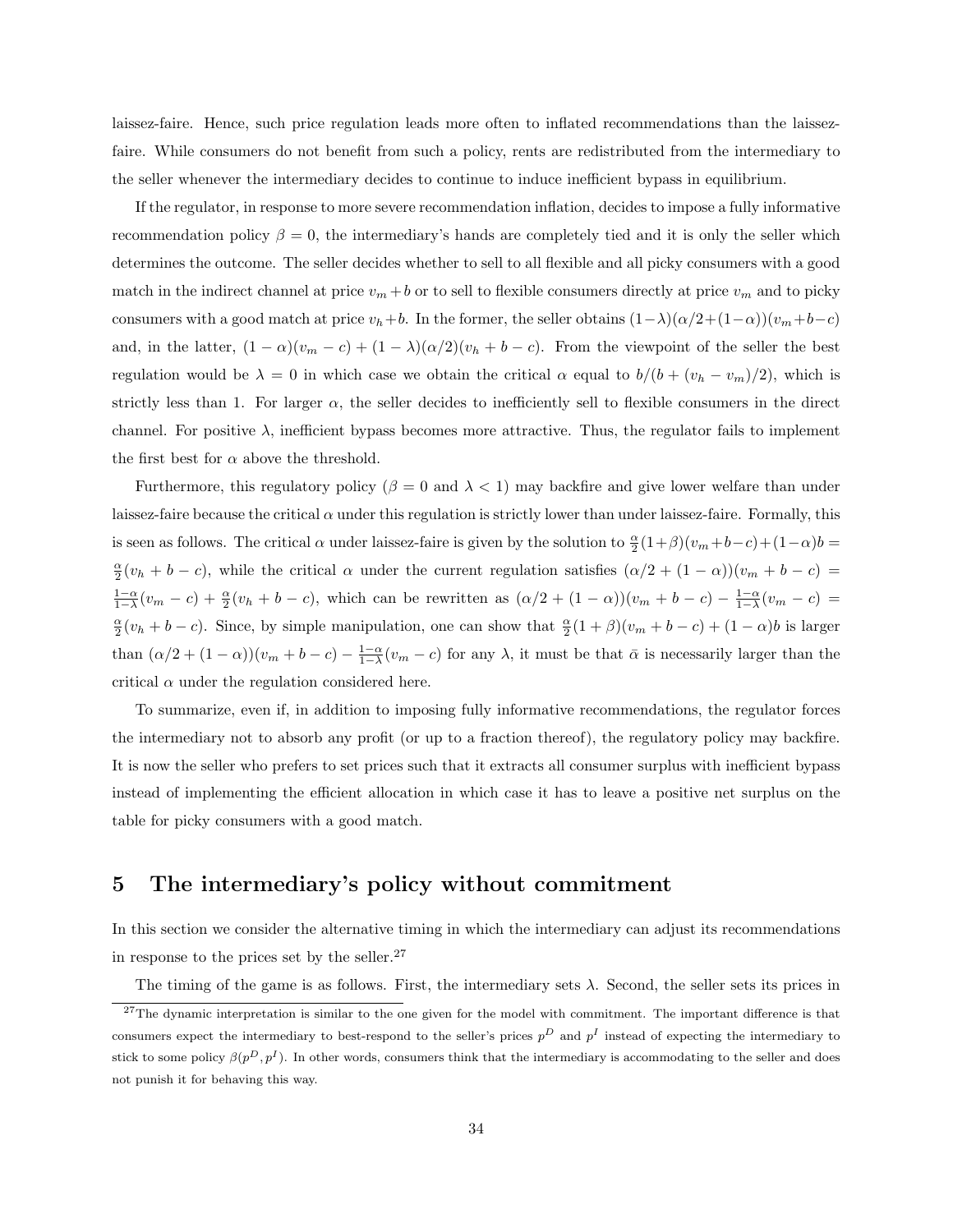the direct channel  $p<sup>D</sup>$  and in the indirect channel  $p<sup>I</sup>$ . Third, the intermediary observes prices and chooses its recommendation policy  $\beta$ . Fourth, consumers observe prices  $p^D$  and  $p^I$  and the recommendation policy  $\beta$  and then decide which sales channel to choose. Fifth, picky consumers in the indirect channel receive personalized recommendations and all consumers make their purchasing decisions.

With this alternative timing, the intermediary best-responds to the seller's prices with its recommendation level  $\beta$ .

Before considering a mix of flexible and picky consumers let us point out that the outcomes in the two polar cases do not differ from the ones in the commitment case. If all consumers are flexible  $(\alpha = 0)$ , then  $p^D = v_m$  and  $p^I = v_m + b$  and the seller makes profit that is equal to  $\max\{v_m - c, (1 - \lambda)(v_m + b - c)\}\$ . The intermediary chooses  $\lambda$  such that the seller is indifferent between serving flexible consumers in the indirect and the direct channels. Thus, the optimal sharing contract is characterized by

$$
\lambda^* = \frac{b}{v_m + b - c}.
$$

The seller and the intermediary earn  $v_m - c$  and b respectively. Total surplus is maximal and equals to  $v_m + b - c.$ 

If all consumers are picky  $(\alpha = 1)$ , the seller cannot sell to consumers in the direct channel and, thus, it will accept any  $\lambda \leq 1$ . In every subgame with  $\lambda \in [0,1]$ , the seller sets  $p^I = v_h + b$  and the intermediary makes fully informative recommendations – this maximizes the intermediary's and the seller's profit. In the equilibrium of the full game, total surplus is maximal and equal to  $\frac{1}{2}(v_h + b - c)$ . It is fully extracted by the intermediary (since  $\lambda = 1$ ).

#### 5.1 Equilibrium characterization under laissez-faire

We recall consumer choices after observing prices  $(p<sup>I</sup>, p<sup>D</sup>)$ , recommendation policy  $\beta$ , and, for picky consumers, personalized recommendations. The flexible consumers decide to buy in the indirect channel if and only if  $v_m + b - p^I \ge \max\{v_m - p^D, 0\}$ . Picky consumers buy in the indirect channel, after receiving a personalized recommendation, if and only if  $\frac{v_h + \beta v_l}{1+\beta} + b - p^I \geq 0$ . Picky consumers who did not receive a recommendation do not buy.

Next, we investigate how the intermediary chooses its recommendation policy in response to the sharing contract  $\lambda \in [0,1]$  and the seller's prices  $(p^I, p^D)$ . If  $p^D \leq p^I - b$ , we can restrict attention to  $p^I \in (c, v_h + b]$ , and  $p^D \leq v_m$ . Then, the seller will induce the inefficient bypass outcome – that is, the flexible consumers will buy in the direct channel and the picky consumers will visit the indirect channel. The profit of intermediary is maximized when the expected match value of picky consumers in the indirect channel is equal to  $p_I - b$ that is,  $\frac{v_h + \beta v_l}{1+\beta} + b = p^I$ . This implies that  $\beta = \frac{v_h - (p^I - b)}{p^I - b - v_l}$  $\frac{h^{-(p)}-b}{p^I-b-v_l}$ . Then, the profit of the seller is

$$
(1 - \alpha)(p^{D} - c) + (1 - \lambda)\frac{\alpha}{2}(v_h - v_l)\frac{p^{I} - c}{p^{I} - b - v_l}.
$$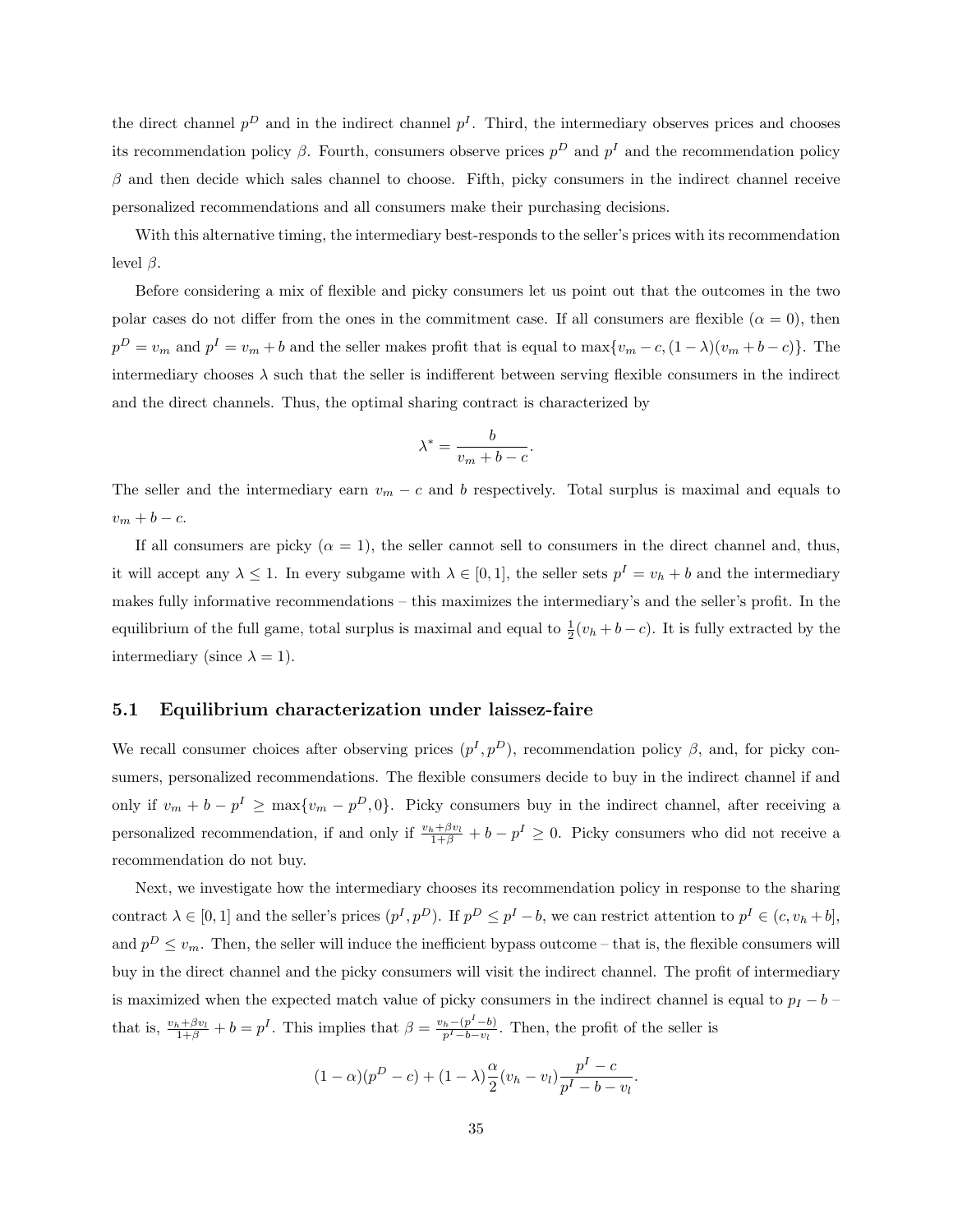It is easy to see that, for any  $\lambda > 0$ , the profit of the seller is maximized at  $p^D = v_m$  and  $p^I = v_h + b$ , which results in  $(1 - \alpha)(v_m - c) + (1 - \lambda)\frac{\alpha}{2}(v_h + b - c)$ .

If  $p^D > p^I - b$ , we can restrict attention to  $p^I \le v_m + b$  because otherwise, the inefficient bypass outcome from above is profit-increasing. The seller induces the outcome with inflated recommendations and all consumers will visit the indirect channel. The profit of the intermediary is maximized when all flexible and picky consumers with the recommendation to buy end up with a net surplus of zero – that is,  $\beta = \frac{v_h - (p^I - b)}{n^I - b - v}$  $\frac{h-(p - b)}{p^I - b - v_l}.$ The profit of the seller is equal to

$$
(1 - \lambda) \left(\frac{\alpha}{2}(1 + \beta) + (1 - \alpha)\right)(p^I - c) = (1 - \lambda) \left(\frac{\alpha}{2} \frac{v_h - v_l}{p^I - b - v_l} + (1 - \alpha)\right)(p^I - c).
$$

The seller maximizes its profit by setting  $p^D = v_m$  and  $p^I = v_m + b$  and obtains

$$
(1 - \lambda) \left( \frac{\alpha}{2} \frac{v_h - v_l}{v_m - v_l} + (1 - \alpha) \right) (v_m + b - c).
$$

Thus, the intermediary obtains the remaining fraction  $\lambda$  of total surplus  $\left(\frac{\alpha}{2} \frac{v_h - v_l}{v_m - v_l} + (1 - \alpha)\right)(v_m + b - c)$ .

The seller finds it optimal to induce the outcome with inflated recommendations if and only if

$$
(1 - \lambda) \left(\frac{\alpha}{2} \frac{v_h - v_l}{v_m - v_l} + (1 - \alpha)\right) (v_m + b - c) \ge (1 - \alpha)(v_m - c) + (1 - \lambda) \frac{\alpha}{2} (v_h + b - c).
$$

Note that if  $\alpha \geq \bar{\alpha}$  (as defined in section 3.2), then, for all  $\lambda$ , the seller will find it optimal to induce inefficient bypass because

$$
(1 - \lambda) \left( \left( \frac{\alpha}{2} \frac{v_h - v_l}{v_m - v_l} + (1 - \alpha) \right) (v_m + b - c) - \frac{\alpha}{2} (v_h + b - c) \right)
$$
  

$$
\leq \underbrace{\left( \frac{\alpha}{2} \frac{v_h - v_l}{v_m - v_l} (v_m + b - c) + (1 - \alpha)b - \frac{\alpha}{2} (v_h + b - c) \right)}_{\leq 0} + (1 - \alpha)(v_m - c)
$$
  

$$
\leq (1 - \alpha)(v_m - c).
$$

The profit of the intermediary is  $\frac{\alpha}{2}(v_h + b - c)$ .

Otherwise, if  $\alpha < \bar{\alpha}$ , the intermediary can induce the outcome with inflated recommendations by setting

$$
\lambda^* = 1 - \frac{(1-\alpha)(v_m - c)}{\left[\frac{\alpha}{2} \frac{v_h - v_l}{v_m - v_l} + (1-\alpha)\right] (v_m + b - c) - \frac{\alpha}{2} (v_h + b - c)}.
$$

It is easy to establish that  $\lambda^*$  decreases from  $b/(v_m + b - c)$  to 0 when  $\alpha$  goes from 0 to  $\bar{\alpha}$ . The profit of the intermediary is equal to

$$
\lambda^* \left[ \frac{\alpha}{2} \frac{v_h - v_l}{v_m - v_l} + (1 - \alpha) \right] (v_m + b - c)
$$
  
= 
$$
\frac{\alpha}{2} \frac{v_h - v_l}{v_m - v_l} (v_m + b - c) + (1 - \alpha)b - (1 - \lambda^*) \frac{\alpha}{2} (v_h + b - c).
$$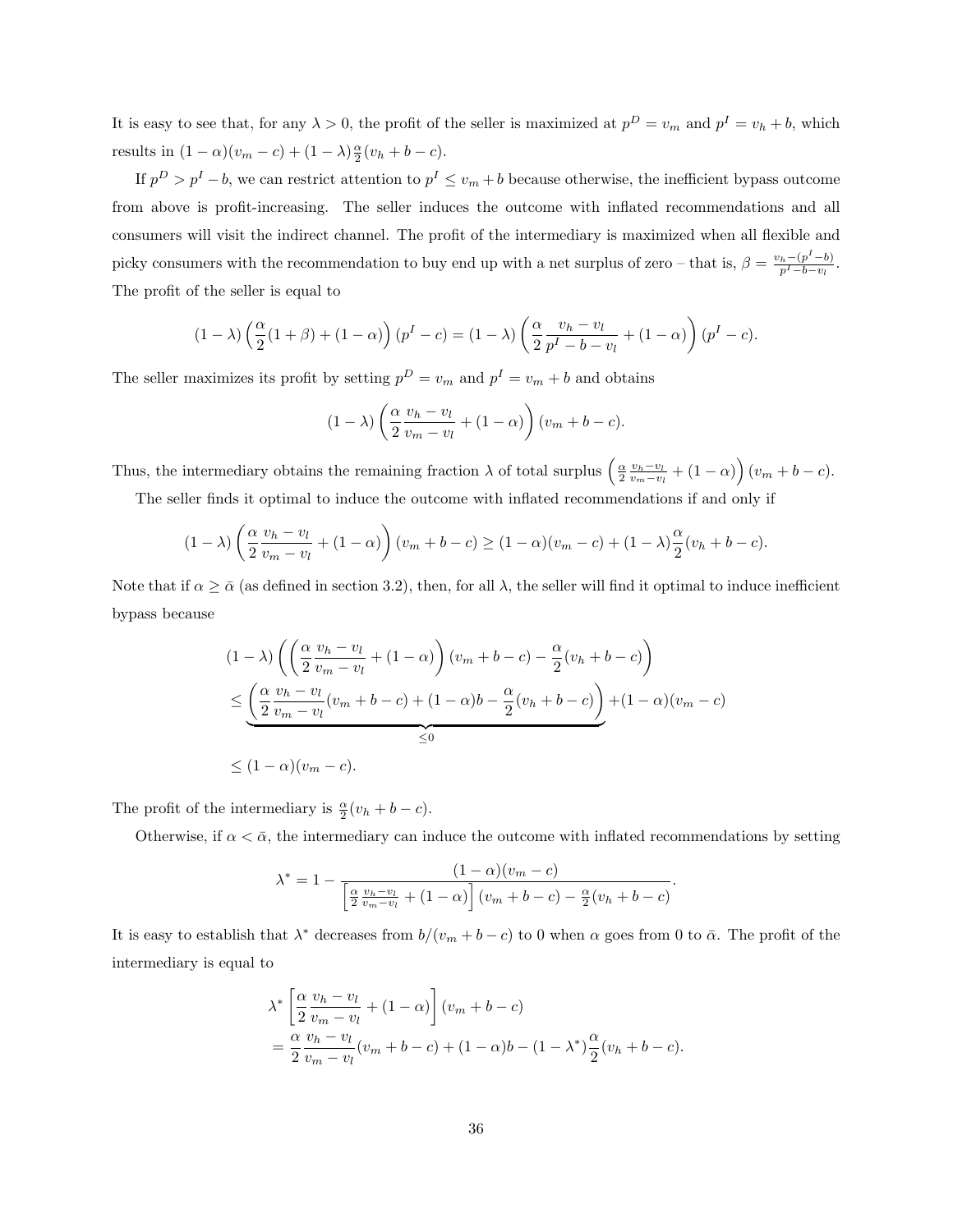The intermediary will find it optimal to induce the outcome with inflated recommendations if and only if the profits under inflated recommendation are higher than the profits under inefficient bypass – that is,

$$
-\frac{\alpha}{2} \underbrace{\left[ (v_h + b - c) - \frac{v_h - v_l}{v_m - v_l} (v_m + b - c) \right]}_{>0} + (1 - \alpha)b - (1 - \lambda^*(\alpha)) \frac{\alpha}{2} (v_h + b - c) \ge 0.
$$

We observe that all three terms on the left-hand side above are continuously decreasing in  $\alpha$ . The left-hand side is positive at  $\alpha = 0$  and negative at  $\alpha = \bar{\alpha}$ . Thus, there exists a unique  $\alpha_3 \in (0, \bar{\alpha})$  such that for all  $\alpha \leq \alpha_3$  the equilibrium features inflated recommendations. Otherwise, if  $\alpha > \alpha_3$ , then the equilibrium features inefficient bypass. We summarize our analysis with the following proposition.

**Proposition 6.** The equilibrium when the intermediary cannot commit to its recommendation policy is characterized as follows:

- for  $\alpha \ge \alpha_3$ , the intermediary sets  $\lambda^* = 1$  in the first stage, and  $\beta = 0$  along the equilibrium path in the third stage. The seller sets  $(p<sup>I</sup>, p<sup>D</sup>) = (v<sub>h</sub> + b, v<sub>m</sub>)$ . Picky consumers visit the intermediary and buy if and only if they receive the recommendation to buy; all flexible consumers buy in the direct channel. Welfare losses are equal to  $(1 - \alpha)b$ .
- for  $\alpha < \alpha_3$ , the intermediary sets

$$
\lambda^* = 1 - \frac{(1 - \alpha)(v_m - c)}{\left[\frac{\alpha}{2} \frac{v_h - v_l}{v_m - v_l} + (1 - \alpha)\right] (v_m + b - c) - \frac{\alpha}{2} (v_h + b - c)}
$$

.

and  $\beta = \frac{v_h - v_m}{v_m - v_l}$  along the equilibrium path. The seller sets  $(p^I, p^D) = (v_m + b, v_m)$ . All consumers visit the intermediary. All flexible consumers and picky consumers with a recommendation buy in the indirect channel. Welfare losses are equal to  $\frac{\alpha}{2} \frac{v_h - v_m}{v_m - v_l}(c - b - v_l)$ .

We recall that in the inflated recommendations outcome, a fraction  $\beta$  of picky consumers with a bad match buy. We note that whenever there are inflated recommendations, the level of recommendations is the same as under commitment. However, the critical  $\alpha$  below which inflated recommendations are the equilibrium outcome is lower than with commitment  $(\alpha_3 < \bar{\alpha})$ . This is due to the fact that it becomes harder for the intermediary to induce the seller to not sell directly to flexible consumers. Without commitment the intermediary has to leave some extra rents – to be precise,  $(1 - \lambda^*) \frac{\alpha}{2} (v_h + b - c)$  – to the seller as the severe "punishments" under commitment are no longer credible.

The proposition shows that, for  $\alpha \notin (\alpha_3, \bar{\alpha})$ , commitment power does not change the outcome of the game and the intermediary induces the outcome of the vertically-integrated firm. By contrast, for  $(\alpha_3, \bar{\alpha})$ , the vertically integrated outcome cannot be obtained when the intermediary cannot commit to its recommendation policy.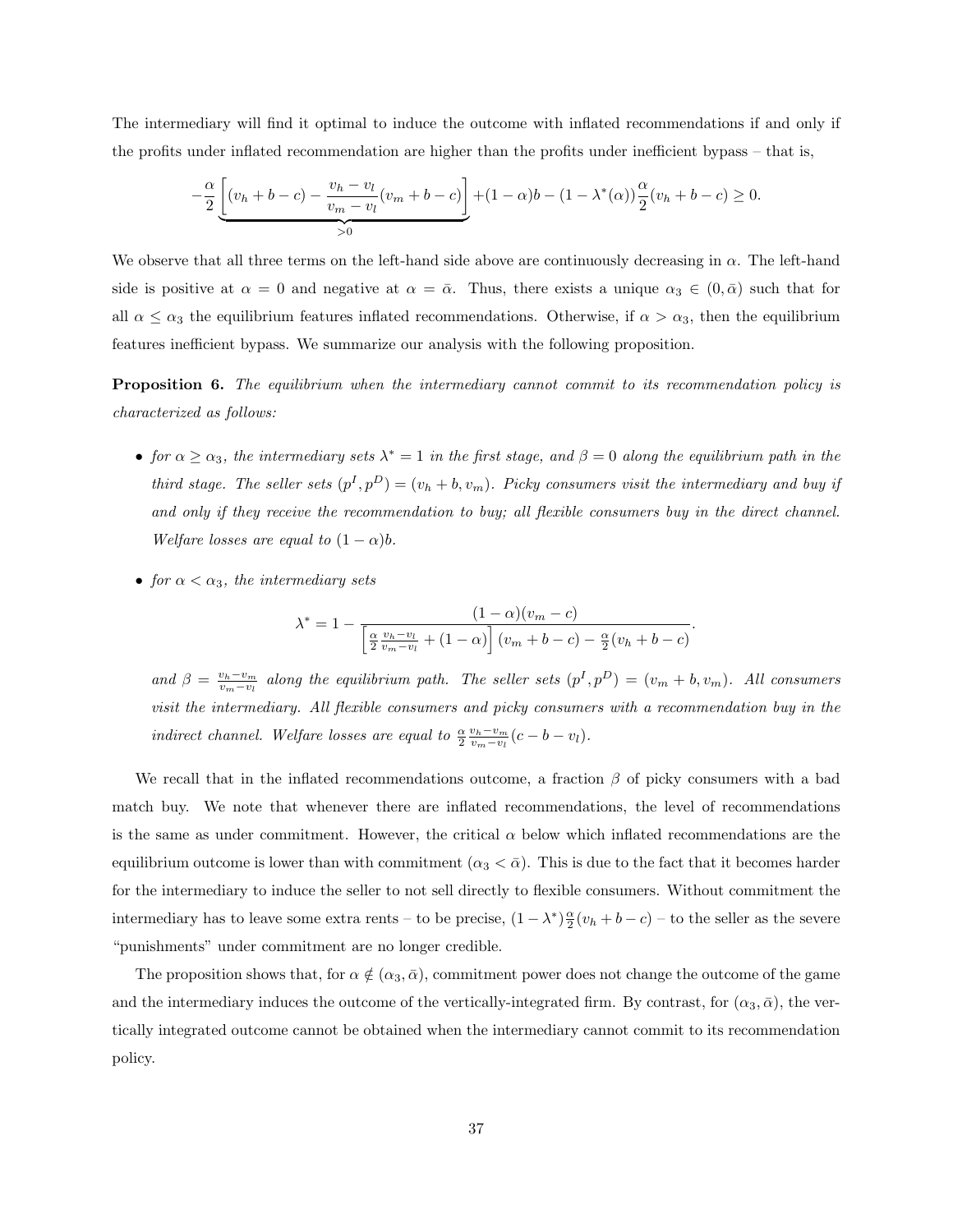We report the welfare findings in Figure 5. For  $\alpha \in (\alpha_3, \bar{\alpha})$ , total welfare is even less without commitment than with commitment. If we interpret the move from commitment to no commitment as weakening the intermediary, then weakening the intermediary is bad for social welfare.



Figure 5: Total welfare in  $\alpha$ ;  $v_h = 100, v_l = 20, b = 10, c = 75$ . First best outcome (dashed), private solution under no commitment (solid).

# 5.2 Mandated fully informative recommendations v. laissez-faire without commitment

In this section, we compare the equilibrium without commitment to the outcome when a regulator mandates fully informative recommendations. The latter has been characterized in Section 4.2 and is a meaningful comparison because the regulator fixes  $\beta = 0$  and, thus, does not leave any discretion to the intermediary regarding its recommendation policy. The question for intermediary and seller is whether to sell to flexible consumers directly or indirectly. If flexible consumers buy in the direct channel, the inefficient bypass outcome is the same under laissez-faire and regulation. What are the seller's incentives to set prices such that flexible consumers buy in the indirect channel? Under regulation with  $\beta = 0$  the seller obtains a fraction  $1 - \lambda$  of the joint profit  $\left(\frac{\alpha}{2} + 1 - \alpha\right)(v_m + b - c)$ , while, under laissez-faire, it obtains a fraction of  $\left(\frac{\alpha}{2} \frac{v_h - v_l}{v_m - v_l} + (1 - \alpha)\right)(v_m + b - c)$ . Since the former is less than the latter, the intermediary has to give a larger fraction of joint profits to the seller under regulation. Since the joint profit from selling to flexible consumers in the indirect channel is strictly smaller under regulation and the intermediary has to confine itself with a strictly smaller share  $\lambda$ , the critical  $\alpha$  below which flexible consumers buy in the indirect channel must be strictly lower under regulation than under laissez-faire without commitment – that is,  $\alpha_{FI} < \alpha_3$ .

Remark 2. Mandated fully informative recommendations lead to higher welfare than the laissez-faire without commitment for  $\alpha < \alpha_{FI}$ , but lower welfare for  $\alpha \in (\alpha_{FI}, \alpha_3)$ . Welfare is the same for  $\alpha \geq \alpha_3$ .

While the welfare comparison can go in either way, the range of values for  $\alpha$  such that regulation backfires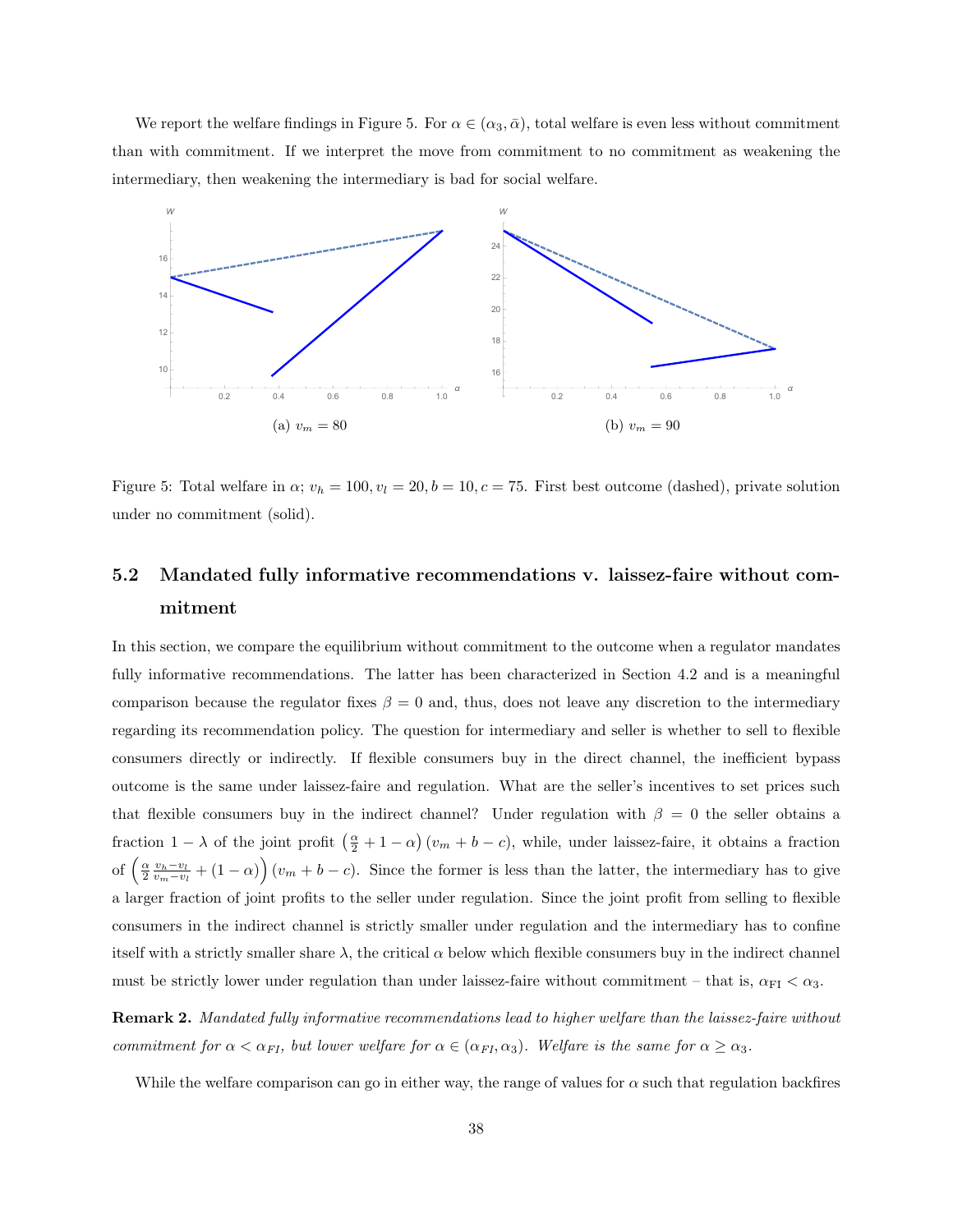is smaller than in an environment in which the intermediary can commit to its recommendation policy. Figure 6 illustrates our finding.



Figure 6: Total welfare in  $\alpha$ ;  $v_h = 100, v_l = 20, b = 10, c = 75$ . First best outcome, private solution (solid), fully informative recommendations (dot-dashed).

#### 5.3 Price Parity Clauses (PPC)

An important policy concern in recent years has been the use of price parity clauses imposed by intermediaries that restrict the pricing behavior of sellers. In our context, we consider price parity clauses that restrict the seller in its pricing in the direct channel – that is, the seller is not allowed to set a lower price when selling directly,  $p^D \geq p^I$ . This implies that price parity clauses do not allow the seller to sell to the flexible consumers in the direct channel and set a high price to the picky consumers in the indirect channel, which makes the inefficient bypass outcome in which all flexible consumers buy directly and some picky consumer buy indirectly unattainable. In particular, we assume that together with  $\lambda$  the intermediary decides whether to impose a price parity clause in the first stage.

By imposing price parity the intermediary can make sure that by not selling to flexible consumers in the indirect channel the seller will make profit  $(1 - \alpha)(v_m - c)$ . This is the same profit the seller can always achieve under commitment. Thus, to implement inflated recommendations, the intermediary will impose price parity and the same outcome as under commitment will be implemented whenever the intermediary prefers to implement this outcome. Alternatively, the intermediary may want to refrain from imposing price parity. This is in its best interest if it wants the inefficient bypass outcome to be implemented. The intermediary's tradeoff is thus the same as under commitment and the critical  $\alpha$  is given by  $\bar{\alpha}$ .

Remark 3. If the intermediary can impose a price parity clause at the first stage, it uses this option for  $\alpha < \bar{\alpha}$  and the same inflated recommendations outcome as in Proposition 2 will prevail, while it does not use the option for  $\alpha > \bar{\alpha}$  and the same inefficient bypass outcome as in Proposition 2 will prevail.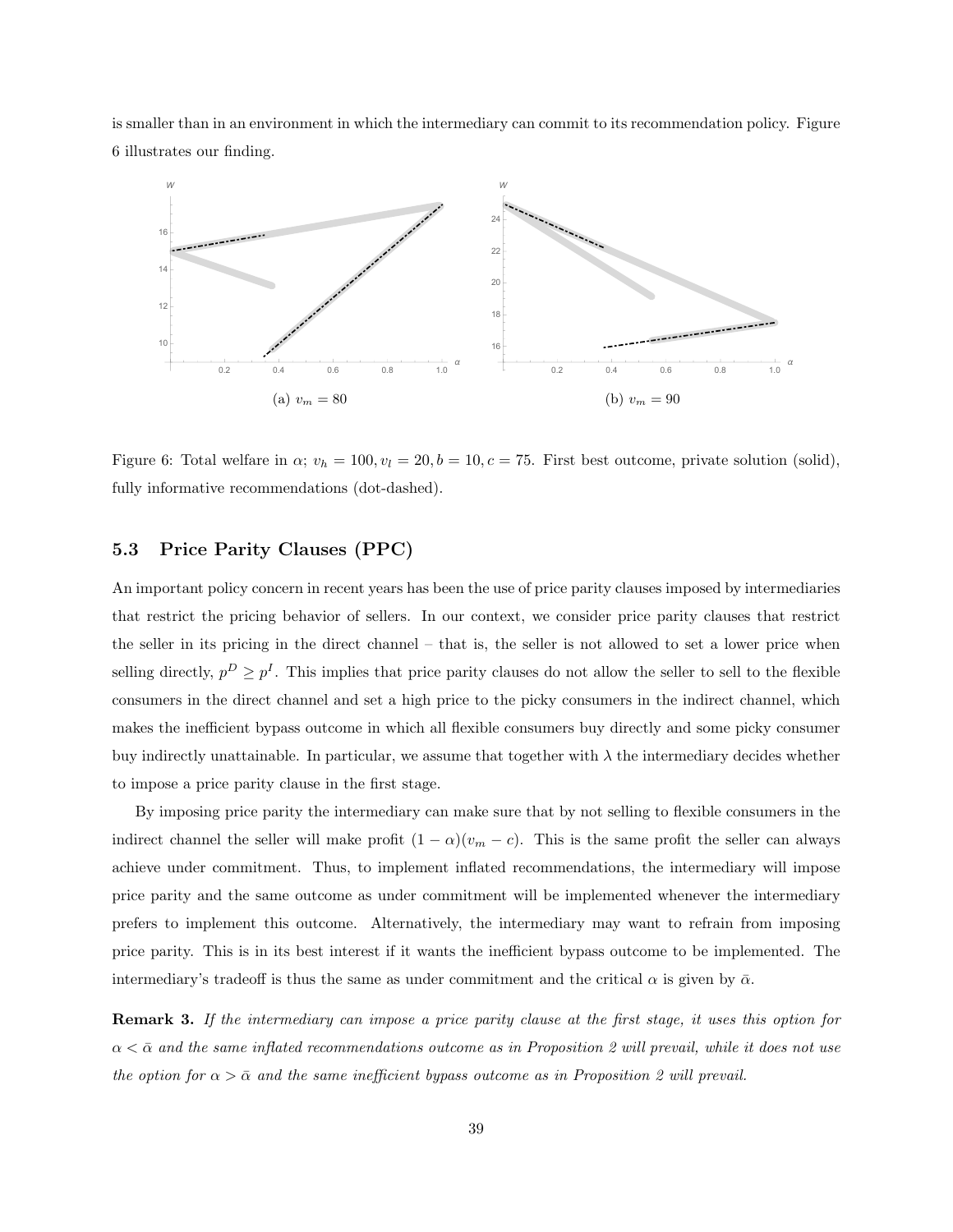This implies that, whenever price parity clauses make a difference, they are welfare-increasing as they solve the intermediary's commitment problem and limit the seller's profit.

## 6 Conclusion

An intermediary may recommend a new product to consumers in the indirect sales channel; alternatively the product may be purchased directly from the seller. The indirect channel offers two advantages: its use increases the benefit of all consumers and consumers may appreciate if the intermediary recommends to buy the product. The main result is that the intermediary may inflate recommendations – this is, it recommends the new product to more consumers than is socially optimal. In our setting, this happens because the seller cannot set different prices to different consumers using the same sales channel depending on whether or not they care about the specific design of the product. By recommending the product to picky consumers with a bad match, which is known to the intermediary ex ante, but not to anybody else, the intermediary can bring the expected valuation of picky consumers down to the one of flexible consumers and increase the sales volume of the seller without lowering the price. When the intermediary commits to extract a certain profit share for the seller and a recommendation policy, the intermediary either induces inflated recommendations or inefficient bypass. This insight is robust to a number of extensions which, depending on the particular extension, makes inflated recommendations more or less pervasive. Essential for the result is that the seller cannot use personalized prices and that, in a more general context, there are fewer product versions than there are taste realizations.

A regulator may want to remedy the welfare loss stemming from inflated recommendations or inefficient bypass. If the regulator were able to impose a sophisticated recommendation policy that ex ante specifies recommendation policy as a function of retail prices, it would be able to implement the first best. However, if the regulator can only impose a cap, the first best cannot always be implemented. A particularly simple and tempting regulatory intervention is to require that recommendations must be fully informative – that is, the intermediary is not allowed to recommend the product to picky consumers with a bad match. When there are not too many picky consumers in the population, this regulation can implement the first best. However, above a critical threshold, inefficient bypass will happen and the regulation backfires, as it delivers lower welfare than the laissez-faire. The optimal regulatory recommendation cap improves on the mandated fully informative recommendation policy and cannot backfire relative to the laissez-faire.

In our analysis, we assumed that the intermediary has full commitment power. As a result, the equilibrium implements the vertically integrated solution in which intermediary and seller act jointly as a single decisionmaker. If the intermediary decides on whom to recommend the product after the seller has set retail prices, certain recommendation policies are no longer credible. This implies that the intermediary has to give larger rents to the seller to implement the outcome that all trade takes place in the indirect channel.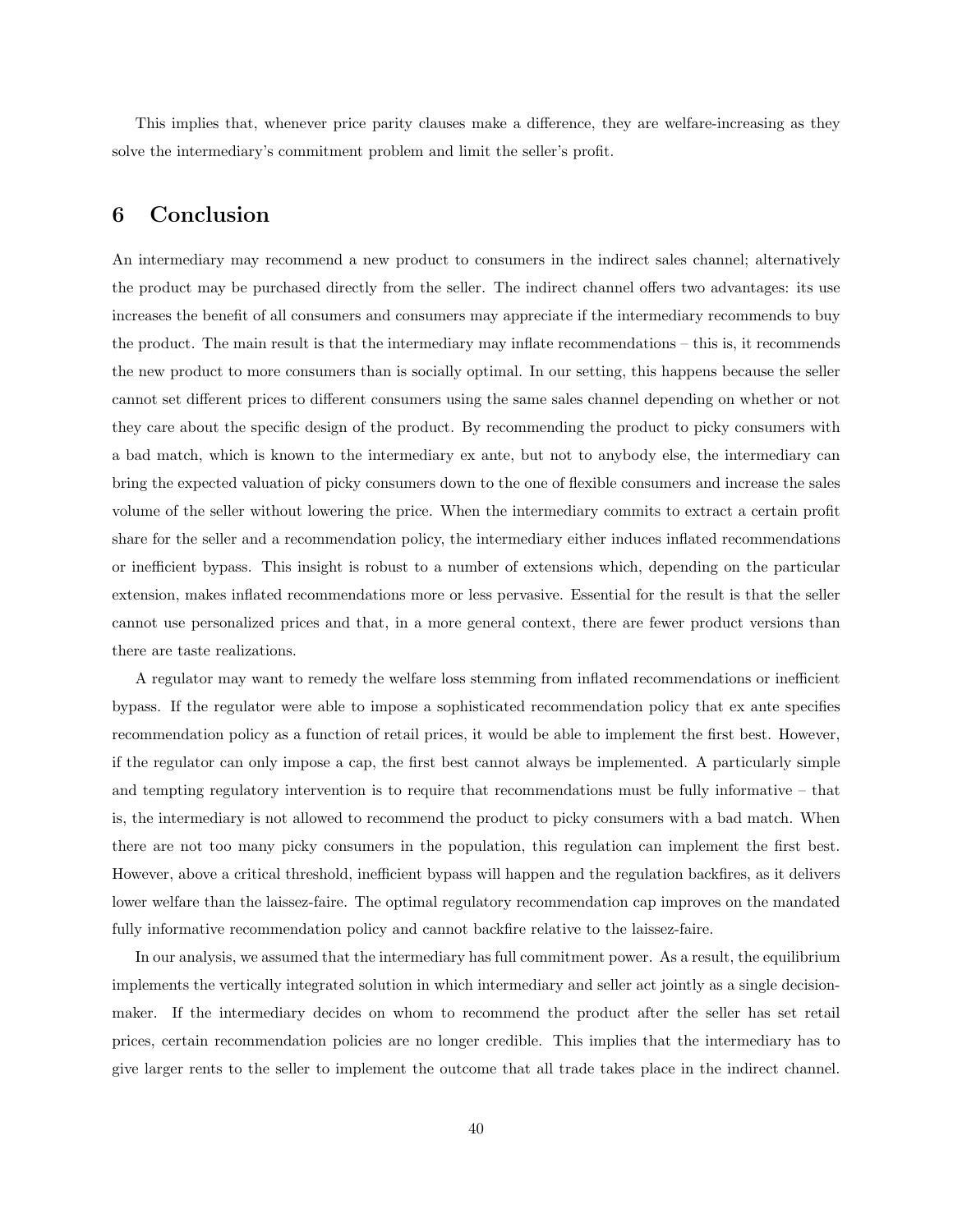Consequently, inefficient bypass will be the equilibrium outcome for a larger range of parameter values. The intermediary is no longer able to implement the vertically integrated solution and welfare is lower than with commitment. However, even without the intermediary's ability to commit to a recommendation policy upfront, the regulation that recommendations must be fully informative may still backfire, albeit for a smaller parameter range than with commitment. The ability to impose price parity compensates for the inability to commit to the recommendation policy upfront. Thus, the same outcome as under laissez-faire with commitment (in which case price parity clauses are irrelevant for the outcome) is obtained, which implies that price parity clauses lead to higher welfare, as the laissez-faire with commitment has better welfare properties than the laissez-faire without commitment. In other words, prohibiting price parity clauses leads to lower welfare.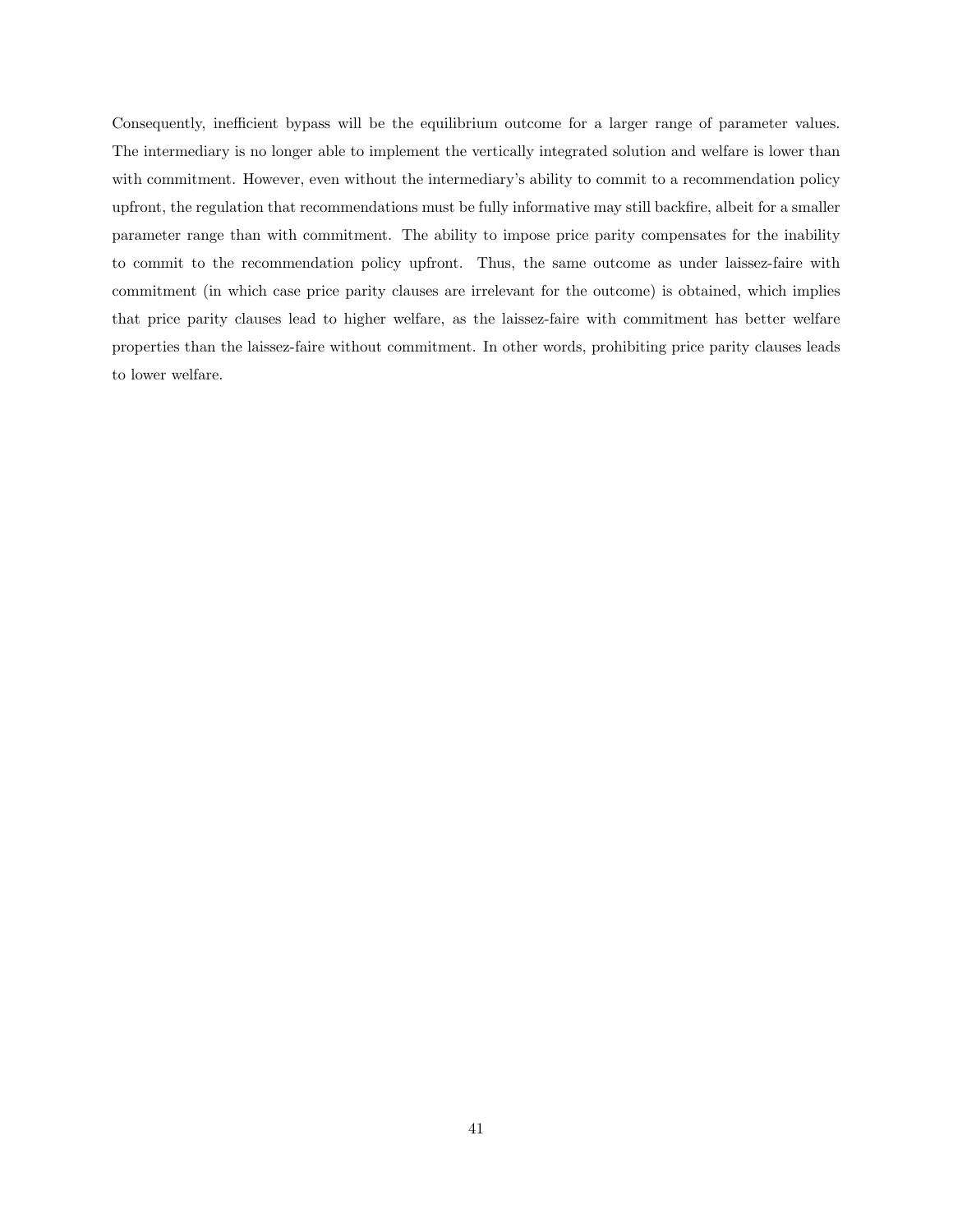# Appendix

### A Relegated Proofs

#### **Proof of Lemma 2.** First, consider the case of  $\beta_0 > 0$ .

Suppose that  $p^I > v_m + b$  in the equilibrium. Then, the flexible consumers do not buy in the indirect channel and it is optimal for the regulator to ensure sales in the direct channel inducing  $p^D = v^m$  in the equilibrium. This contradicts the assumption that sales take place only in the indirect channel and implies that  $p^I < v_m + b$ .

Suppose that  $\frac{v_h+\beta_0v_l}{1+\beta_0}+b < p^I \le v_m+b$  and the picky consumers do not buy in the indirect channel. The welfare loss is given by  $\frac{\alpha}{2}(v_h+b-c)$ . Note that the regulator can always reach welfare loss of  $\frac{\alpha}{2} \frac{v_h-v_m}{v_m-v_l}(c-b-v_l)$ by mimicking the strategy of the intermediary that induces the outcome with inflated recommendations (see Proposition 2). Since  $v_m > c - b$  we have that

$$
\frac{v_h - v_m}{v_m - v_l} < \frac{v_h - (c - b)}{c - b - v_l},
$$

which implies that the outcome with inflated recommendations described in Proposition 2 leads to lower welfare losses. Therefore,  $p^I \n\t\leq \min\{\frac{v_h + \beta_0 v_l}{1 + \beta_0} + b, v_m + b\}.$ 

Assume for a contradiction that  $p<sup>I</sup> < \frac{v_h+\beta_0v_l}{1+\beta_0} + b < v_m + b$ . Since the total welfare loss depends primarily on  $\beta_0$  but not on  $p<sup>I</sup>$ , the regulator can slightly decrease  $\beta_0$  and induce a slightly higher price in the indirect channel  $p<sup>I</sup>$  that would satisfy the seller's and the intermediary's incentive constraints. This leads to strictly lower welfare loss, a contradiction.

Next, we show that  $p^I = \frac{v_h + \beta_0 v_l}{1+\beta_0} + b < v_m + b$  cannot be in the equilibrium as the regulator will always have incentives to decrease  $\beta_0$  and reduce the number of inflated recommendations. In this case the total profit of the seller and the intermediary is given by

$$
\left(\frac{\alpha}{2}(1+\beta_0)+1-\alpha\right)\left(\frac{v_h+\beta_0v_l}{1+\beta_0}+b-c\right).
$$

The sign of the derivative with respect to  $\beta_0$ , for  $\beta_0 > \frac{v_h - v_m}{v_m - v_l}$  is determined by

$$
\frac{\alpha}{2} \left( \frac{v_h - v_l}{1 + \beta_0} + v_l + b - c \right) - \left( \frac{\alpha}{2} (1 + \beta_0) + 1 - \alpha \right) \frac{v_h - v_l}{(1 + \beta_0)^2} \n- \frac{\alpha}{2} (c - b - v_l) - (1 - \alpha) \frac{v_h - v_l}{(1 + \beta_0)^2} < 0,
$$

which implies that  $\beta_0 = \frac{v_h - v_m}{v_m - v_l}$  results in a higher total profit. This recommendation policy would allow the regulator to reach higher social welfare keeping the incentive constraint of the intermediary satisfied. Therefore,  $\beta_0 \leq \frac{v_h - v_m}{v_m - v_l}$ .

Finally, assume for a contradiction that  $p^I \leq v_m + b \leq \frac{v_h + \beta_0 v_l}{1 + \beta_0} + b$ . If  $\beta_0 > 0$ , then the regulator can slightly decrease  $\beta_0$  and induce a slightly higher price  $p<sup>I</sup>$  such that the seller's and the intermediary's incentive constraints are satisfied. This would lead to strictly higher social welfare, a contradiction.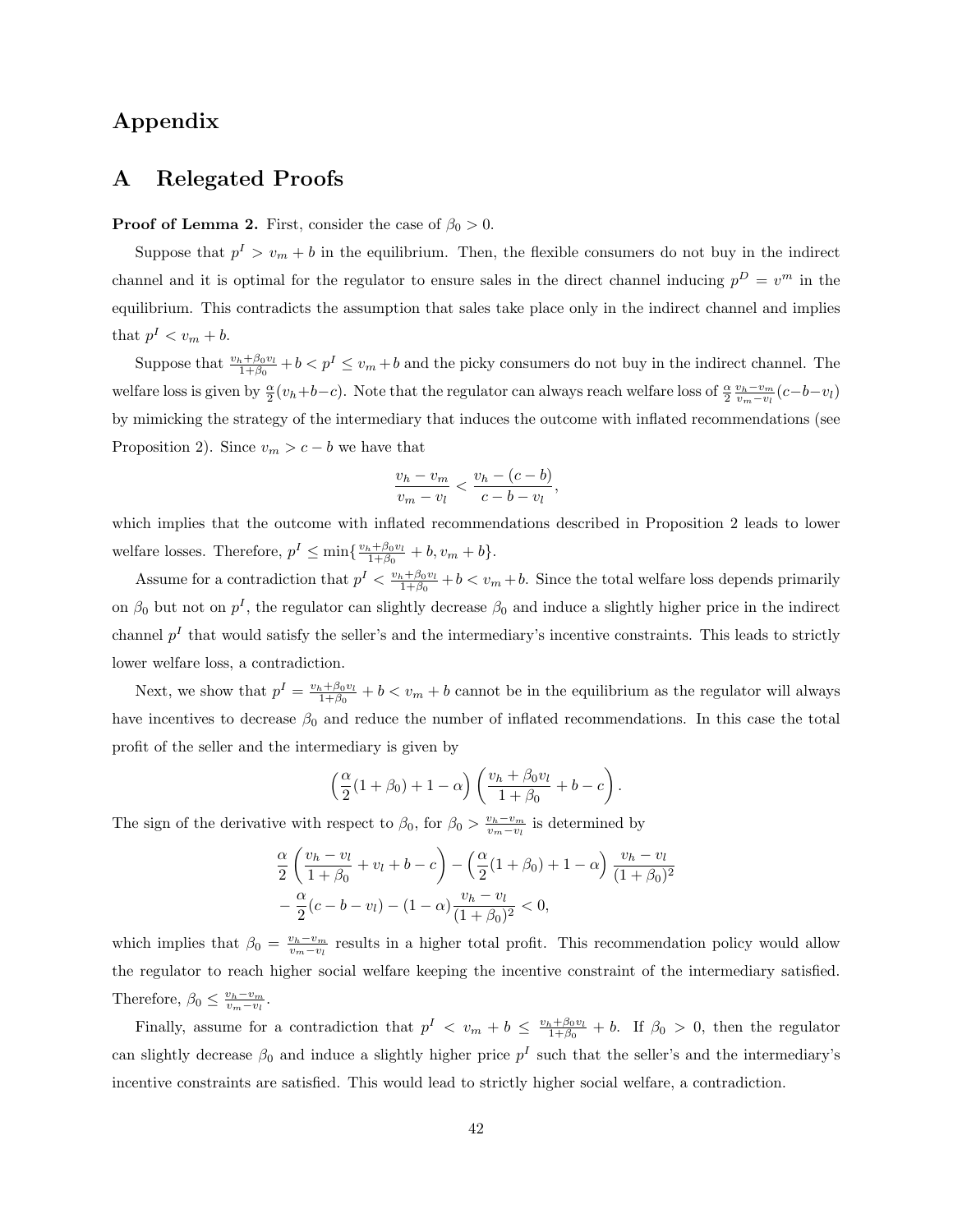The remaining case of  $p^I = v^m + b \leq \frac{v_h + \beta_0 v_l}{1 + \beta_0} + b$  establishes the result of the lemma for  $\beta_0 > 0$ .

Second, suppose that  $\beta_0 = 0$  and all sales take place in the indirect channel. Then, according to the tie-breaking rule, the regulator will select the lowest price  $p<sup>I</sup>$  such that the seller will not find it optimal to deviate. Suppose that  $p^I < v_m + b$ . The seller can always sell to the flexible consumers in the indirect channel by setting price equal to  $v_m+b$  and earn  $(1-\lambda)(1-\alpha)(v_m+b-c)$ . The incentive compatibility constraint of the seller implies that  $(\alpha/2+1-\alpha)(p^{I}-c) \geq (1-\alpha)(v_m+b-c)$  or equivalently  $p^{I} \geq \frac{\alpha/2}{\alpha/2+1}$  $\frac{\alpha/2}{\alpha/2+1-\alpha}c+\frac{1-\alpha}{\alpha/2+1-\alpha}(v_m+b).$ At this price the intermediary will find sufficiently low  $\lambda$  such that the seller does not deviate to sell to the flexible consumers directly. To see this note that for  $\lambda \leq b/(v_m + b - c)$  the seller's profit from the first best outcome is weakly higher than the profit from the deviation

$$
(1 - \lambda)(\alpha/2 + (1 - \alpha))(p^{I} - c) = (1 - \lambda)(1 - \alpha)(v_{m} + b - c) \ge (1 - \alpha)(v_{m} - c).
$$

**Proof of Proposition 4.** With fully informative recommendations, picky consumers value the good at  $v<sub>h</sub> + b$  if they buy through the indirect channel. With this value, we derive the incentive compatibility constraints for seller and intermediary, which differ from those under laissez-faire. The intermediary will set  $\lambda$  to make the seller weakly prefer catering to flexible consumer via the direct and the indirect channel than using the indirect channel for picky consumers only:

$$
(1 - \lambda) \left(\frac{\alpha}{2} + 1 - \alpha\right) (v_m + b - c) \ge (1 - \alpha)(v_m - c) + (1 - \lambda) \frac{\alpha}{2} (v_h + b - c).
$$

The intermediary also has to respect the incentive compatibility constraint that it prefers to sell also to flexible consumers instead of selling only to picky consumers with a good match:

$$
\lambda \left(\frac{\alpha}{2} + 1 - \alpha\right) (v_m + b - c) \ge \frac{\alpha}{2} (v_h + b - c).
$$

Solving these two inequalities for  $1 - \lambda$  we obtain that

$$
\frac{(1-\alpha)(v_m-c)}{\left(1-\frac{\alpha}{2}\right)(v_m+b-c)-\frac{\alpha}{2}(v_h+b-c)} \leq 1-\lambda \leq \frac{\left(1-\frac{\alpha}{2}\right)(v_m+b-c)-\frac{\alpha}{2}(v_h+b-c)}{\left(1-\frac{\alpha}{2}\right)(v_m+b-c)}.
$$

Clearly, if there exists  $\lambda \in [0,1]$  satisfying these two inequalities, then the naive policy will implement the highest  $\lambda$  that makes the seller indifferent. This implements the first-best outcome.

We see that, for  $\alpha \approx 0$ , there is a non-empty set of  $\lambda$  satisfying the two inequalities. The maximal  $\lambda$  in this set then implements the first best and the naive policy is optimal. If  $\alpha \approx 1$ , then the seller always prefers to sell directly to the flexible consumers because  $(1 - \frac{\alpha}{2})(v_m + b - c) - \frac{\alpha}{2}(v_h + b - c) < 0$ . It is easy to see that the upper bound for  $1 - \lambda$  decreases in  $\alpha$  whereas the lower bound for  $1 - \lambda$  increases in  $\alpha$ . Therefore there exists a unique  $\alpha_{FI} \in (0,1)$  such that for all  $\alpha \leq \alpha_{FI}$ , the naive policy  $\beta_{UNI}$  is optimal and results in zero losses. Otherwise, if  $\alpha > \alpha_{\text{FI}}$  the seller will serve the flexible consumers through the direct channel D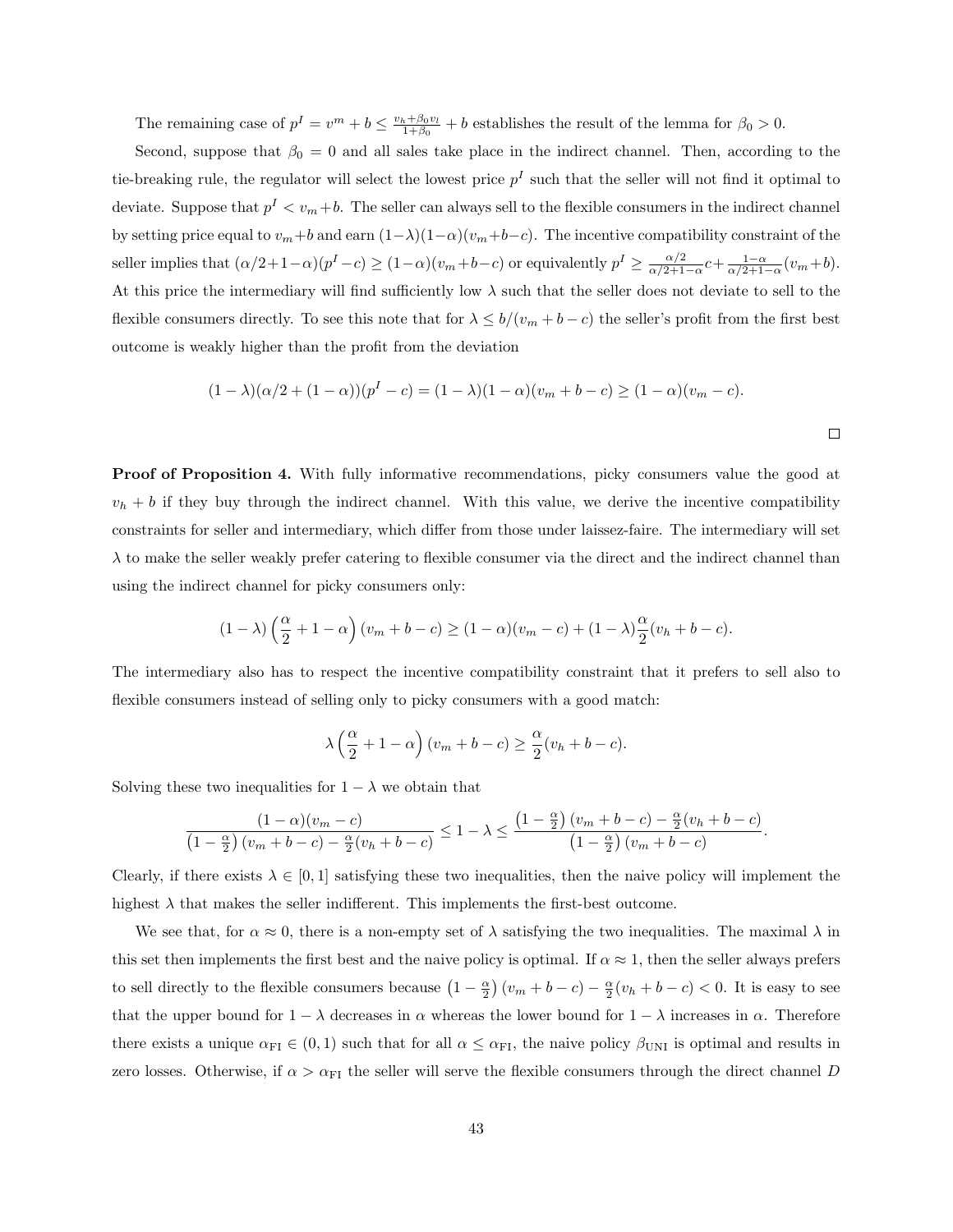leading to welfare loss equal to  $(1-\alpha)b$ . We note that  $\alpha_{\text{FI}} < \bar{\alpha}$ . This means that for  $\alpha \in (\alpha_{\text{FI}}, \bar{\alpha})$  the laissezfaire is welfare-superior. As we have shown in Section 3.2, for  $\alpha < \bar{\alpha}$ , the welfare loss under laissez-faire is  $\frac{\alpha}{2} \frac{v_h - v_m}{v_m - v_l} (c - b - v_l)$ . Thus, we have to show that, for  $\alpha < \bar{\alpha}$ , the inequality  $(1 - \alpha)b > \frac{\alpha}{2}\beta(c - b - v_l)$  must be satisfied. For  $\alpha < \bar{\alpha}$  we obtain

$$
(1 - \alpha)b - \frac{\alpha}{2}\beta(c - b - v_l) > (1 - \bar{\alpha})b - \frac{\bar{\alpha}}{2}\beta(c - b - v_l)
$$
  
=  $\frac{\bar{\alpha}}{2}(v_h + b - c - (1 + \beta)(v_m + b - c) - \beta(c - b - v_l))$   
=  $\frac{\bar{\alpha}}{2}(v_h - v_m - \beta(v_m - v_l))$   
= 0.

 $\Box$ 

**Proof of Proposition 5.** First, we will show that the regulator prefers the cap  $\bar{\beta} = 1$  over any cap  $\bar{\beta} \in$  $\left(\frac{v_h-v_m}{v_m-v_l},1\right)$ . Suppose that the regulator has chosen a cap  $\bar{\beta}\in\left(\frac{v_h-v_m}{v_m-v_l},1\right)$ . To induce the seller to use the indirect channel, the best the intermediary can do is to minimize the profit of the seller when deviating to a price vector different from  $(p^I, p^D) = (v_m + b, v_m)$ . The only possibly profitable deviation by the seller is to sell directly to flexible consumers. The profit contribution of flexible consumers is at most  $(1 - \alpha)(v_m - c)$ . The seller's profit from picky consumers served through the indirect channel is minimized at  $\beta = \beta$  for  $\beta \in [0, \bar{\beta}]$ . Hence, the intermediary will set  $\beta = \bar{\beta}$  for any  $(p^I, p^D) \neq (v_m + b, v_m)$ . For prices  $(v_m + b, v_m)$ , it will set the same recommendation level as under laissez-faire,  $\beta = \frac{v_h - v_m}{v_m - v_l}$  and the welfare loss compared to the first best is equal to  $\frac{\alpha}{2}\beta(c - b - v_l)$ .

Regarding the choice of  $\lambda$ , the intermediary has to respect the seller's incentive compatibility constraint to not use the direct channel:

$$
(1 - \lambda) \left[ \frac{\alpha}{2} \frac{v_h - v_l}{v_m - v_l} + (1 - \alpha) \right] (v_m + b - c) \ge (1 - \alpha)(v_m - c) + (1 - \lambda) \frac{\alpha}{2} (1 + \overline{\beta}) \max \left\{ \frac{v_h + \overline{\beta} v_l}{1 + \overline{\beta}} + b - c, 0 \right\}.
$$

If  $\frac{v_h-v_m}{v_m-v_l} < \bar{\beta} < \frac{v_h+b-c}{c-b-v_l}$ , then the seller's deviation profit is larger than under laissez-faire because the intermediary is constrained in its choice of punishment strategy. Then, to satisfy the seller's incentive compatibility constraint, the intermediary has to leave a larger fraction of total profit to the seller. As this additional profit left to the seller is increasing in  $\alpha$ , for  $\alpha$  slightly less than  $\bar{\alpha}$ , the intermediary will find it optimal to give up flexible consumers and only induce picky consumers to buy through the indirect channel (and reveal information fully) – that is,  $\beta = 0$  and  $\lambda = 1$ .

The welfare loss under the recommendation cap compared to laissez-faire is  $(1 - \alpha)b + \alpha/2\beta(c - b - v_l)$ for  $\alpha < \bar{\alpha}$  in the vicinity of  $\bar{\alpha}$  such that the intermediary optimally chooses  $\beta = 0$ . This expression is positive, as shown in the previous section. For other values of  $\alpha$  the welfare loss of the recommendation cap coincides with the one under laissez-faire. To summarize, the regulator cannot improve on  $\bar{\beta} = 1$  by setting  $\bar{\beta} \in (\frac{v_h - v_m}{v_m - v_l}, 1).$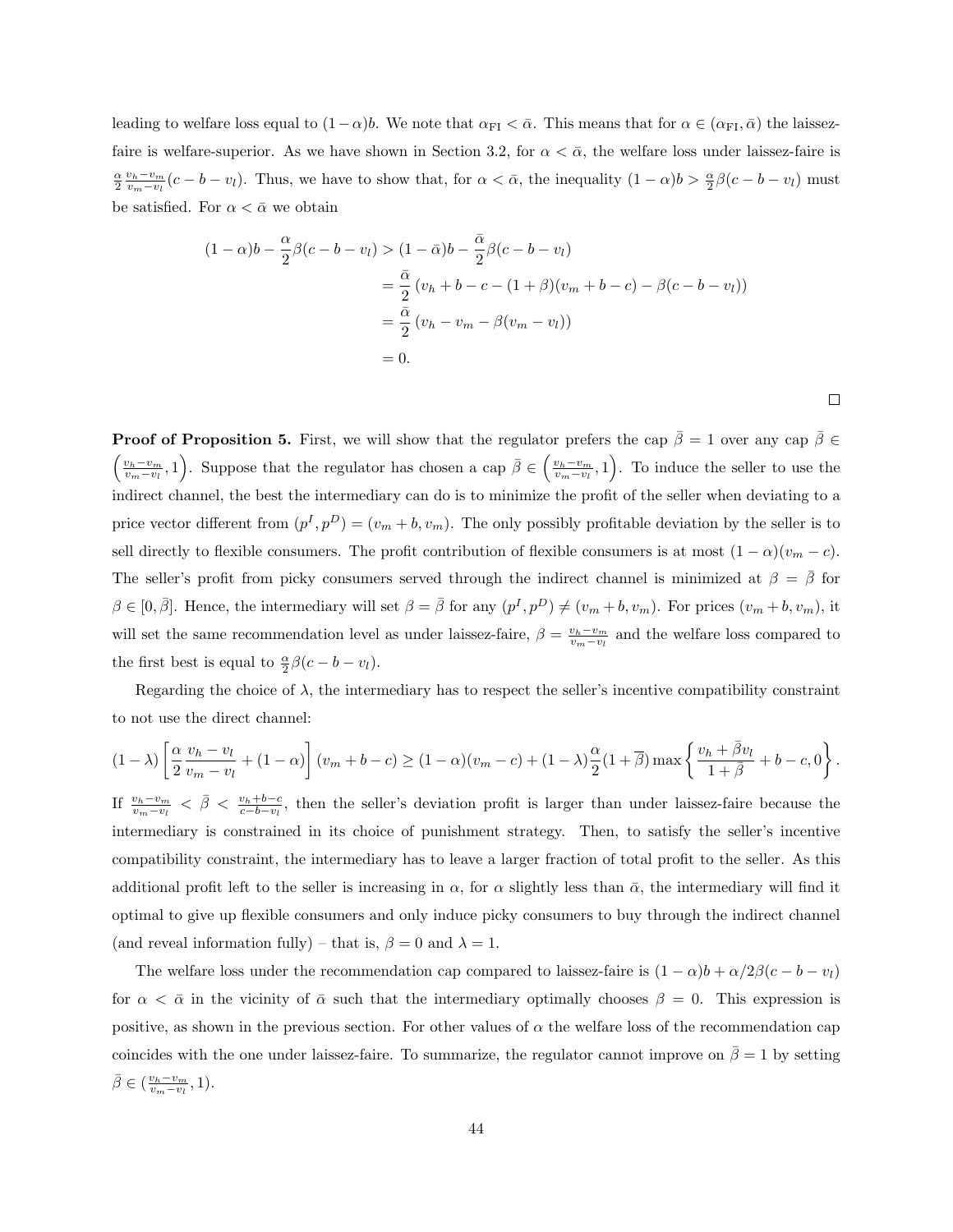Second, we consider a recommendation cap that is stricter than the recommendation level resulting under laissez-faire – that is,  $0 < \bar{\beta} \leq \frac{v_h - v_m}{v_m - v_l}$ . In this part of the proof, we will show that the best such policy is the minimal cap such that the corresponding incentive compatibility constraints of seller and intermediary are both satisfied with equality and we will characterize this policy.

If the intermediary induces the seller to serve flexible consumers in the indirect channel, then the total profits are maximal when the expected match value of picky consumers is as close as possible to  $v_m + b$ . Therefore, the intermediary sets the highest permitted recommendation level  $\beta = \bar{\beta}$ . To minimize the seller's deviation profits (which result from serving flexible consumers in the direct channel), the intermediary sets the recommendation level (for out-of equilibrium prices of the seller) that minimizes the expected valuation of picky consumers – that is,  $\beta = \bar{\beta}$ . Furthermore, the intermediary sets  $\lambda$  as high as possible, respecting the seller's incentive compatibility constraint that is given by

$$
(1 - \lambda) \left[ \frac{\alpha}{2} (1 + \bar{\beta}) + (1 - \alpha) \right] (v_m + b - c) \ge (1 - \alpha)(v_m - c) + (1 - \lambda) \frac{\alpha}{2} (1 + \bar{\beta}) \left[ \frac{v_h + \bar{\beta} v_l}{1 + \bar{\beta}} + b - c \right].
$$
 (5)

The resulting intermediary's profit from inducing flexible consumers to buy in the indirect channel must be higher than what it would make by extracting all surplus from the picky consumers with good matches (by setting  $\beta = 0$  and  $\lambda = 1$ ) – that is,

$$
\lambda \left[ \frac{\alpha}{2} (1 + \overline{\beta}) + (1 - \alpha) \right] (v_m + b - c) \ge \frac{\alpha}{2} (v_h + b - c).
$$

We will show that if – with some recommendation cap  $\bar{\beta} \leq \frac{v_h - v_m}{v_m - v_l}$  – the regulator cannot induce the outcome in which flexible consumers are served in the indirect channel, then it will not be able to do so with an even stricter cap. To show this, it is useful to rewrite the seller's incentive compatibility constraint (5) as follows:

$$
(1 - \lambda) \left[ -\frac{\alpha}{2} \left( \frac{v_h - v_m}{v_m - v_l} - \overline{\beta} \right) (v_m - v_l) + (1 - \alpha)(v_m + b - c) \right] \ge (1 - \alpha)(v_m - c).
$$

Thus, as  $\bar{\beta}$  is reduced, it becomes harder to satisfy the inequality. This, in turn, forces the intermediary to reduce  $\lambda$ . This implies that the minimal recommendation cap that satisfies the incentive constraints – both, of the seller and the intermediary – makes them binding.

We now turn to the characterization of the recommendation cap policy. We introduce the function  $W$  as the difference between the (maximal) total profits in the indirect channel with and without flexible consumers buying in the indirect channel, which depends on  $\beta$ ,

$$
W(\beta) = \left[\frac{\alpha}{2}(1+\beta) + 1 - \alpha\right](v_m + b - c) - \frac{\alpha}{2}(1+\beta)(p^{I} - c).
$$

By solving both of the incentive compatibility constraints with respect to  $1 - \lambda$  we find that the minimal  $\bar{\beta}$ has to satisfy

$$
1 - \lambda = \frac{(1 - \alpha)(v_m - c)}{W(\bar{\beta})} = 1 - \frac{\frac{\alpha}{2}(v_h + b - c)}{\left(\frac{\alpha}{2}(1 + \bar{\beta}) + 1 - \alpha\right)(v_m + b - c)}
$$
(6)

if it belongs to  $(0, \frac{v_h - v_m}{v_m - v_l}]$ .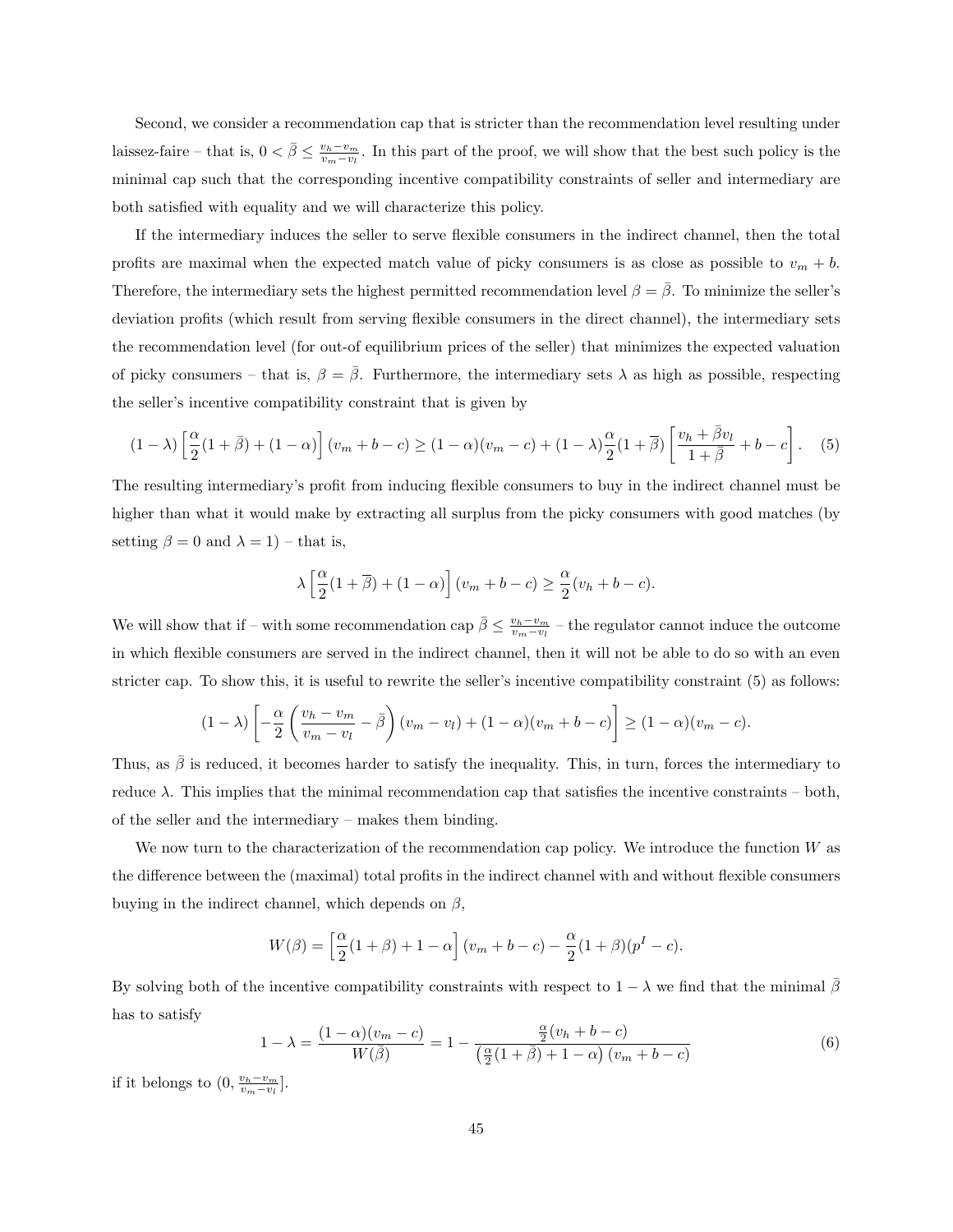Third, we determine the overall optimal recommendation cap policy. There are three candidates:  $\bar{\beta} = 0$ ;  $\bar{\beta} = 1$ ; and, if it exists,  $\bar{\beta}$  characterized in 6 to implement that all flexible consumers buy in the indirect channel. The associated three possible outcomes are: first best in which flexible consumers and picky consumers with a good match buy in the indirect channel; the laissez-faire outcome in which also some picky consumers with a bad match buy in the indirect channel; an intermediate outcome in which fewer picky consumers with a bad match buy in the indirect channel – this is, the intermediary chooses a more informative recommendation policy. A fourth possible outcome is that flexible consumers buy in the direct channel and only picky consumers with a good match buy in the direct channel. We start by comparing the outcomes in which no consumers uses the direct channel.

It is clear that  $\bar{\beta}=0$  is optimal for  $\alpha \leq \alpha_{\rm FI}$  as the regulator can achieve the first best by picking  $\bar{\beta}=0$ . For  $\alpha$  slightly above  $\alpha_{FI}$  the regulator can no longer achieve the first best, but it can ensure that only a fraction of picky consumer with a bad match receive a recommendation. This policy, whenever feasible, is preferred to the laissez-faire (with the outcome that the direct channel is not used) because the only difference in the allocation is that picky consumers with a bad match receive a recommendation less often. The regulator will then pick  $\bar{\beta}$  characterized in 6. Whenever this solution is feasible, the weaker cap  $\bar{\beta} = \frac{v_h - v_m}{v_m - v_l}$  would make the intermediary choose  $\beta$  and  $\lambda$  such that all flexible consumers buy in the indirect channel. If this is impossible, the regulator will set  $\bar{\beta} = 1$ .

To be feasible, the seller must find it optimal to serve flexible consumer through the indirect channel. This is the case if and only if  $(1-\alpha)(1-\lambda)(v_m+b-c) \ge (1-\alpha)(v_m-c)$  or, equivalently,  $(1-\lambda)(v_m+b-c) \ge (v_m-c)$ . Solving for the maximal  $\lambda$  and plugging it into the intermediary's incentive compatibility constraint we obtain that the condition on  $\alpha$  is

$$
\frac{b}{v_m+b-c}\left(\frac{\alpha}{2}\frac{v_h-v_l}{v_m-v_l}+1-\alpha\right)(v_m+b-c) = \frac{\alpha}{2}\frac{v_h-v_l}{v_m-v_l}b+(1-\alpha)b \ge \frac{\alpha}{2}(v_h+b-c).
$$

Note that the left-hand side of this inequality is higher than the right-hand side for  $\alpha \approx 0$ . Conversely, the right-hand side is higher for  $\alpha \approx 1$ . To see this we use the fact that

$$
\frac{v_h + b - c}{v_h - v_l} - \frac{b}{v_m - v_l} = \left(\frac{v_h + b - c}{v_h - v_l} - \frac{v_m + b - c}{v_m - v_l}\right) + \frac{v_m - c}{v_m - v_l} > 0,
$$

such that  $\frac{x+b-c}{x-v_l}$  increases in x as  $v_l + b < c$ . Therefore, there exists a cutoff level of the fraction of picky consumers

$$
\alpha_{\text{CAP}} = \frac{b}{b + \frac{1}{2} \left( v_h + b - c - \frac{v_h - v_l}{v_m - v_l} b \right)}
$$

such that for all  $\alpha < \alpha_{\text{CAP}}$  the solution is feasible. Otherwise, the regulator does not have a (strict) incentive to impose a recommendation cap. A cap less than 1 is strictly worse if the laissez-faire outcome features that no trade takes place in the direct channel; it is immaterial if flexible consumers use the direct channel under laissez-faire, which is the fourth possible outcome mentioned above.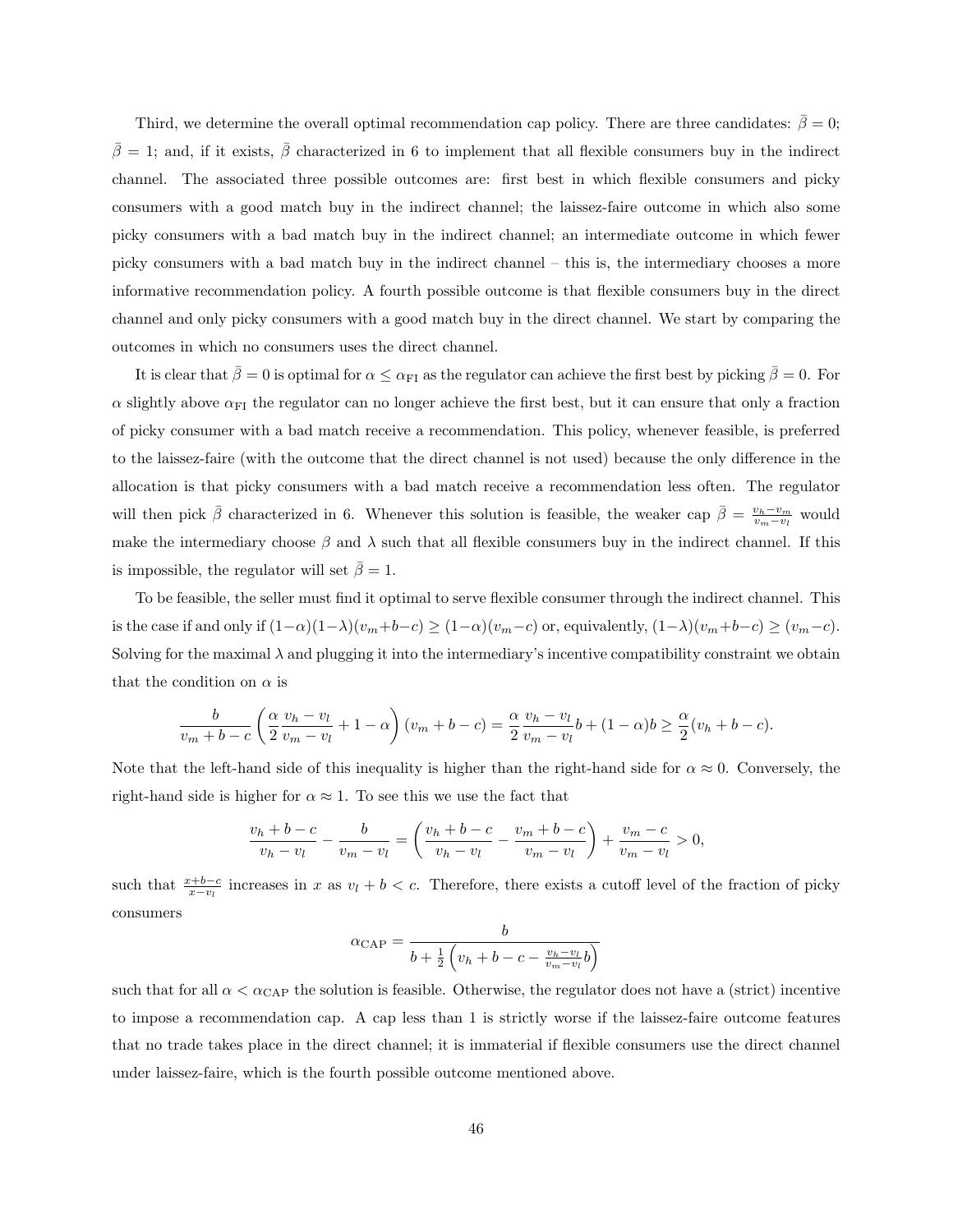To complete the picture and to rule out that the above characterization is upset by the regulator's preference for the fourth possible outcome, we return to the characterization of the laissez-faire outcome. As we have shown in Section 3.2, under laissez-faire, flexible consumers buy in the direct channel if and only if  $\alpha > \bar{\alpha}$  and this is what the regulator would do as well. It is straightforward to see that  $\bar{\alpha} > \alpha_{\text{CAP}}$  as the recommendation cap  $\bar{\beta} = \frac{v_h - v_m}{v_m - v_l}$  makes it more costly for the intermediary to induce sales to flexible consumer in the indirect channel. This implies that the fourth possible outcome prevails only for values  $\alpha > \bar{\alpha}.$  $\Box$ 

# B Laissez-faire under alternative assumptions on the model parameters

We continue to work under the assumption that  $v_m \ge \frac{v_h+v_l}{2} + b$  – that is, the convenience benefit b is sufficiently small such that, absent any information about the match quality, a flexible consumer obtains a higher expected evaluation in the direct channel than does a picky consumer in the indirect channel. This assumption implies that  $v_l + b < v_l + v_m - \frac{v_h + v_l}{2} < \frac{v_h + v_l}{2}$ . In the main text, we considered marginal costs c that satisfy  $(v_h + v_l)/2 + b < c < v_m$ . In this appendix we consider alternative values of c in the following ranges: first,  $(v_h + v_l)/2 < c < (v_h + v_l)/2 + b$ ; second,  $v_l + b < c < (v_h + v_l)/2$ ; and, third,  $v_l < c < v_l + b$ .

## **B.1** Marginal costs  $c \in ((v_h + v_l)/2, (v_h + v_l)/2 + b)$

Since  $(v_h + v_l)/2 > v_l + b$ , picky consumers do not buy in the indirect channel if they learn that they have a bad match, but they would buy if no information is revealed and they base their decision on their prior.

We begin by characterizing the solution of the vertically integrated firm. Since  $v_l + b < c$ , we have that if the firm induces the outcome with inefficient bypass, then it will set the fully informative recommendation policy and set prices  $p^I = v_h + b$  and  $p^D = v_m$ . The resulting profit is equal to  $\frac{\alpha}{2}(v_h + b - c) + (1 - \alpha)(v_m - c)$ . If the firm induces the outcome with inflated recommendation with  $\beta \geq \beta^*$ , defined in 3.2, then the profit is equal to

$$
\left(\frac{\alpha}{2}(1+\beta)+(1-\alpha)\right)\left(\frac{v_h+\beta v_l}{1+\beta}+b-c\right).
$$

It can be shown that since  $v_l + b < c$ , the profit from inflated recommendation decreases in  $\beta$  and is maximal at  $\beta = \beta^*$ . The resulting maximal profit in the outcome with inflated recommendations is  $\left(\frac{\alpha}{2} \frac{v_h - v_l}{v_m - v_l} + (1 - \alpha)\right)(v_m + b - c)$ . Since these profits for both outcomes are exactly the same as in Section 3.2, we obtain that the critical level of  $\alpha$  for the vertically integrated firm is equal to  $\bar{\alpha}$ , defined in Section 3.2. We note that the firm could also serve all consumers in the indirect channel at  $p^I = (v_h + v_l)/2 + b$  yielding profit  $(v_h + v_l)/2 + b - c$ . However, this outcome gives a lower profit than the inefficient bypass outcome because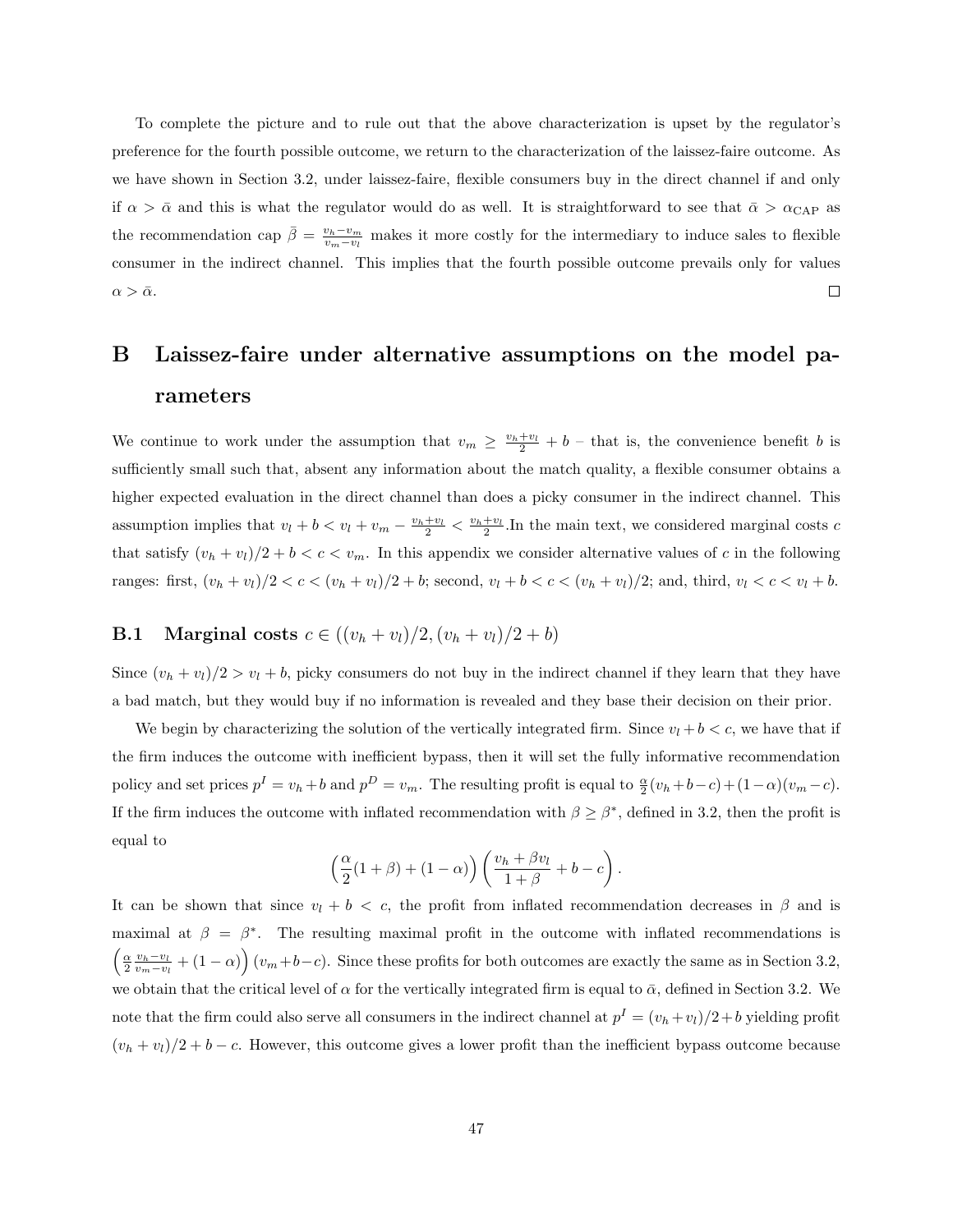$\frac{\alpha}{2}(v_h+b-c)+(1-\alpha)(v_m-c) > (v_h+v_l)/2+b-c$  simplifies to  $(\alpha/2)(c-v_l-b)+(1-\alpha)(v_m-(v_h+v_l)/2-b) > 0$ which holds under our assumption on  $c$ .

We now turn to the characterization of the optimal strategy of the intermediary that sets  $\lambda$  and commits to some recommendation policy  $\beta(p^i, p^d)$ . Suppose that the intermediary induces the outcome with inflated recommendations and sets  $\beta = \beta^*$  for prices  $p^I = v_m + b$  and  $p^D \ge v_m$ . To minimize the seller's deviation profit (from diverting flexible consumers to the direct channel), the intermediary sets  $\beta = 1$  for all other prices. Consider the seller's pricing problem if it decides to serve flexible consumers in the direct channel. It can always ensure the profit from serving flexible consumers in the direct channel  $(1 - \alpha)(v_m - c)$  by setting  $p^D = v_m$  and  $p^I = +\infty$ . We will show that the seller cannot make higher profits by selling to the picky consumers in the indirect channel. If it sets  $p^I \leq \frac{v_h+v_l}{2} + b$ , then in order to keep flexible consumers in the direct channel it has to set  $p<sup>D</sup>$  that satisfies

$$
v_m - p^D \ge v_m + b - p^I \ge v_m + b - \left(\frac{v_h + v_l}{2} + b\right),
$$

or equivalently  $p^D \leq \frac{v_h + v_l}{2}$ , which results in non-positive profits from the flexible consumers and a decrease in profits from the picky consumers. Therefore, the incentive constraint of the seller is given by

$$
(1 - \lambda) \left( \frac{\alpha}{2} \frac{v_h - v_l}{v_m - v_l} + (1 - \alpha) \right) (v_m + b - c) \ge (1 - \alpha)(v_m - c).
$$

If the intermediary induces the outcome with inefficient bypass, then it sets  $\lambda = 1$  and  $\beta = 0$  for all prices. In this case the profit of the intermediary is given by  $\frac{\alpha}{2}(v_h + b - c)$ .

Since the intermediary can achieve the outcome of the vertically integrated firm and has to always leave profits of  $(1 - \alpha)(v_m - c)$  to the seller, the optimal strategy of the intermediary is characterized by the critical level  $\bar{\alpha}$  and therefore, the equilibrium coincides with the one in Proposition 2. Also, the first-best allocation remains unchanged compared to the one in the main text. We summarize the analysis by the following proposition.

**Proposition 7.** Suppose that  $v_l + b < (v_h + v_l)/2 < c < (v_h + v_l)/2 + b$ . Then, the equilibrium when the intermediary commits to its recommendation policy coincides with the equilibrium characterized by Proposition 2.

#### **B.2** Marginal costs  $c \in (v_l + b, (v_h + v_l)/2)$

The vertically integrated firm has three potentially optimal strategies. The first is to sell to picky consumers with a good match in the indirect channel at  $p^I = v_h + b$  and to flexible consumers in the direct channel at  $p^D = v_m$ . This yields a profit of  $(\alpha/2)(v_h + b - c) + (1 - \alpha)(v_m - c)$ . The second is to sell only in the indirect channel at  $p^I = v_m + b$  and to set  $\beta = \beta^*$ . This yields a profit of  $(1 - \alpha + (\alpha/2)(1 + \beta^*)) (v_m + b - c)$ . The third is to serve all consumers in the indirect channel at  $p^I = (v_h + v_l)/2 + b$  yielding profit  $(v_h + v_l)/2 + b - c$ .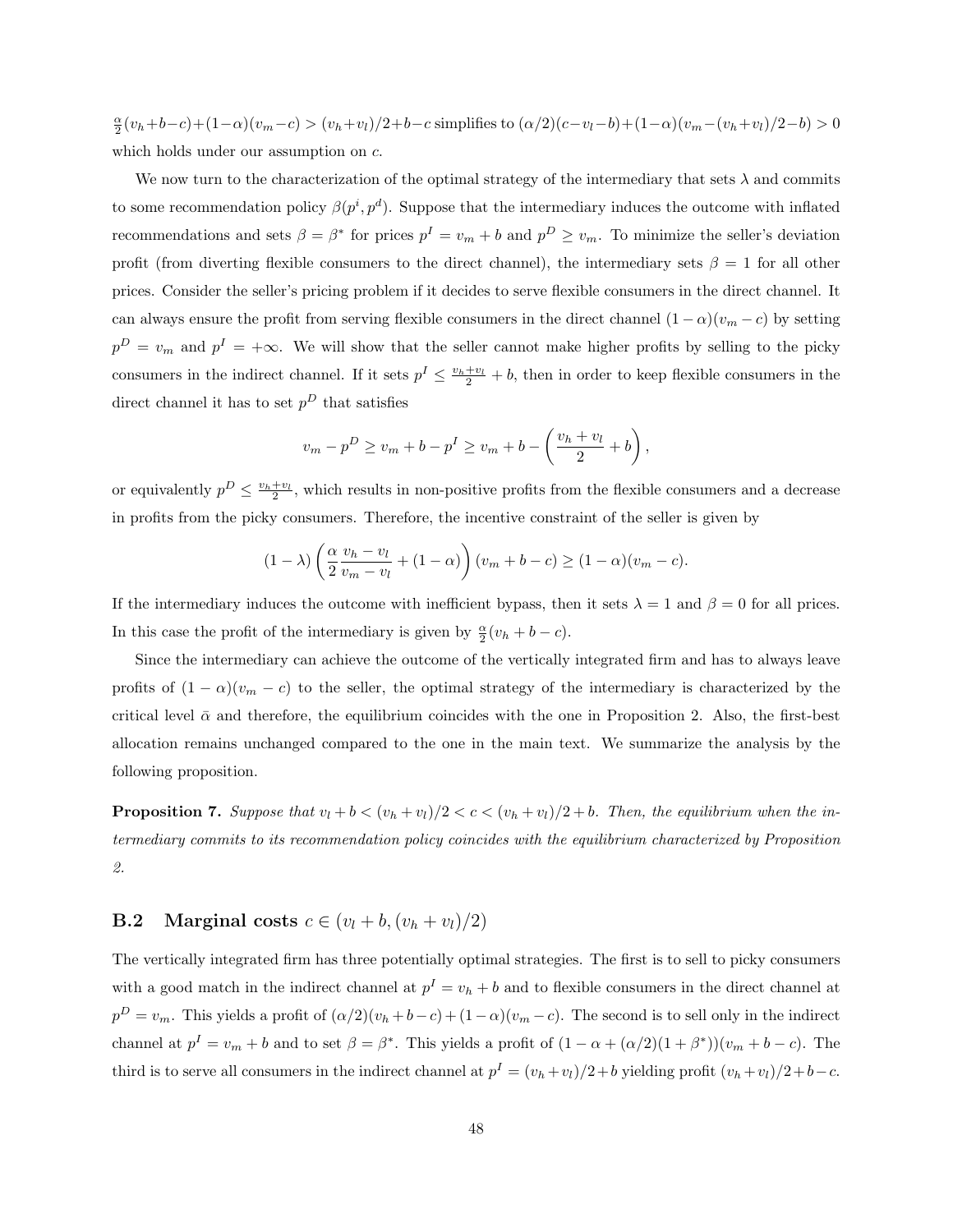If  $c > v_l + b$ , as has been assumed here, the profit with the third strategy cannot be larger than with the first. Thus, the vertically integrated outcome does not change compared to the main text. Also, the first best is the same: sell to all flexible consumers and to all picky consumers with a good match in the indirect channel.

Moving to disintegration, compared to the previous parameter constellations, the novel feature is that, absent the intermediary, the seller may want to sell to all consumers in the direct channel. The best way of doing so is to set  $p^D = (v_h + v_l)/2$ . The seller then makes profit  $(v_h + v_l)/2 - c$ . Alternatively, it may sell to flexible consumers only at  $p^D = v_m$  in which case it makes  $(1 - \alpha)(v_m - c)$ . If  $\alpha$  is sufficiently small – that is,  $\alpha < \hat{\alpha} = \frac{v_m - (v_h + v_l)/2}{v_l - c}$  $\frac{(v_h+v_l)/2}{v_m-c}$  the latter dominates the former, the intermediary has to make sure that it offers a contract to the seller that allows the seller to make at least  $(1 - \alpha)(v_m - c)$ . Here, the analysis in the main text applies. In the opposite case  $\alpha > \hat{\alpha}$ , the incentive constraint in the inflated recommendation outcome reads  $(1 - \lambda)(1 - \alpha + (\alpha/2)(1 + \beta^*)) (v_m + b - c) \ge (v_h + v_l)/2 - c$ . In this range of  $\alpha$  the intermediary has to do with a smaller share of industry profits compared to the case in which the seller can only cater to informed consumers in the direct channel. This applies to the inflated recommendation outcome and the inefficient bypass outcome alike. Regarding the latter, the intermediary selling to picky consumers with a good match in the indirect channel has to compensate the seller for not making  $\alpha[(v_h + v_l)/2 - c]$  and thus  $\lambda$  must be less than one under inefficient bypass.

To characterize the equilibrium, we have to compare  $\hat{\alpha}$  and  $\bar{\alpha}$  defined in Section 3.2 and given by

$$
\bar{\alpha} = \frac{b}{b + \frac{1}{2}(v_h + b - c - (1 + \beta^*)(v_m + b - c))}.
$$

It is easy to see that  $\bar{\alpha}$  increases in b on  $(0, c - v_l)$ . If b is sufficiently close to 0, then  $\bar{\alpha} \approx 0 < \hat{\alpha}$ . If b is sufficiently close to  $c - v_l$ , then  $\bar{\alpha} \approx 1 > \hat{\alpha}$ . Thus, there exists a unique  $\hat{b} \in (0, c - v_l)$  that solves

$$
\frac{\hat{b}}{\hat{b} + \frac{1}{2} \left( v_h + \hat{b} - c - \frac{v_h - v_l}{v_m - v_l} (v_m + \hat{b} - c) \right)} = \frac{v_m - (v_h + v_l)/2}{v_m - c}
$$

such that we have  $\hat{\alpha} \geq \bar{\alpha}$  for all  $b \leq \hat{b}$  and  $\hat{\alpha} < \bar{\alpha}$  for  $b > \hat{b}$ .

If  $b \in (\hat{b}, c - v_l)$ , then  $\hat{\alpha} < \bar{\alpha}$ . Recommendations are inflated with  $\lambda$  as given in Proposition 1 for  $\alpha \leq \hat{\alpha}$ , while they are inflated with a lower  $\lambda$  than the one in Proposition 1 for  $\alpha \in (\hat{\alpha}, \bar{\alpha}]$ . More specifically,  $\lambda$  solves  $(1 - \lambda)((1 - \alpha) + (\alpha/2)(1 + \beta^*)) (v_m + b - c) = (v_h + v_l)/2 - c$ . Note that since  $\alpha \in (\hat{\alpha}, \bar{\alpha}]$ , we have that

$$
\left(1 - \alpha + \frac{\alpha}{2}(1 + \beta^*)\right)(v_m + b - c) > \alpha \frac{v_h + b - c}{2} + (1 - \alpha)(v_m - c) > \alpha \frac{v_h - (c - v_l) - c}{2} + (1 - \alpha)\left(\frac{v_h + v_l}{2} - c\right) = \frac{v_h + v_l}{2} - c,
$$

which implies that  $\lambda \in (0,1)$ .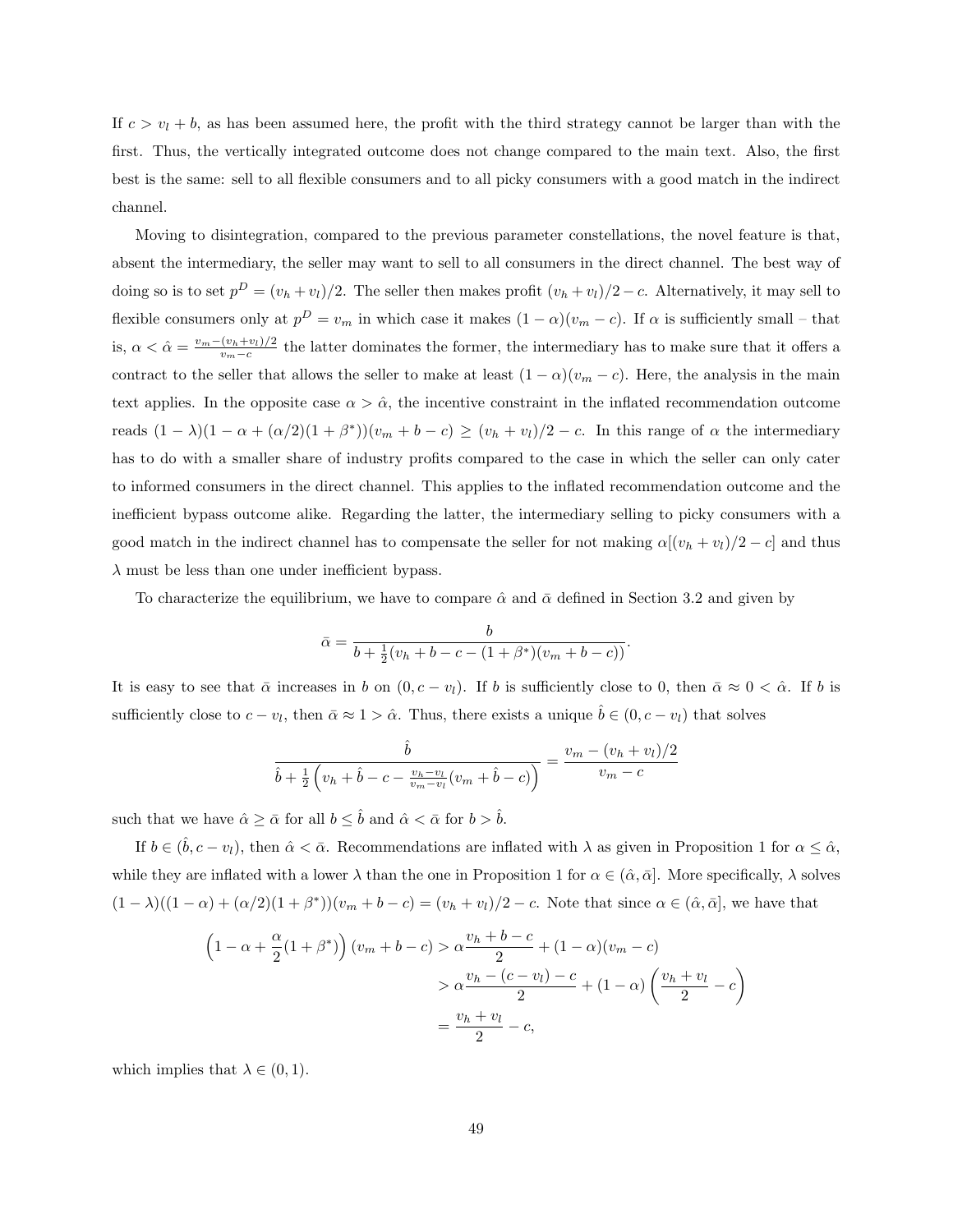If  $\alpha > \bar{\alpha}$ , then the intermediary induces the outcome with inefficient bypass such that flexible consumers buy in the direct instead of the indirect channel with  $\lambda < 1$ . In particular, if  $\alpha > \bar{\alpha}$ , then  $\lambda$  solves  $(1 - \lambda)(\alpha/2)(v_h + b - c) + (1 - \alpha)(v_m - c) = (v_h + v_l)/2 - c$  and is equal to

$$
\lambda = 1 - \frac{(v_h + v_l)/2 - c - (1 - \alpha)(v_m - c)}{(\alpha/2)(v_h + b - c)}.
$$

Since

 $(v_h + v_l)/2 - c - (1 - \alpha)(v_m - c) = (\alpha/2)(v_h - (c - v_l) - c) - (1 - \alpha)(v_m - (v_h + v_l)/2) < (\alpha/2)(v_h + b - c),$ 

we obtain that  $\lambda \in (0,1)$ .

In the opposite case when  $0 < b \leq \hat{b}$ , then  $\bar{\alpha} \leq \hat{\alpha}$  and there is inflated recommendation with  $\lambda$  as given in Proposition 2 for  $\alpha \leq \hat{\alpha}$  and inefficient bypass such that flexible consumers buy in the direct channel for  $\alpha > \bar{\alpha}$ . The intermediary asks for  $\lambda = 1$  if  $\alpha \in (\bar{\alpha}, \hat{\alpha})$  and a profit share less than 1 for larger  $\alpha$ . If  $\alpha > \bar{\alpha}$ , then  $\lambda = 1 - [(v_h + v_l)/2 - c - (1 - \alpha)(v_m - c)] / [(\alpha/2)(v_h + b - c)].$ 

We summarize the analysis by the following proposition.

**Proposition 8.** Suppose that  $v_l+b < c < (v_h+v_l)/2$ . Then, the equilibrium when the intermediary commits to its recommendation policy is characterized by the outcomes with inflated recommendations and inefficient bypass as follows:

- For  $b \in [0, \hat{b})$ , the outcome features inflated recommendations with  $\lambda$  as given in Proposition 2 for  $\alpha \leq \hat{\alpha}$  and inefficient bypass with  $\lambda = 1 - \frac{(v_h + v_l)}{2} - c - \frac{(1 - \alpha)(v_m - c)}{(\alpha/2)(v_h + b - c)}$  for  $\alpha > \hat{\alpha}$ .
- For  $b \in [\hat{b}, c v_l)$ , the outcome features inflated recommendations with  $\lambda$  as given in Proposition 2 for  $\alpha \leq \hat{\alpha}$ , inflated recommendation with  $\lambda = 1 - [(v_h + v_l)/2 - c] / [((1 - \alpha) + (\alpha/2)(1 + \beta^*)) (v_m + b - c)]$ for  $\alpha \in (\hat{\alpha}, \bar{\alpha}]$ , and inefficient bypass with  $\lambda = 1 - [(v_h + v_l)/2 - c - (1 - \alpha)(v_m - c)]/[(\alpha/2)(v_h + b - c)]$ for  $\alpha > \bar{\alpha}$ .

### **B.3** Marginal costs  $c \in (v_l, v_l + b)$

We begin by characterizing the optimal solution of the vertically integrated firm. We will show that the firm finds it optimal to sell only in the indirect channel.

First, we show that  $p^I \leq v_m + b$  in the equilibrium. Suppose, by contradiction, that  $p^I > v_m + b$ . This implies that flexible consumers do not buy in the indirect channel. Any price  $p^I > v_h + b$  cannot be profit-maximizing since no consumers buy in the indirect channel and the firm can strictly increase its profit by diverting all sales from the direct channel to the indirect channel. If  $p^I \in (v_m + b, v_h + b]$ , then the corresponding recommendation policy  $\beta$  must make picky consumers who received recommendations indifferent – that is,  $p^I = \frac{v_h + \beta v_l}{1+\beta} + b$ . The firm's profit from the indirect channel is  $\frac{\alpha}{2}(1+\beta)\left(\frac{v_h + \beta v_l}{1+\beta} + b - c\right)$ .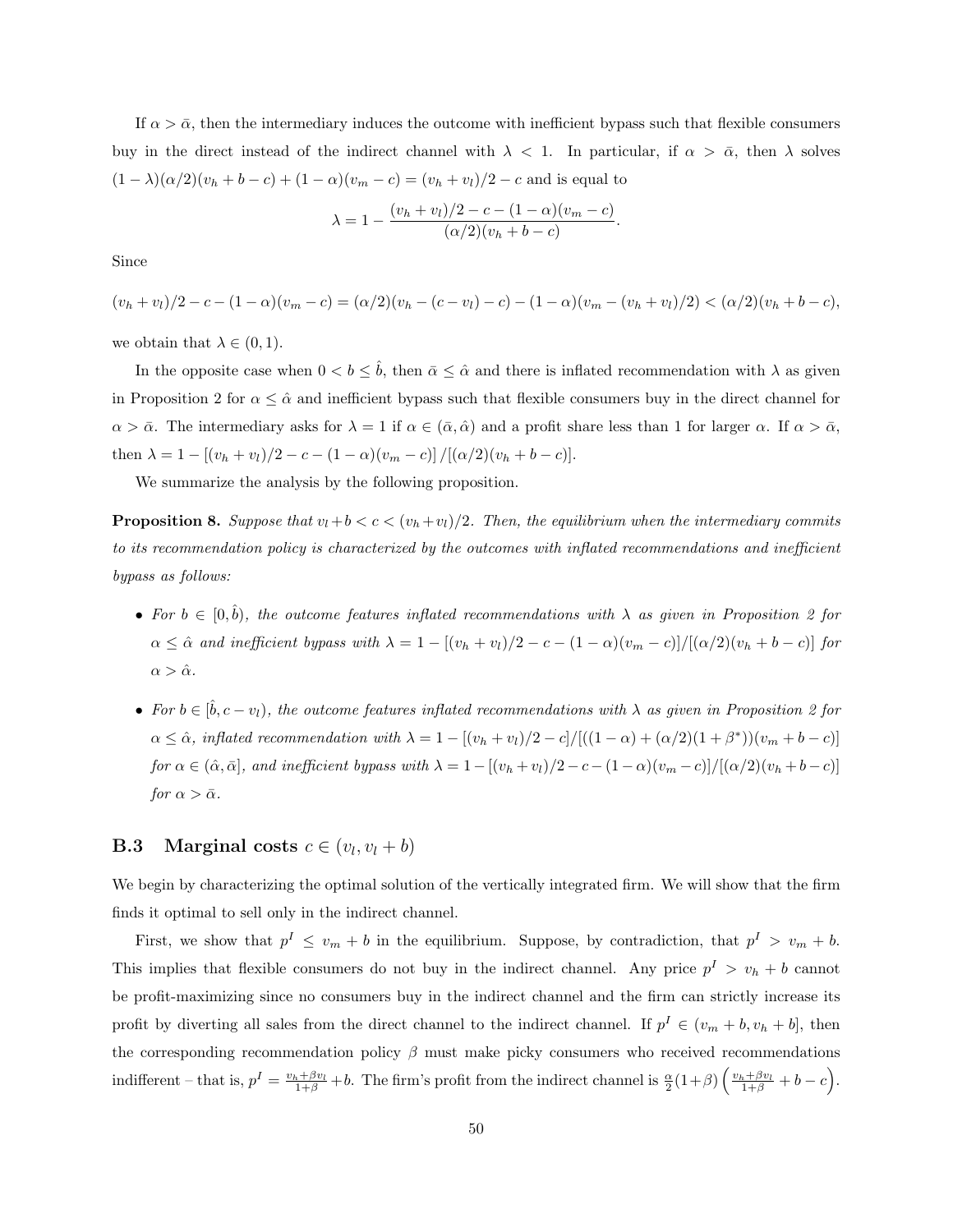Since this profit is increasing in  $\beta$ , the firm always has an incentive to lower its price and increase  $\beta$ . This implies that  $p^I > v_m + b$  cannot be profit-maximizing.

Second,  $p^I \leq v_m + b$  implies that it is profit-maximizing to sell only in the indirect channel. Suppose, by contradiction, that picky consumers with recommendations buy in the indirect channel, while flexible consumers buy in the direct channel at price  $p^D < p^I - b$ . Then it is optimal to shut down the direct channel and divert flexible consumers to the indirect channel. If the picky consumers are served in the direct channel, then it is also optimal to shut down the direct channel by setting  $p^D > p^I - b$ , adjust  $\beta$  and sell only in the indirect channel.

Consider the integrated firm setting recommendation policy  $\beta = \beta^*$  and selling only through the indirect channel – that is, it sets  $p^D \ge p^I - b$  and  $p^I = \frac{v_h + \beta v_l}{1 + \beta} + b$ . Any  $\beta < \beta^*$  is strictly dominated by  $\beta = \beta^*$  since flexible consumers and more picky consumers would buy at price  $v_m + b$ . Consider the case  $\beta \geq \beta^*$ . The profit of the integrated firm is given by

$$
\left(\frac{\alpha}{2}(1+\beta)+(1-\alpha)\right)\left(\frac{v_h+\beta v_l}{1+\beta}+b-c\right).
$$

It is easy to see that the second derivative of the profit function is positive for all  $\beta \in [\beta^*, 1]$  and therefore the profit function is convex. The maximum is reached either at  $\beta = \beta^*$  or at  $\beta = 1$ . The profit of the firm inducing the outcome with "inflated" recommendations – that is,  $\beta = \beta^*$ , is equal to  $\left(\frac{\alpha}{2}(1+\beta^*) + (1-\alpha)\right)(v_m +$  $(b-c)$ . The profit of the firm setting  $\beta = 1$  and inducing the first best outcome is  $\frac{v_h+v_l}{2} + b - c$ . We continue to use the term "inflated recommendations" because from a consumer surplus perspective recommendations are also inflated in this case as picky consumers with a bad match would be better off not buying. However, from a a total surplus perspective, recommendations are deflated.

The vertically integrated firm will find it optimal to induce the first best outcome if and only if  $\alpha > \alpha_4$ , where

$$
\alpha_4 = \frac{v_m - v_l}{v_m + b - c}.\tag{7}
$$

For any  $\alpha \geq \alpha_4$ , we have that

$$
\left(\frac{\alpha}{2}(1+\beta^*)+1-\alpha\right)(v_m+b-c) = \left(1-\frac{\alpha}{2}(1-\beta^*)\right)(v_m+b-c) \n\leq \left(1-\frac{\alpha_4}{2}(1-\beta^*)\right)(v_m+b-c) = v_m+b-c-\frac{1}{2}(2v_m-(v_h+v_l)) \n= \frac{v_h+v_l}{2}+b-c.
$$

Otherwise, if  $\alpha < \alpha_4$ , then the firm finds it optimal to induce the outcome with inflated recommendations  $(\beta^* = \frac{v_h - v_m}{v_m - v_l})$  which leads to welfare loss equal to  $\frac{\alpha}{2}(1 - \beta^*)(v_l + b - c)$ .

We move to the case of disintegration and show that in the game in which the intermediary that commits to a recommendation policy and a profit-sharing rule  $\lambda$  implements the vertically integrated solution. The seller can always guarantee the profits from serving flexible consumers or all consumers in the direct channel – that is, max{ $(1 − α)(v_m − c)$ ,  $(v_h + v_l)/2 - c$ }.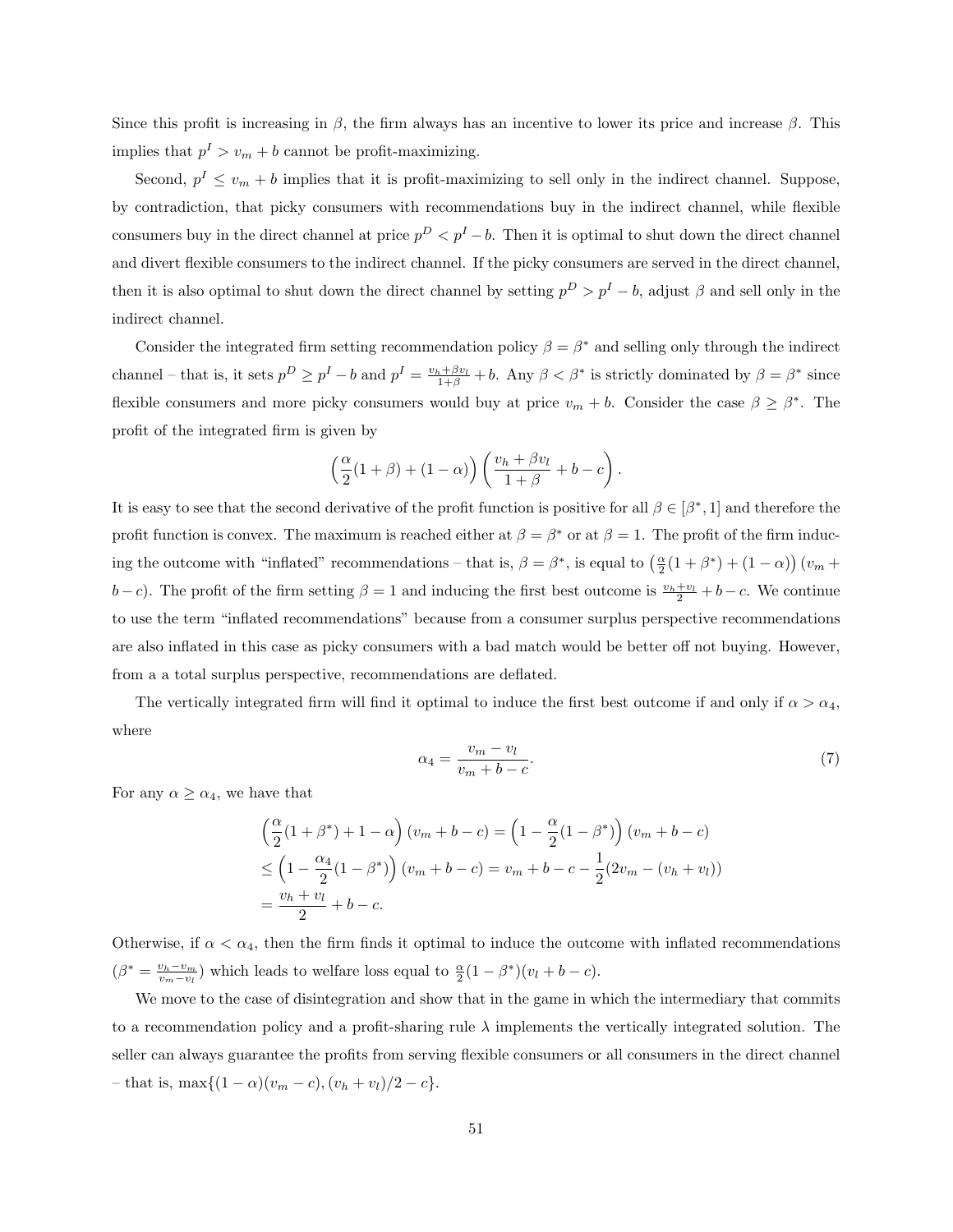First, suppose that the intermediary induces the first-best outcome by setting  $\beta = 1$  for all prices. The seller sets  $p^I = \frac{v_h + v_l}{2} + b$  and  $p^D \ge \frac{v_h + v_l}{2}$  in the equilibrium. The seller cannot deviate and serve some consumers directly and other consumers in the indirect channel, since any  $p^D < \frac{v_h + v_l}{2}$  would attract all consumers to the direct channel. This implies that the seller can either serve all consumers in the direct channel and earn  $\frac{v_h+v_l}{2} - c$  or serve only flexible consumers directly and earn  $(1 - \alpha)(v_m - c)$ .

Thus, the incentive constraint of the seller is given by

$$
(1 - \lambda) \left( \frac{v_h + v_l}{2} + b - c \right) \ge \max \left\{ (1 - \alpha)(v_m - c), \frac{v_h + v_l}{2} - c \right\}
$$

The intermediary wil induce the first best outcome if and only if  $\alpha > \hat{\alpha}$  or  $\alpha \leq \hat{\alpha}$  and  $\frac{v_h+v_l}{2} + b - c - (1 \alpha$ )( $v_m - c$ ) > 0. Thus, the intermediary can induce the first best for all

$$
\alpha \ge \alpha_5 = 1 - \frac{(v_h + v_l)/2 + b - c}{v_m - c}.
$$

Since the profit under inflated recommendations  $(\frac{\alpha}{2}(1+\beta^*)+(1-\alpha))(v_m+b-c)$  increases in  $\alpha$  and

$$
\left(\frac{\alpha_4}{2}(1+\beta^*) + (1-\alpha_4)\right)(v_m + b - c)
$$

$$
= \frac{v_h + v_l}{2} + b - c
$$

$$
= (1 - \alpha_5)(v_m - c)
$$

$$
< \left(\frac{\alpha_5}{2}(1+\beta^*) + (1-\alpha_5)\right)(v_m + b - c)
$$

we have that  $\alpha_4 > \alpha_5$ . Therefore, for all  $\alpha \ge \alpha_4$  the intermediary can induce the first best outcome and obtain the profits of the vertically integrated firm net of the minimal profits max $\{(1-\alpha)(v_m - c), (v_h + v_l)/2 - c\}$ that have to be left to the seller.

Second, suppose that the intermediary induces the outcome with inflated recommendations by setting  $\beta = \beta^*$  for  $(p^I, p^D) = (v_m + b, v_m)$  and  $\beta = 1$  for all other prices. If the seller decides to serve flexible consumers in the direct channel, then the seller can not make positive profits from the picky consumers in the indirect channel – that is, the picky consumers will either switch to the direct channel as well ( $p<sup>D</sup>$  =  $(v_h + v_l)/2$  or will not buy at all  $(p^D = v_m, p^I > v_m + b)$ . This implies that the deviating seller cannot earn more than  $\max\{(1-\alpha)(v_m - c), (v_h + v_l)/2 - c\}.$ 

The incentive constraint of the seller is given by

$$
(1 - \lambda) \left(\frac{\alpha}{2}(1 + \beta^*) + (1 - \alpha)\right)(v_m + b - c) \ge \max\left\{(1 - \alpha)(v_m - c), \frac{v_h + v_l}{2} - c\right\}
$$

We will show that the intermediary can induce the outcome with inflated recommendations for all  $\alpha$ . If  $\alpha \geq \hat{\alpha}$ , then it is straightforward to see that there exists  $\lambda \in (0,1)$  that induces the outcome with inflated recommendations. Otherwise, if  $\alpha < \hat{\alpha}$ , then the IC constraint is given by

$$
(1 - \lambda) \left(\frac{\alpha}{2}(1 + \beta^*) + (1 - \alpha)\right)(v_m + b - c) \ge \frac{v_h + v_l}{2} - c.
$$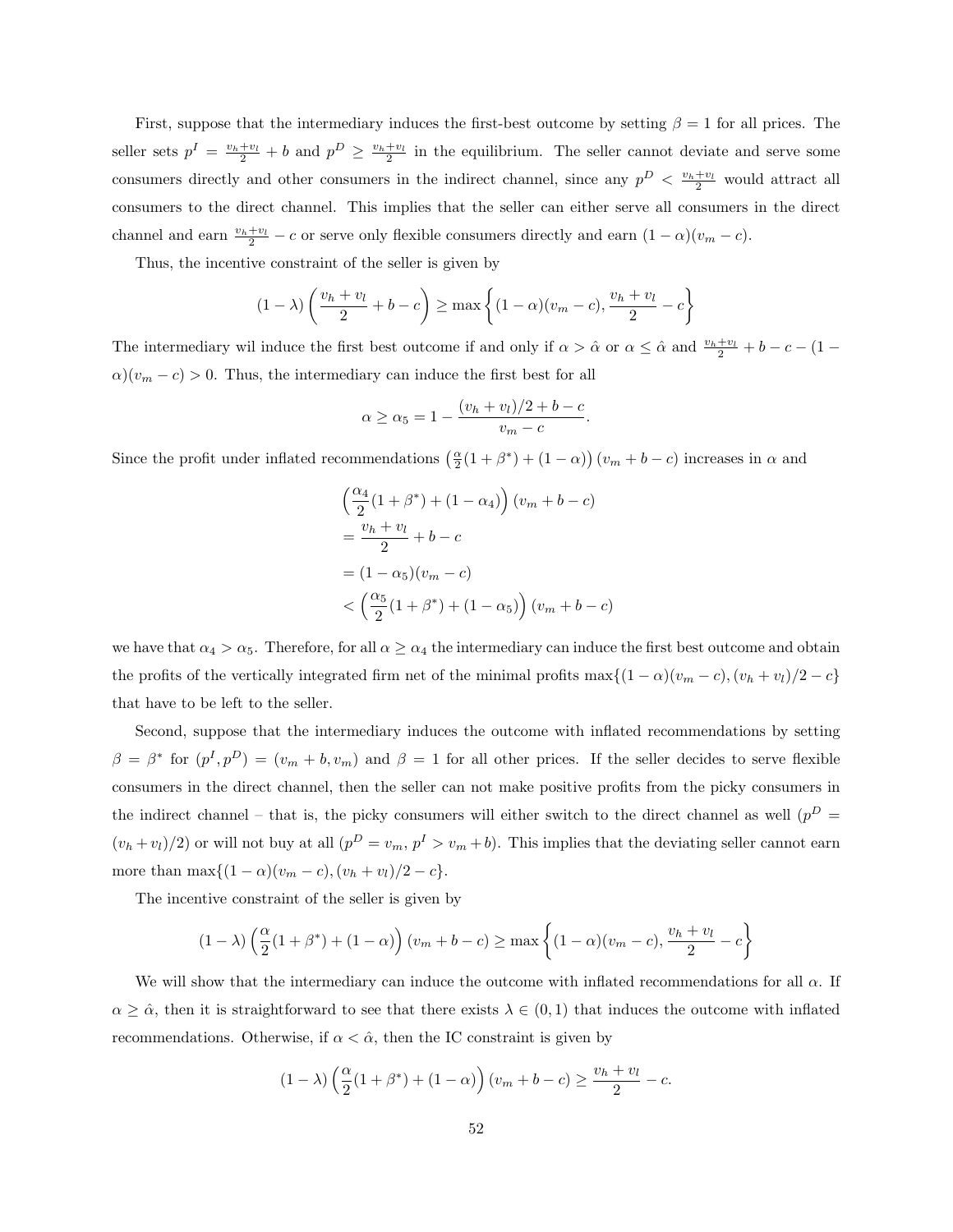We will show that there exists  $\lambda \in (0,1)$  for which the IC constraint is satisfied. Note that

$$
\left(\frac{\alpha}{2}(1+\beta^*)+(1-\alpha)\right)(v_m+b-c) - \left(\frac{v_h+v_l}{2}-c\right)
$$
  
=  $(1-\alpha)\left(v_m+b-\frac{v_h+v_l}{2}\right)+\alpha\left(\frac{1}{2}\frac{v_h-v_l}{v_m-v_l}(v_m+b-c)-\frac{v_h+v_l}{2}+c\right)$ 

Since  $v_m > (v_h + v_l)/2$ , the first term of this expression is positive. The sign of the second expression is also positive since

$$
\alpha \left( \frac{1}{2} \frac{v_h - v_l}{v_m - v_l} (v_m + b - c) - \frac{v_h + v_l}{2} + c \right) \n> \alpha \left( \frac{1}{2} \frac{v_h - v_l}{v_m - v_l} (v_m - c) - \frac{v_h + v_l}{2} + c \right) \n= \alpha (v_m - c) \left( \frac{\frac{v_h + v_l}{2} - v_l}{v_m - v_l} - \frac{\frac{v_h + v_l}{2} - c}{v_m - c} \right) > 0,
$$

where we used the fact that  $c > v_l$  and  $\frac{(v_h + v_l)/2 - x}{v_m - x}$  decreases in x.

Therefore, for all  $\alpha$  the intermediary can induce the outcome with inflated recommendations. This implies that for all  $\alpha < \alpha_4$  the intermediary can reach the profit of the vertically integrated firm and leave the profits of  $\max\{(1-\alpha)(v_m - c), (v_h + v_l)/2 - c\}$  to the seller.

To fully characterize the equilibrium, it remains to compare  $\alpha_4$  and  $\hat{\alpha}$ . We will show that  $\alpha_4 > \hat{\alpha}$  for all  $b \in (0, v_m - (v_h + v_l)/2]$ . When b is sufficiently close to 0, then

$$
\alpha_4 - \hat{\alpha} \approx \frac{v_m - v_l}{v_m - c} - \frac{v_m - \frac{v_h + v_l}{2}}{v_m - c} = \frac{\frac{v_h + v_l}{2} - v_l}{v_m - c} > 0.
$$

When *b* is sufficiently close to  $v_m - \frac{v_h + v_l}{2}$ , then

$$
\alpha_4 - \hat{\alpha} = \frac{v_m - v_l}{v_m - c + v_m - \frac{v_h + v_l}{2}} - \frac{v_m - \frac{v_h + v_l}{2}}{v_m - c}
$$

.

The sign of this expression is determined by the sign of

$$
\left(v_m - \frac{v_h + v_l}{2} + \frac{v_h + v_l}{2} - v_l\right)(v_m - c) - \left(v_m - c + v_m - \frac{v_h + v_l}{2}\right)\left(v_m - \frac{v_h + v_l}{2}\right)
$$
\n
$$
= \left(\frac{v_h + v_l}{2} - v_l\right)(v_m - c) - \left(v_m - \frac{v_h + v_l}{2}\right)^2
$$
\n
$$
> \left(v_m - \frac{v_h + v_l}{2}\right)\left(\frac{v_h + v_l}{2} - v_l - v_m + \frac{v_h + v_l}{2}\right) = \left(v_m - \frac{v_h + v_l}{2}\right)(v_h - v_m) > 0,
$$

where we used the fact that  $(v_h + v_l)/2 > c$ . Since  $\alpha_4$  as a function of b is monotone for all  $b \in (0, v_m (v_h + v_l)/2$  and is higher than  $\hat{\alpha}$  at the end points of this interval, we obtain that  $\alpha_4 > \hat{\alpha}$  for all  $b \in$  $(0, v_m - (v_h + v_l)/2].$ 

This allows us to characterize the equilibrium for all  $\alpha$ . If  $\alpha > \alpha_4$ , then the intermediary will induce the first best outcome by setting  $\beta = 1$  for all prices. The intermediary sets  $\lambda$  that solves  $(1 - \lambda)((v_h +$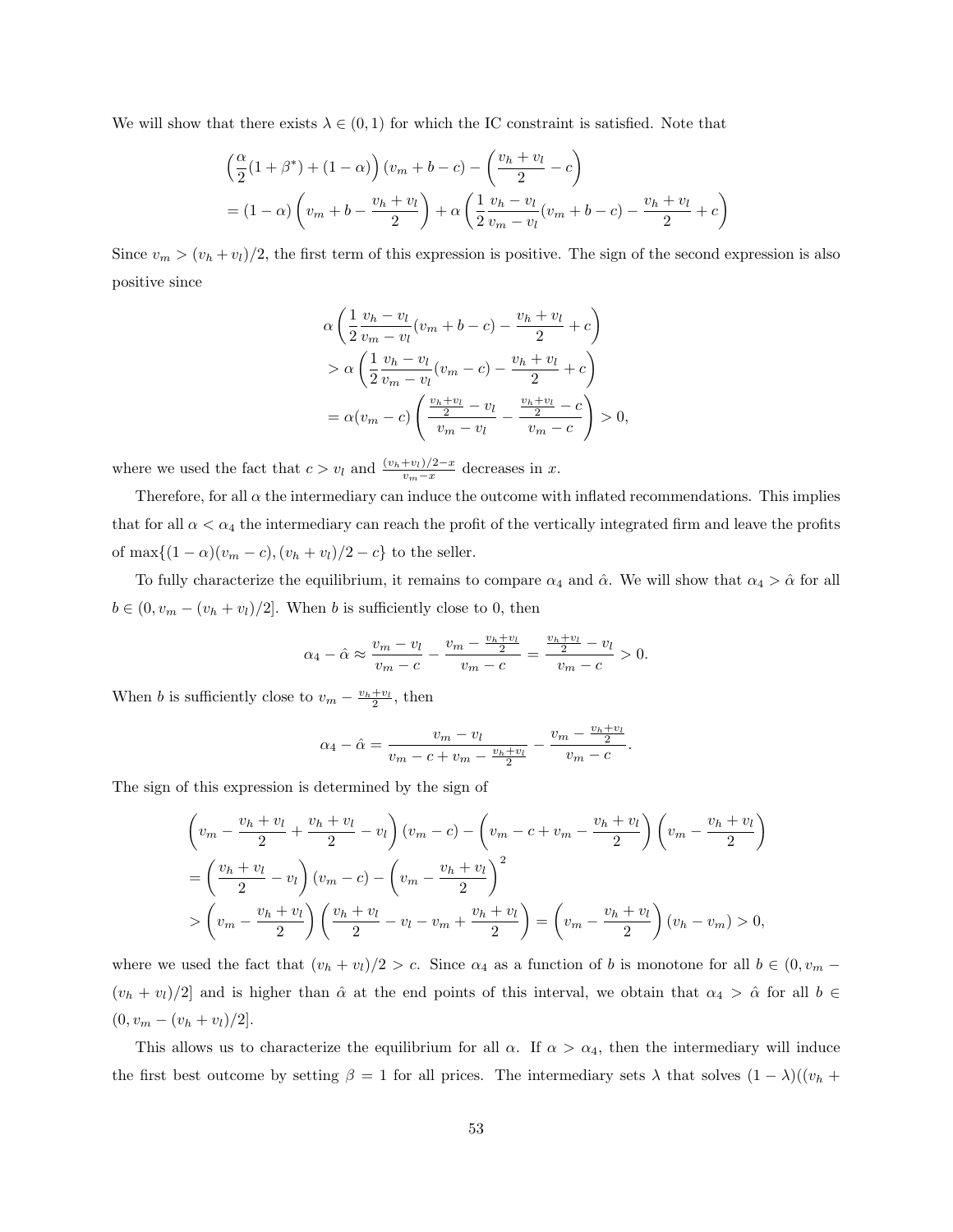$(v_l)/2 + b - c = (v_h + v_l)/2 - c$ . If  $\alpha < \alpha_4$ , then the intermediary induces the outcome with inflated recommendations by setting  $\beta = \beta^*$  for  $(p^I, p^D) = (v_m + b, v_m)$  and  $\beta = 1$  for all other prices. The intermediary sets  $\lambda$  that makes the seller indifferent between the profits from the outcome with inflated recommendations  $(1 - \lambda) (\frac{\alpha}{2}(1 + \beta^*) + (1 - \alpha)) (v_m + b - c)$  and profits from serving all consumers in the direct channel  $(v_h + v_l)/2 - c$  for any  $\alpha \in (\hat{\alpha}, \alpha_4]$  or profits from serving flexible consumers in the direct channel  $(1 - \alpha)(v_m - c)$  for any  $\alpha < \hat{\alpha}$ . We summarize the analysis in the following proposition.

**Proposition 9.** Suppose that  $v_l < c < v_l + b$ . When the intermediary commits to its recommendation policy, the equilibrium is characterized by

• for  $\alpha > \alpha_4$ , the intermediary sets

$$
\lambda^* = \frac{b}{\frac{v_h + v_l}{2} + b - c},
$$

 $\beta = 1$  for all  $(p^I, p^D)$ . Equilibrium prices are given by  $(p^I, p^D) = ((v_h + v_l)/2 + b, (v_h + v_l)/2)$ . All consumers visit and buy trough the intermediary. The first best outcome is implemented.

• for  $\alpha \leq \alpha_4$ , the intermediary sets

$$
\lambda^* = \begin{cases} 1 - \frac{(1-\alpha)(v_m - c)}{\left[\frac{\alpha}{2} \frac{v_h - v_l}{v_m - v_l} + (1-\alpha)\right](v_m + b - c)}, & \text{if } \alpha \leq \hat{\alpha} \\ 1 - \frac{(v_h + v_l)/2 - c}{\left[\frac{\alpha}{2} \frac{v_h - v_l}{v_m - v_l} + (1-\alpha)\right](v_m + b - c)}, & \text{if } \alpha \in (\hat{\alpha}, \alpha_4] \end{cases}
$$

,

 $\beta(p^I = v_m + b, p^D \ge v_m) = \frac{v_h - v_m}{v_m - v_l}$  and  $\beta = 1$  otherwise. Equilibrium prices are  $(p^I, p^D) = (v_m + b, v_m)$ . All consumers go to the indirect channel. The fraction  $\frac{1+\beta}{2} = \frac{1}{2} \frac{v_h - v_l}{v_m - v_l}$  of picky consumers buy. Welfare losses are equal to  $\alpha \frac{v_m - (v_h + v_l)/2}{v_l - v_l}$  $\frac{v_{k}+v_{l})/2}{v_{m}-v_{l}}(c-b-v_{l}).$ 

# C Regulation of a uniform recommendation level and comparison to the regulation with a recommendation cap

#### C.1 Optimal uniform recommendation policy

In this Appendix, the regulator chooses the optimal uniform recommendation policy  $\beta_{\text{UNI}}$ . The regulator has to anticipate that such a uniform policy applies regardless of whether or not flexible consumers buy through the indirect channel. Therefore, the policy affects profits on and off the equilibrium path.

As mentioned in the main text, it may be difficult to think that the intermediary may be fined if it provides better recommendation than what is imposed by the regulator. However, a different way to think about regulating the recommender system is to also regulate data gathering and data storage activities of the intermediary.<sup>28</sup> If the intermediary's data gathering activities are restricted by the regulator and,

<sup>&</sup>lt;sup>28</sup>Some privacy advocates have complained about the ability of sellers to target narrow audiences. This may be remedied by restricting the data gathering and data storage activities of the intermediary.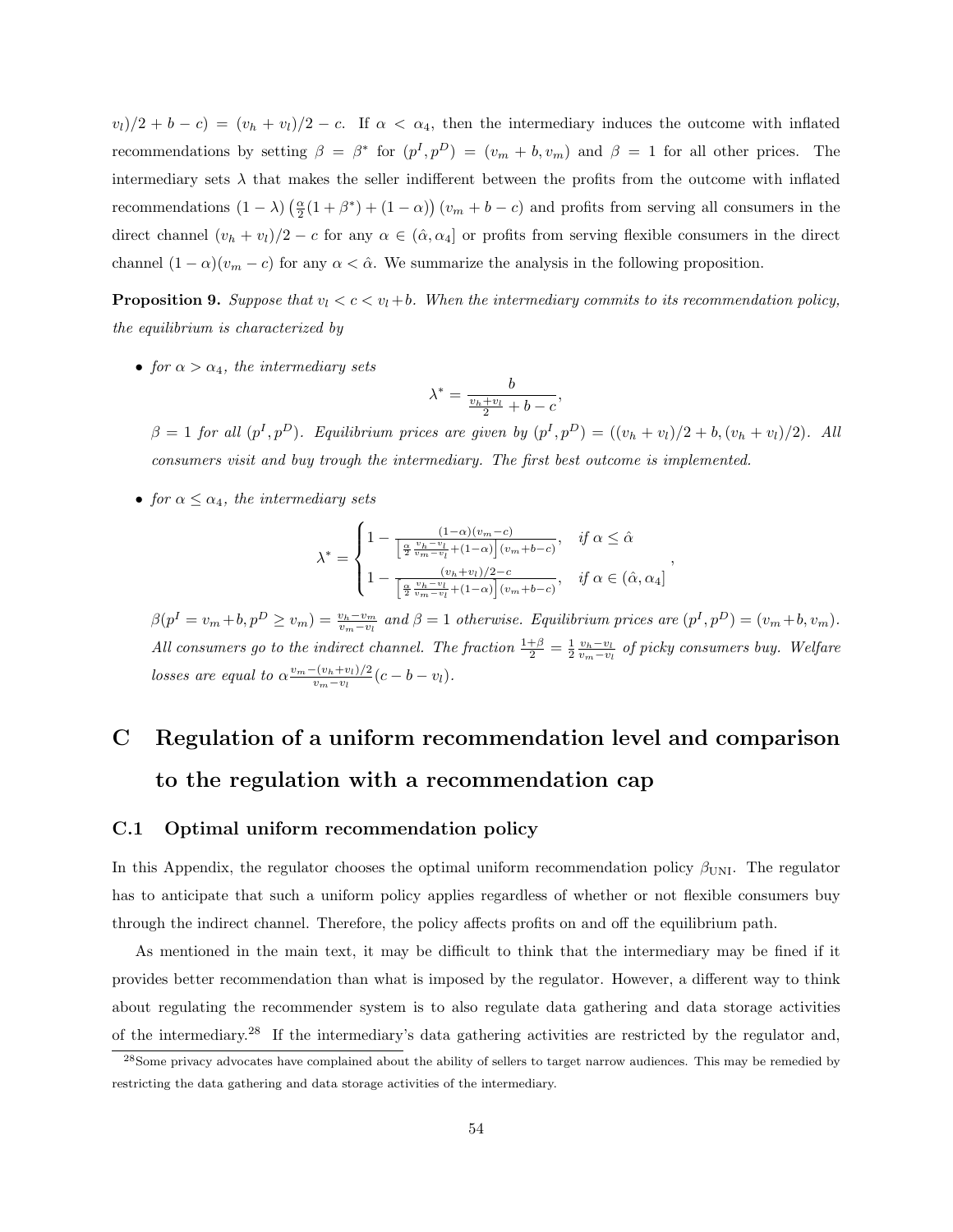at the same time, the regulator obliges the intermediary to use all those data, this may be interpreted as implementing a uniform recommendation level regulation. To see this, suppose that without any data gathering the intermediary does not have any information about match quality of a picky consumer and that with additional data gathering the intermediary increases the fraction of consumers (among picky consumers) that it is able of identify as constituting a bad match. With such information, the intermediary can choose any  $\beta$  above a critical level that is determined by its previous data gathering efforts. Thus, using all available information leads to a uniform recommendation level.

As we have shown in the previous section, if  $\alpha \leq \alpha_{\text{FI}}$ , then the regulator can achieve the first best by imposing that recommendations are fully informative, i.e.  $\beta_{\text{UNI}} = 0$ . For  $\alpha > \alpha_{\text{FI}}$  the naive policy cannot induce the first best and will always result in the outcome in which all flexible consumers are served in the direct channel, resulting in welfare losses equal to  $(1 - \alpha)b$ . Can the regulator improve by imposing a recommendation level  $\beta_{\text{UNI}} \neq 0$ ? The answer will be 'yes' for  $\alpha$  not too large – we will characterize the optimal policy  $\beta_{\text{UNI}}$  and how it relates to  $\alpha$ .

When the naive policy  $\beta_{\text{UNI}} = 0$  does not implement the first best, the regulator may resort to imposing a uniform recommendation policy  $\beta_{\text{UNI}} > 0$  – that is, the regulator prescribes a certain level of inflated recommendations – or it may resign itself such that only picky consumers are served in the direct channel (implying  $\beta_{\text{UNI}} = 0$ ). It may want to do the former so as to keep all consumers who buy in the indirect channel (as this generates extra benefit b compared to the direct channel). The associated outcome is that all flexible consumers, all picky consumers with good matches, and fraction  $\beta_{\text{UNI}}$  of picky consumers with bad matches are served in the indirect channel. Yet another alternative for the regulator is to give up on flexible consumers buying in the indirect channel. Then only picky consumers with good matches buy through the intermediary. Below, we characterize parameter values for any of the three outcomes to prevail as the result of the optimal uniform recommendation policy.

Our first observation is that the optimal uniform recommendation policy never features a higher recommendation level than the outcome under laissez-faire, as we show with the next lemma.

Lemma 3. The socially optimal uniform recommendation policy features weakly fewer recommendation than the solution under laissez-faire – that is,  $\beta_{UNI} > \frac{v_h - v_m}{v_m - v_l}$  is suboptimal for the regulator.

**Proof.** The maximal possible retail price in the indirect channel is equal to  $p^I = \frac{v_h + \beta_{\text{UNI}}v_I}{1 + \beta_{\text{UNI}}} + b$ , which is less or equal to  $v_m + b$ . We distinguish between two cases.

First, suppose that  $p^I \leq v_m$ . Then the seller will always find it optimal to sell to the flexible consumers directly by setting a lower price  $p^D = p^I - \varepsilon$ . Consequently, the resulting welfare loss is going to be strictly higher than  $(1 - \alpha)b$ . Thus, this strategy of the regulator is dominated by the naive policy  $\beta_{\text{UNI}} = 0$ , which, as we have shown in the previous section, gives  $(1 - \alpha)b$  for all  $\alpha$ .

Second, suppose that  $v_m < p^I \le v_m + b$ . If the seller sold to flexible consumers directly, its profit-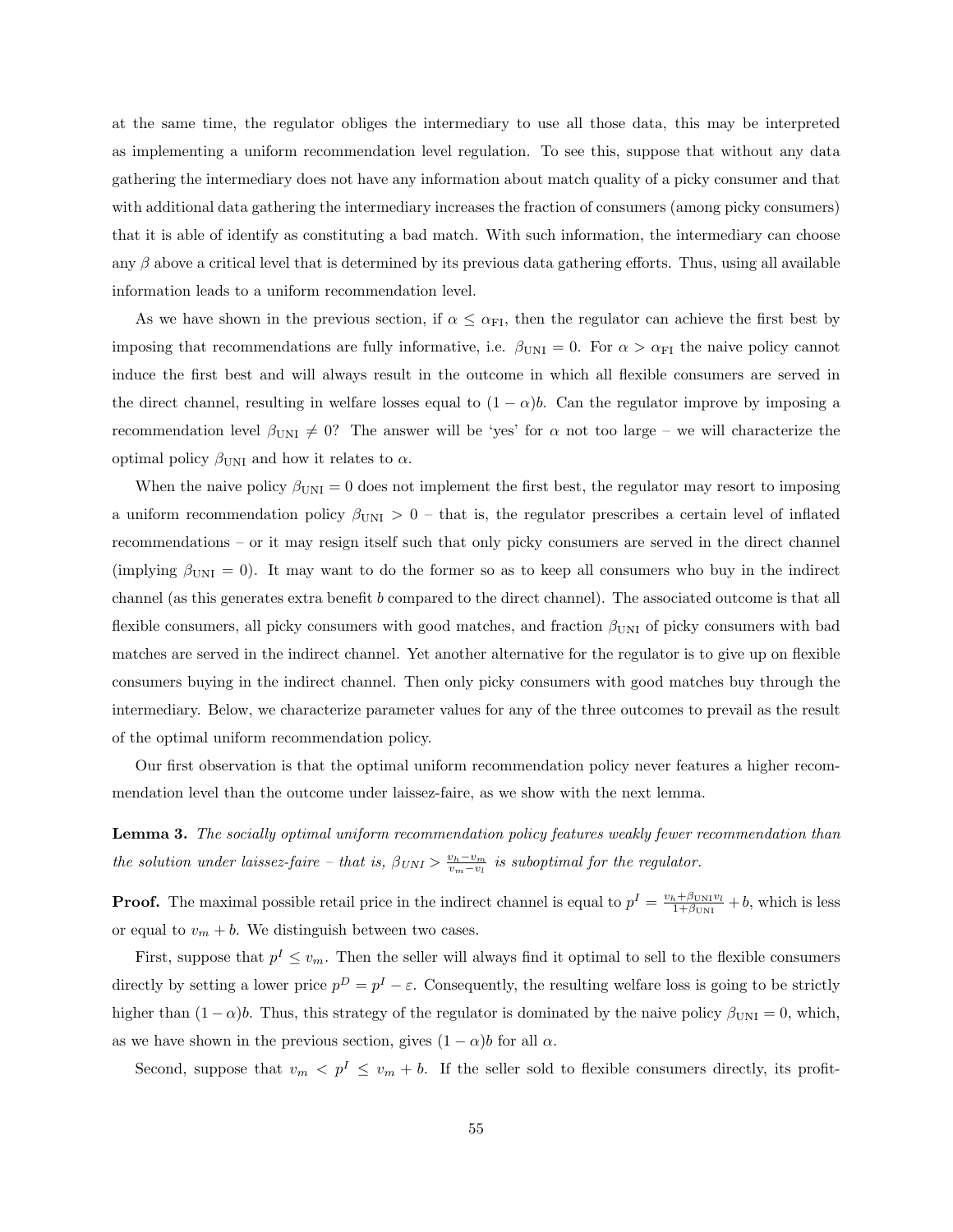maximizing price on the direct channel would be  $p^D = v_m$ . The associated profit is dominated if the seller finds it optimal to sell to the flexible consumers through the indirect channel. This holds if and only if

$$
(1 - \lambda) \left[ \frac{\alpha}{2} (1 + \beta_{\text{UNI}}) + 1 - \alpha \right] (p^I - c) \ge (1 - \alpha)(v_m - c) + (1 - \lambda) \frac{\alpha}{2} (1 + \beta_{\text{UNI}}) (p^I - c),
$$

which implies that  $(1 - \lambda)(1 - \alpha)(p^{I} - c) \ge (1 - \alpha)(v_m - c)$  or, equivalently,

$$
\lambda \le 1 - \frac{v_m - c}{p^I - c}.\tag{8}
$$

Note that the intermediary can always ensure profits of  $\frac{\alpha}{2}(1+\beta_{\text{UNI}})(p^{I}-c)$  by setting  $\lambda=1$ . Therefore, to induce the intermediary to set a low enough  $\lambda$  such that sales take place only in the indirect channel, the regulator has to ensure that the resulting profit of the intermediary is higher than what the intermediary would make by setting  $\lambda = 1$ :

$$
\lambda \left[ \frac{\alpha}{2} (1 + \beta_{\text{UNI}}) + 1 - \alpha \right] (p^I - c) \ge \frac{\alpha}{2} (1 + \beta_{\text{UNI}}) (p^I - c),
$$

which is equivalent to

$$
\lambda \ge 1 - \frac{1 - \alpha}{\frac{\alpha}{2}(1 + \beta_{\text{UNI}}) + 1 - \alpha} \tag{9}
$$

Suppose that, for given  $\beta_{\text{UNI}}$ , the incentives constraints of the intermediary and the seller, inequalities (8) and (9) are satisfied – that is, there exist  $\lambda$  such that

$$
1 - \frac{1 - \alpha}{\frac{\alpha}{2}(1 + \beta_{\text{UNI}}) + 1 - \alpha} \le \lambda \le 1 - \frac{v_m - c}{p^I - c}.
$$

Note that the interval for admissible  $\lambda$  becomes wider as  $\beta_{\text{UNI}}$  decreases.<sup>29</sup> A a more precise recommendation policy – that is, lower  $\beta_{\text{UNI}}$  – increases the total profit more than the payoffs from deviations for the intermediary and the seller. Therefore, the regulator that induces sales only in the indirect channel would always prefer to set  $\beta_{\text{UNI}} = \frac{v_h - v_m}{v_m - v_l}$ , which would result in welfare loss of  $\frac{\alpha}{2} \frac{v_h - v_m}{v_m - v_l} (c - b - v_l)$ . Thus, we have shown that any uniform policy  $\beta_{\text{UNI}}$  with  $\beta_{\text{UNI}} > \frac{v_h - v_m}{v_m - v_l}$  is dominated by the more precise uniform recommendation policy  $\beta_{\text{UNI}} = \frac{v_h - v_m}{v_m - v_l}$ .  $\Box$ 

Thanks to the lemma, we can restrict attention to uniform recommendation policies that satisfy  $\beta_{\text{UNI}} \leq$  $\frac{v_h-v_m}{v_m-v_l}$ . Three possible types of outcomes will prevail under the optimal uniform recommendation policy. The critical  $\alpha$  that separates the planner's policy of managed recommendation inflation (i.e., a policy  $\beta_{\text{UNI}} > 0$ ) from giving up on keeping flexible consumers on the direct channel is denoted by  $\alpha_{\text{UNI}}$  and derived in the proof below. To characterize the intermediary's strategy, we again use the function  $W$  (see Proof of Proposition 5, Appendix A) as the difference between the (maximal) total profits in the indirect channel with and without flexible consumers buying in the indirect channel, which now depends on  $\beta_{\text{UNI}}$ :

$$
W(\beta_{\text{UNI}}) = \left[\frac{\alpha}{2}(1+\beta_{\text{UNI}}) + 1 - \alpha\right](v_m + b - c) - \frac{\alpha}{2}(1+\beta_{\text{UNI}})\left(\frac{v_h + \beta_{\text{UNI}}v_l}{1+\beta_{\text{UNI}}} + b - c\right).
$$
 (10)

<sup>&</sup>lt;sup>29</sup>This is due to the fact that  $1 - \frac{1-\alpha}{\frac{\alpha}{2}(1+\beta_{\text{UNI}})+1-\alpha}$  increases in  $\beta_{\text{UNI}}$  and  $1 - \frac{v_m-c}{p^I-c}$  decreases in  $\beta_{\text{UNI}}$  (as  $p^I$  decreases in  $\beta_{\text{UNI}}$ ).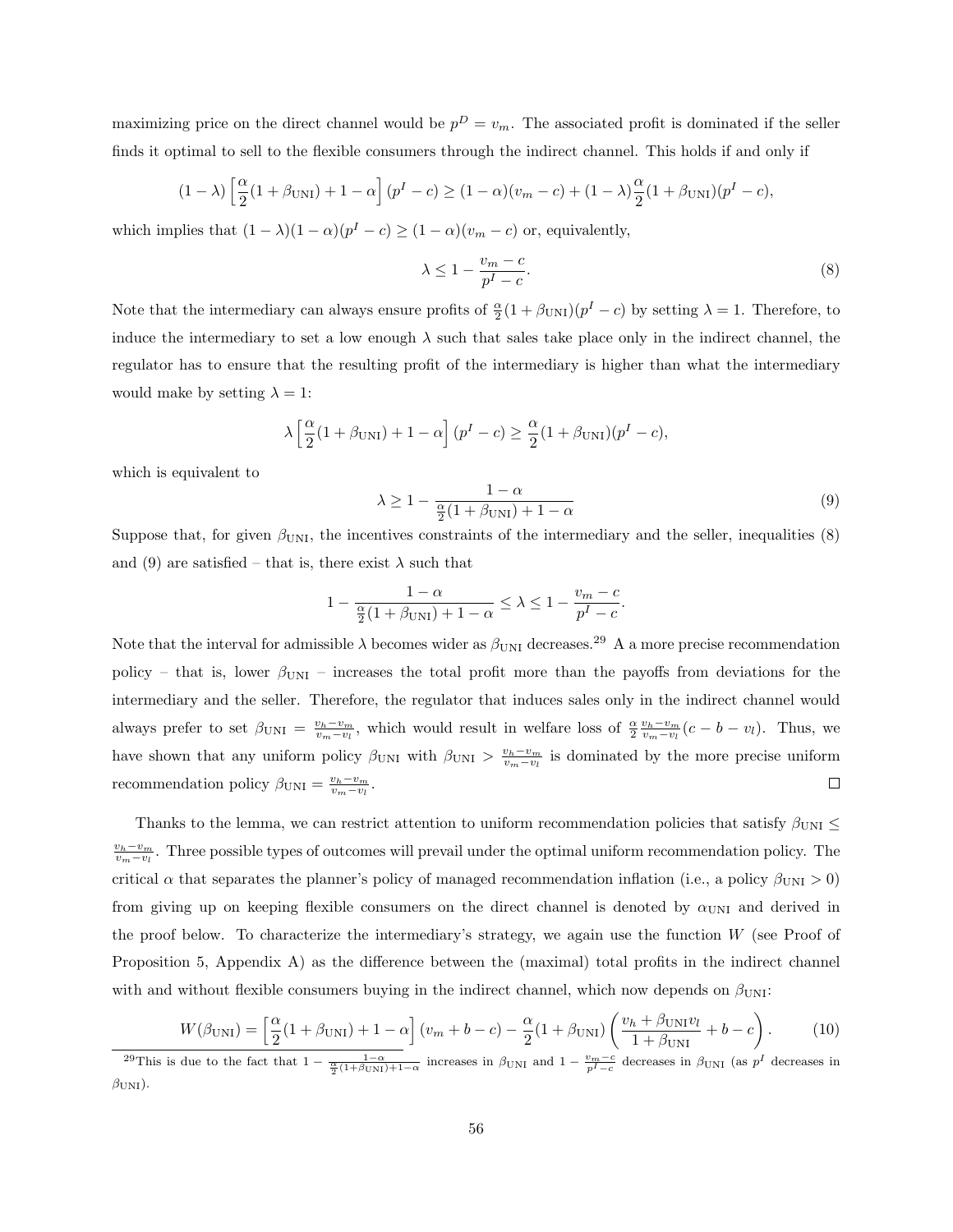**Proposition 10.** Suppose that the regulator is restricted to set a uniform recommendation policy.

- If  $\alpha \leq \alpha_{FI}$ , the regulator sets  $\beta_{UNI} = 0$  and the first best is implemented.
- If  $\alpha \in (\alpha_{FI}, \alpha_{UNI}]$ , the regulator sets  $\beta_{UNI}$  such that the intermediary's and the seller's incentive compatibility constraints are binding. The intermediary sets  $\lambda = 1 - (1 - \alpha)(v_m - c)/W(\beta_{UNI})$  and prices are  $(p^I, p^D) = (v_m + b, v_m)$  along the equilibrium path. All flexible consumers and  $1/2(1 + \beta_{UNI})$ of picky consumers buy in the indirect channel. The welfare loss is equal to  $\frac{\alpha}{2}\beta_{UNI}(c-b-v_l)$ .
- If  $\alpha > \alpha_{UNI}$ , the regulator sets  $\beta_{UNI} = 0$ . The intermediary sets  $\lambda = 1$  and prices are  $(p^I, p^D) =$  $(v_h + b, v_m)$  along the equilibrium path. All flexible consumers buy in the direct channel and  $1/2$  of picky consumers buy in the indirect channel. The welfare loss is equal to  $(1 - \alpha)b$ .

**Proof.** The proof proceeds in three steps: (i) we characterize conditions on the intermediary's profit share  $\lambda$  for which the seller and the intermediary prefer to serve flexible consumers in the indirect channel; (ii) we show that if the regulator sets  $0 < \beta_{\text{UNI}} < \frac{v_h - v_m}{v_m - v_l}$  and induces the outcome in which flexible consumers buy in the indirect channel, then  $\beta_{\text{UNI}}$  is chosen such that inequality (11) (as derived below) is binding; (iii) we derive the conditions under which implementing such policy  $\beta_{\text{UNI}} > 0$  is optimal – that is, the regulator prefers not to set  $\beta_{\text{UNI}} = 0$  with flexible consumer buying in the direct channel.

(i) We characterize conditions on the intermediary's profit share  $\lambda$  for which the seller and the intermediary prefer to serve flexible consumers in the indirect channel. The inequality  $\beta_{\text{UNI}} \leq \frac{v_h - v_m}{v_m - v_l}$  implies that  $\frac{v_h+\beta_{\text{UNI}}v_l}{1+\beta_{\text{UNI}}}+b\geq v_m+b$  – that is, the maximal possible retail price that at which flexible consumer would buy in the indirect channel is  $v_m + b$ . If the seller deviates and serves flexible consumers in the direct channel, it will charge picky consumers their expected match value  $p^I = \frac{v_h + \beta_{\text{UNI}}v_l}{1 + \beta_{\text{UNI}}} + b$ . The incentive compatibility constraint of the seller is given by

$$
(1 - \lambda) \left[ \frac{\alpha}{2} (1 + \beta_{\text{UNI}}) + 1 - \alpha \right] (v_m + b - c) \ge (1 - \alpha)(v_m - c) + (1 - \lambda) \frac{\alpha}{2} (1 + \beta_{\text{UNI}}) (p^I - c).
$$

A stricter uniform recommendation policy results in less total profits that can be collected if all flexible consumers are served in the indirect channel, whereas it makes the seller's deviation profits (resulting from serving flexible consumer in the direct channel) higher.

In order to induce the intermediary to set sufficiently low  $\lambda$  such that the seller finds it optimal to serve flexible consumers in the indirect channel, the regulator has to ensure that the intermediary does not find it profitable to set  $\lambda = 1$  and serve only picky consumers in the indirect channel

$$
\lambda \left[ \frac{\alpha}{2} (1 + \beta_{\text{UNI}}) + 1 - \alpha \right] (v_m + b - c) \ge \frac{\alpha}{2} (1 + \beta_{\text{UNI}}) (p^I - c).
$$

Solving both of the incentive compatibility constraints with respect to  $1 - \lambda$ , we find that the flexible consumers will be served in the indirect channel if and only if there exists  $\lambda$  satisfying

$$
\frac{(1-\alpha)(v_m-c)}{W(\beta_{\text{UNI}})} \le 1-\lambda \le \frac{W(\beta_{\text{UNI}})}{\left[\frac{\alpha}{2}(1+\beta_{\text{UNI}})+1-\alpha\right](v_m+b-c)}.\tag{11}
$$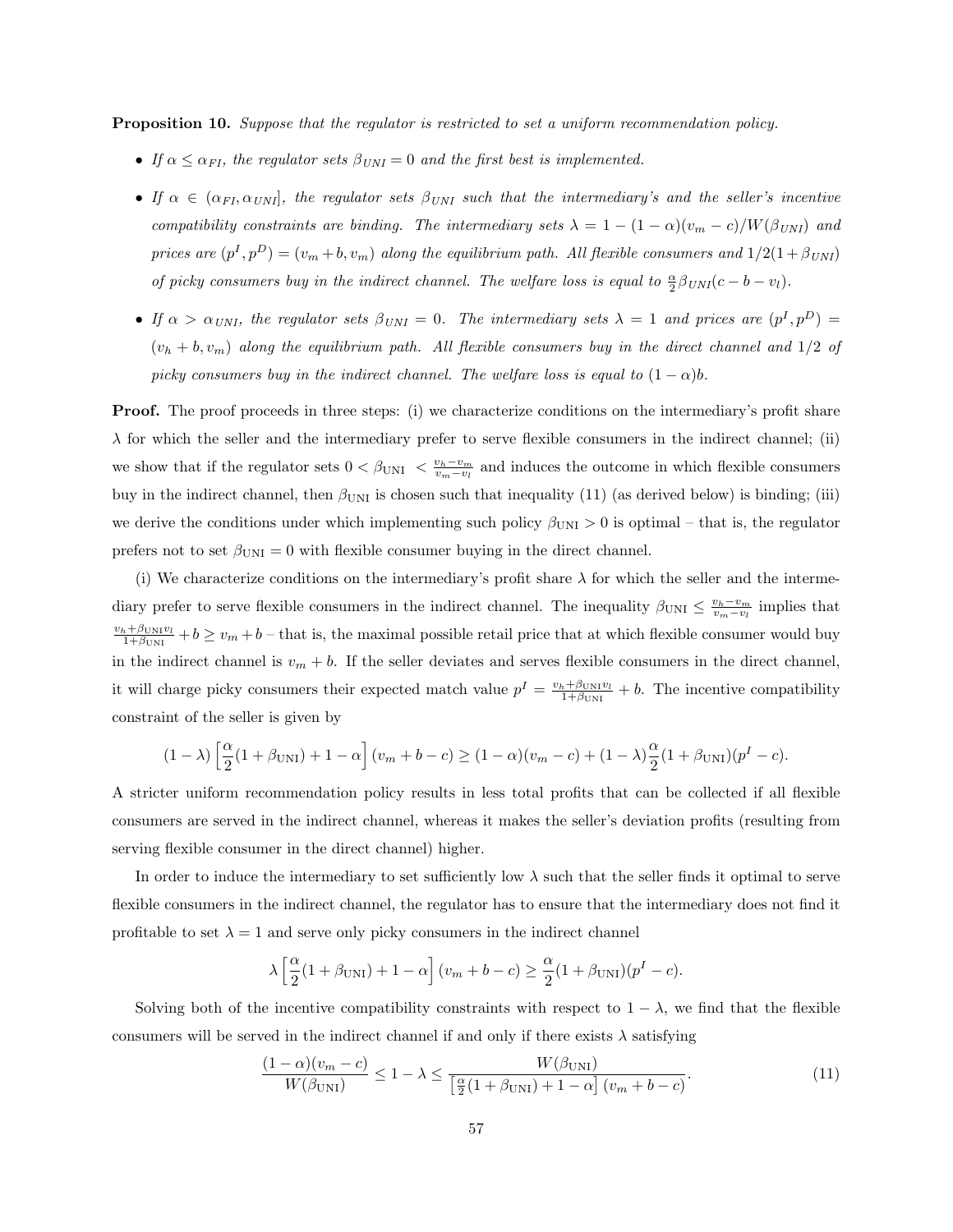(ii) We show that if the regulator sets  $0 < \beta_{\text{UNI}} \leq \frac{v_h - v_m}{v_m - v_l}$  and induces the outcome in which flexible consumers buy in the indirect the channel, then  $\beta_{\text{UNI}}$  is chosen such that inequality (11) is binding.

To show this, suppose that for a given uniform recommendation policy  $\beta_{\text{UNI}} \leq \frac{v_h - v_m}{v_m - v_l}$  there exists  $\lambda$ that satisfies (11). One can show that the range of  $\lambda$  that satisfies both the incentive constraints of the intermediary and the seller becomes smaller for a stricter uniform recommendation policy – that is, when  $\beta_{\text{UNI}}$  decreases.<sup>30</sup> This is due to the fact that a stricter uniform recommendation policy results in less total profits that can be collected if flexible consumers are served in the indirect channel and increases the profits from serving only picky consumers in the indirect channel. If selling to flexible consumer in the indirect channel cannot be induced by the naive recommendation policy  $\beta = 0$ , then the regulator will choose the minimal  $\beta_{\text{UNI}}$  such that there exist values  $\lambda$  satisfying inequalities (11). This policy makes both the intermediary's and the seller's incentive compatibility constraints binding which implies that

$$
W^{2}(\beta_{\text{UNI}}) = (1 - \alpha) \left[ \frac{\alpha}{2} (1 + \beta_{\text{UNI}}) + 1 - \alpha \right] (v_{m} + b - c) (v_{m} - c). \tag{12}
$$

(iii) As shown in the previous section, the first best is implemented with  $\beta_{\text{UNI}}$  when  $\alpha \leq \alpha_{\text{FI}}$ . What is the optimal policy for  $\alpha > \alpha_{FI}$ ? We derive the conditions under which implementing the above policy  $\beta_{\text{UNI}} > 0$  is optimal – that is, the regulator prefers not to set  $\beta_{\text{UNI}} = 0$  and flexible consumers buy in the direct channel. The regulator can implement the intermediate uniform policy  $\beta_{\text{UNI}}$  that solves (12) if and only if there exists  $\lambda$  that satisfies 11 for the uniform recommendation policy that corresponds to the recommendation level of laissez-faire outcome. Solving inequality (11) for  $\beta_{\text{UNI}} = \frac{v_h - v_m}{v_m - v_l}$ , we obtain that if  $\frac{v_m-c}{p^I-c} \leq \frac{1-\alpha}{\frac{\alpha}{2}(1+\beta_{\text{UNI}})+1-\alpha}$  holds true, then the intermediate uniform policy  $\beta_{\text{UNI}}$  that solves equation (12) can be implemented. It is easy to check that this inequality is satisfied for all  $\alpha \leq \alpha_1$ , where  $\alpha_1$  is strictly higher than  $\alpha_{\text{FI}}$  and is given by

$$
\alpha_1 = \frac{b}{b + \frac{1}{2} \frac{v_h - v_l}{v_m - v_l} (v_m - c)}.\tag{13}
$$

If  $\alpha > \alpha_1$ , it is not possible to achieve the outcome in which flexible consumers are served in the indirect channel and, thus, it is optimal for the regulator to choose the fully informative recommendation policy and set  $\beta_{\text{UNI}} = 0$ . This makes sure that only picky consumers with good matches are served in the indirect channel.

By contrast, if  $\alpha \in (\alpha_{\text{FI}}, \alpha_1]$ , then the regulator can induce the outcome in which sales take place in the indirect channel and fraction  $\beta_{\text{UNI}}$  of picky consumer with bad matches are served, resulting in welfare loss of  $\frac{\alpha}{2}\beta_{\text{UNI}}(c-b-v_l)$ . It remains to check whether the social planner does not find it optimal to set instead  $\beta_{\text{UNI}} = 0$  with the ensuing welfare loss of  $(1 - \alpha)b$ .

<sup>&</sup>lt;sup>30</sup>To see this, we use the fact that  $W'(\beta_{\text{UNI}}) = \frac{\alpha}{2}(v_m + b - c) + \frac{\alpha}{2}(c - v_l) > 0$  implies that  $\frac{(1 - \alpha)(v_m - c)}{W(\beta_{\text{UNI}})}$  decreases in  $\beta_{\text{UNI}}$ . The sign of the derivative of the maximal possible value for  $1 - \lambda$  is positive since it is determined by  $W'(\beta_{\text{UNI}})(W(\beta_{\text{UNI}}))$  $\frac{\alpha}{2}(1+\beta_{\text{UNI}})(p^{I}-c)) - \frac{\alpha}{2}(v_{m}+b-c)W(\beta_{\text{UNI}}) = \frac{\alpha}{2}(c-v_{l})W(\beta_{\text{UNI}}) + \frac{\alpha}{2}(1+\beta_{\text{UNI}})(p^{I}-c)W'(\beta_{\text{UNI}}) > 0.$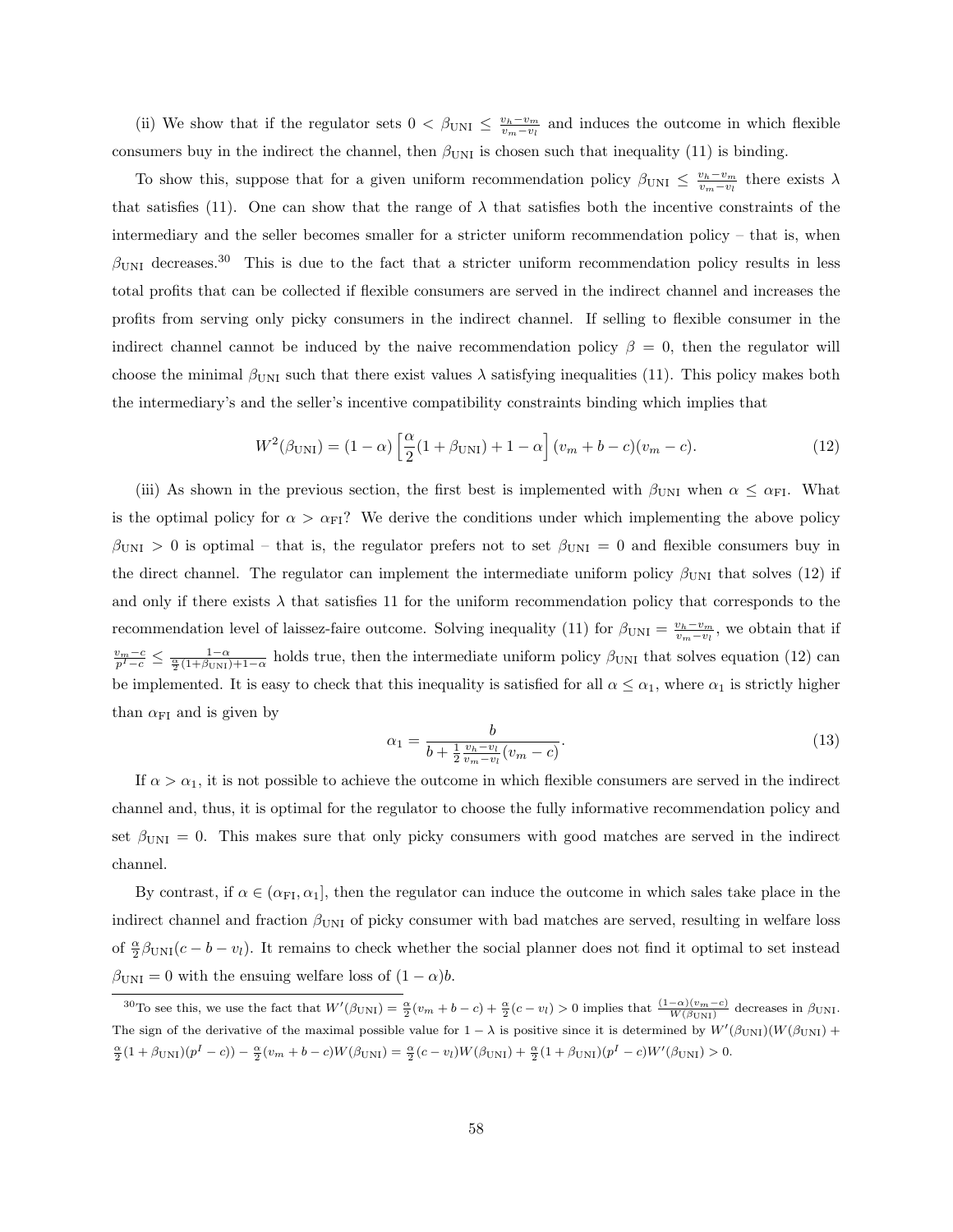Recall from Section 3.2 that if  $\alpha \leq \bar{\alpha}$ , then the losses from serving  $\frac{\alpha}{2} \frac{v_h - v_m}{v_m - v_l}$  of picky consumers with bad matches are lower than the losses from serving the flexible consumers in the direct channel, i.e.  $(1 - \alpha)b \ge$  $\frac{\alpha}{2} \frac{v_h - v_m}{v_m - v_l} (c - b - v_l).$ 

We have that either  $\alpha_1 \leq \bar{\alpha}$  or  $\alpha_1 > \bar{\alpha}$ . If  $\alpha_1 \leq \bar{\alpha}$ , then we have that

$$
(1 - \alpha)b \ge \frac{\alpha v_h - v_m}{2 v_m - v_l}(c - b - v_l) \ge \frac{\alpha}{2} \beta_{\text{UNI}}(c - b - v_l).
$$

This implies that for all  $\alpha \leq \alpha_1$ , the regulator finds it optimal to set the intermediate level of uniform policy  $\beta_{\text{UNI}}$  determined in equation (12).

Consider next the case where  $\alpha_1 > \bar{\alpha}$ . We define

$$
\alpha_2 = \frac{b}{b + \frac{1}{2}\beta_{\text{UNI}}(c - b - v_l)},
$$

where  $\beta_{\text{UNI}}$  solves (12) for  $\alpha = \alpha_2$ . For all  $\alpha \leq \alpha_2$ , the regulator will find it optimal to set the intermediate  $\beta_{\text{UNI}}$  that solves (12) as this policy will implement the outcome in which flexible consumers are served in the indirect channel. This policy will result in higher social welfare than the fully informative recommendation policy. If  $\alpha > \alpha_2$ , then the naive recommendation policy  $\beta_{\text{UNI}} = 0$  is chosen by the regulator.

It remains to establish conditions on the primitives that determine whether or not  $\bar{\alpha} > \alpha_1$ . Consider  $\overline{v}_m \in (c, v_h)$  defined as follows

$$
\overline{v}_m = \frac{c - b - v_l}{c - b - v_l + v_h - v_l} v_h + \frac{v_h - v_l}{c - b - v_l + v_h - v_l} c.
$$

Note that if  $v_m < \overline{v}_m$ , then  $v_m(v_h - v_l + c - b - v_l) < v_h(c - b - v_l) + c(v_h - v_l)$  which implies that  $(v_h - v_l)(v_m - c) < (v_h - v_m)(c - b - v_l)$  and therefore

$$
\frac{\alpha}{2} \frac{v_h - v_l}{v_m - v_l} (v_m - c) < \frac{\alpha}{2} \frac{v_h - v_m}{v_m - v_l} (c - b - v_l).
$$

This implies that  $\alpha_1 > \bar{\alpha}$  if and only if  $v_m < \bar{v}_m$  and vice versa.

Finally, we define

$$
\alpha_{\text{UNI}} = \begin{cases} \alpha_1 & \text{if } v_m \le \overline{v}_m, \\ \alpha_2, & \text{otherwise.} \end{cases}
$$

This completes the proof.

If  $\alpha \in (\alpha_{\text{FI}}, \alpha_{\text{UNI}})$ , the regulator sets  $\beta_{\text{UNI}}$  such that this policy makes the intermediary's and the seller's incentive compatibility constraints binding. Here, the regulator admits some degree of recommendation inflation to make sure that intermediary and seller make decisions such that flexible consumers buy in the indirect channel. As stated in the proposition, when there are sufficiently many picky consumers, the regulator's concern is mostly about the allocation of picky consumers, and, by setting  $\beta_{\text{UNI}} = 0$ , it makes sure that only picky consumers with good matches buy.

 $\Box$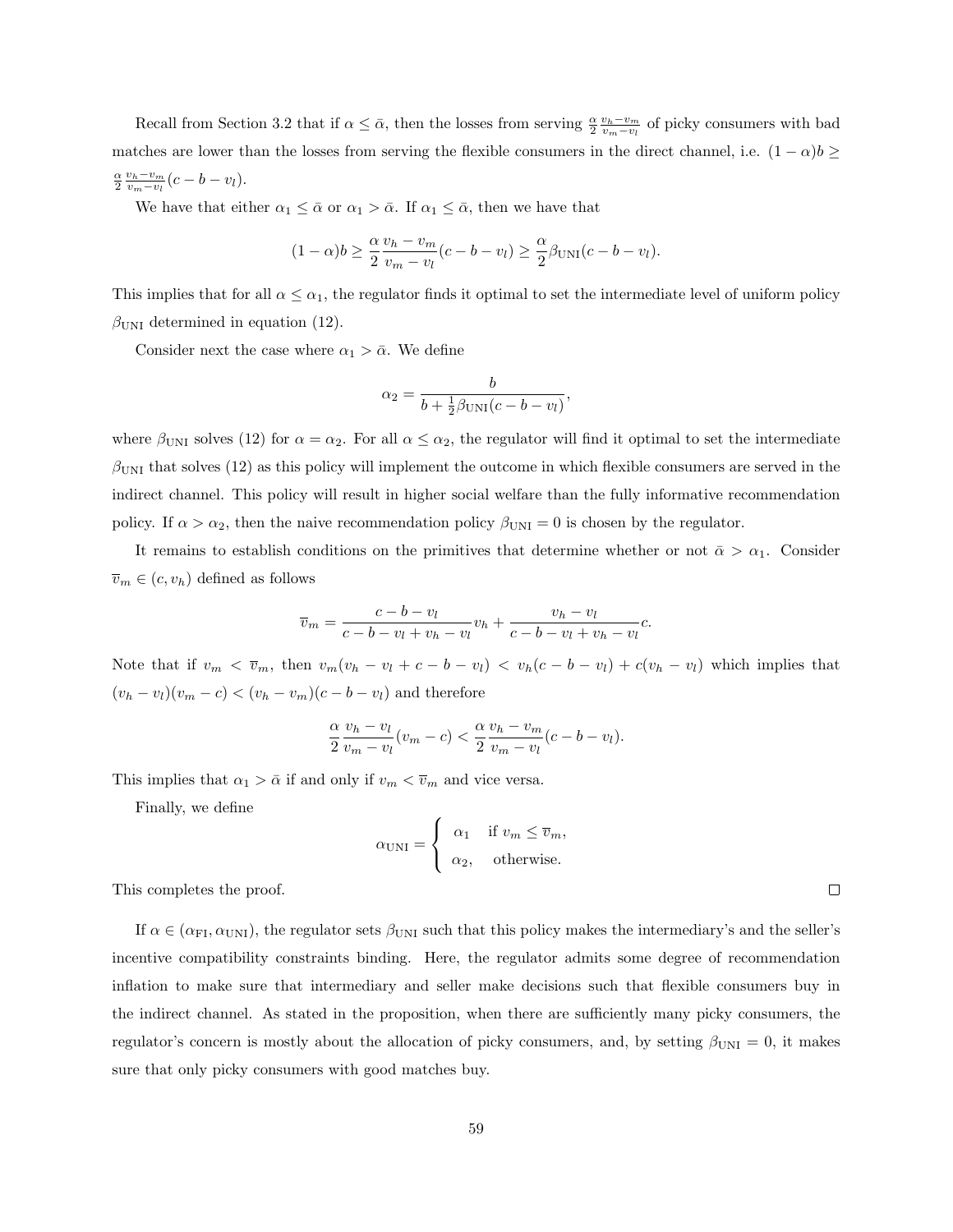

Figure 7: Total welfare in  $\alpha$ ;  $v_h = 100, v_l = 20, b = 10, c = 75$ . First best outcome, private solution, fully informative recommendations (solid), uniform recommendation policy (dotted).

Figure 7 depicts the welfare associated with the optimal uniform recommendation policy compared to first best, laissez-faire, and mandated fully informative recommendations. Obviously, the optimal uniform recommendation policy performs weakly better than the mandated fully informative recommendations. It does strictly better for an intermediate range of  $\alpha$  with  $\alpha > \alpha_{FI}$ . In this range, the regulator sets  $\beta_{UNI} > 0$ such that all flexible consumers buy in the indirect channel. Whenever this is the case, welfare is strictly larger than under laissez-faire because the regulator permits less recommendation inflation than what would be the intermediary's choice under laissez-faire. However, since the intermediary cannot punish a deviating seller by even higher recommendation inflation, there are situations in which the intermediary chooses  $\beta > 0$  along the equilibrium path under laissez-faire, whereas the regulator mandates  $\beta_{\text{UNI}} = 0$  and flexible consumers buy in the indirect channel. Whenever this holds, welfare is lower under the optimal uniform recommendation policy than under laissez-faire – see the right-hand panel of Figure 7. This shows that allowing for  $\beta_{\rm UNI} > 0$ attenuates the negative welfare consequences of the uniform policy  $\beta_{\text{UNI}} = 0$ , but that the policy may still backfire and lead to lower welfare than under laissez-faire.

#### C.2 Uniform policy v. recommendation cap

In this section, we compare the welfare properties of the optimal uniform recommendation policy and the optimal recommendation cap policy with each other. Recall that the recommendation cap leaves some freedom to the intermediary to choose more informative recommendations than the cap (i.e.,  $\beta < \bar{\beta}$ ). If the only concern is excessive recommendation inflation, one may think that the two policies are equally well capable of addressing this concern and, therefore, should have the same welfare effects. Given the concern about inflated recommendations, this may suggest that the optimal recommendation cap is always better in terms of welfare than the optimal uniform policy and, thus, one may think that the recommendation cap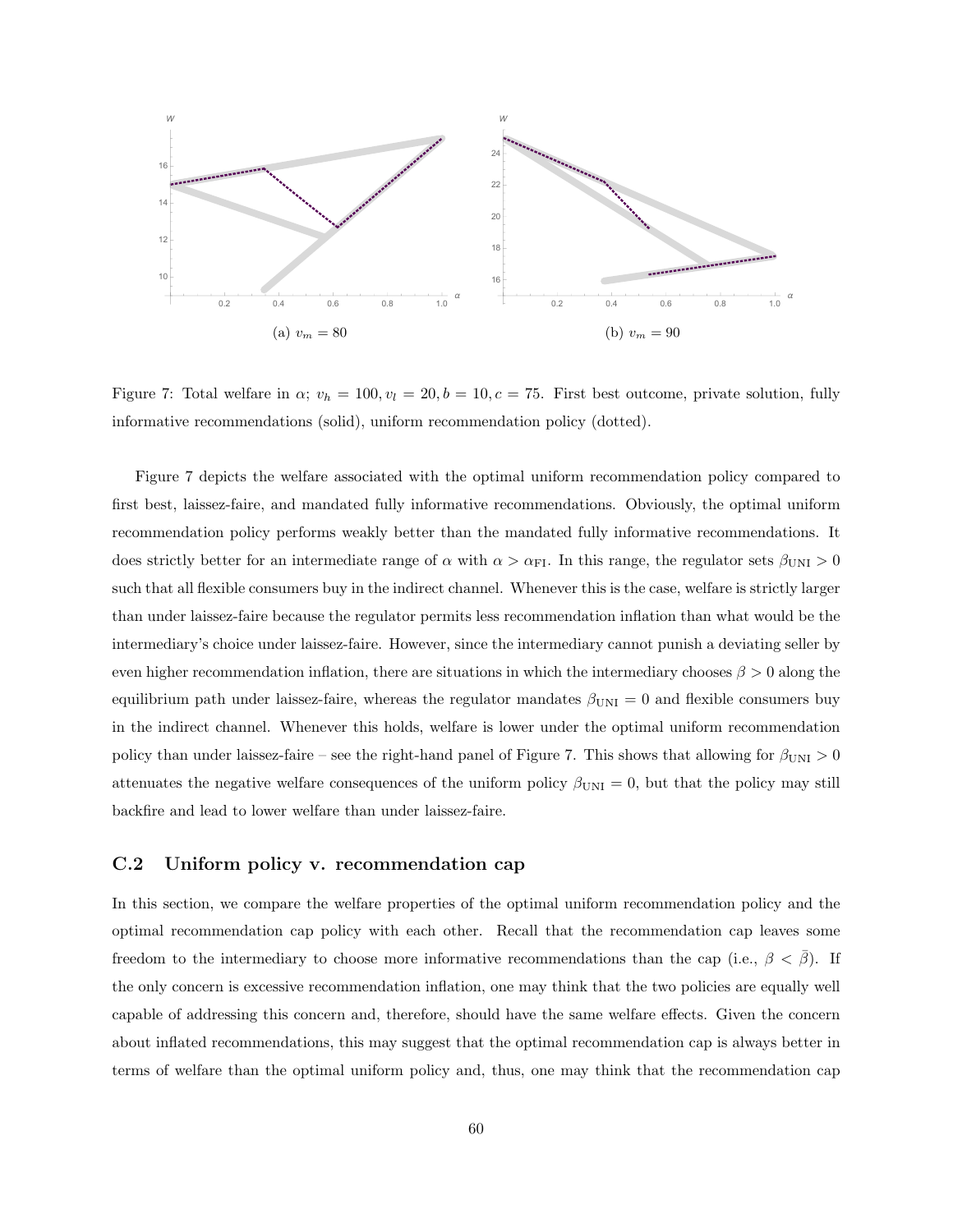performs better. As we will see, the two policies differ on some range of  $\alpha$ . To understand the difference, we have take a look at the seller's and intermediary's incentives.



Figure 8: Total welfare in  $\alpha$ ;  $v_h = 100$ ,  $v_l = 20$ ,  $b = 10$ ,  $c = 75$ . First best outcome, private solution,fully informative recommendations (solid), uniform recommendation policy (dotted), recommendation cap (dashed).

The key difference between the two policies is that, under strictly positive recommendation cap, the intermediary can set  $\beta = 0$  and  $\lambda = 0$  and extract the full surplus from picky consumers. This may constitute a profitable deviation for the intermediary. In response, the regulator has to choose a cap strictly above the one in the optimal uniform recommendation policy. This suggests that the optimal uniform recommendation policy is strictly better than the optimal recommendation cap policy. This is correct under some parameter constellations such as the one in the left-hand panel of Figure 8. However, there are other parameter constellations such that the ranking of the two policies in terms of welfare is ambiguous – see right-hand panel of Figure 8. While the optimal recommendation cap policy always weakly improves on the laissez-faire, this is not always the case with the optimal uniform recommendation policy, as explained in Section C.1. The reason that the optimal uniform recommendation policy can be welfare-inferior to the optimal recommendation cap is that the latter is never worse than the laissez-faire as it enables the intermediary to commit to a recommendation policy that conditions on the seller's prices and, thus, to tame the seller's deviation incentives. Hence, setting a recommendation level instead of a cap is a double-edged sword.

As illustrated in Figure 8, for  $\alpha \leq \alpha_{\text{FI}}$ , the optimal uniform recommendation policy and the optimal recommendation cap policy coincide and  $\beta_{\text{UNI}} = \bar{\beta} = 0$ ; here, both policies implement the first best. For large  $\alpha$ , the optimal uniform policy is  $\beta_{\text{UNI}} = 0$  and all flexible consumers buy in the indirect channel. This is the laissez-faire outcome, which also obtains with the optimal recommendation cap, which can take any value  $(\bar{\beta} \in [0,1]).$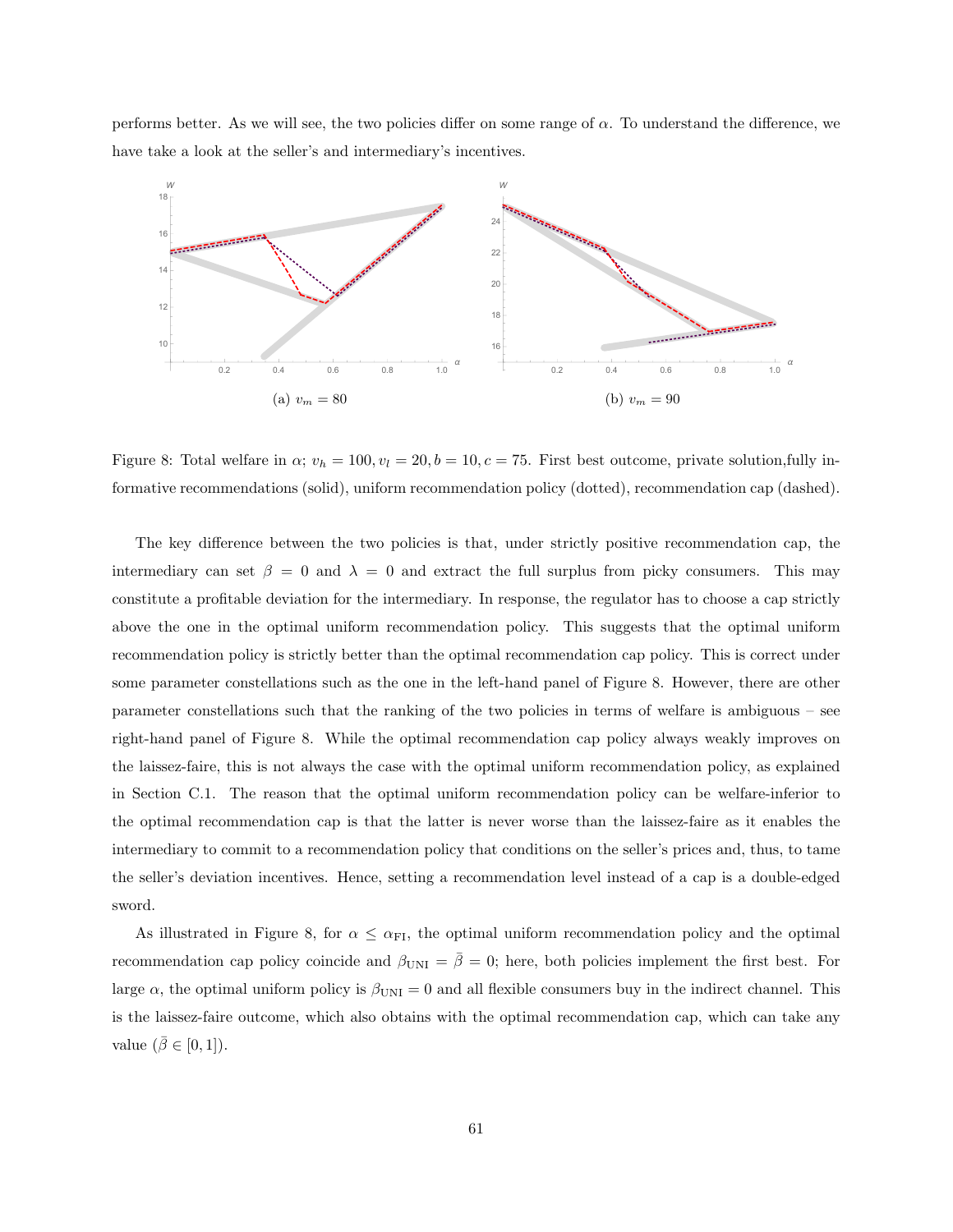In the left-hand panel of Figure 8 the two policies differ on the range  $(\alpha_{FI}, \alpha_2)$ .<sup>31</sup> The optimal uniform recommendation policy is strictly preferred. This reflects the difference between the two policies in constraining the intermediary to condition its recommendation policy on the seller's prices.

In the right-hand panel of Figure 8, the two policies differ on the range  $(\alpha_{\text{FI}}, \bar{\alpha})$ . As long as the optimal uniform recommendation policy can induce the intermediary and the seller to make choices such that flexible consumers buy in the indirect channel, this policy is the preferred policy.<sup>32</sup> However, for larger  $\alpha$  (i.e.,  $\alpha \in (\alpha_1, \bar{\alpha})$ , the optimal uniform policy fails to deliver such an outcome and the regulator has to comfort itself with a fully informative recommendation policy that leaves flexible consumers choosing the inefficient bypass. By contrast, the recommendation cap can be set sufficiently high (for instance,  $\bar{\beta} = 1$ ) such that the laissez-faire outcome prevails.

To summarize, while we have seen that both the optimal uniform recommendation policy and the optimal price cap regulation improve upon the fully informative recommendation policy  $\beta_{\text{UNI}} = 0$  it is a priori not clear, which one delivers higher welfare.

# D Regulation when the intermediary is subject to a break-even constraint

We consider the problem in which the intermediary operating the indirect channel has to incur the setup cost  $K > 0$ . We continue to work under Assumption 1 – that is,  $(v_h + v_l)/2 + b - c < 0$ .

First, consider the case in which intermediary and seller are vertically integrated. If the vertically integrated firm does not use the indirect channel, then it can maximally earn  $(1 - \alpha)(v_m - c)$  by serving the flexible consumers in the direct channel. Thus, the vertically integrated firm finds it optimal to induce either the outcome with inflated recommendations or the outcome with inefficient bypass described in Section 3.2 if and only if

$$
\max \left\{ \frac{\alpha}{2} \frac{v_h - v_l}{v_m - v_l} (v_m + b - c) + (1 - \alpha) b, \frac{\alpha}{2} (v_h + b - c) \right\} + (1 - \alpha) (v_m - c) - K \ge (1 - \alpha) (v_m - c),
$$

or equivalently

$$
\max\left\{\frac{\alpha}{2}\frac{v_h - v_l}{v_m - v_l}(v_m + b - c) + (1 - \alpha)b, \frac{\alpha}{2}(v_h + b - c)\right\} \ge K.
$$
\n(14)

Otherwise, it is optimal to serve only the flexible consumers in the direct channel and earn  $(1 - \alpha)(v_m - c)$ .

Second, consider the disintegrated case. Proposition 2 implies that the maximal profit of the intermediary is equal to the profit of the vertically integrated firm minus the minimal profit  $(1 - \alpha)(v_m - c)$  that the seller can always ensure by serving the flexible consumers in the direct channel. Therefore, the intermediary will

<sup>&</sup>lt;sup>31</sup>The upper bound  $\alpha_2$  has been defined in the proof of Proposition 10.

<sup>&</sup>lt;sup>32</sup>This is the case in the range  $(\alpha_{\text{FI}}, \alpha_1]$ , where  $\alpha_1$  has been defined in the proof of Proposition 10.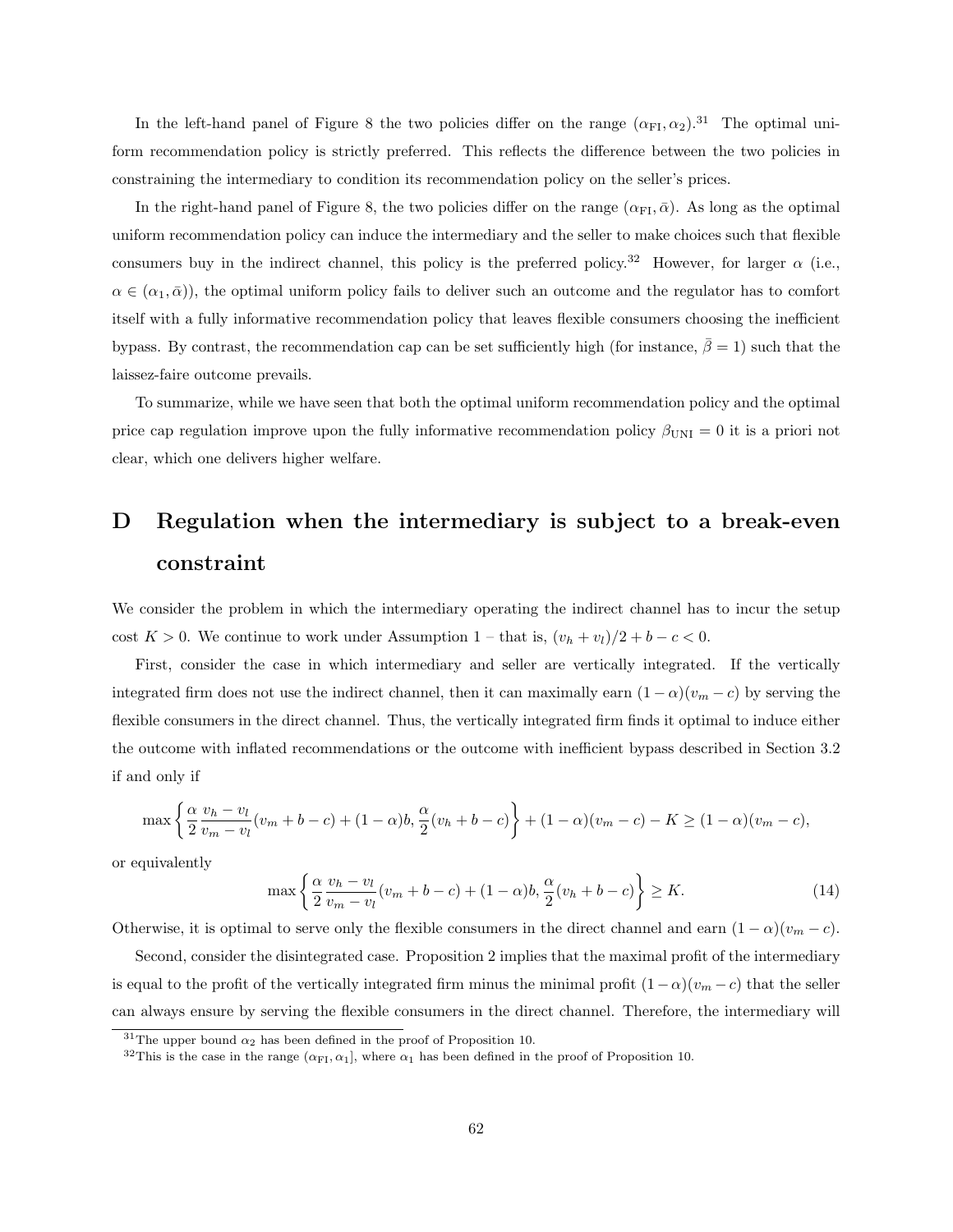operate if and only if condition (14) is satisfied. If the intermediary can cover its setup cost  $K > 0$ , then the optimal strategy is characterized by Proposition 2.

Next, we move to the problem of the regulator who has full control over the recommendation policy of the intermediary but cannot directly affect  $\lambda$ . Following Section 4.1, we assume that the objective of the regulator is to maximize total welfare - we recall that the first best features that all flexible consumer and picky consumers with a good match are served in the indirect channel and picky consumers with a bad match do not buy. If the first best cannot be implemented, the regulator either ensures that all sales take place in the indirect channel and the inflation of recommendations is minimal or chooses a policy that implements inefficient bypass. When there are multiple solutions to the regulator's problem we choose those that maximize consumers surplus.

To induce the most efficient outcome in which all sales take place in the indirect channel, it is sufficient to consider the regulator's mandated recommendation policy of the following form:

$$
\beta = \begin{cases} \beta_0 & \text{for some } (p^I, p^D) \\ 1, & \text{otherwise.} \end{cases}
$$

This recommendation policy prescribes to fully inflate recommendations for the picky consumers for outof-equilibrium prices (i.e., prices different from  $(p<sup>I</sup>, p<sup>D</sup>)$ ), as this makes the deviations of the seller and the intermediary the least profitable. If the setup cost of the intermediary  $K > 0$  is not too large, then the regulator's problem is to minimize inflated recommendations by choosing the minimal  $\beta_0$  and ensure that all sales happen in the indirect channel.

The resulting total welfare for the outcome with inflated recommendations is given by

$$
(1 - \alpha)(v_m + b - c) + \frac{\alpha}{2}(v_h + b - c) - \frac{\alpha}{2}\beta_0(c - b - v_l) - K.
$$

If the regulator induces the outcome with inefficient bypass by setting  $\beta = 0$  for all prices  $(p<sup>I</sup>, p<sup>D</sup>)$ , then the total welfare is given by

$$
(1 - \alpha)(v_m + b - c) + \frac{\alpha}{2}(v_h + b - c) - (1 - \alpha)b - K.
$$

We begin by considering the regulator who induces the outcome in which all sales take place in the indirect channel. The incentive compatibility constraint of the seller is given by

$$
(1 - \lambda) \left(\frac{\alpha}{2}(1 + \beta_0) + 1 - \alpha\right) (p^I - c) \ge \max\{(1 - \alpha)(v_m - c), (1 - \lambda)(1 - \alpha)(v_m + b - c)\}.
$$

This implies that on the equilibrium path it must be that  $(\alpha/2(1+\beta_0)+1-\alpha)(p^I-c) \geq (1-\alpha)(v_m+b-c)$ . The intermediary will choose maximal  $\lambda$  ensuring that the seller does not deviate to serve the flexible consumers in the direct channel – that is,  $(1 - \lambda)(\alpha/2(1 + \beta_0) + 1 - \alpha)(p^{I} - c) = (1 - \alpha)(v_m - c)$ . The intermediary will operate if and only if its profit is higher than the setup cost  $K$  – that is,

$$
\lambda\left(\frac{\alpha}{2}(1+\beta_0)+1-\alpha\right)(p^I-c) = \left(\frac{\alpha}{2}(1+\beta_0)+1-\alpha\right)(p^I-c)-(1-\alpha)(v_m-c) \ge K.
$$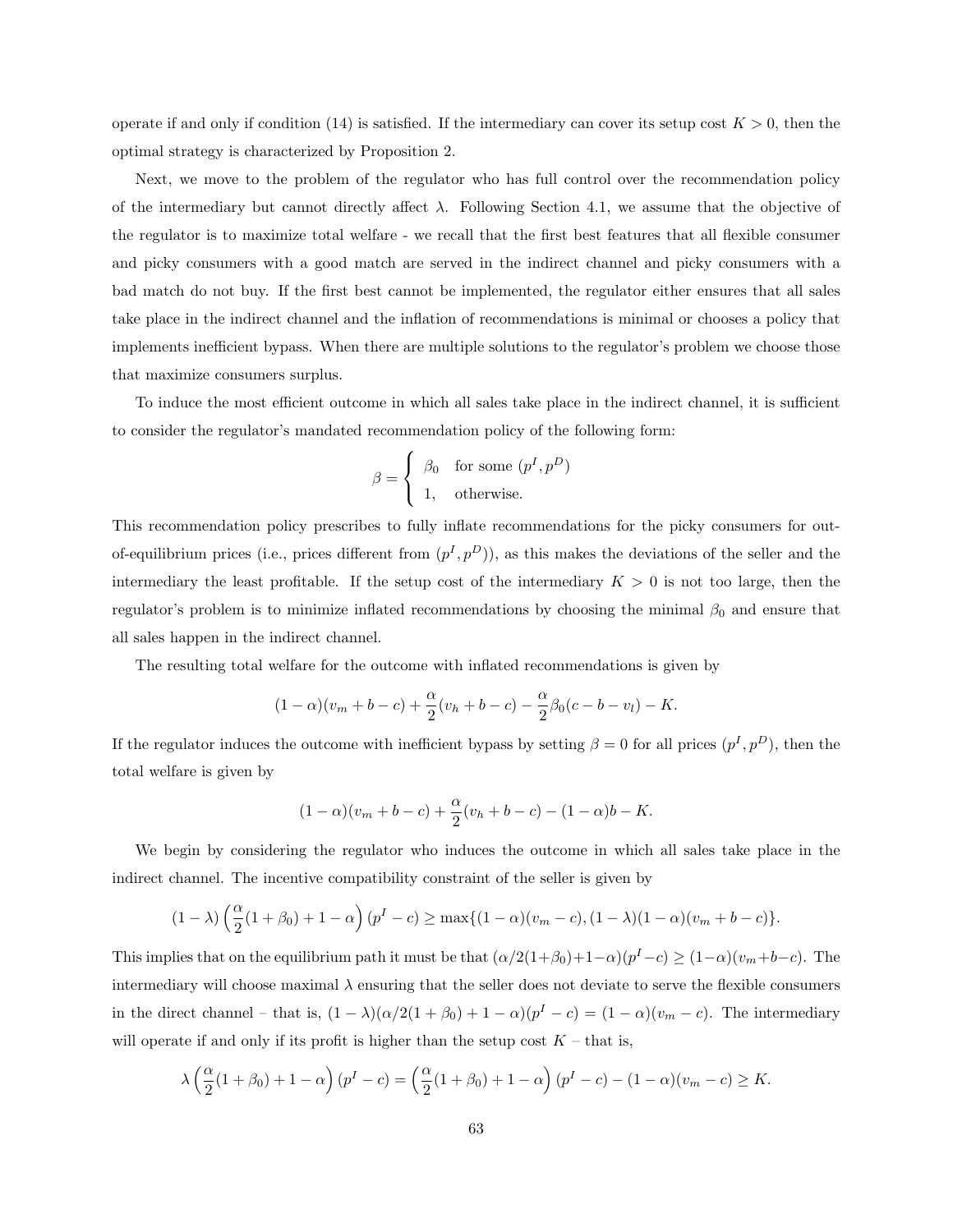If  $K \leq (1 - \alpha)b$ , then the first-best outcome described in Proposition 3 can be implemented.

Otherwise, if  $K \in ((1-\alpha)b, (1-\alpha)b+\frac{\alpha}{2}(v_m+b-c)],$  the regulator can still set  $\beta_0 = 0$  but has to increase the price in the indirect market  $p<sup>I</sup>$  such that the intermediary can cover the setup cost – that is, the price must solve

$$
\left(\frac{\alpha}{2} + 1 - \alpha\right)(p^{I} - c) = (1 - \alpha)(v_{m} - c) + K
$$

and is equal to

$$
p^{I} = c + \frac{1}{1 - \frac{\alpha}{2}}((1 - \alpha)(v_{m} - c) + K).
$$

This continues to maximize total surplus, but consumer surplus is reduced. For a higher setup cost  $K$ , the regulator will have to allow for inflated recommendations by setting  $\beta_0 > 0$  because the selected  $p<sup>I</sup>$  cannot be above  $v_m + b$ . Lemma 2 implies that the price in the indirect channel for any  $\beta_0$  has to be equal to  $p^I = v_m + b$ . The regulator will select  $\beta_0$  such that the intermediary can cover its setup cost – that is,

$$
\frac{\alpha}{2}(1+\beta_0)(v_m+b-c)+(1-\alpha)b=K.
$$

If K is larger than the profit of the intermediary that induces the outcome with inflated recommendations under laissez-faire – that is,  $\frac{\alpha}{2}(1+\beta^*)(v_m+b-c)+(1-\alpha)b$  – then the intermediary will decide not to become active and the regulator will have to induce the outcome with inefficient bypass.

If the intermediary induces the outcome with inflated recommendations, then the welfare loss is given by  $K+\alpha/2\beta_0(c-b-v_l)$ . The regulator will find it optimal to induce the outcome with inflated recommendations if and only if the welfare loss from the outcome with inefficient bypass  $K + (1 - \alpha)b$  is larger than the loss from the outcome with inflated recommendations.

We will characterize the socially optimal outcome for  $K > (1 - \alpha)b + \frac{\alpha}{2}(v_m + b - c)$  for three different ranges of  $\alpha$ . Define  $\alpha_6$  as the solution of  $\frac{\alpha}{2}(v_h + b - c) = \frac{\alpha}{2}(v_m + b - c) + (1 - \alpha)b$  - that is,

$$
\alpha_6 = \frac{b}{b + (v_h - v_m)/2}.
$$

It is easy to check that  $\alpha_6 < \bar{\alpha}$ . Parameter  $\alpha$  falls in either one of the three intervals:  $[0, \alpha_6)$ ,  $[\alpha_6, \bar{\alpha})$ , and  $[\bar{\alpha}, 1].$ 

First, if  $\alpha < \alpha_6$  we have that  $\frac{\alpha}{2}(v_h+b-c) < \frac{\alpha}{2}(v_m+b-c)+(1-\alpha)b$ . For any  $K > \frac{\alpha}{2}(v_m+b-c)+(1-\alpha)b$ , the regulator cannot induce the outcome with inefficient bypass since the profit of the intermediary  $\frac{\alpha}{2}(v_h + b - c)$ cannot cover the setup cost K. It remains to check that for any  $K \leq \frac{\alpha}{2}(1+\beta^*)(v_m+b-c) + (1-\alpha)b$ , the intermediary will induce the outcome with inflated recommendations and this will result in total welfare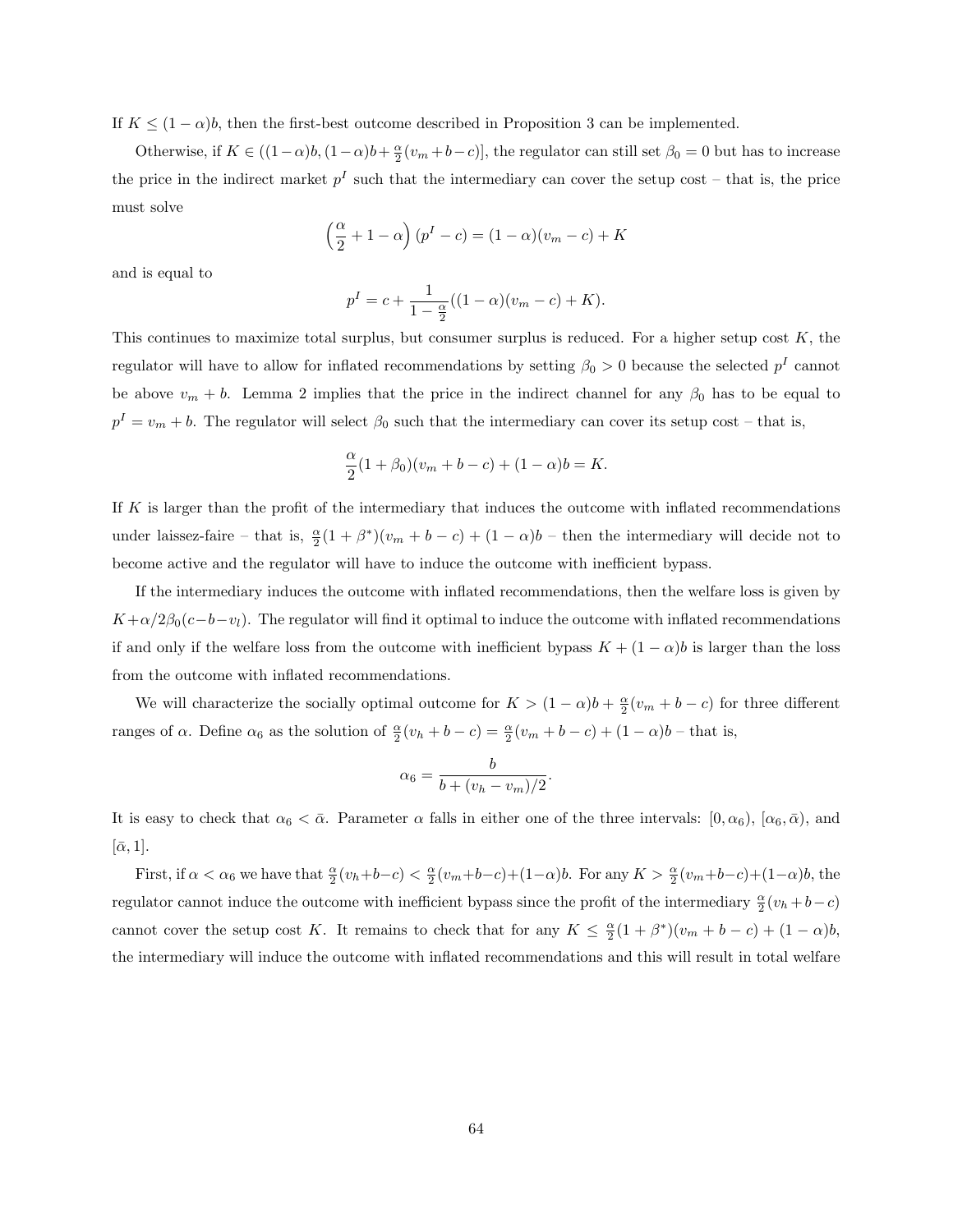that is higher than with the intermediary being inactive. This is seen as follows:

$$
(1 - \alpha)(v_m + b - c) + \frac{\alpha}{2}(v_h + b - c) - \frac{\alpha}{2}\beta_0(c - b - v_l) - K
$$
  
\n
$$
\geq (1 - \alpha)(v_m + b - c) + \frac{\alpha}{2}(v_h + b - c) - \frac{\alpha}{2}\beta^*(c - b - v_l) - \frac{\alpha}{2}(1 + \beta^*)(v_m + b - c) - (1 - \alpha)b
$$
  
\n
$$
= (1 - \alpha)(v_m - c) + \frac{\alpha}{2}(v_h - v_m) - \frac{\alpha}{2}\beta^*(v_m - v_l)
$$
  
\n
$$
= (1 - \alpha)(v_m - c),
$$

where the last expression represents total welfare in the direct channel if the intermediary does not operate. For a setup cost K that is even higher than  $\frac{\alpha}{2}(1+\beta^*)(v_m+b-c)+(1-\alpha)b$ , the intermediary does not operate and total welfare is equal to  $(1 - \alpha)(v_m - c)$ .

Second, if  $\alpha \in [\alpha_6, \bar{\alpha})$  we have that

$$
\frac{\alpha}{2}(v_m + b - c) + (1 - \alpha)b \le \frac{\alpha}{2}(v_h + b - c) < \frac{\alpha}{2}(1 + \beta^*)(v_m + b - c) + (1 - \alpha)b.
$$

For all  $K \in \left(\frac{\alpha}{2}(v_m + b - c) + (1 - \alpha)b, \frac{\alpha}{2}(v_h + b - c)\right]$ , the regulator will always induce the outcome with inflated recommendation since

$$
\begin{split} &\left(K - \left(\frac{\alpha}{2}(v_m + b - c) + (1 - \alpha)b\right)\right) \frac{c - b - v_l}{v_m + b - c} - (1 - \alpha)b \\ &\le \left(\frac{\alpha}{2}(v_h + b - c) - \left(\frac{\alpha}{2}(v_m + b - c) + (1 - \alpha)b\right)\right) \frac{c - b - v_l}{v_m + b - c} - (1 - \alpha)b \\ &= \left(\frac{\alpha}{2}(v_h - v_m) - (1 - \alpha)b \frac{v_m - v_l}{c - b - v_l}\right) \frac{c - b - v_l}{v_m + b - c} = \left(\frac{\alpha}{2}\beta^*(c - b - v_l) - (1 - \alpha)b\right) \frac{v_m - v_l}{v_m + b - c} < 0, \end{split}
$$

where the last expression is negative for all  $\alpha < \bar{\alpha}$ . Therefore, it is optimal for the regulator to induce the outcome with inflated recommendations for all  $\frac{\alpha}{2}(v_m+b-c)+(1-\alpha)b < K \leq \frac{\alpha}{2}(1+\beta^*)(v_m+b-c)+(1-\alpha)b$ .

Third, suppose that  $\alpha \geq \bar{\alpha}$ . This implies that  $\frac{\alpha}{2}(v_h + b - c) > \frac{\alpha}{2}(1 + \beta^*)(v_m + b - c) + (1 - \alpha)b$ . The regulator can induce the outcome with inflated recommendations and the outcome with inefficient bypass only for  $K \in \left[\frac{\alpha}{2}(v_m + b - c) + (1 - \alpha)b, \frac{\alpha}{2}(1 + \beta^*)(v_m + b - c) + (1 - \alpha)b\right]$ . The regulator will induce the outcome with inflated recommendations if and only if

$$
(1-\alpha)b > \frac{\alpha}{2}\beta_0(c-b-v_l) = \left(K - \left(\frac{\alpha}{2}(v_m+b-c) + (1-\alpha)b\right)\right)\frac{c-b-v_l}{v_m+b-c}.
$$

If  $K = \frac{\alpha}{2}(v_m + b - c) + (1 - \alpha)b$ , then it is optimal for the regulator to induce the outcome with inflated recommendations. If  $K = \frac{\alpha}{2}(1 + \beta^*)(v_m + b - c) + (1 - \alpha)b$ , then it is optimal to induce the outcome with inefficient bypass since for  $\alpha \geq \overline{\alpha}$  the welfare loss from inflated recommendations is larger than the welfare loss from inefficient bypass. We define

$$
\bar{K}(\alpha) = \frac{\alpha}{2}(v_m + b - c) + (1 - \alpha)b \frac{v_m - v_l}{c - b - v_l}
$$

as the level of setup cost at which the regulator is indifferent between the two outcomes. For  $K < K(\alpha)$ , the regulator will induce the outcome with inflated recommendations and for  $K \in [K(\alpha), \alpha/2(v_h + b - c)]$ . the regulator will induce the outcome with inefficient bypass.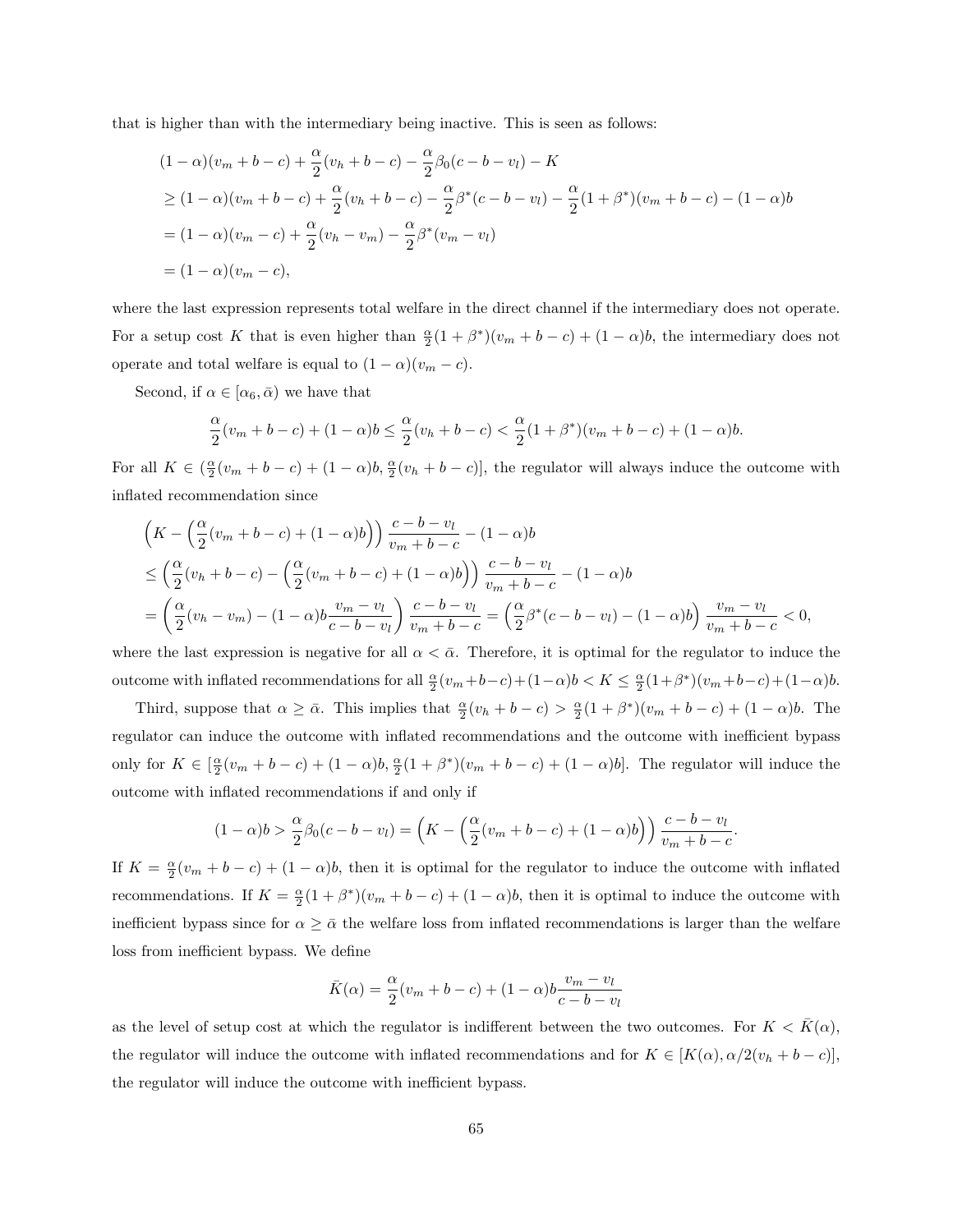We summarize this analysis by the following proposition:

Proposition 11. Suppose that the regulator has full control over the recommendation policy.

- If  $K \leq (1-\alpha)b$ , then the regulator implements the first best and the regulatory solution is characterized by Proposition 3.
- If  $K \in ((1-\alpha)b, (1-\alpha)b + \frac{\alpha}{2}(v_m + b c)]$ , then the regulator implements the first best outcome. It can do so by setting  $\beta = 0$  along the equilibrium path – that is, for prices  $p^I = c + \frac{1}{1-\alpha/2}[(1-\alpha)(v_m (c) + K$ ,  $p^D = v_m$  – and  $\beta = 1$  otherwise.
- If  $K \in ((1-\alpha)b + \frac{\alpha}{2}(v_m + b c), (1-\alpha)b + \frac{\alpha}{2}(1+\beta^*)(v_m + b c)]$  with  $\alpha < \bar{\alpha}$  or  $K \in ((1-\alpha)b +$  $\frac{\alpha}{2}(v_m + b - c), \overline{K}(\alpha)$  with  $\alpha \geq \overline{\alpha}$ , then the regulator optimally induces an outcome with inflated recommendations by setting  $\beta = \frac{K-(1-\alpha)b}{(\alpha/2)(v_m+b-c)} - 1$  along the equilibrium path – that is, for prices  $p^I = v_m + b, p^D = v_m$  – and  $\beta = 0$  otherwise. The welfare loss compared to the first best (that includes the cost K) is given by  $\frac{\alpha}{2} \left( \frac{K-(1-\alpha)b}{(\alpha/2)(v_m+b-c)} - 1 \right) (c-b-v_l).$
- If  $K \in \left(\bar{K}(\alpha), \frac{\alpha}{2}(v_h + b c)\right]$  with  $\alpha \geq \bar{\alpha}$ , then the regulator finds it optimal to induce the outcome with inefficient bypass by setting  $\beta = 0$  for all prices. The welfare loss is given by  $(1 - \alpha)b$ .
- If  $K > \max\{(1-\alpha)b + \frac{\alpha}{2}(1+\beta^*)(v_m + b c), \frac{\alpha}{2}(v_h + b c)\}\$ , then the indirect channel does not operate.

As this proposition formalizes, the degree by which recommendations are inflated depends on the intermediary's set-up cost. In particular, since the intermediary has to be compensated for its costs, higher set-up costs go hand-in-hand with more-inflated recommendations.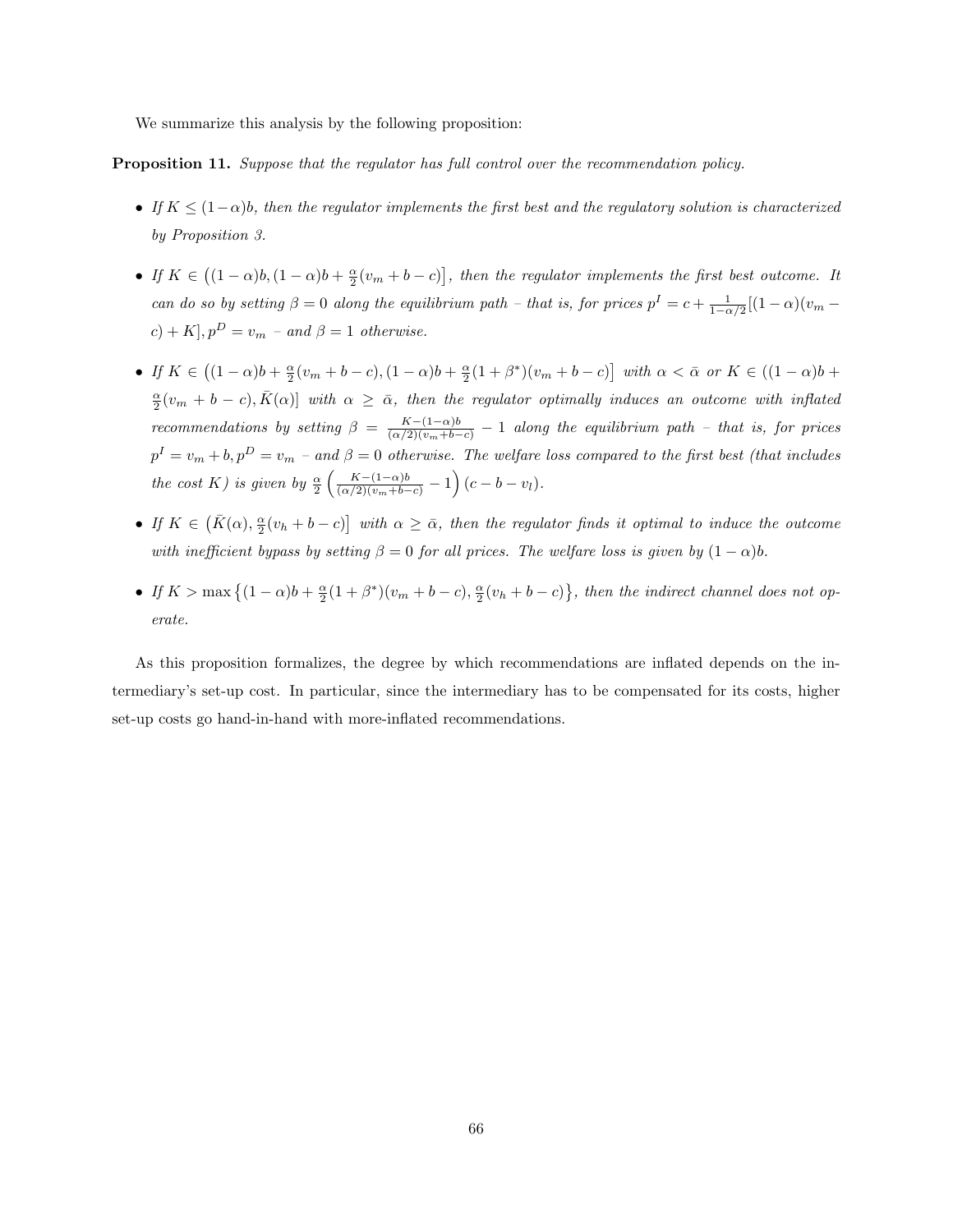### References

- Ali, S. N., G. Lewis, and S. Vasserman (2019): "Voluntary Disclosure and Personalized Pricing," NBER Working Paper No. 26592.
- ANAND, B. N. AND R. SHACHAR (2009): "Targeted Advertising as a Signal," Quantitative Marketing and Economics, 7, 237–266.
- ANDERSON, S. P. AND Ö. BEDRE-DEFOLIE (2021): "Hybrid platform model," CEPR Discussion Paper No. DP16243.
- Anderson, S. P. and R. Renault (2006): "Advertising Content," American Economic Review, 96, 93– 113.
- ARIDOR, G. AND D. GONÇALVES (2022): "Recommenders' Originals: The Welfare Effects of the Dual Role of Platforms as Producers and Recommender Systems," Unpublished manuscript.
- Armstrong, M. and J. Zhou (2011): "Paying for Prominence," Economic Journal, 121, 368–395.
- BAKOS, Y. AND E. BRYNJOLFSSON (1999): "Bundling Information Goods: Pricing, Profits, and Efficiency," Management Science, 45, 1613–1630.
- BAYE, M. R. AND J. MORGAN (2001): "Information Gatekeepers on the Internet and the Competitiveness of Homogeneous Product Markets," American Economic Review, 91, 454–474.
- BELLEFLAMME, P. AND M. PEITZ (2019): "Managing Competition on a Platform," Journal of Economics & Management Strategy, 28, 5–22.
- $-$  (2021): The Economics of Platforms: Concepts and Strategy, Cambridge, UK: Cambridge University Press.
- BERGEMANN, D., B. BROOKS, AND S. MORRIS (2015): "The Limits of Price Discrimination," American Economic Review, 105, 921–57.
- Biglaiser, G. (1993): "Middlemen as Experts," Rand Journal of Economics, 24, 212–223.
- BURGUET, R., R. CAMINAL, AND M. ELLMAN (2015): "In Google we trust?" International Journal of Industrial Organization, 39, 44–55.
- CHE, Y.-K. AND J. HÖRNER (2018): "Recommender Systems as Mechanisms for Social Learning," Quarterly Journal of Economics, 133, 871–925.
- Chen, Y. and C. He (2011): "Paid Placement: Advertising and Search on the Internet," Economic Journal, 121, 309–328.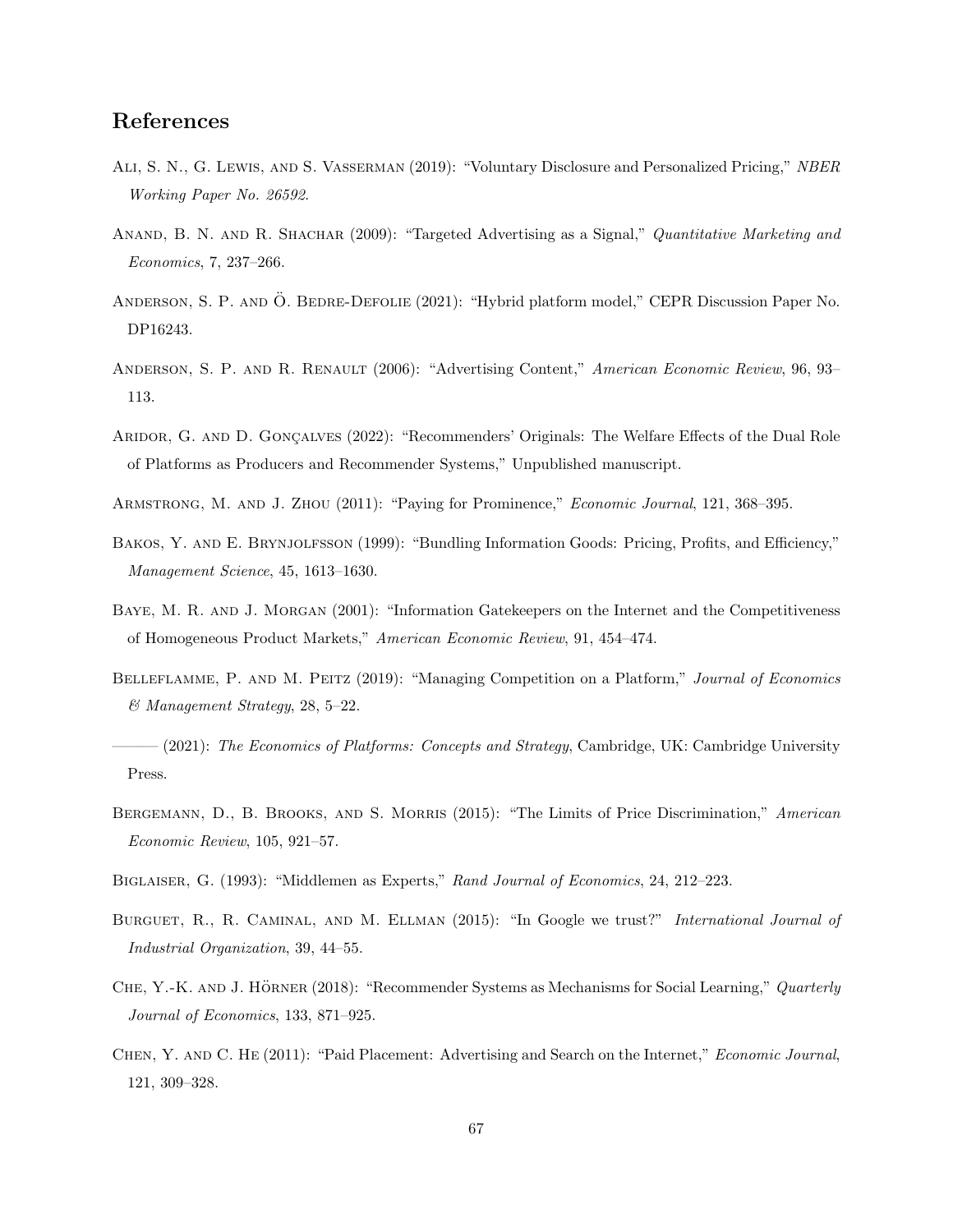- Courty, P. and H. Li (2000): "Sequential Screening," Review of Economic Studies, 67, 697–717.
- DE CORNIÈRE, A. AND G. TAYLOR (2014): "Integration and Search Engine Bias," Rand Journal of Economics, 45, 576–597.
- $-$  (2019): "A Model of Biased Intermediation," Rand Journal of Economics, 50, 854–882.
- DRUGOV, M. AND M. TROYA-MARTINEZ (2019): "Vague Lies and Lax Standards of Proof: On the Law and Economics of Advice," Journal of Economics & Management Strategy, 28, 298–315.
- EDELMAN, B. AND J. WRIGHT (2015): "Price Coherence and Excessive Intermediation," Quarterly Journal of Economics, 130, 1283–1328.
- Eliaz, K. and R. Spiegler (2011): "A Simple Model of Search Engine Pricing," Economic Journal, 121, F329–F339.
- ETRO, F. (2021): "Product Selection in Online Marketplaces," Journal of Economics & Management Strategy, 30, 614–637.
- GENG, X., M. B. STINCHCOMBE, AND A. B. WHINSTON (2005): "Bundling Information Goods of Decreasing Value," Management Science, 51, 662–667.
- HAGHPANAH, N. AND J. HARTLINE (2020): "When Is Pure Bundling Optimal?" Review of Economic Studies, 88, 1127–1156.
- HAGIU, A. AND B. JULLIEN (2011): "Why Do Intermediaries Divert Search?" Rand Journal of Economics, 42, 337–362.
- Hagiu, A., T.-H. Teh, and J. Wright (forthcoming): "Should Platforms be Allowed to Sell on Their own Marketplaces?" Rand Journal of Economics.
- HAGIU, A. AND J. WRIGHT (2021): "Platform Leakage," Unpublished manuscript.
- Hannak, A., G. Soeller, D. Lazer, A. Mislove, and C. Wilson (2014): "Measuring Price Discrimination and Steering on E-Commerce Web Sites," Proceedings of the 2014 Conference on Internet Measurement Conference, 305–318.
- HEIDHUES, P., M. KÖSTER, AND B. KÖSZEGI (2020): "Steering Fallible Consumers," Unpublished manuscript.
- Hervas-Drane, A. (2015): "Recommended for You: The Effect of Word of Mouth on Sales Concentration," International Journal of Research in Marketing, 32, 207–218.

Hervas-Drane, A. and S. Shelegia (2021): "Retailer-led Marketplaces," Unpublished manuscript.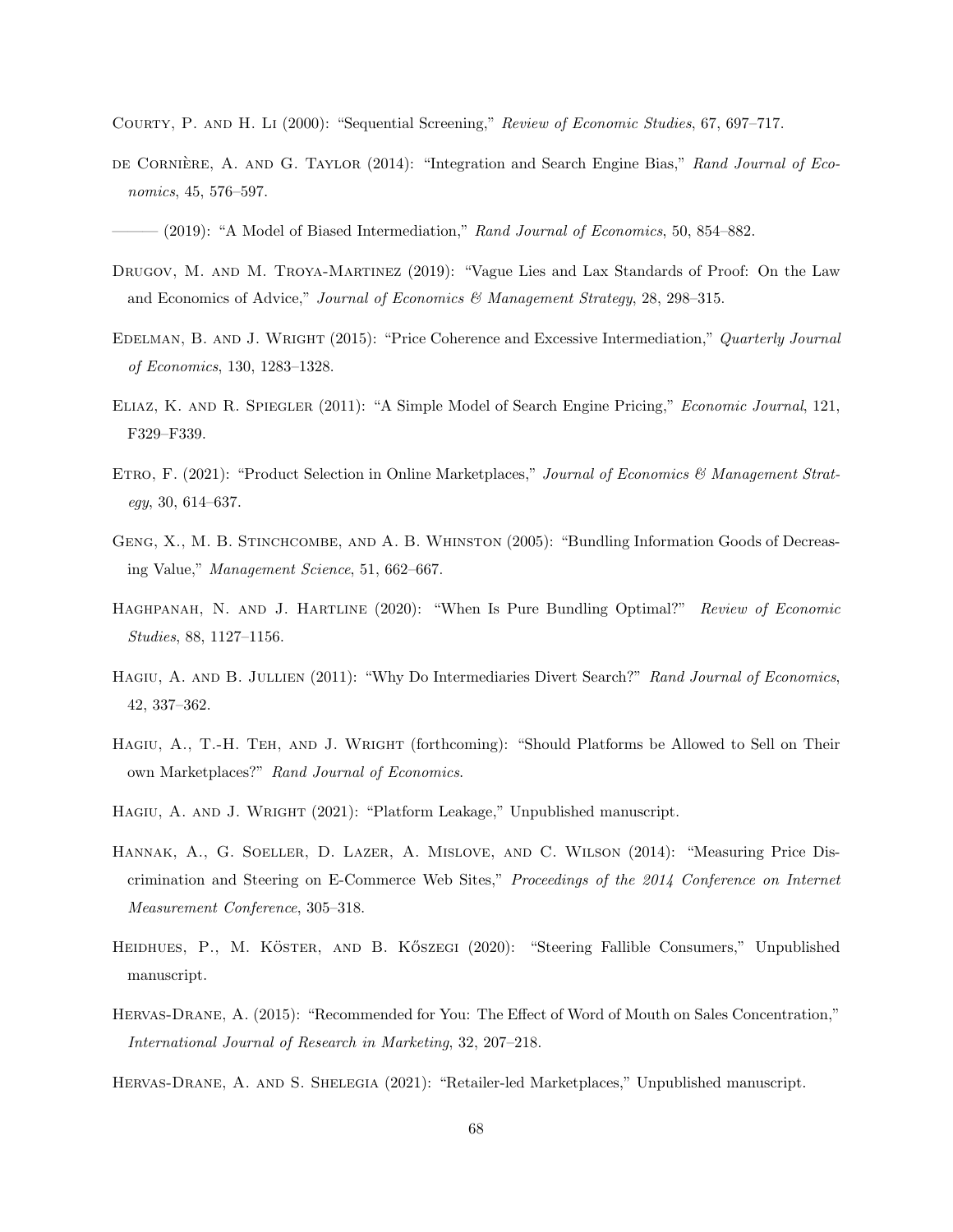- HUNOLD, M., R. KESLER, AND U. LAITENBERGER (2020): "Rankings of Online Travel Agents, Channel Pricing, and Consumer Protection," Marketing Science, 39, 92–116.
- Inderst, R. and M. Ottaviani (2012): "Competition Through Commissions and Kickbacks," American Economic Review, 102, 780–809.
- JOHNSON, J. P. (2013): "Targeted Advertising and Advertising Avoidance," Rand Journal of Economics, 44, 128–144.
- JOHNSON, J. P. AND D. P. MYATT (2006): "On the Simple Economics of Advertising, Marketing, and Product Design," American Economic Review, 96, 756–784.
- Kang, Z. Y. and E. V. Muir (2022): "Contracting and Vertical Control by a Dominant Platform," Unpublished manuscript, Stanford University.
- Karle, H. and M. Peitz (2017): "De-targeting: Advertising an Assortment of Products to Loss-Averse Consumers," European Economic Review, 95, 103–124.
- Khan, L. (2017): "Amazon's Antitrust Paradox," Yale Law Journal, 126, 710–805.
- Lee, C. (2021): "Optimal Recommender System Design," Unpublished manuscript, University of Pennsylvania.
- LIZZERI, A. (1999): "Information Revelation and Certification Intermediaries," Rand Journal of Economics, 30, 214–231.
- MARIOTTO, C. AND M. VERDIER (2020): "Platform–Merchant Competition for Sales Services," Journal of Economics & Management Strategy, 29, 834–853.
- OECD (2018): "Personalised Price Discrimination," DAF/COMP(2018)13.
- PEITZ, M. AND M. REISINGER (2016): "Media Economics of the Internet," Elsevier, vol. 1A of Handbook of Media Economics, 445–530.
- Rhodes, A. and C. M. Wilson (2018): "False Advertising," Rand Journal of Economics, 49, 348–369.
- Ronayne, D. and G. Taylor (forthcoming): "Competing Sales Channels with Captive Consumers," Economic Journal.
- Seidenschwarz, H., J. Faltermeier, Q. Wierer, N. Deichner, G. Wittmann, A. Beer, and J. Schenkl (2021): "Empirie zu personalisierten Preisen im E-Commerce," Final Report ibi research / trinnovative.